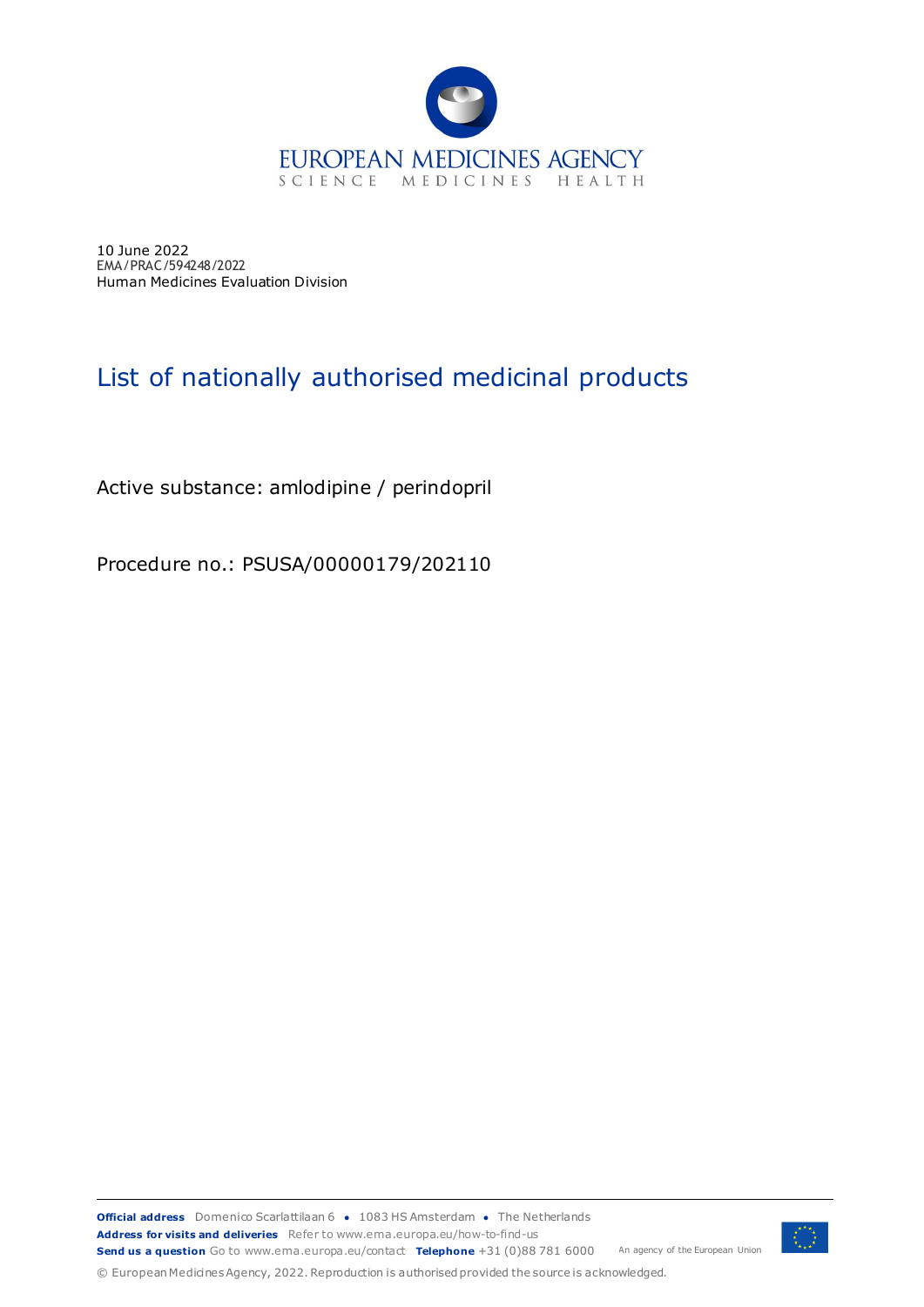| <b>Product Name (in</b><br>authorisation country)              | <b>MRP/DCP Authorisation</b><br>number | <b>National Authorisation</b><br><b>Number</b> | MAH of product in the<br>member state | <b>Member State where</b><br>product is authorised |
|----------------------------------------------------------------|----------------------------------------|------------------------------------------------|---------------------------------------|----------------------------------------------------|
| Perindopril + Amlodipina Zentiva<br>$4 mg + 10 mg$ comprimidos | CZ/H/0474/002                          | 5657358                                        | ZENTIVA PORTUGAL, LDA                 | PT                                                 |
| Priamlo 4 mg/10 mg tablety                                     | CZ/H/0474/002                          | 58/461/15-C                                    | ZENTIVA, K.S.                         | CZ                                                 |
| Perindopril e Amlodipina Zentiva<br>4 mg/10 mg compresse       | CZ/H/0474/002                          | 043424050                                      | ZENTIVA ITALIA SRL                    | IT                                                 |
| Perindopril e Amlodipina Zentiva<br>4 mg/10 mg compresse       | CZ/H/0474/002                          | 043424047                                      | ZENTIVA ITALIA SRL                    | IT                                                 |
| BOTINERO 4 mg/5 mg<br>compresse                                | not available                          | 045200019                                      | IBSA FARMACEUTICI ITALIA              | IT                                                 |
| BOTINERO 4 mg/10 mg<br>compresse                               | not available                          | 045200021                                      | IBSA FARMACEUTICI ITALIA              | IT                                                 |
| BOTINERO 8 mg/5 mg<br>compresse                                | not available                          | 045200033                                      | IBSA FARMACEUTICI ITALIA              | IT                                                 |
| BOTINERO 8 mg/10 mg<br>compresse                               | not available                          | 045200045                                      | <b>IBSA FARMACEUTICI ITALIA</b>       | IT                                                 |
| Tonarssa 4 mg/5 mg tablety                                     | not available                          | 58/438/11-C                                    | KRKA, D.D., NOVO MESTO                | CZ                                                 |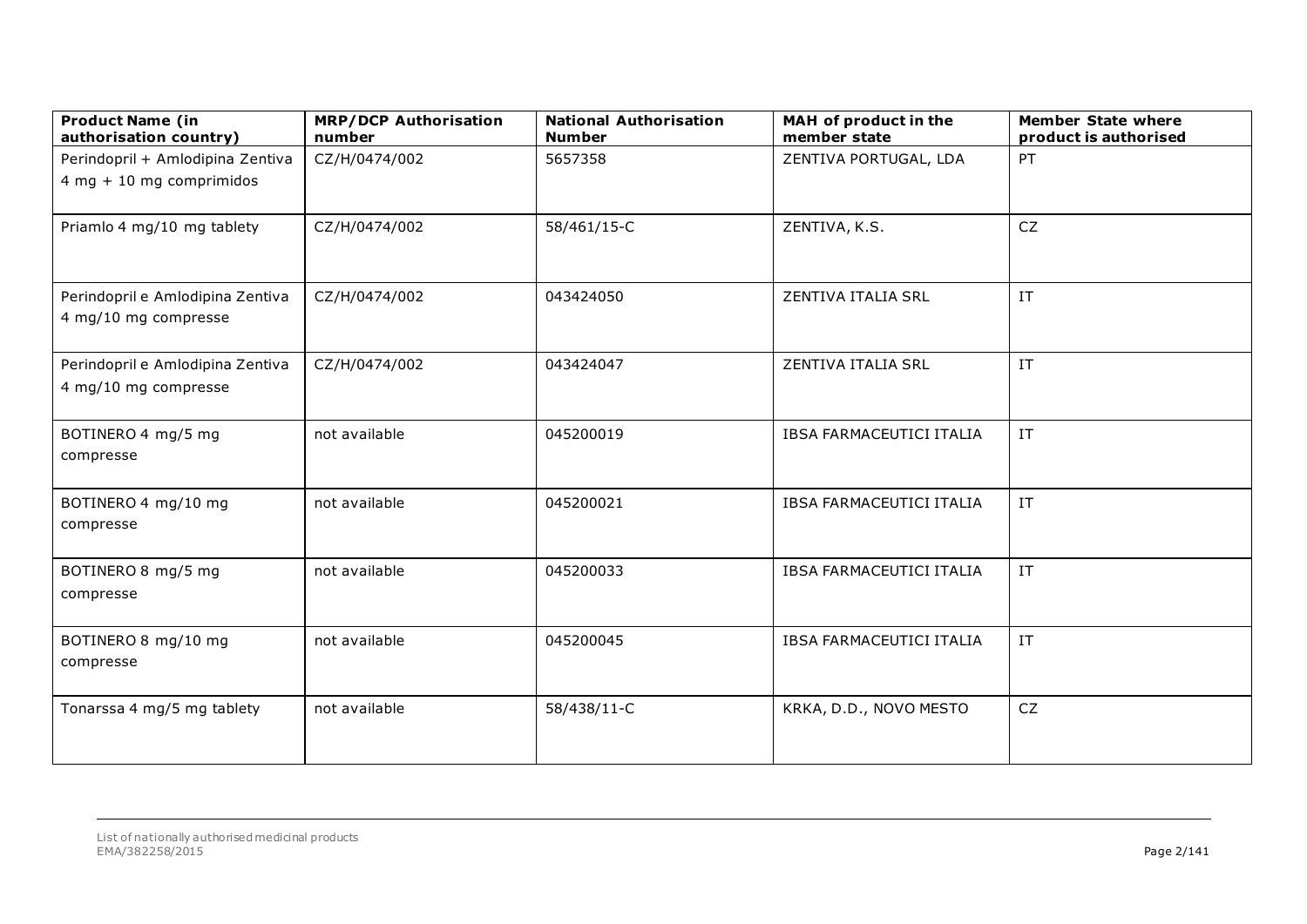| <b>Product Name (in</b><br>authorisation country)  | <b>MRP/DCP Authorisation</b><br>number | <b>National Authorisation</b><br><b>Number</b> | MAH of product in the<br>member state | <b>Member State where</b><br>product is authorised |
|----------------------------------------------------|----------------------------------------|------------------------------------------------|---------------------------------------|----------------------------------------------------|
| Tonarssa 4 mg/10 mg tablety                        | not available                          | 58/439/11-C                                    | KRKA, D.D., NOVO MESTO                | <b>CZ</b>                                          |
| Tonarssa 8 mg/5 mg tablety                         | not available                          | 58/440/11-C                                    | KRKA, D.D., NOVO MESTO                | <b>CZ</b>                                          |
| Tonarssa 8 mg/10 mg tablety                        | not available                          | 58/441/11-C                                    | KRKA, D.D., NOVO MESTO                | <b>CZ</b>                                          |
| Dalneva 4 mg/10 mg tablete                         | not available                          | HR-H-224301348                                 | KRKA-FARMA D.O.O.                     | <b>HR</b>                                          |
| Dalneva 8 mg/10 mg tablete                         | not available                          | HR-H-649255626                                 | KRKA-FARMA D.O.O.                     | <b>HR</b>                                          |
| Dalneva 8 mg/5 mg tablete                          | not available                          | HR-H-937284186                                 | KRKA-FARMA D.O.O.                     | <b>HR</b>                                          |
| Dalneva 4 mg/5 mg tablete                          | not available                          | HR-H-963289860                                 | KRKA-FARMA D.O.O.                     | HR                                                 |
| Perindopril/Amlodipine STADA 4<br>mg/10 mg tablety | NL/H/4640/002                          | 58/299/16-C                                    | STADA ARZNEIMITTEL AG                 | <b>CZ</b>                                          |
| Perindopril/Amlodipine STADA 4<br>mg/5 mg tablety  | NL/H/4640/001                          | 58/298/16-C                                    | STADA ARZNEIMITTEL AG                 | <b>CZ</b>                                          |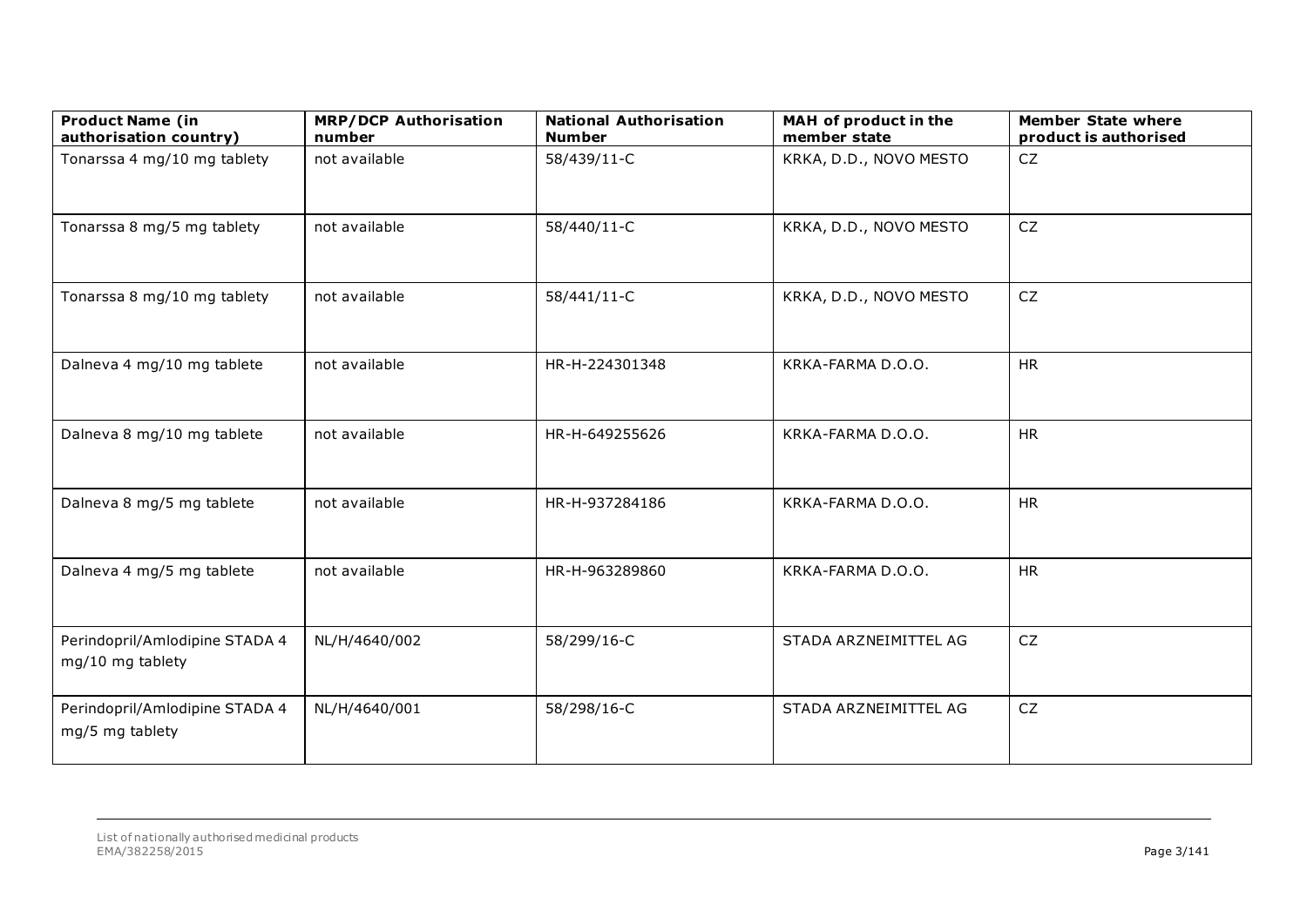| <b>Product Name (in</b><br>authorisation country)                   | <b>MRP/DCP Authorisation</b><br>number | <b>National Authorisation</b><br><b>Number</b> | MAH of product in the<br>member state | <b>Member State where</b><br>product is authorised |
|---------------------------------------------------------------------|----------------------------------------|------------------------------------------------|---------------------------------------|----------------------------------------------------|
| Perindopril/Amlodipine STADA 8<br>mg/10 mg tablety                  | NL/H/4640/004                          | 58/301/16-C                                    | STADA ARZNEIMITTEL AG                 | CZ                                                 |
| Perindopril/Amlodipine STADA 8<br>mg/5 mg tablety                   | NL/H/4640/003                          | 58/300/16-C                                    | STADA ARZNEIMITTEL AG                 | CZ                                                 |
| Perindopril tert-<br>butylamine/Amlodipine CF 4/10<br>mg, tabletten | NL/H/4640/002                          | RVG 116720                                     | CENTRAFARM B.V.                       | <b>NL</b>                                          |
| Perindopril tert-<br>butylamine/Amlodipine CF 8/5<br>mg, tabletten  | NL/H/4640/003                          | RVG 116721                                     | CENTRAFARM B.V.                       | <b>NL</b>                                          |
| Perindopril tert-<br>butylamine/Amlodipine CF 8/10<br>mg, tabletten | NL/H/4640/004                          | RVG 116722                                     | CENTRAFARM B.V.                       | <b>NL</b>                                          |
| Perindopril tert-<br>butylamine/Amlodipine CF 4/5<br>mg, tabletten  | NL/H/4640/001                          | RVG 116719                                     | CENTRAFARM B.V.                       | <b>NL</b>                                          |
| PERINDOPRIL e AMLODIPINA EG<br>8 mg/10 mg compresse                 | NL/H/4640/004                          | 043970110                                      | EG S.P.A.                             | $\ensuremath{\text{IT}}$                           |
| PERINDOPRIL e AMLODIPINA EG<br>4 mg/10 mg compresse                 | NL/H/4640/002                          | 043970072                                      | EG S.P.A.                             | IT                                                 |
| PERINDOPRIL e AMLODIPINA EG<br>4 mg/10 mg compresse                 | NL/H/4640/002                          | 043970058                                      | EG S.P.A.                             | IT                                                 |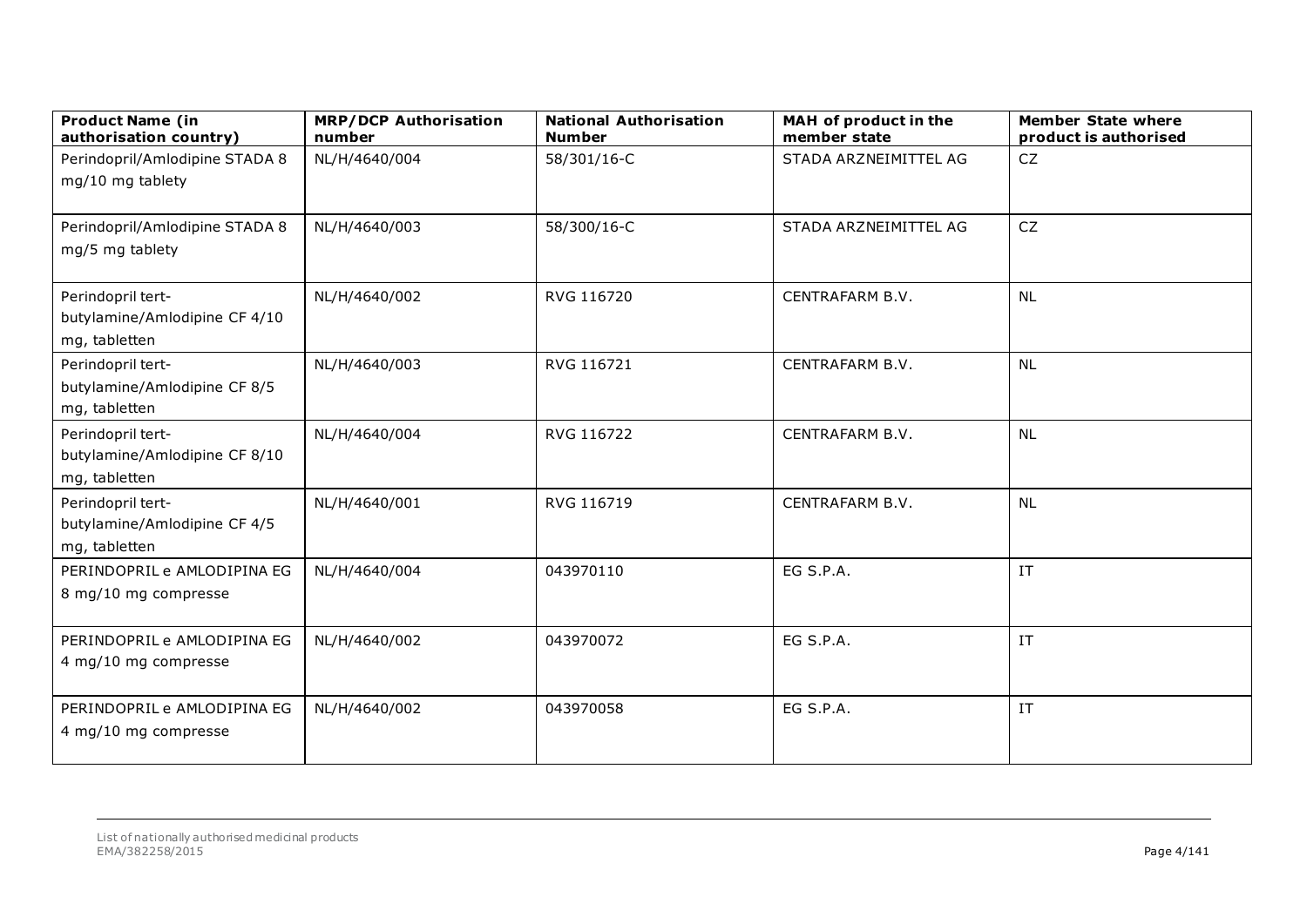| PERINDOPRIL e AMLODIPINA EG<br>NL/H/4640/004<br>EG S.P.A.<br>043970122<br>IT<br>8 mg/10 mg compresse<br>EG S.P.A.<br>IT<br>NL/H/4640/004<br>043970134<br>PERINDOPRIL e AMLODIPINA EG<br>8 mg/10 mg compresse<br>NL/H/4640/003<br>043970096<br>EG S.P.A.<br>IT<br>PERINDOPRIL e AMLODIPINA EG<br>8 mg/5 mg compresse<br>IT<br>NL/H/4640/002<br>043970060<br>EG S.P.A.<br>PERINDOPRIL e AMLODIPINA EG<br>4 mg/10 mg compresse<br>IT<br>PERINDOPRIL e AMLODIPINA EG<br>NL/H/4640/001<br>EG S.P.A.<br>043970033<br>4 mg/5 mg compresse<br>EG S.P.A.<br>IT<br>PERINDOPRIL e AMLODIPINA EG<br>NL/H/4640/003<br>043970084<br>8 mg/5 mg compresse<br>EG S.P.A.<br>IT<br>PERINDOPRIL e AMLODIPINA EG<br>043970019<br>NL/H/4640/001<br>4 mg/5 mg compresse<br>IT<br>PERINDOPRIL e AMLODIPINA EG<br>043970021<br>EG S.P.A.<br>NL/H/4640/001<br>4 mg/5 mg compresse<br>5715248<br>PT<br>Perindopril + Amlodipina Ciclum<br>NL/H/4640/004<br>CICLUM FARMA UNIPESSOAL<br>8 mg + 10 mg comprimidos<br>LDA. | <b>Product Name (in</b><br>authorisation country) | <b>MRP/DCP Authorisation</b><br>number | <b>National Authorisation</b><br><b>Number</b> | MAH of product in the<br>member state | <b>Member State where</b><br>product is authorised |
|---------------------------------------------------------------------------------------------------------------------------------------------------------------------------------------------------------------------------------------------------------------------------------------------------------------------------------------------------------------------------------------------------------------------------------------------------------------------------------------------------------------------------------------------------------------------------------------------------------------------------------------------------------------------------------------------------------------------------------------------------------------------------------------------------------------------------------------------------------------------------------------------------------------------------------------------------------------------------------------------|---------------------------------------------------|----------------------------------------|------------------------------------------------|---------------------------------------|----------------------------------------------------|
|                                                                                                                                                                                                                                                                                                                                                                                                                                                                                                                                                                                                                                                                                                                                                                                                                                                                                                                                                                                             |                                                   |                                        |                                                |                                       |                                                    |
|                                                                                                                                                                                                                                                                                                                                                                                                                                                                                                                                                                                                                                                                                                                                                                                                                                                                                                                                                                                             |                                                   |                                        |                                                |                                       |                                                    |
|                                                                                                                                                                                                                                                                                                                                                                                                                                                                                                                                                                                                                                                                                                                                                                                                                                                                                                                                                                                             |                                                   |                                        |                                                |                                       |                                                    |
|                                                                                                                                                                                                                                                                                                                                                                                                                                                                                                                                                                                                                                                                                                                                                                                                                                                                                                                                                                                             |                                                   |                                        |                                                |                                       |                                                    |
|                                                                                                                                                                                                                                                                                                                                                                                                                                                                                                                                                                                                                                                                                                                                                                                                                                                                                                                                                                                             |                                                   |                                        |                                                |                                       |                                                    |
|                                                                                                                                                                                                                                                                                                                                                                                                                                                                                                                                                                                                                                                                                                                                                                                                                                                                                                                                                                                             |                                                   |                                        |                                                |                                       |                                                    |
|                                                                                                                                                                                                                                                                                                                                                                                                                                                                                                                                                                                                                                                                                                                                                                                                                                                                                                                                                                                             |                                                   |                                        |                                                |                                       |                                                    |
|                                                                                                                                                                                                                                                                                                                                                                                                                                                                                                                                                                                                                                                                                                                                                                                                                                                                                                                                                                                             |                                                   |                                        |                                                |                                       |                                                    |
|                                                                                                                                                                                                                                                                                                                                                                                                                                                                                                                                                                                                                                                                                                                                                                                                                                                                                                                                                                                             |                                                   |                                        |                                                |                                       |                                                    |
|                                                                                                                                                                                                                                                                                                                                                                                                                                                                                                                                                                                                                                                                                                                                                                                                                                                                                                                                                                                             |                                                   |                                        |                                                |                                       |                                                    |
|                                                                                                                                                                                                                                                                                                                                                                                                                                                                                                                                                                                                                                                                                                                                                                                                                                                                                                                                                                                             |                                                   |                                        |                                                |                                       |                                                    |
|                                                                                                                                                                                                                                                                                                                                                                                                                                                                                                                                                                                                                                                                                                                                                                                                                                                                                                                                                                                             |                                                   |                                        |                                                |                                       |                                                    |
|                                                                                                                                                                                                                                                                                                                                                                                                                                                                                                                                                                                                                                                                                                                                                                                                                                                                                                                                                                                             |                                                   |                                        |                                                |                                       |                                                    |
|                                                                                                                                                                                                                                                                                                                                                                                                                                                                                                                                                                                                                                                                                                                                                                                                                                                                                                                                                                                             |                                                   |                                        |                                                |                                       |                                                    |
|                                                                                                                                                                                                                                                                                                                                                                                                                                                                                                                                                                                                                                                                                                                                                                                                                                                                                                                                                                                             |                                                   |                                        |                                                |                                       |                                                    |
|                                                                                                                                                                                                                                                                                                                                                                                                                                                                                                                                                                                                                                                                                                                                                                                                                                                                                                                                                                                             |                                                   |                                        |                                                |                                       |                                                    |
|                                                                                                                                                                                                                                                                                                                                                                                                                                                                                                                                                                                                                                                                                                                                                                                                                                                                                                                                                                                             |                                                   |                                        |                                                |                                       |                                                    |
|                                                                                                                                                                                                                                                                                                                                                                                                                                                                                                                                                                                                                                                                                                                                                                                                                                                                                                                                                                                             |                                                   |                                        |                                                |                                       |                                                    |
|                                                                                                                                                                                                                                                                                                                                                                                                                                                                                                                                                                                                                                                                                                                                                                                                                                                                                                                                                                                             |                                                   |                                        |                                                |                                       |                                                    |
|                                                                                                                                                                                                                                                                                                                                                                                                                                                                                                                                                                                                                                                                                                                                                                                                                                                                                                                                                                                             |                                                   |                                        |                                                |                                       |                                                    |
|                                                                                                                                                                                                                                                                                                                                                                                                                                                                                                                                                                                                                                                                                                                                                                                                                                                                                                                                                                                             |                                                   |                                        |                                                |                                       |                                                    |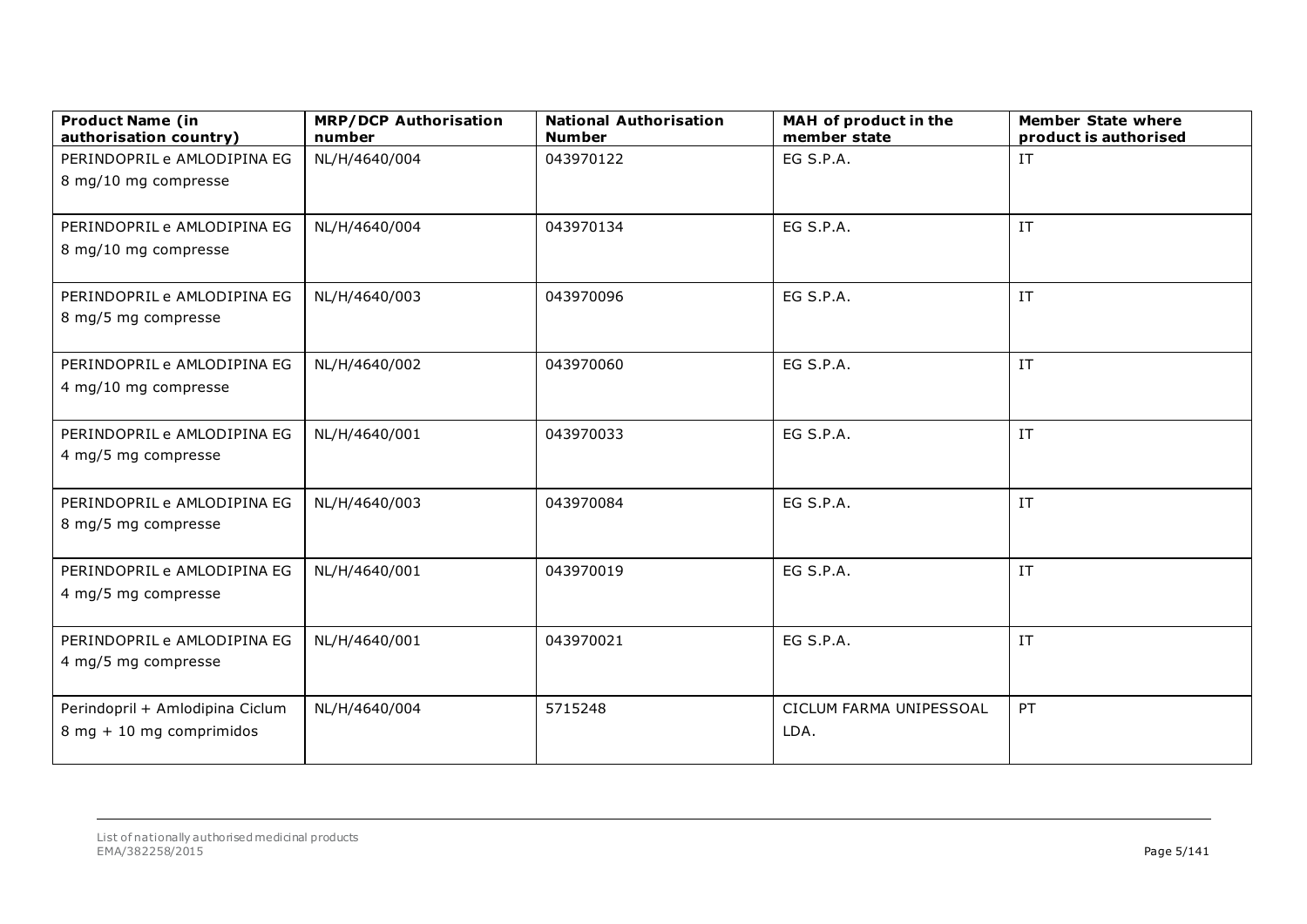| <b>Product Name (in</b><br>authorisation country)             | <b>MRP/DCP Authorisation</b><br>number | <b>National Authorisation</b><br><b>Number</b> | MAH of product in the<br>member state | <b>Member State where</b><br>product is authorised |
|---------------------------------------------------------------|----------------------------------------|------------------------------------------------|---------------------------------------|----------------------------------------------------|
| Perindopril + Amlodipina Ciclum                               | NL/H/4640/003                          | 5715206                                        | CICLUM FARMA UNIPESSOAL               | PT                                                 |
| 8 mg + 5 mg comprimidos                                       |                                        |                                                | LDA.                                  |                                                    |
| Perindopril + Amlodipina Ciclum<br>$4 mg + 5 mg$ comprimidos  | NL/H/4640/001                          | 5715214                                        | CICLUM FARMA UNIPESSOAL<br>LDA.       | PT                                                 |
|                                                               |                                        |                                                |                                       |                                                    |
| Perindopril + Amlodipina Ciclum<br>$4 mg + 10 mg$ comprimidos | NL/H/4640/002                          | 5715230                                        | CICLUM FARMA UNIPESSOAL<br>LDA.       | PT                                                 |
| Perindopril + Amlodipina Ciclum<br>$4 mg + 5 mg$ comprimidos  | NL/H/4640/001                          | 5715222                                        | CICLUM FARMA UNIPESSOAL<br>LDA.       | PT                                                 |
| Perindopril + Amlodipina Ciclum<br>8 mg + 10 mg comprimidos   | NL/H/4640/004                          | SE/H/1500/004                                  | CICLUM FARMA UNIPESSOAL<br>LDA.       | PT                                                 |
| Perindopril + Amlodipina Ciclum<br>$4 mg + 10 mg$ comprimidos | NL/H/4640/002                          | SE/H/1500/002                                  | CICLUM FARMA UNIPESSOAL<br>LDA.       | PT                                                 |
| Perindopril + Amlodipina Ciclum<br>8 mg + 10 mg comprimidos   | NL/H/4640/004                          | SE/H/1500/004                                  | CICLUM FARMA UNIPESSOAL<br>LDA.       | PT                                                 |
| Perindopril + Amlodipina Ciclum<br>$4 mg + 10 mg$ comprimidos | NL/H/4640/002                          | SE/H/1500/002                                  | CICLUM FARMA UNIPESSOAL<br>LDA.       | PT                                                 |
| Perindopril + Amlodipina Ciclum<br>$4 mg + 5 mg$ comprimidos  | NL/H/4640/001                          | SE/H/1500/001                                  | CICLUM FARMA UNIPESSOAL<br>LDA.       | PT                                                 |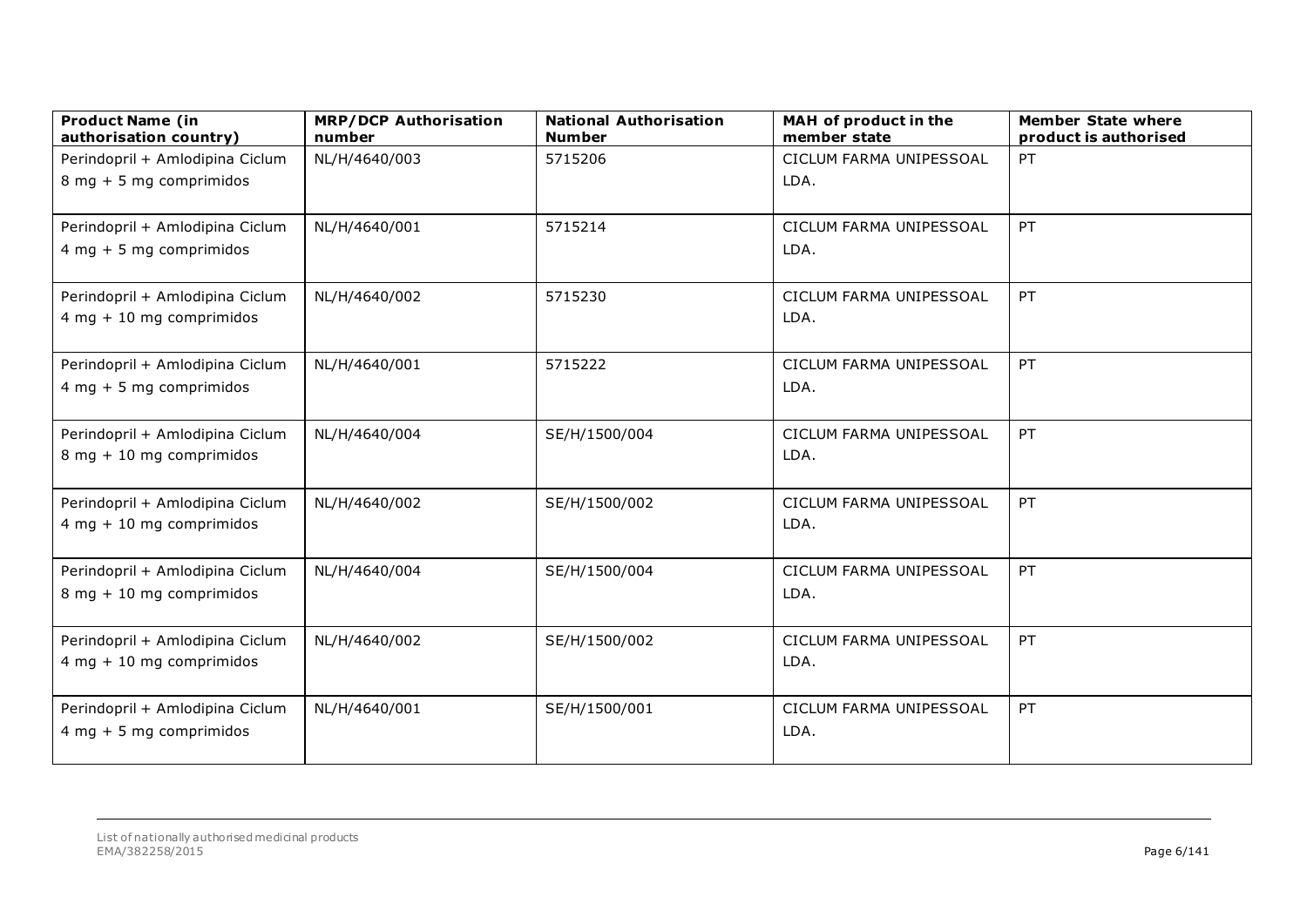| <b>Product Name (in</b><br>authorisation country) | <b>MRP/DCP Authorisation</b><br>number | <b>National Authorisation</b><br><b>Number</b> | MAH of product in the<br>member state | <b>Member State where</b><br>product is authorised |
|---------------------------------------------------|----------------------------------------|------------------------------------------------|---------------------------------------|----------------------------------------------------|
| Perindopril + Amlodipina Ciclum                   | NL/H/4640/003                          | SE/H/1500/003                                  | CICLUM FARMA UNIPESSOAL               | PT                                                 |
| 8 mg + 5 mg comprimidos                           |                                        |                                                | LDA.                                  |                                                    |
| Amlessa 4 mg/5 mg tablete                         | SK/H/0199/001                          | H/11/00171/004                                 | KRKA, D.D., NOVO MESTO                | <b>SI</b>                                          |
| Amlessa 4 mg/5 mg tablete                         | SK/H/0199/001                          | H/11/00171/005                                 | KRKA, D.D., NOVO MESTO                | SI                                                 |
| Amlessa 4 mg/5 mg tablete                         | SK/H/0199/001                          | H/11/00171/006                                 | KRKA, D.D., NOVO MESTO                | SI                                                 |
| Amlessa 4 mg/5 mg tablete                         | SK/H/0199/001                          | H/11/00171/007                                 | KRKA, D.D., NOVO MESTO                | SI                                                 |
| Amlessa 4 mg/5 mg tablete                         | SK/H/0199/001                          | H/11/00171/008                                 | KRKA, D.D., NOVO MESTO                | SI                                                 |
| Amlessa 4 mg/5 mg tablete                         | SK/H/0199/001                          | H/11/00171/009                                 | KRKA, D.D., NOVO MESTO                | SI                                                 |
| Amlessa 4 mg/5 mg tablete                         | SK/H/0199/001                          | H/11/00171/010                                 | KRKA, D.D., NOVO MESTO                | SI                                                 |
| Amlessa 4 mg/5 mg tablete                         | SK/H/0199/001                          | H/11/00171/011                                 | KRKA, D.D., NOVO MESTO                | SI                                                 |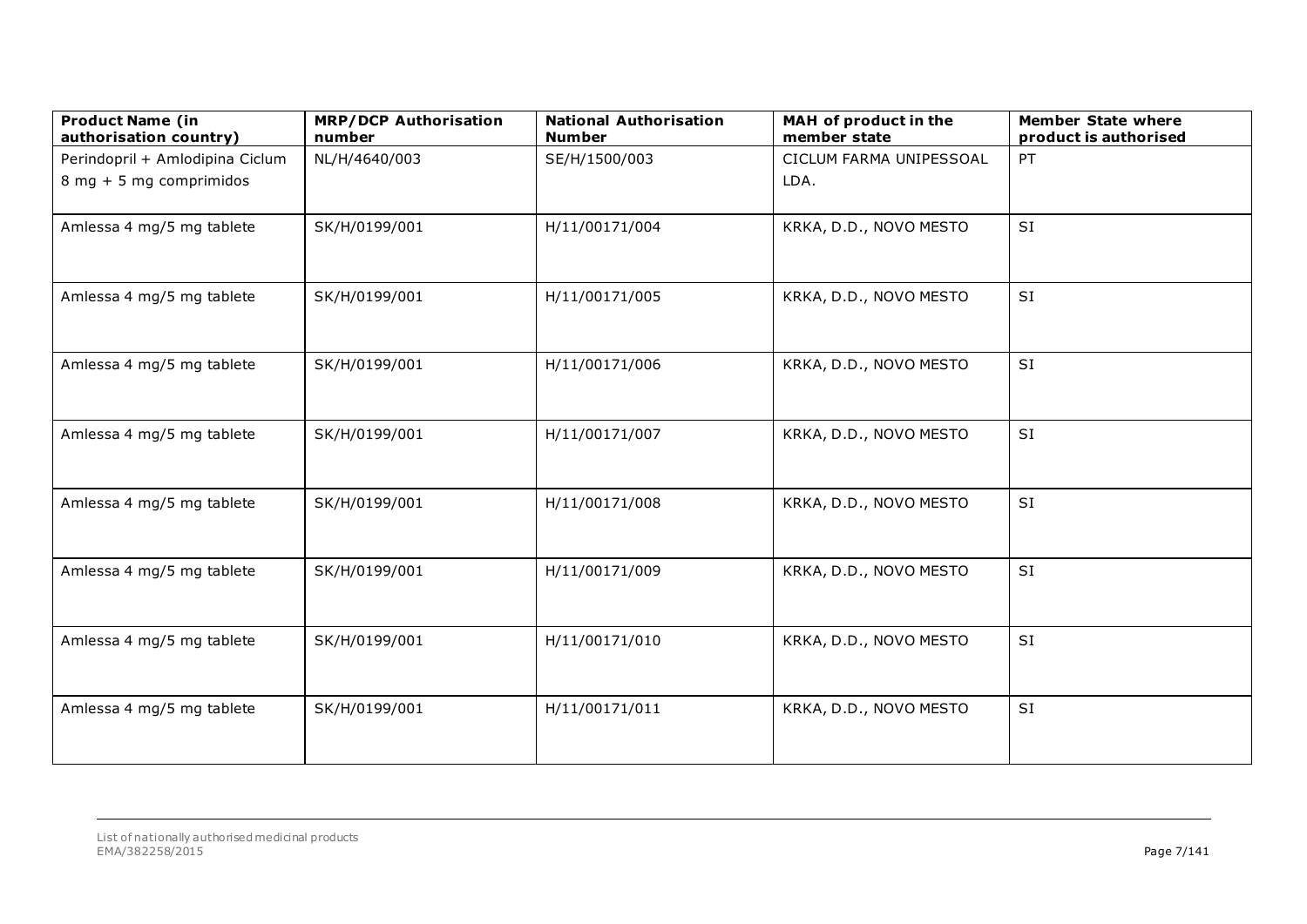| <b>Product Name (in</b><br>authorisation country) | <b>MRP/DCP Authorisation</b><br>number | <b>National Authorisation</b><br><b>Number</b> | MAH of product in the<br>member state | <b>Member State where</b><br>product is authorised |
|---------------------------------------------------|----------------------------------------|------------------------------------------------|---------------------------------------|----------------------------------------------------|
| Amlessa 4 mg/10 mg tablete                        | SK/H/0199/002                          | H/11/00171/015                                 | KRKA, D.D., NOVO MESTO                | SI                                                 |
| Amlessa 4 mg/10 mg tablete                        | SK/H/0199/002                          | H/11/00171/016                                 | KRKA, D.D., NOVO MESTO                | SI                                                 |
| Amlessa 4 mg/10 mg tablete                        | SK/H/0199/002                          | H/11/00171/017                                 | KRKA, D.D., NOVO MESTO                | <b>SI</b>                                          |
| Amlessa 4 mg/10 mg tablete                        | SK/H/0199/002                          | H/11/00171/018                                 | KRKA, D.D., NOVO MESTO                | SI                                                 |
| Amlessa 4 mg/10 mg tablete                        | SK/H/0199/002                          | H/11/00171/019                                 | KRKA, D.D., NOVO MESTO                | SI                                                 |
| Amlessa 4 mg/10 mg tablete                        | SK/H/0199/002                          | H/11/00171/020                                 | KRKA, D.D., NOVO MESTO                | SI                                                 |
| Amlessa 4 mg/10 mg tablete                        | SK/H/0199/002                          | H/11/00171/021                                 | KRKA, D.D., NOVO MESTO                | <b>SI</b>                                          |
| Amlessa 4 mg/10 mg tablete                        | SK/H/0199/002                          | H/11/00171/022                                 | KRKA, D.D., NOVO MESTO                | SI                                                 |
| Amlessa 8 mg/5 mg tablete                         | SK/H/0199/003                          | H/11/00171/026                                 | KRKA, D.D., NOVO MESTO                | SI                                                 |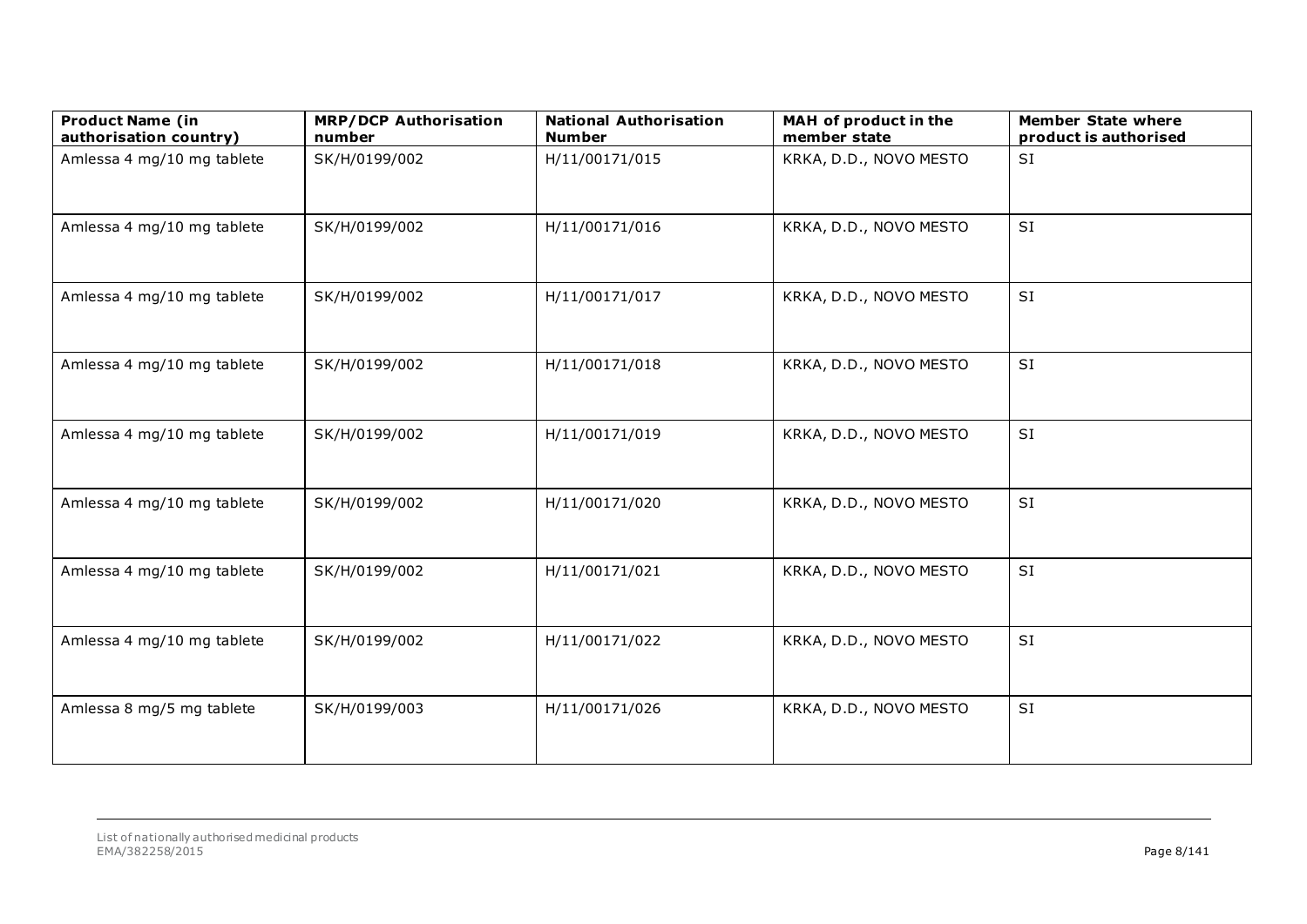| <b>Product Name (in</b><br>authorisation country) | <b>MRP/DCP Authorisation</b><br>number | <b>National Authorisation</b><br><b>Number</b> | MAH of product in the<br>member state | <b>Member State where</b><br>product is authorised |
|---------------------------------------------------|----------------------------------------|------------------------------------------------|---------------------------------------|----------------------------------------------------|
| Amlessa 8 mg/5 mg tablete                         | SK/H/0199/003                          | H/11/00171/027                                 | KRKA, D.D., NOVO MESTO                | SI                                                 |
| Amlessa 8 mg/5 mg tablete                         | SK/H/0199/003                          | H/11/00171/028                                 | KRKA, D.D., NOVO MESTO                | SI                                                 |
| Amlessa 8 mg/5 mg tablete                         | SK/H/0199/003                          | H/11/00171/029                                 | KRKA, D.D., NOVO MESTO                | <b>SI</b>                                          |
| Amlessa 8 mg/5 mg tablete                         | SK/H/0199/003                          | H/11/00171/030                                 | KRKA, D.D., NOVO MESTO                | SI                                                 |
| Amlessa 8 mg/5 mg tablete                         | SK/H/0199/003                          | H/11/00171/031                                 | KRKA, D.D., NOVO MESTO                | SI                                                 |
| Amlessa 8 mg/5 mg tablete                         | SK/H/0199/003                          | H/11/00171/032                                 | KRKA, D.D., NOVO MESTO                | SI                                                 |
| Amlessa 8 mg/5 mg tablete                         | SK/H/0199/003                          | H/11/00171/033                                 | KRKA, D.D., NOVO MESTO                | <b>SI</b>                                          |
| Amlessa 8 mg/10 mg tablete                        | SK/H/0199/004                          | H/11/00171/037                                 | KRKA, D.D., NOVO MESTO                | SI                                                 |
| Amlessa 8 mg/10 mg tablete                        | SK/H/0199/004                          | H/11/00171/038                                 | KRKA, D.D., NOVO MESTO                | SI                                                 |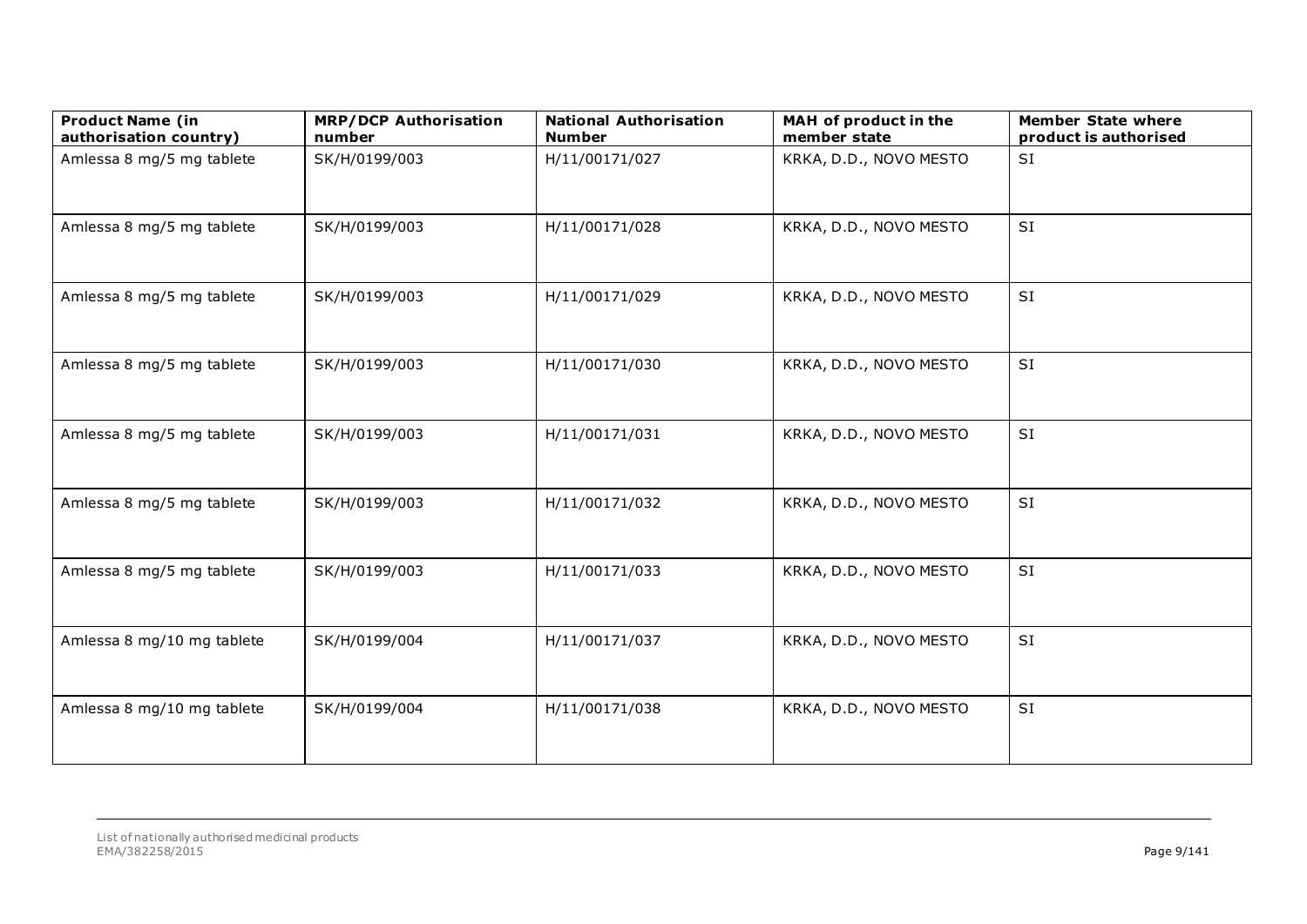| <b>Product Name (in</b><br>authorisation country) | <b>MRP/DCP Authorisation</b><br>number | <b>National Authorisation</b><br><b>Number</b> | MAH of product in the<br>member state | <b>Member State where</b><br>product is authorised |
|---------------------------------------------------|----------------------------------------|------------------------------------------------|---------------------------------------|----------------------------------------------------|
| Amlessa 8 mg/10 mg tablete                        | SK/H/0199/004                          | H/11/00171/039                                 | KRKA, D.D., NOVO MESTO                | SI                                                 |
| Amlessa 8 mg/10 mg tablete                        | SK/H/0199/004                          | H/11/00171/040                                 | KRKA, D.D., NOVO MESTO                | <b>SI</b>                                          |
| Amlessa 8 mg/10 mg tablete                        | SK/H/0199/004                          | H/11/00171/041                                 | KRKA, D.D., NOVO MESTO                | <b>SI</b>                                          |
| Amlessa 8 mg/10 mg tablete                        | SK/H/0199/004                          | H/11/00171/042                                 | KRKA, D.D., NOVO MESTO                | SI                                                 |
| Amlessa 8 mg/10 mg tablete                        | SK/H/0199/004                          | H/11/00171/043                                 | KRKA, D.D., NOVO MESTO                | SI                                                 |
| Amlessa 8 mg/10 mg tablete                        | SK/H/0199/004                          | H/11/00171/044                                 | KRKA, D.D., NOVO MESTO                | SI                                                 |
| Amlessa 4 mg/10 mg tabletes                       | SK/H/0199/002                          | 11-0359                                        | KRKA, D.D., NOVO MESTO                | LV                                                 |
| Amlessa 4 mg/5 mg tabletes                        | SK/H/0199/001                          | 11-0360                                        | KRKA, D.D., NOVO MESTO                | LV                                                 |
| Amlessa 8 mg/10 mg tabletes                       | SK/H/0199/004                          | 11-0361                                        | KRKA, D.D., NOVO MESTO                | LV                                                 |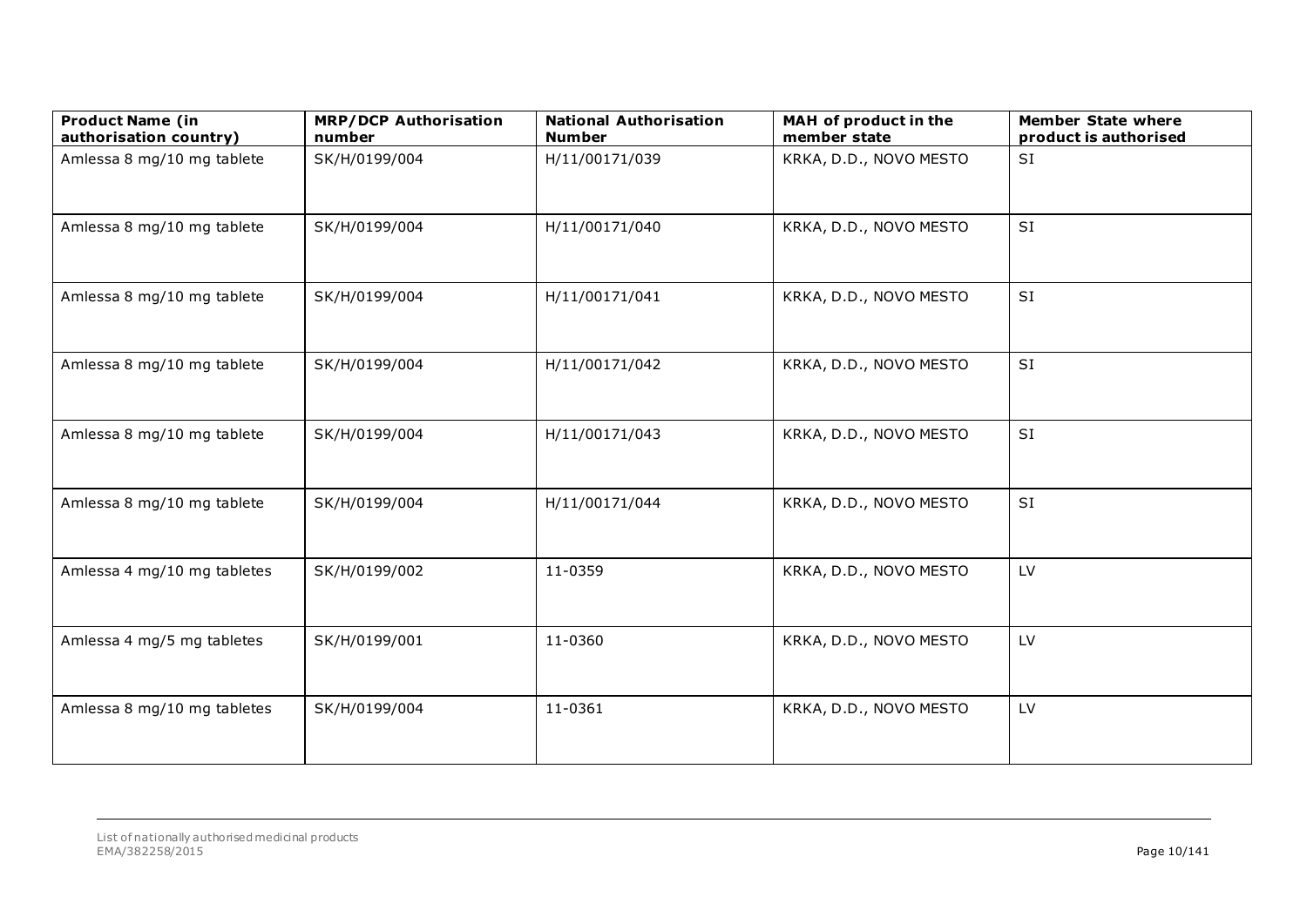| <b>Product Name (in</b><br>authorisation country) | <b>MRP/DCP Authorisation</b><br>number | <b>National Authorisation</b><br><b>Number</b> | MAH of product in the<br>member state | <b>Member State where</b><br>product is authorised |
|---------------------------------------------------|----------------------------------------|------------------------------------------------|---------------------------------------|----------------------------------------------------|
| Amlessa 8 mg/5 mg tabletes                        | SK/H/0199/003                          | 11-0362                                        | KRKA, D.D., NOVO MESTO                | LV                                                 |
| Amlessa, 4 mg + 5 mg, tabletki                    | SK/H/0199/001                          | 18736                                          | KRKA, D.D., NOVO MESTO                | PL                                                 |
| Amlessa, 8 mg + 5 mg, tabletki                    | SK/H/0199/003                          | 18737                                          | KRKA, D.D., NOVO MESTO                | PL                                                 |
| Amlessa, 4 mg + 10 mg, tabletki                   | SK/H/0199/002                          | 18738                                          | KRKA, D.D., NOVO MESTO                | PL                                                 |
| Amlessa, 8 mg + 10 mg, tabletki                   | SK/H/0199/004                          | 18739                                          | KRKA, D.D., NOVO MESTO                | PL                                                 |
| Amlessa 4 mg/5 mg tablete                         | SK/H/0199/001                          | H/11/00171/001                                 | KRKA, D.D., NOVO MESTO                | SI                                                 |
| Amlessa 4 mg/10 mg tablete                        | SK/H/0199/002                          | H/11/00171/012                                 | KRKA, D.D., NOVO MESTO                | SI                                                 |
| Amlessa 8 mg/5 mg tablete                         | SK/H/0199/003                          | H/11/00171/023                                 | KRKA, D.D., NOVO MESTO                | <b>SI</b>                                          |
| Amlessa 8 mg/10 mg tablete                        | SK/H/0199/004                          | H/11/00171/034                                 | KRKA, D.D., NOVO MESTO                | SI                                                 |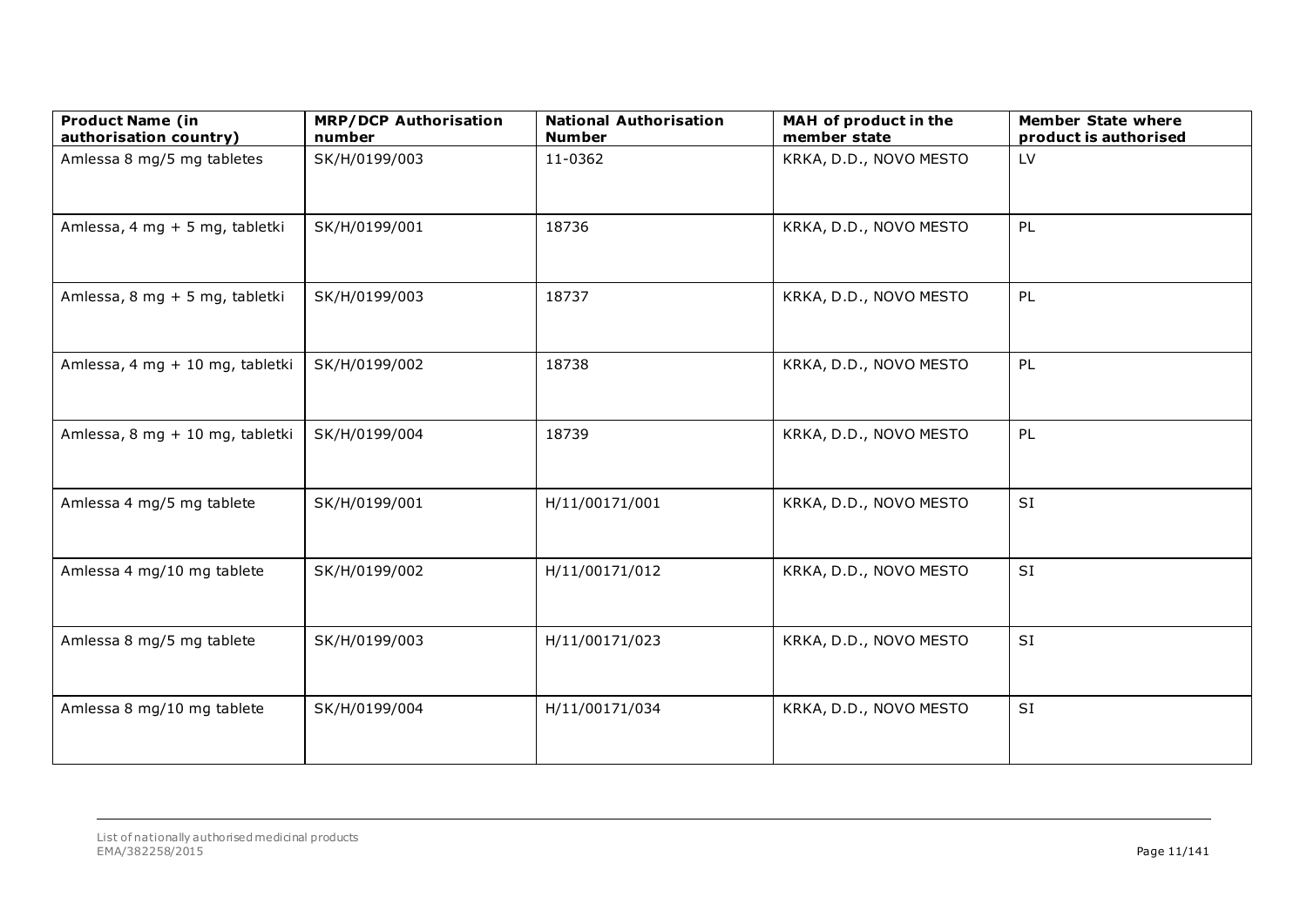| <b>Product Name (in</b><br>authorisation country) | <b>MRP/DCP Authorisation</b><br>number | <b>National Authorisation</b><br><b>Number</b> | MAH of product in the<br>member state | <b>Member State where</b><br>product is authorised |
|---------------------------------------------------|----------------------------------------|------------------------------------------------|---------------------------------------|----------------------------------------------------|
| Amlessa 4 mg/5 mg tablety                         | SK/H/0199/001                          | 58/0440/11-S                                   | KRKA, D.D., NOVO MESTO                | <b>SK</b>                                          |
| Amlessa 4 mg/10 mg tablety                        | SK/H/0199/002                          | 58/0441/11-S                                   | KRKA, D.D., NOVO MESTO                | SK                                                 |
| Amlessa 8 mg/5 mg tablety                         | SK/H/0199/003                          | 58/0442/11-S                                   | KRKA, D.D., NOVO MESTO                | SK                                                 |
| Amlessa 8 mg/10 mg tablety                        | SK/H/0199/004                          | 58/0443/11-S                                   | KRKA, D.D., NOVO MESTO                | SK                                                 |
| Amlessa 4 mg/5 mg tablety                         | SK/H/0199/001                          | 58/674/11-C                                    | KRKA, D.D., NOVO MESTO                | ${\sf CZ}$                                         |
| Amlessa 4 mg/10 mg tablety                        | SK/H/0199/002                          | 58/675/11-C                                    | KRKA, D.D., NOVO MESTO                | ${\sf CZ}$                                         |
| Amlessa 8 mg/5 mg tablety                         | SK/H/0199/003                          | 58/676/11-C                                    | KRKA, D.D., NOVO MESTO                | <b>CZ</b>                                          |
| Amlessa 8 mg/10 mg tablety                        | SK/H/0199/004                          | 58/677/11-C                                    | KRKA, D.D., NOVO MESTO                | CZ                                                 |
| Amlessa 4 mg/10 mg tabletta                       | SK/H/0199/002                          | OGYI-T-22145/05                                | KRKA, D.D., NOVO MESTO                | HU                                                 |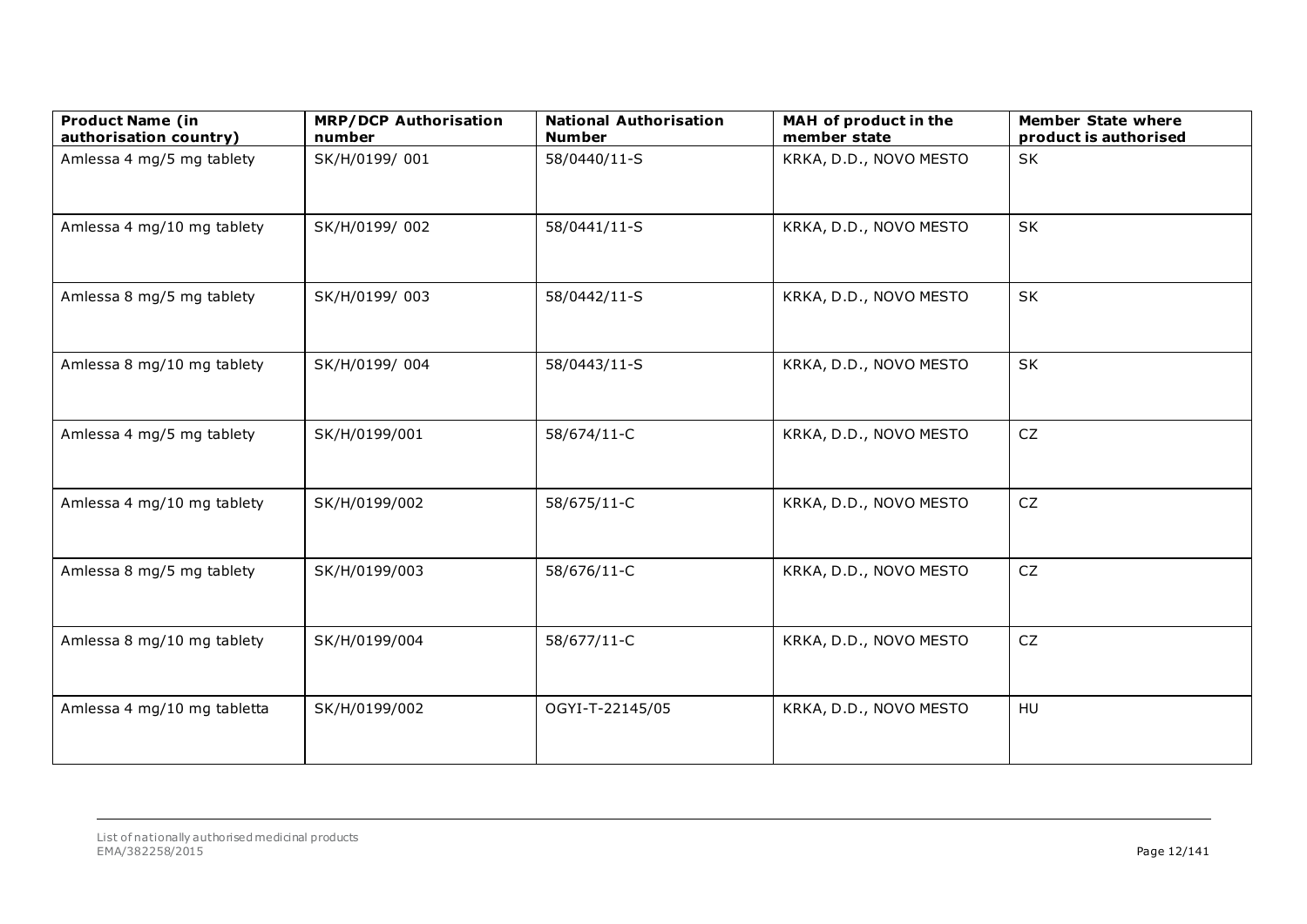| <b>Product Name (in</b><br>authorisation country)          | <b>MRP/DCP Authorisation</b><br>number | <b>National Authorisation</b><br><b>Number</b> | MAH of product in the<br>member state | <b>Member State where</b><br>product is authorised |
|------------------------------------------------------------|----------------------------------------|------------------------------------------------|---------------------------------------|----------------------------------------------------|
| Amlessa 4 mg/5 mg tabletta                                 | SK/H/0199/001                          | OGYI-T-22145/01                                | KRKA, D.D., NOVO MESTO                | HU                                                 |
| Amlessa 8 mg/5 mg tabletta                                 | SK/H/0199/003                          | OGYI-T-22145/09                                | KRKA, D.D., NOVO MESTO                | HU                                                 |
| Amlessa 8 mg/10 mg tabletta                                | SK/H/0199/004                          | OGYI-T-22145/13                                | KRKA, D.D., NOVO MESTO                | HU                                                 |
| Dalnessa 4 mg/5 mg tabletės                                | SK/H/0199/001                          | LT/1/11/2697/001                               | KRKA, D.D., NOVO MESTO                | <b>LT</b>                                          |
| Dalnessa 4 mg/10 mg tabletės                               | SK/H/0199/002                          | LT/1/11/2697/012                               | KRKA, D.D., NOVO MESTO                | <b>LT</b>                                          |
| Dalnessa 8 mg/5 mg tabletės                                | SK/H/0199/003                          | LT/1/11/2697/023                               | KRKA, D.D., NOVO MESTO                | <b>LT</b>                                          |
| Dalnessa 8 mg/10 mg tabletės                               | SK/H/0199/004                          | LT/1/11/2697/034                               | KRKA, D.D., NOVO MESTO                | <b>LT</b>                                          |
| Perindopril + Amlodipina Krka 4<br>$mg + 5 mg$ comprimidos | SK/H/0199/001                          | 5395710                                        | KRKA FARMACÊUTICA,<br>UNIPESSOAL LDA. | PT                                                 |
| Perindopril + Amlodipina Krka 4<br>$mg + 5 mg$ comprimidos | SK/H/0199/001                          | 5395728                                        | KRKA FARMACÊUTICA,<br>UNIPESSOAL LDA. | PT                                                 |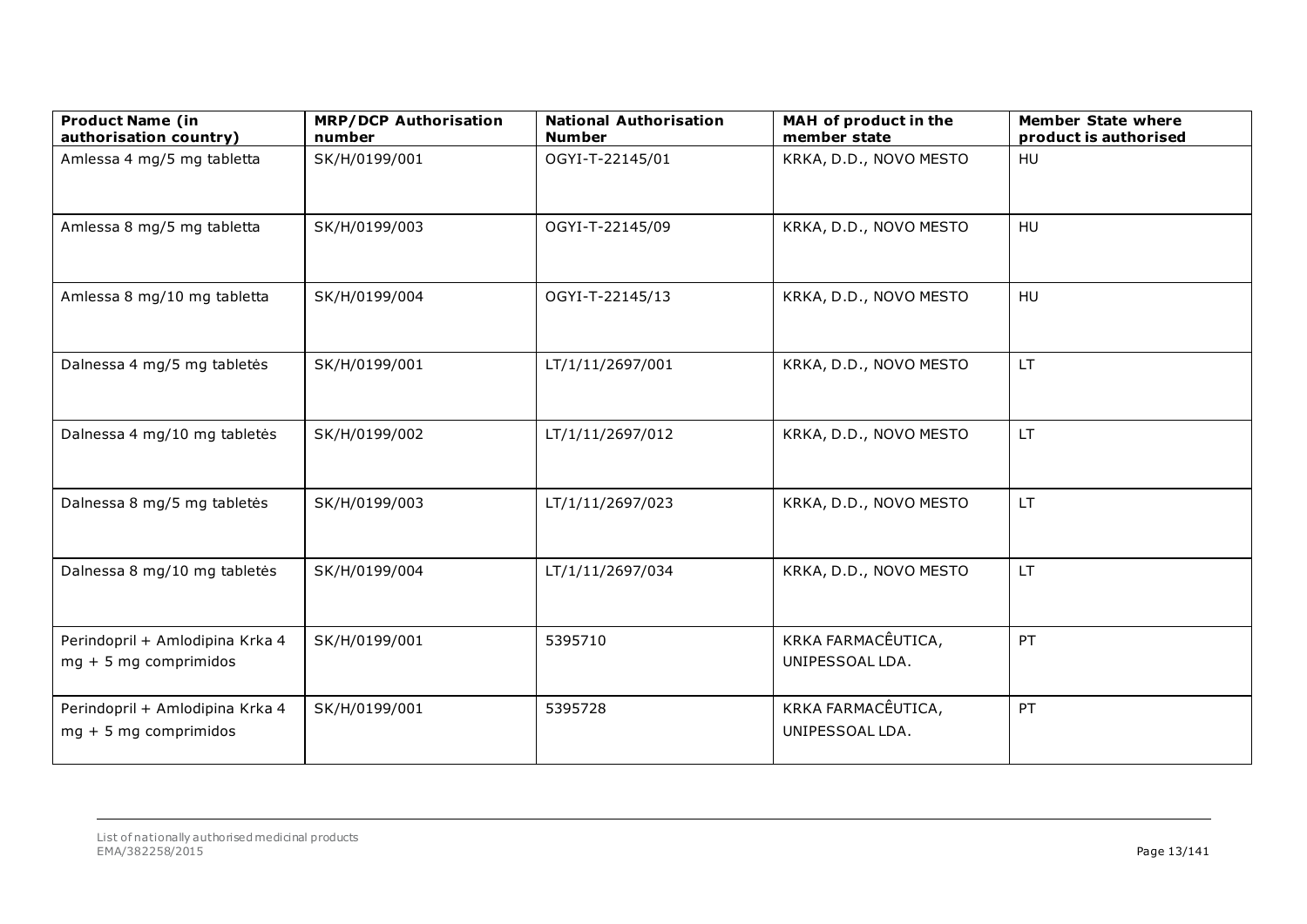| <b>Product Name (in</b><br>authorisation country)           | <b>MRP/DCP Authorisation</b><br>number | <b>National Authorisation</b><br><b>Number</b> | MAH of product in the<br>member state | <b>Member State where</b><br>product is authorised |
|-------------------------------------------------------------|----------------------------------------|------------------------------------------------|---------------------------------------|----------------------------------------------------|
| Perindopril + Amlodipina Krka 4                             | SK/H/0199/001                          | 5395736                                        | KRKA FARMACÊUTICA,                    | PT                                                 |
| $mg + 5 mg$ comprimidos                                     |                                        |                                                | UNIPESSOAL LDA.                       |                                                    |
|                                                             |                                        |                                                |                                       |                                                    |
| Perindopril + Amlodipina Krka 4                             | SK/H/0199/002                          | 5395744                                        | KRKA FARMACÊUTICA,                    | PT                                                 |
| $mg + 10$ mg comprimidos                                    |                                        |                                                | UNIPESSOAL LDA.                       |                                                    |
|                                                             |                                        |                                                |                                       |                                                    |
| Perindopril + Amlodipina Krka 4                             | SK/H/0199/002                          | 5395751                                        | KRKA FARMACÊUTICA,                    | PT                                                 |
| $mg + 10$ mg comprimidos                                    |                                        |                                                | UNIPESSOAL LDA.                       |                                                    |
|                                                             |                                        |                                                |                                       |                                                    |
| Perindopril + Amlodipina Krka 4                             | SK/H/0199/002                          | 5395769                                        | KRKA FARMACÊUTICA,                    | PT                                                 |
| $mg + 10$ mg comprimidos                                    |                                        |                                                | UNIPESSOAL LDA.                       |                                                    |
|                                                             |                                        |                                                |                                       |                                                    |
| Perindopril + Amlodipina Krka 8                             | SK/H/0199/003                          | 5395777                                        | KRKA FARMACÊUTICA,                    | PT                                                 |
| $mg + 5 mg$ comprimidos                                     |                                        |                                                | UNIPESSOAL LDA.                       |                                                    |
|                                                             |                                        |                                                |                                       |                                                    |
| Perindopril + Amlodipina Krka 8                             | SK/H/0199/003                          | 5395801                                        | KRKA FARMACÊUTICA,                    | PT                                                 |
| $mg + 5 mg$ comprimidos                                     |                                        |                                                | UNIPESSOAL LDA.                       |                                                    |
|                                                             |                                        |                                                |                                       |                                                    |
| Perindopril + Amlodipina Krka 8                             | SK/H/0199/003                          | 5395819                                        | KRKA FARMACÊUTICA,                    | PT                                                 |
| $mg + 5 mg$ comprimidos                                     |                                        |                                                | UNIPESSOAL LDA.                       |                                                    |
|                                                             |                                        |                                                |                                       |                                                    |
| Perindopril + Amlodipina Krka 8<br>$mg + 10$ mg comprimidos | SK/H/0199/004                          | 5395827                                        | KRKA FARMACÊUTICA,<br>UNIPESSOAL LDA. | PT                                                 |
|                                                             |                                        |                                                |                                       |                                                    |
| Perindopril + Amlodipina Krka 8                             | SK/H/0199/004                          | 5395835                                        | KRKA FARMACÊUTICA,                    | PT                                                 |
| $mg + 10$ mg comprimidos                                    |                                        |                                                | UNIPESSOAL LDA.                       |                                                    |
|                                                             |                                        |                                                |                                       |                                                    |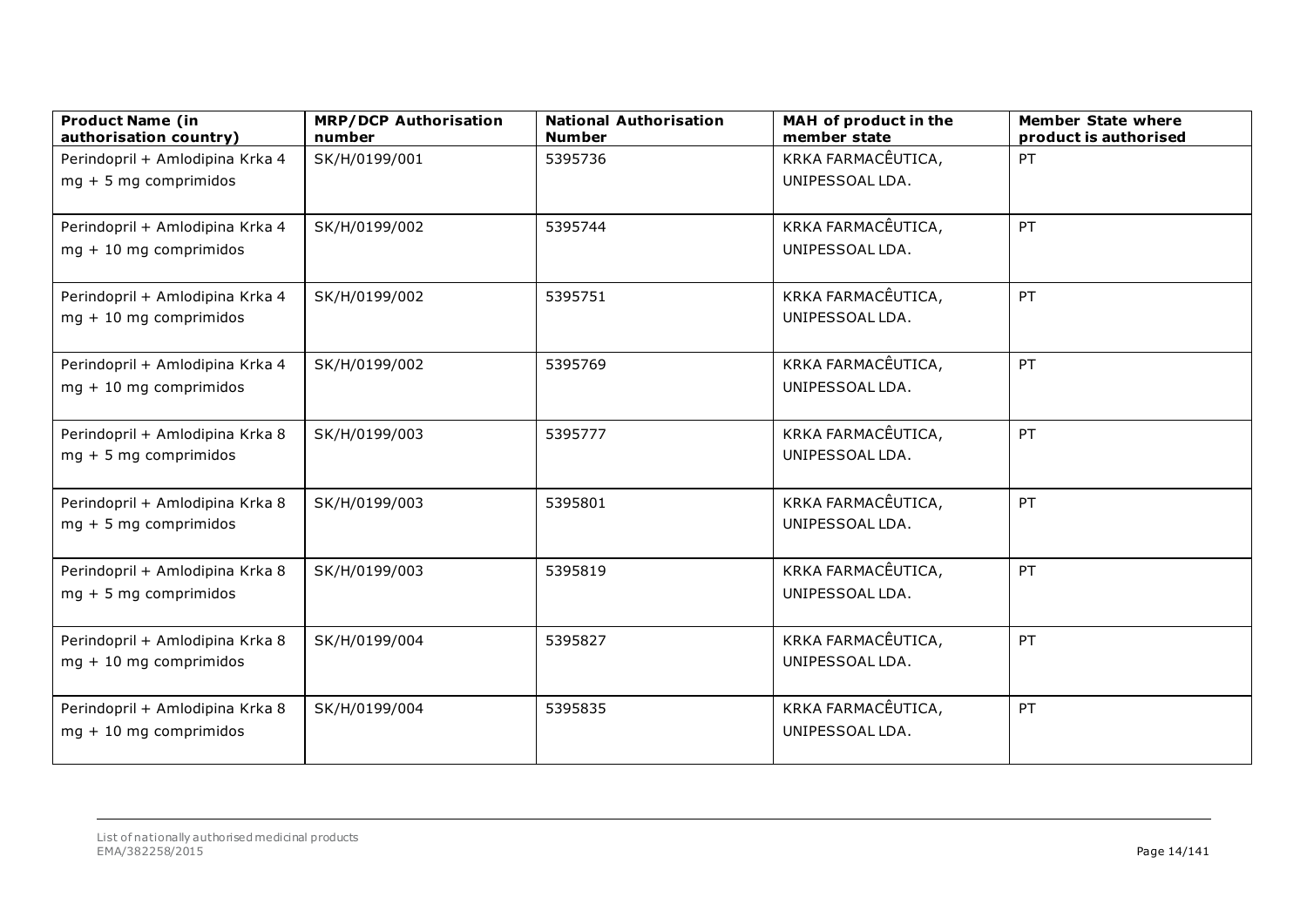| <b>Product Name (in</b><br>authorisation country) | <b>MRP/DCP Authorisation</b><br>number | <b>National Authorisation</b><br><b>Number</b> | MAH of product in the<br>member state | <b>Member State where</b><br>product is authorised |
|---------------------------------------------------|----------------------------------------|------------------------------------------------|---------------------------------------|----------------------------------------------------|
| Perindopril + Amlodipina Krka 8                   | SK/H/0199/004                          | 5395843                                        | KRKA FARMACÊUTICA,                    | PT                                                 |
| $mg + 10$ mg comprimidos                          |                                        |                                                | UNIPESSOAL LDA.                       |                                                    |
| Dalneva 4 mg/5 mg compresse                       | SK/H/0199/001                          | 040094017                                      | KRKA, D.D., NOVO MESTO                | IT                                                 |
| Dalneva 4 mg/5 mg compresse                       | SK/H/0199/001                          | AIC N. 040094029                               | KRKA, D.D., NOVO MESTO                | $\ensuremath{\text{IT}}$                           |
| Dalneva 4 mg/5 mg compresse                       | SK/H/0199/001                          | AIC N. 040094031                               | KRKA, D.D., NOVO MESTO                | $\ensuremath{\text{IT}}$                           |
| Dalneva 4 mg/5 mg compresse                       | SK/H/0199/001                          | AIC N. 040094043                               | KRKA, D.D., NOVO MESTO                | $\ensuremath{\text{IT}}$                           |
| Dalneva 4 mg/5 mg compresse                       | SK/H/0199/001                          | AIC N. 040094056                               | KRKA, D.D., NOVO MESTO                | $\ensuremath{\text{IT}}$                           |
| Dalneva 4 mg/5 mg compresse                       | SK/H/0199/001                          | AIC N. 040094068                               | KRKA, D.D., NOVO MESTO                | $\ensuremath{\text{IT}}$                           |
| Dalneva 4 mg/5 mg compresse                       | SK/H/0199/001                          | AIC N. 040094070                               | KRKA, D.D., NOVO MESTO                | $\ensuremath{\text{IT}}$                           |
| Dalneva 4 mg/5 mg compresse                       | SK/H/0199/001                          | AIC N. 040094082                               | KRKA, D.D., NOVO MESTO                | $\ensuremath{\text{IT}}$                           |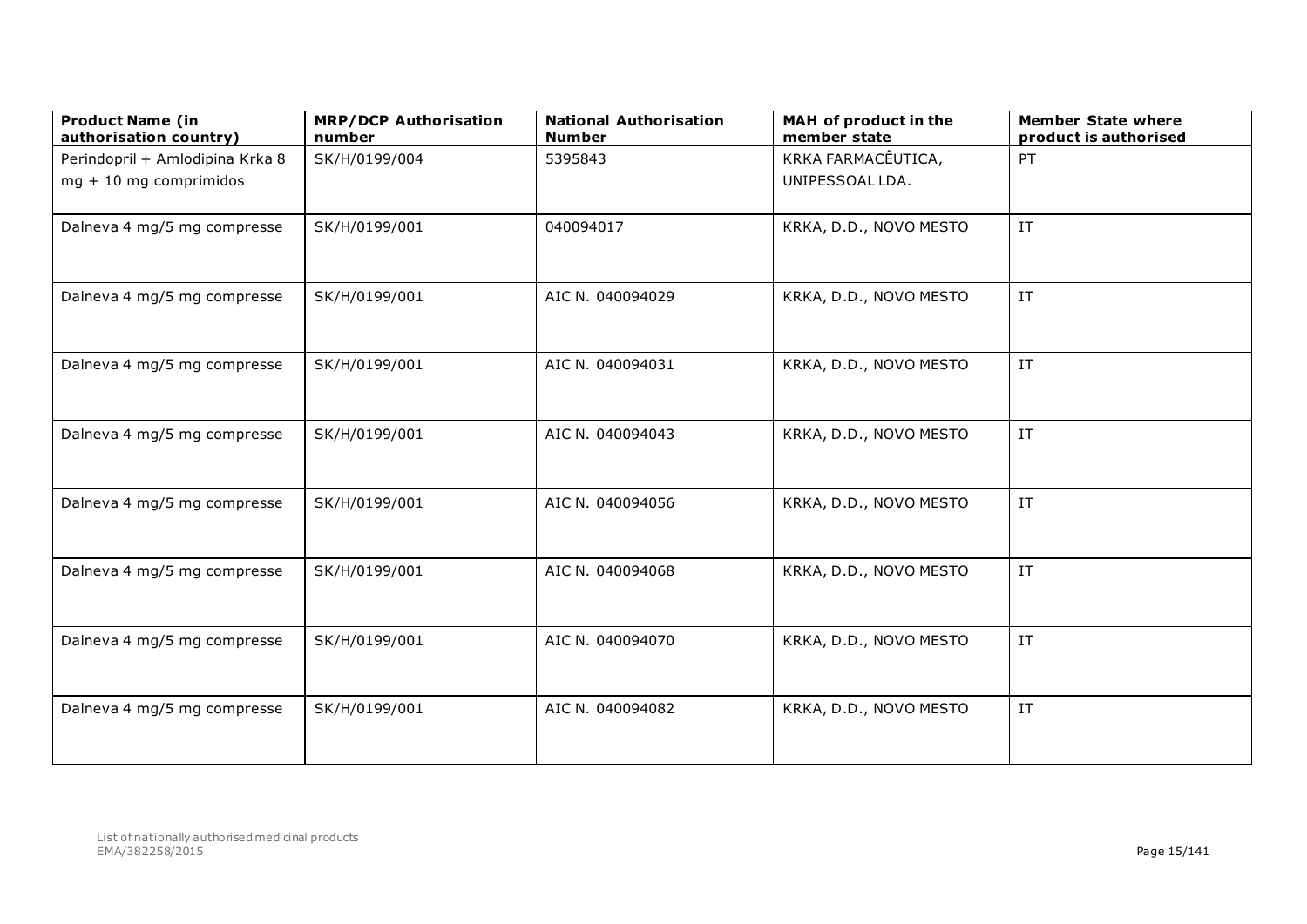| <b>Product Name (in</b><br>authorisation country) | <b>MRP/DCP Authorisation</b><br>number | <b>National Authorisation</b><br><b>Number</b> | MAH of product in the<br>member state | <b>Member State where</b><br>product is authorised |
|---------------------------------------------------|----------------------------------------|------------------------------------------------|---------------------------------------|----------------------------------------------------|
| Dalneva 4 mg/5 mg compresse                       | SK/H/0199/001                          | AIC N. 040094094                               | KRKA, D.D., NOVO MESTO                | IT                                                 |
| Dalneva 4 mg/5 mg compresse                       | SK/H/0199/001                          | AIC N. 040094106                               | KRKA, D.D., NOVO MESTO                | $\ensuremath{\text{IT}}$                           |
| Dalneva 4 mg/10 mg compresse                      | SK/H/0199/002                          | AIC N. 040094118                               | KRKA, D.D., NOVO MESTO                | $\ensuremath{\text{IT}}$                           |
| Dalneva 4 mg/10 mg compresse                      | SK/H/0199/002                          | AIC N. 040094120                               | KRKA, D.D., NOVO MESTO                | $\ensuremath{\text{IT}}$                           |
| Dalneva 4 mg/10 mg compresse                      | SK/H/0199/002                          | AIC N. 040094132                               | KRKA, D.D., NOVO MESTO                | $\ensuremath{\text{IT}}$                           |
| Dalneva 4 mg/10 mg compresse                      | SK/H/0199/002                          | AIC N. 040094144                               | KRKA, D.D., NOVO MESTO                | IT                                                 |
| Dalneva 4 mg/10 mg compresse                      | SK/H/0199/002                          | AIC N. 040094157                               | KRKA, D.D., NOVO MESTO                | $\ensuremath{\text{IT}}$                           |
| Dalneva 4 mg/10 mg compresse                      | SK/H/0199/002                          | AIC N. 040094169                               | KRKA, D.D., NOVO MESTO                | $\ensuremath{\text{IT}}$                           |
| Dalneva 4 mg/10 mg compresse                      | SK/H/0199/002                          | AIC N. 040094171                               | KRKA, D.D., NOVO MESTO                | $\ensuremath{\text{IT}}$                           |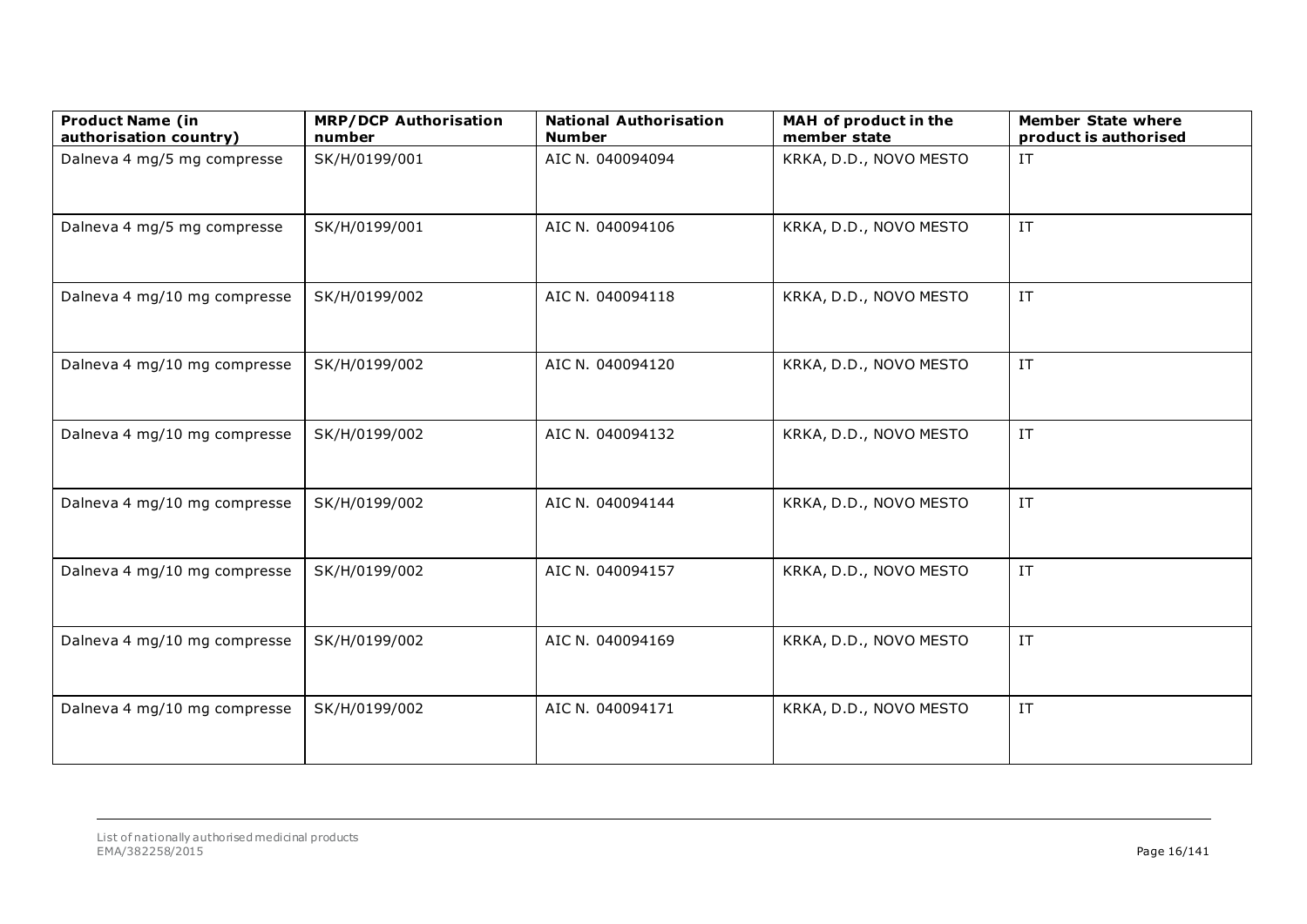| <b>Product Name (in</b><br>authorisation country) | <b>MRP/DCP Authorisation</b><br>number | <b>National Authorisation</b><br><b>Number</b> | MAH of product in the<br>member state | <b>Member State where</b><br>product is authorised |
|---------------------------------------------------|----------------------------------------|------------------------------------------------|---------------------------------------|----------------------------------------------------|
| Dalneva 4 mg/10 mg compresse                      | SK/H/0199/002                          | 040094183                                      | KRKA, D.D., NOVO MESTO                | IT                                                 |
| Dalneva 4 mg/10 mg compresse                      | SK/H/0199/002                          | AIC N. 040094195                               | KRKA, D.D., NOVO MESTO                | $\ensuremath{\text{IT}}$                           |
| Dalneva 4 mg/10 mg compresse                      | SK/H/0199/002                          | AIC N. 040094207                               | KRKA, D.D., NOVO MESTO                | IT                                                 |
| Dalneva 8 mg/5 mg compresse                       | SK/H/0199/003                          | AIC N. 040094219                               | KRKA, D.D., NOVO MESTO                | $\ensuremath{\text{IT}}$                           |
| Dalneva 8 mg/5 mg compresse                       | SK/H/0199/003                          | AIC N. 040094221                               | KRKA, D.D., NOVO MESTO                | $\ensuremath{\mathsf{IT}}$                         |
| Dalneva 8 mg/5 mg compresse                       | SK/H/0199/003                          | AIC N. 040094233                               | KRKA, D.D., NOVO MESTO                | $\ensuremath{\text{IT}}$                           |
| Dalneva 8 mg/5 mg compresse                       | SK/H/0199/003                          | AIC N. 040094245                               | KRKA, D.D., NOVO MESTO                | $\ensuremath{\text{IT}}$                           |
| Dalneva 8 mg/5 mg compresse                       | SK/H/0199/003                          | AIC N. 040094258                               | KRKA, D.D., NOVO MESTO                | $\ensuremath{\text{IT}}$                           |
| Dalneva 8 mg/5 mg compresse                       | SK/H/0199/003                          | AIC N. 040094260                               | KRKA, D.D., NOVO MESTO                | $\ensuremath{\text{IT}}$                           |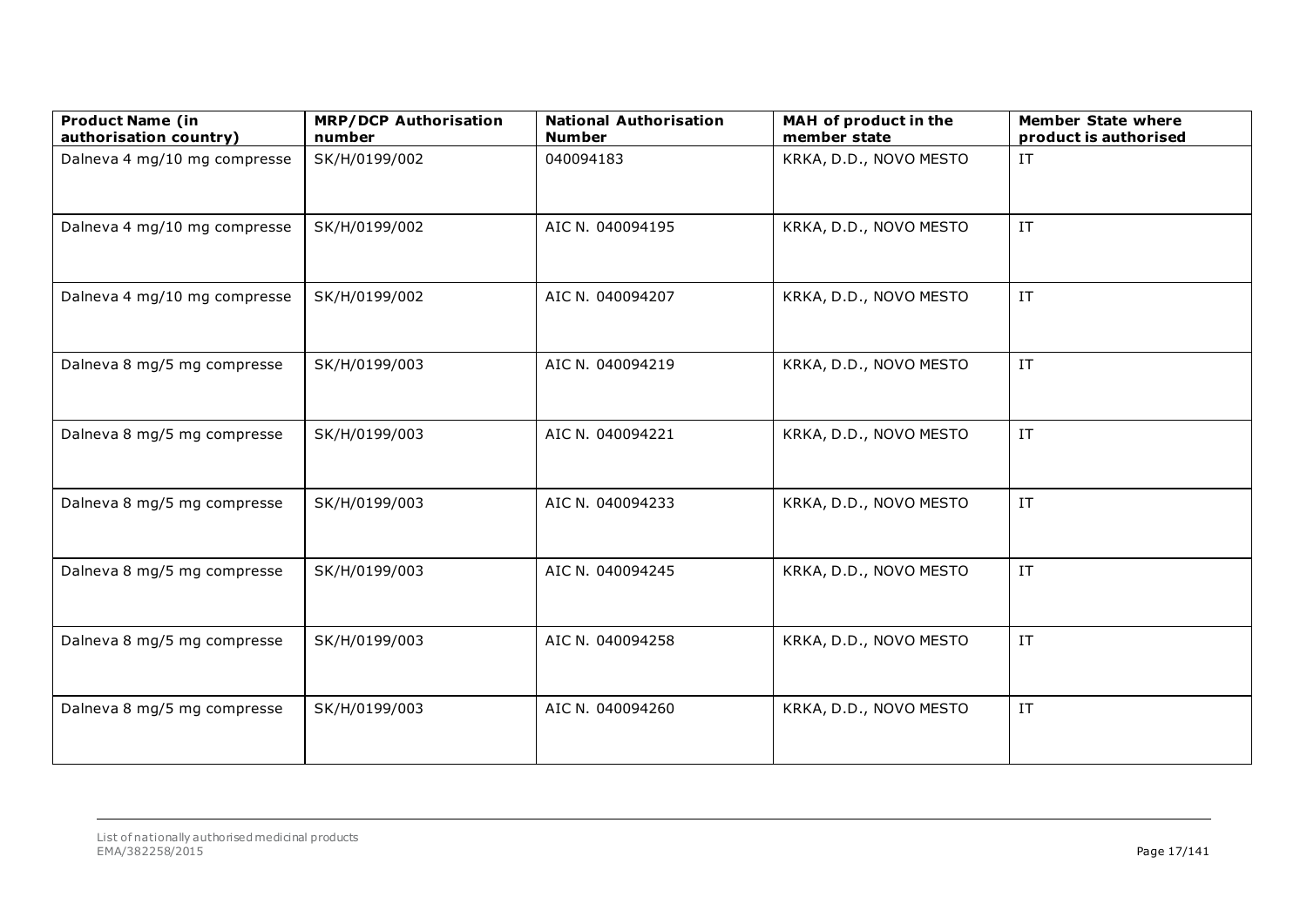| <b>Product Name (in</b><br>authorisation country) | <b>MRP/DCP Authorisation</b><br>number | <b>National Authorisation</b><br><b>Number</b> | MAH of product in the<br>member state | <b>Member State where</b><br>product is authorised |
|---------------------------------------------------|----------------------------------------|------------------------------------------------|---------------------------------------|----------------------------------------------------|
| Dalneva 8 mg/5 mg compresse                       | SK/H/0199/003                          | AIC N. 040094272                               | KRKA, D.D., NOVO MESTO                | IT                                                 |
| Dalneva 8 mg/5 mg compresse                       | SK/H/0199/003                          | AIC N. 040094284                               | KRKA, D.D., NOVO MESTO                | $\ensuremath{\text{IT}}$                           |
| Dalneva 8 mg/5 mg compresse                       | SK/H/0199/003                          | AIC N. 040094296                               | KRKA, D.D., NOVO MESTO                | $\ensuremath{\text{IT}}$                           |
| Dalneva 8 mg/5 mg compresse                       | SK/H/0199/003                          | AIC N. 040094308                               | KRKA, D.D., NOVO MESTO                | $\ensuremath{\mathsf{IT}}$                         |
| Dalneva 8 mg/10 mg compresse                      | SK/H/0199/004                          | 040094310                                      | KRKA, D.D., NOVO MESTO                | $\ensuremath{\text{IT}}$                           |
| Dalneva 8 mg/10 mg compresse                      | SK/H/0199/004                          | AIC N. 040094322                               | KRKA, D.D., NOVO MESTO                | $\ensuremath{\text{IT}}$                           |
| Dalneva 8 mg/10 mg compresse                      | SK/H/0199/004                          | AIC N. 040094334                               | KRKA, D.D., NOVO MESTO                | $\ensuremath{\mathsf{IT}}$                         |
| Dalneva 8 mg/10 mg compresse                      | SK/H/0199/004                          | AIC N. 040094346                               | KRKA, D.D., NOVO MESTO                | $\ensuremath{\text{IT}}$                           |
| Dalneva 8 mg/10 mg compresse                      | SK/H/0199/004                          | 040094359                                      | KRKA, D.D., NOVO MESTO                | $\ensuremath{\text{IT}}$                           |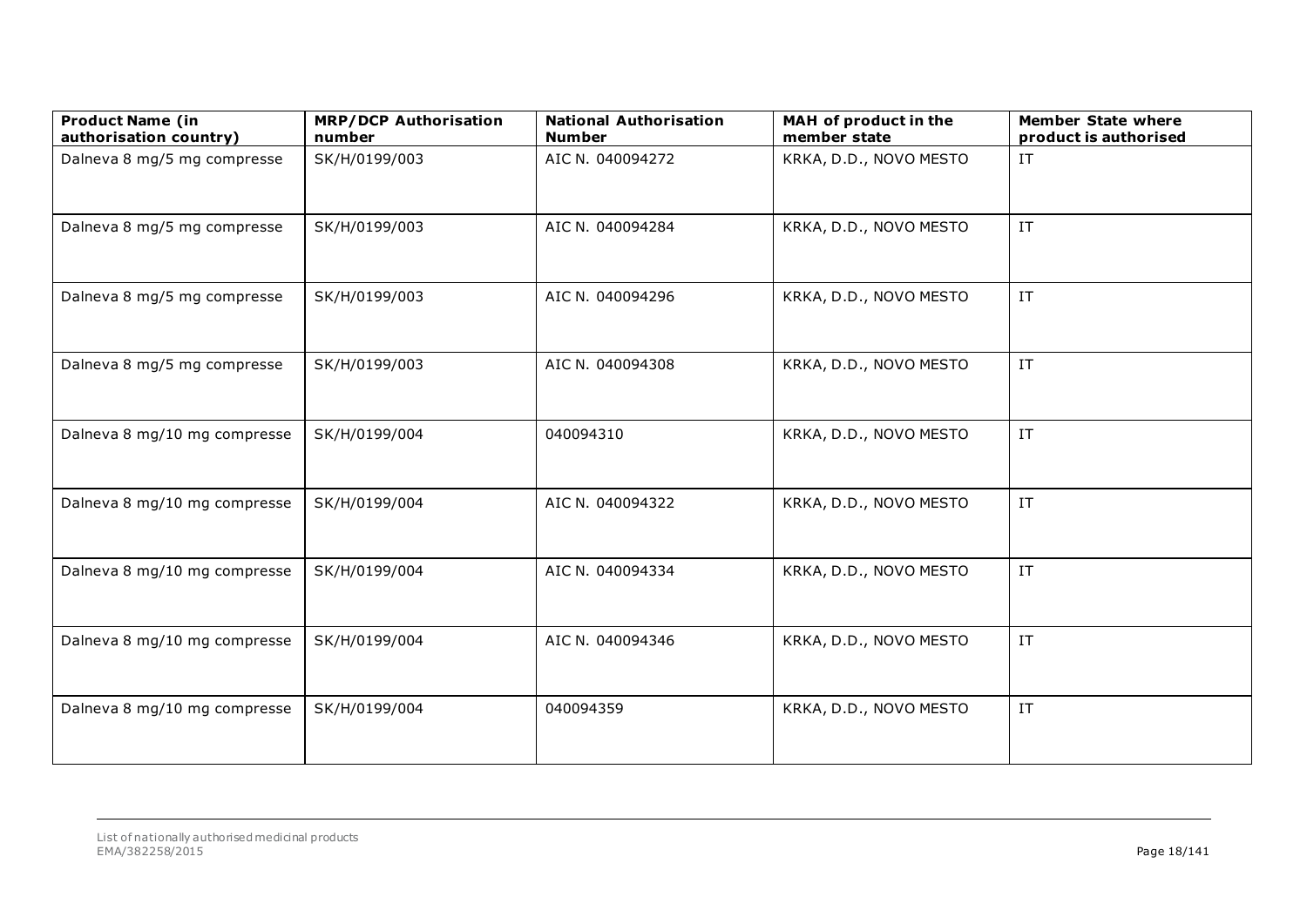| <b>Product Name (in</b><br>authorisation country) | <b>MRP/DCP Authorisation</b><br>number | <b>National Authorisation</b><br><b>Number</b> | MAH of product in the<br>member state | <b>Member State where</b><br>product is authorised |
|---------------------------------------------------|----------------------------------------|------------------------------------------------|---------------------------------------|----------------------------------------------------|
| Dalneva 8 mg/10 mg compresse                      | SK/H/0199/004                          | AIC N. 040094361                               | KRKA, D.D., NOVO MESTO                | IT                                                 |
| Dalneva 8 mg/10 mg compresse                      | SK/H/0199/004                          | AIC N. 040094373                               | KRKA, D.D., NOVO MESTO                | $\ensuremath{\text{IT}}$                           |
| Dalneva 8 mg/10 mg compresse                      | SK/H/0199/004                          | AIC N. 040094385                               | KRKA, D.D., NOVO MESTO                | $\ensuremath{\text{IT}}$                           |
| Dalneva 8 mg/10 mg compresse                      | SK/H/0199/004                          | 040094397                                      | KRKA, D.D., NOVO MESTO                | $\ensuremath{\mathsf{IT}}$                         |
| Dalneva 8 mg/10 mg compresse                      | SK/H/0199/004                          | AIC N. 040094409                               | KRKA, D.D., NOVO MESTO                | $\ensuremath{\text{IT}}$                           |
| Dalneva 4 mg/5 mg compresse                       | SK/H/0199/001                          | AIC N. 040094411                               | KRKA, D.D., NOVO MESTO                | $\ensuremath{\text{IT}}$                           |
| Dalneva 4 mg/10 mg compresse                      | SK/H/0199/002                          | AIC N. 040094423                               | KRKA, D.D., NOVO MESTO                | $\ensuremath{\mathsf{IT}}$                         |
| Dalneva 8 mg/5 mg compresse                       | SK/H/0199/003                          | AIC N. 040094435                               | KRKA, D.D., NOVO MESTO                | $\ensuremath{\text{IT}}$                           |
| Dalneva 8 mg/10 mg compresse                      | SK/H/0199/004                          | AIC N. 040094447                               | KRKA, D.D., NOVO MESTO                | $\ensuremath{\text{IT}}$                           |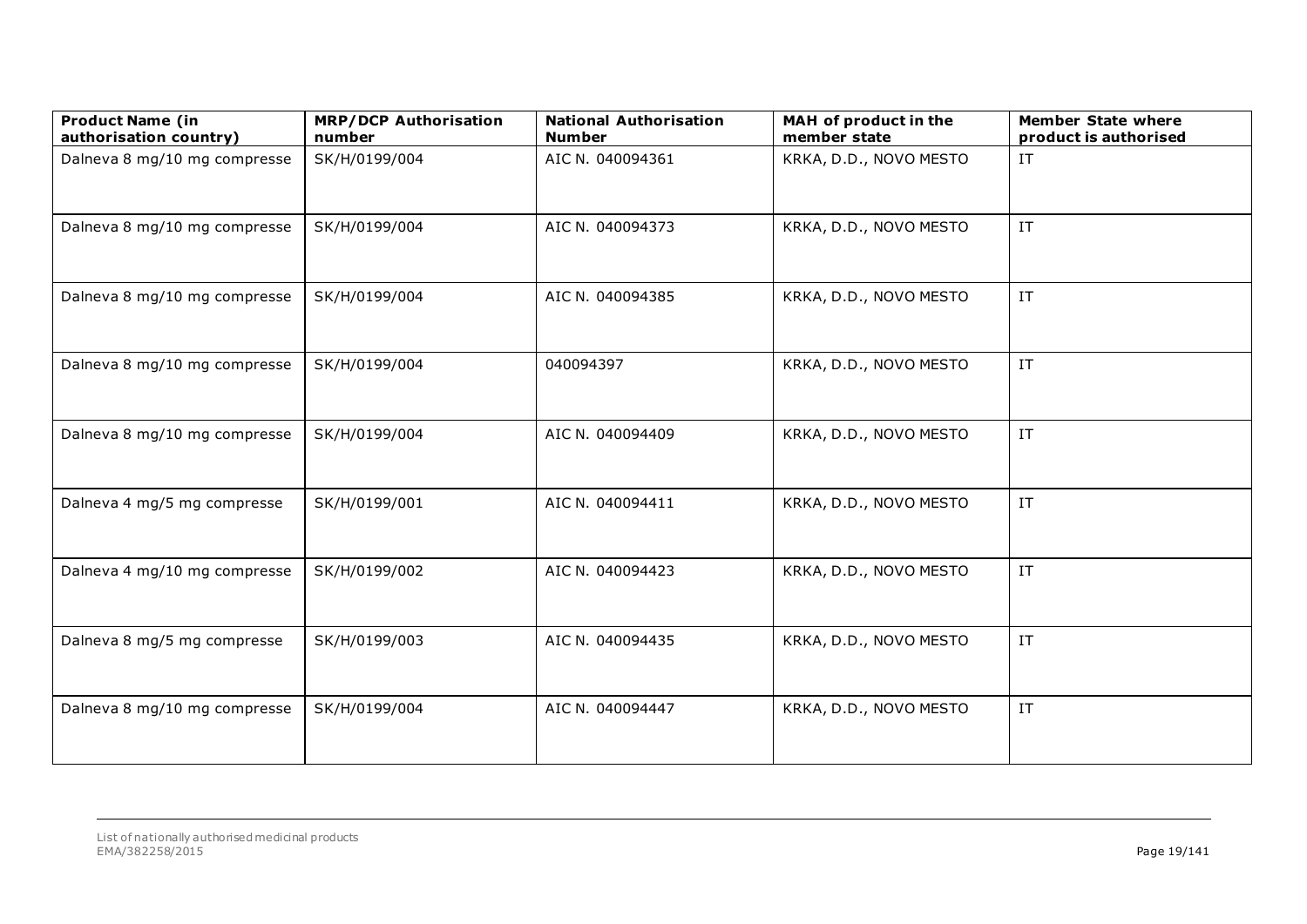| <b>Product Name (in</b><br>authorisation country) | <b>MRP/DCP Authorisation</b><br>number | <b>National Authorisation</b><br><b>Number</b> | MAH of product in the<br>member state | <b>Member State where</b><br>product is authorised |
|---------------------------------------------------|----------------------------------------|------------------------------------------------|---------------------------------------|----------------------------------------------------|
| Perindopril/Amlodipine 4 mg/5<br>mg tablets       | SK/H/0199/001                          | PL01656/0114                                   | KRKA, D.D., NOVO MESTO                | XI                                                 |
| Perindopril/Amlodipine 4 mg/10<br>mg tablets      | SK/H/0199/002                          | PL 01656/0115                                  | KRKA, D.D., NOVO MESTO                | XI                                                 |
| Perindopril/Amlodipine 8 mg/5<br>mg tablets       | SK/H/0199/003                          | PL 01656/0116                                  | KRKA, D.D., NOVO MESTO                | XI                                                 |
| Perindopril/Amlodipine 8 mg/10<br>mg tablets      | SK/H/0199/004                          | PL01656/0117                                   | KRKA, D.D., NOVO MESTO                | XI                                                 |
| Amlessa 4 mg/5 mg comprimate                      | SK/H/0199/001                          | 10889/2018/01                                  | KRKA, D.D., NOVO MESTO                | <b>RO</b>                                          |
| Amlessa 4 mg/5 mg comprimate                      | SK/H/0199/001                          | 10889/2018/02                                  | KRKA, D.D., NOVO MESTO                | <b>RO</b>                                          |
| Amlessa 4 mg/5 mg comprimate                      | SK/H/0199/001                          | 10889/2018/03                                  | KRKA, D.D., NOVO MESTO                | <b>RO</b>                                          |
| Amlessa 4 mg/5 mg comprimate                      | SK/H/0199/001                          | 10889/2018/04                                  | KRKA, D.D., NOVO MESTO                | <b>RO</b>                                          |
| Amlessa 4 mg/5 mg comprimate                      | SK/H/0199/001                          | 10889/2018/05                                  | KRKA, D.D., NOVO MESTO                | <b>RO</b>                                          |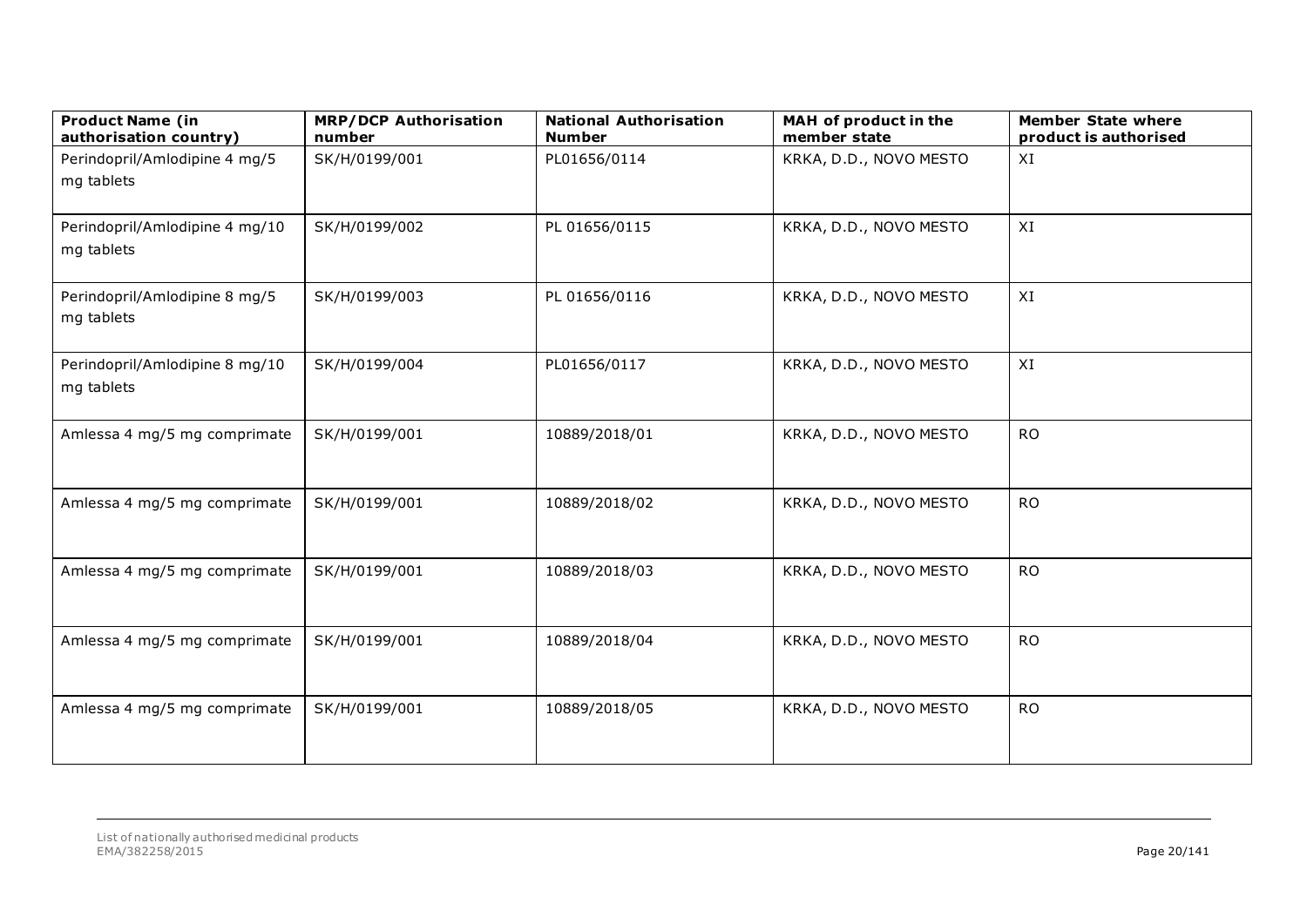| <b>Product Name (in</b><br>authorisation country) | <b>MRP/DCP Authorisation</b><br>number | <b>National Authorisation</b><br><b>Number</b> | MAH of product in the<br>member state | <b>Member State where</b><br>product is authorised |
|---------------------------------------------------|----------------------------------------|------------------------------------------------|---------------------------------------|----------------------------------------------------|
| Amlessa 4 mg/5 mg comprimate                      | SK/H/0199/001                          | 10889/2018/06                                  | KRKA, D.D., NOVO MESTO                | <b>RO</b>                                          |
| Amlessa 4 mg/5 mg comprimate                      | SK/H/0199/001                          | 10889/2018/07                                  | KRKA, D.D., NOVO MESTO                | <b>RO</b>                                          |
| Amlessa 4 mg/5 mg comprimate                      | SK/H/0199/001                          | 10889/2018/08                                  | KRKA, D.D., NOVO MESTO                | <b>RO</b>                                          |
| Amlessa 4 mg/5 mg comprimate                      | SK/H/0199/001                          | 10889/2018/09                                  | KRKA, D.D., NOVO MESTO                | <b>RO</b>                                          |
| Amlessa 4 mg/5 mg comprimate                      | SK/H/0199/001                          | 10889/2018/10                                  | KRKA, D.D., NOVO MESTO                | <b>RO</b>                                          |
| Amlessa 4 mg/5 mg comprimate                      | SK/H/0199/001                          | 10889/2018/11                                  | KRKA, D.D., NOVO MESTO                | <b>RO</b>                                          |
| Amlessa 4 mg/10 mg<br>comprimate                  | SK/H/0199/002                          | 10890/2018/01                                  | KRKA, D.D., NOVO MESTO                | <b>RO</b>                                          |
| Amlessa 4 mg/10 mg<br>comprimate                  | SK/H/0199/002                          | 10890/2018/02                                  | KRKA, D.D., NOVO MESTO                | <b>RO</b>                                          |
| Amlessa 4 mg/10 mg<br>comprimate                  | SK/H/0199/002                          | 10890/2018/03                                  | KRKA, D.D., NOVO MESTO                | <b>RO</b>                                          |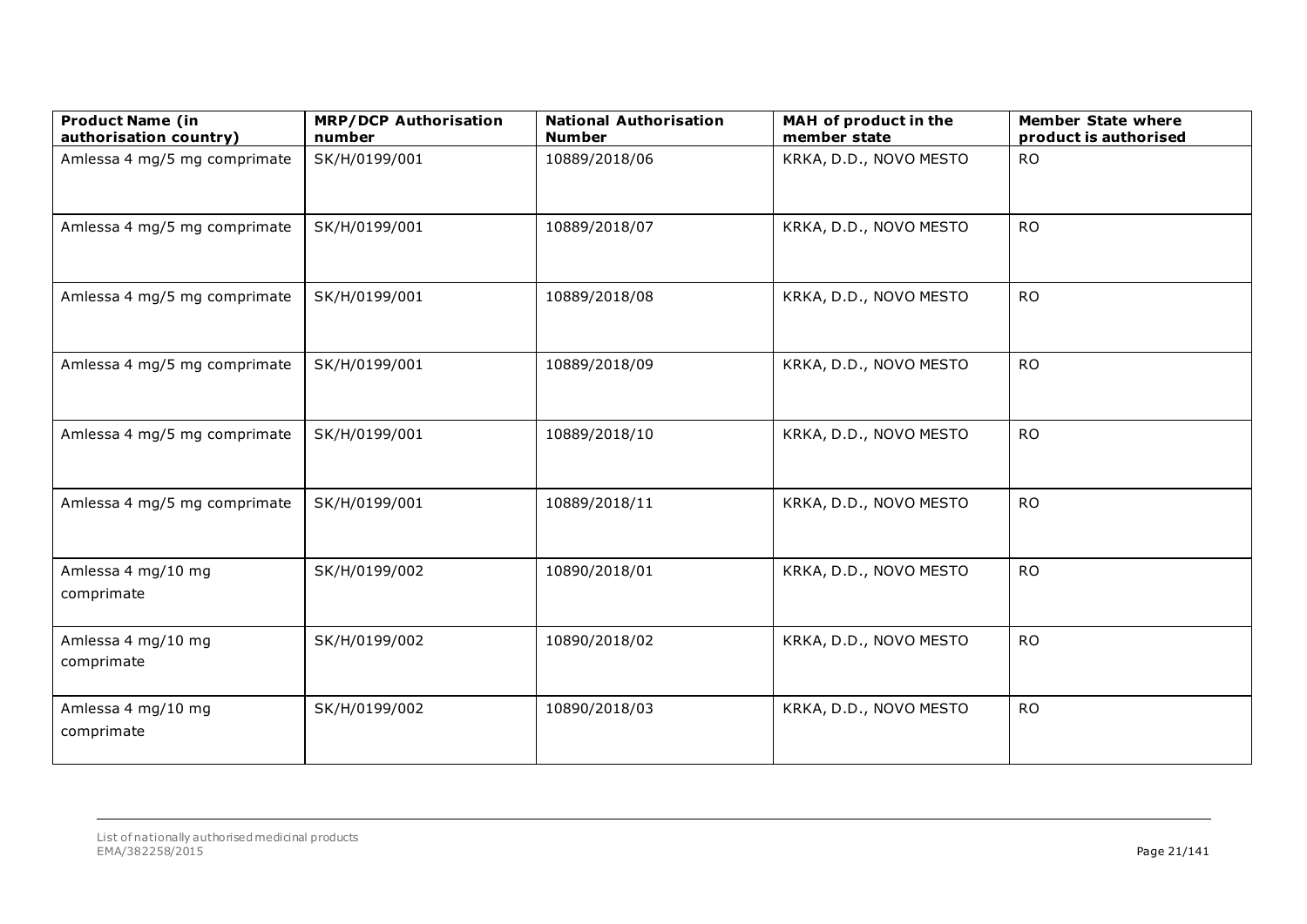| <b>Product Name (in</b><br>authorisation country) | <b>MRP/DCP Authorisation</b><br>number | <b>National Authorisation</b><br><b>Number</b> | MAH of product in the<br>member state | <b>Member State where</b><br>product is authorised |
|---------------------------------------------------|----------------------------------------|------------------------------------------------|---------------------------------------|----------------------------------------------------|
| Amlessa 4 mg/10 mg<br>comprimate                  | SK/H/0199/002                          | 10890/2018/04                                  | KRKA, D.D., NOVO MESTO                | <b>RO</b>                                          |
| Amlessa 4 mg/10 mg<br>comprimate                  | SK/H/0199/002                          | 10890/2018/05                                  | KRKA, D.D., NOVO MESTO                | <b>RO</b>                                          |
| Amlessa 4 mg/10 mg<br>comprimate                  | SK/H/0199/002                          | 10890/2018/06                                  | KRKA, D.D., NOVO MESTO                | <b>RO</b>                                          |
| Amlessa 4 mg/10 mg<br>comprimate                  | SK/H/0199/002                          | 10890/2018/07                                  | KRKA, D.D., NOVO MESTO                | <b>RO</b>                                          |
| Amlessa 4 mg/10 mg<br>comprimate                  | SK/H/0199/002                          | 10890/2018/08                                  | KRKA, D.D., NOVO MESTO                | <b>RO</b>                                          |
| Amlessa 4 mg/10 mg<br>comprimate                  | SK/H/0199/002                          | 10890/2018/09                                  | KRKA, D.D., NOVO MESTO                | <b>RO</b>                                          |
| Amlessa 4 mg/10 mg<br>comprimate                  | SK/H/0199/002                          | 10890/2018/10                                  | KRKA, D.D., NOVO MESTO                | <b>RO</b>                                          |
| Amlessa 4 mg/10 mg<br>comprimate                  | SK/H/0199/002                          | 10890/2018/11                                  | KRKA, D.D., NOVO MESTO                | <b>RO</b>                                          |
| Amlessa 8 mg/5 mg comprimate                      | SK/H/0199/003                          | 10891/2018/01                                  | KRKA, D.D., NOVO MESTO                | <b>RO</b>                                          |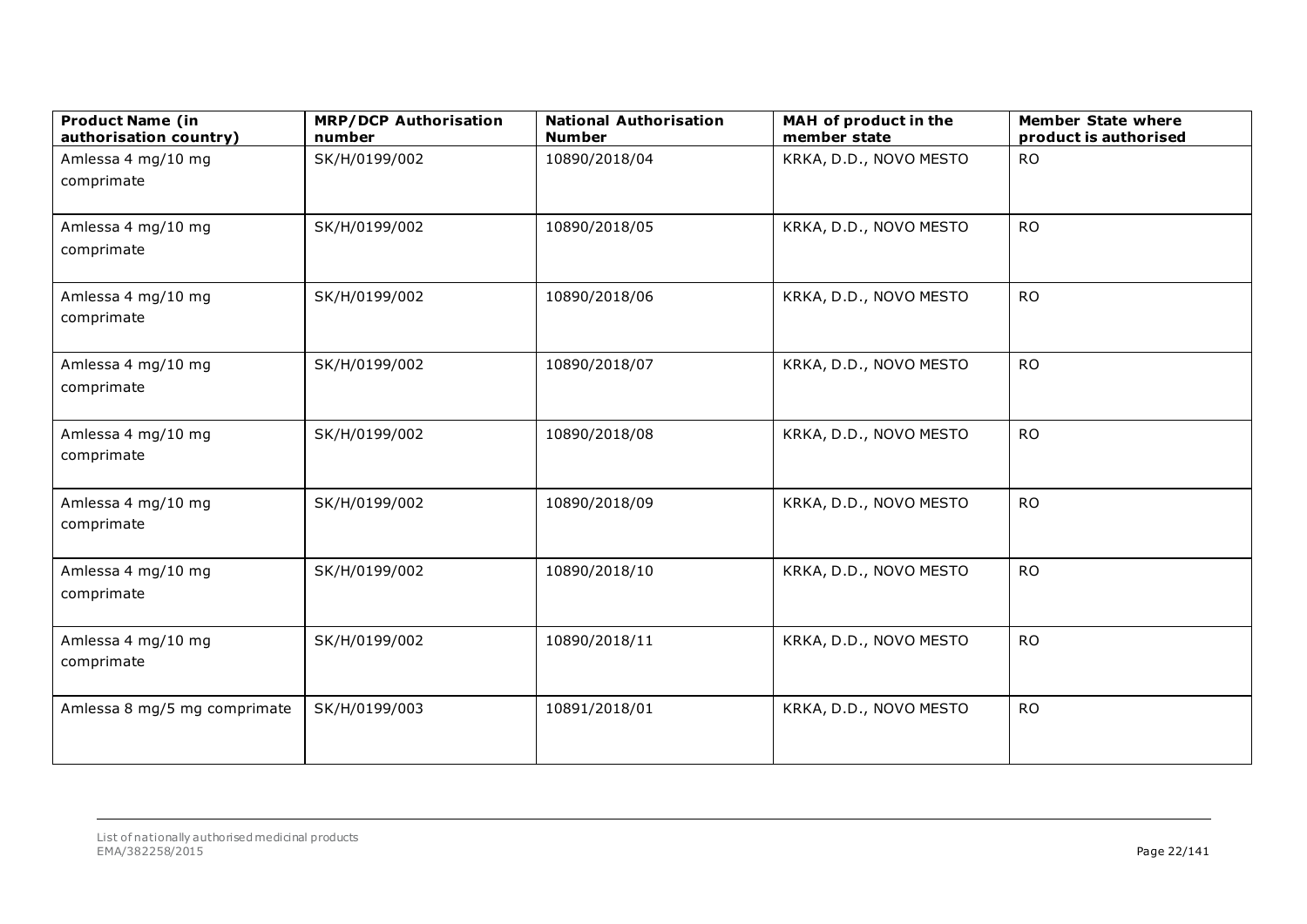| <b>Product Name (in</b><br>authorisation country) | <b>MRP/DCP Authorisation</b><br>number | <b>National Authorisation</b><br><b>Number</b> | MAH of product in the<br>member state | <b>Member State where</b><br>product is authorised |
|---------------------------------------------------|----------------------------------------|------------------------------------------------|---------------------------------------|----------------------------------------------------|
| Amlessa 8 mg/5 mg comprimate                      | SK/H/0199/003                          | 10891/2018/02                                  | KRKA, D.D., NOVO MESTO                | <b>RO</b>                                          |
| Amlessa 8 mg/5 mg comprimate                      | SK/H/0199/003                          | 10891/2018/03                                  | KRKA, D.D., NOVO MESTO                | <b>RO</b>                                          |
| Amlessa 8 mg/5 mg comprimate                      | SK/H/0199/003                          | 10891/2018/04                                  | KRKA, D.D., NOVO MESTO                | <b>RO</b>                                          |
| Amlessa 8 mg/5 mg comprimate                      | SK/H/0199/003                          | 10891/2018/05                                  | KRKA, D.D., NOVO MESTO                | <b>RO</b>                                          |
| Amlessa 8 mg/5 mg comprimate                      | SK/H/0199/003                          | 10891/2018/06                                  | KRKA, D.D., NOVO MESTO                | <b>RO</b>                                          |
| Amlessa 8 mg/5 mg comprimate                      | SK/H/0199/003                          | 10891/2018/07                                  | KRKA, D.D., NOVO MESTO                | <b>RO</b>                                          |
| Amlessa 8 mg/5 mg comprimate                      | SK/H/0199/003                          | 10891/2018/08                                  | KRKA, D.D., NOVO MESTO                | <b>RO</b>                                          |
| Amlessa 8 mg/5 mg comprimate                      | SK/H/0199/003                          | 10891/2018/09                                  | KRKA, D.D., NOVO MESTO                | <b>RO</b>                                          |
| Amlessa 8 mg/5 mg comprimate                      | SK/H/0199/003                          | 10891/2018/10                                  | KRKA, D.D., NOVO MESTO                | <b>RO</b>                                          |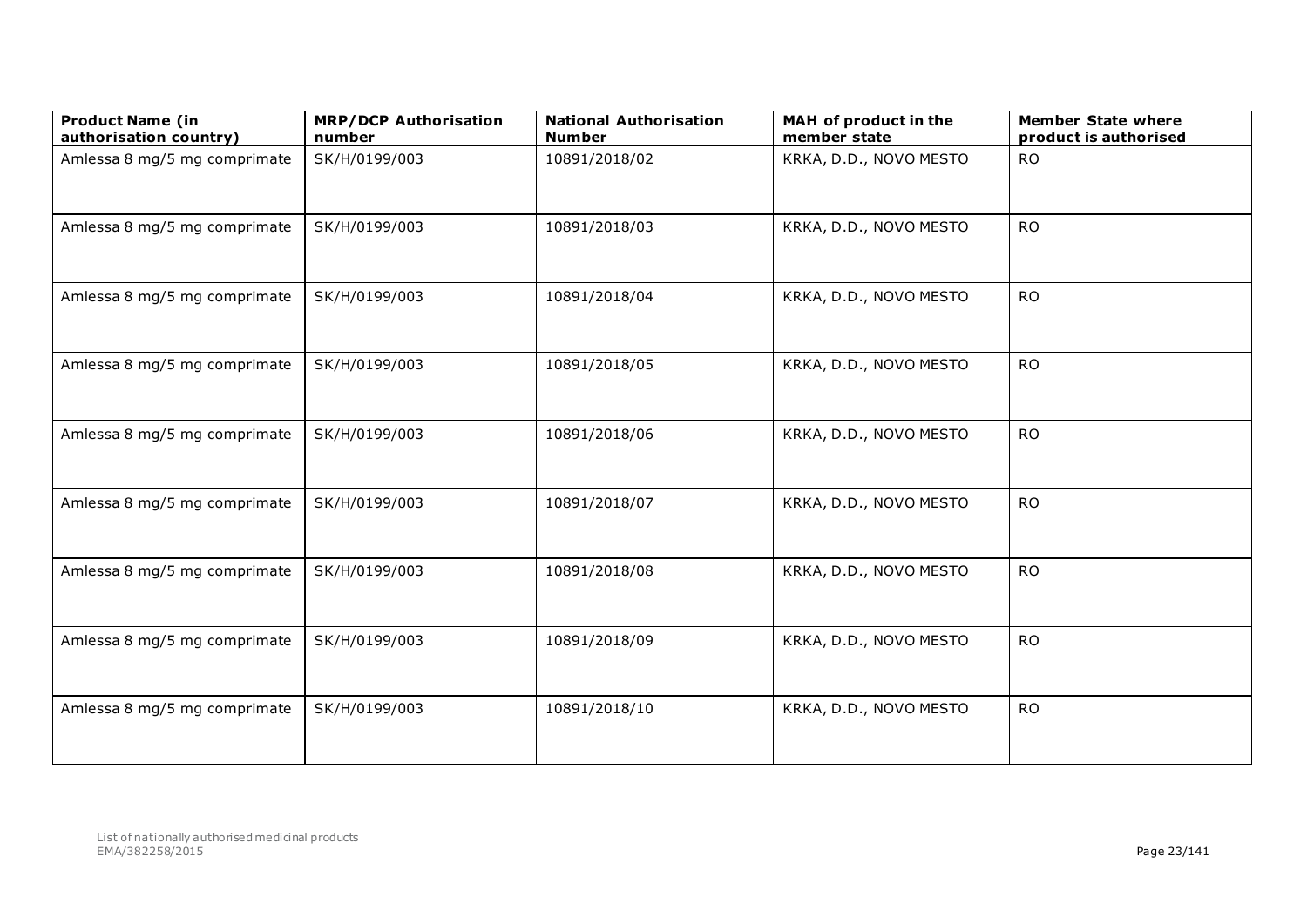| <b>Product Name (in</b><br>authorisation country) | <b>MRP/DCP Authorisation</b><br>number | <b>National Authorisation</b><br><b>Number</b> | MAH of product in the<br>member state | <b>Member State where</b><br>product is authorised |
|---------------------------------------------------|----------------------------------------|------------------------------------------------|---------------------------------------|----------------------------------------------------|
| Amlessa 8 mg/5 mg comprimate                      | SK/H/0199/003                          | 10891/2018/11                                  | KRKA, D.D., NOVO MESTO                | <b>RO</b>                                          |
| Amlessa 8 mg/10 mg<br>comprimate                  | SK/H/0199/004                          | 10892/2018/01                                  | KRKA, D.D., NOVO MESTO                | <b>RO</b>                                          |
| Amlessa 8 mg/10 mg<br>comprimate                  | SK/H/0199/004                          | 10892/2018/02                                  | KRKA, D.D., NOVO MESTO                | <b>RO</b>                                          |
| Amlessa 8 mg/10 mg<br>comprimate                  | SK/H/0199/004                          | 10892/2018/03                                  | KRKA, D.D., NOVO MESTO                | <b>RO</b>                                          |
| Amlessa 8 mg/10 mg<br>comprimate                  | SK/H/0199/004                          | 10892/2018/04                                  | KRKA, D.D., NOVO MESTO                | <b>RO</b>                                          |
| Amlessa 8 mg/10 mg<br>comprimate                  | SK/H/0199/004                          | 10892/2018/05                                  | KRKA, D.D., NOVO MESTO                | <b>RO</b>                                          |
| Amlessa 8 mg/10 mg<br>comprimate                  | SK/H/0199/004                          | 10892/2018/06                                  | KRKA, D.D., NOVO MESTO                | <b>RO</b>                                          |
| Amlessa 8 mg/10 mg<br>comprimate                  | SK/H/0199/004                          | 10892/2018/07                                  | KRKA, D.D., NOVO MESTO                | <b>RO</b>                                          |
| Amlessa 8 mg/10 mg<br>comprimate                  | SK/H/0199/004                          | 10892/2018/08                                  | KRKA, D.D., NOVO MESTO                | <b>RO</b>                                          |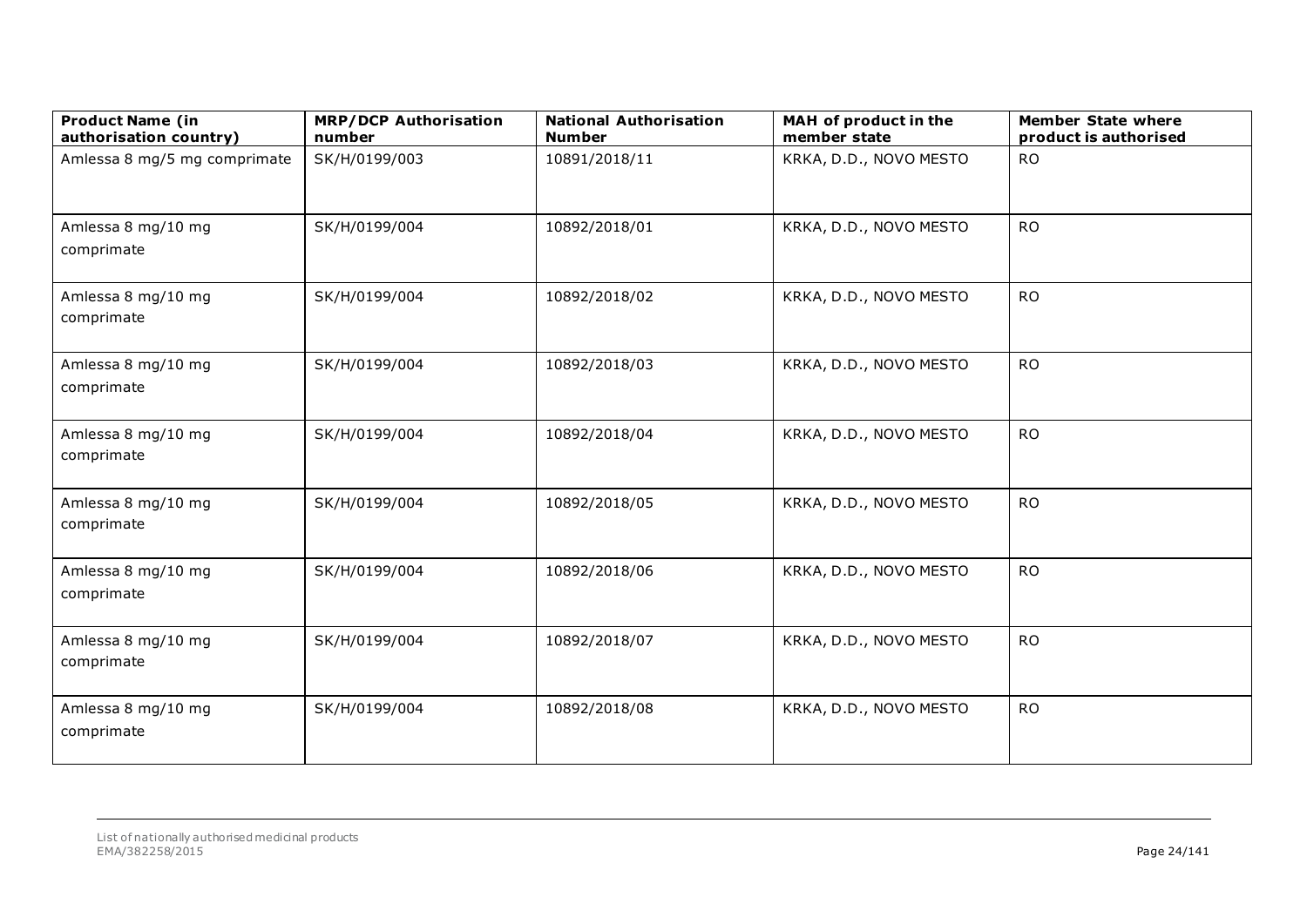| <b>Product Name (in</b><br>authorisation country) | <b>MRP/DCP Authorisation</b><br>number | <b>National Authorisation</b><br><b>Number</b> | MAH of product in the<br>member state | <b>Member State where</b><br>product is authorised |
|---------------------------------------------------|----------------------------------------|------------------------------------------------|---------------------------------------|----------------------------------------------------|
| Amlessa 8 mg/10 mg                                | SK/H/0199/004                          | 10892/2018/09                                  | KRKA, D.D., NOVO MESTO                | <b>RO</b>                                          |
| comprimate                                        |                                        |                                                |                                       |                                                    |
| Amlessa 8 mg/10 mg<br>comprimate                  | SK/H/0199/004                          | 10892/2018/10                                  | KRKA, D.D., NOVO MESTO                | <b>RO</b>                                          |
| Amlessa 8 mg/10 mg<br>comprimate                  | SK/H/0199/004                          | 10892/2018/11                                  | KRKA, D.D., NOVO MESTO                | <b>RO</b>                                          |
| Amlessa 4 mg/5 mg tablete                         | SK/H/0199/001                          | H/11/00171/002                                 | KRKA, D.D., NOVO MESTO                | SI                                                 |
| Amlessa 4 mg/5 mg tablete                         | SK/H/0199/001                          | H/11/00171/003                                 | KRKA, D.D., NOVO MESTO                | SI                                                 |
| Amlessa 4 mg/10 mg tablete                        | SK/H/0199/002                          | H/11/00171/013                                 | KRKA, D.D., NOVO MESTO                | SI                                                 |
| Amlessa 4 mg/10 mg tablete                        | SK/H/0199/002                          | H/11/00171/014                                 | KRKA, D.D., NOVO MESTO                | SI                                                 |
| Amlessa 8 mg/5 mg tablete                         | SK/H/0199/003                          | H/11/00171/024                                 | KRKA, D.D., NOVO MESTO                | SI                                                 |
| Amlessa 8 mg/5 mg tablete                         | SK/H/0199/003                          | H/11/00171/025                                 | KRKA, D.D., NOVO MESTO                | SI                                                 |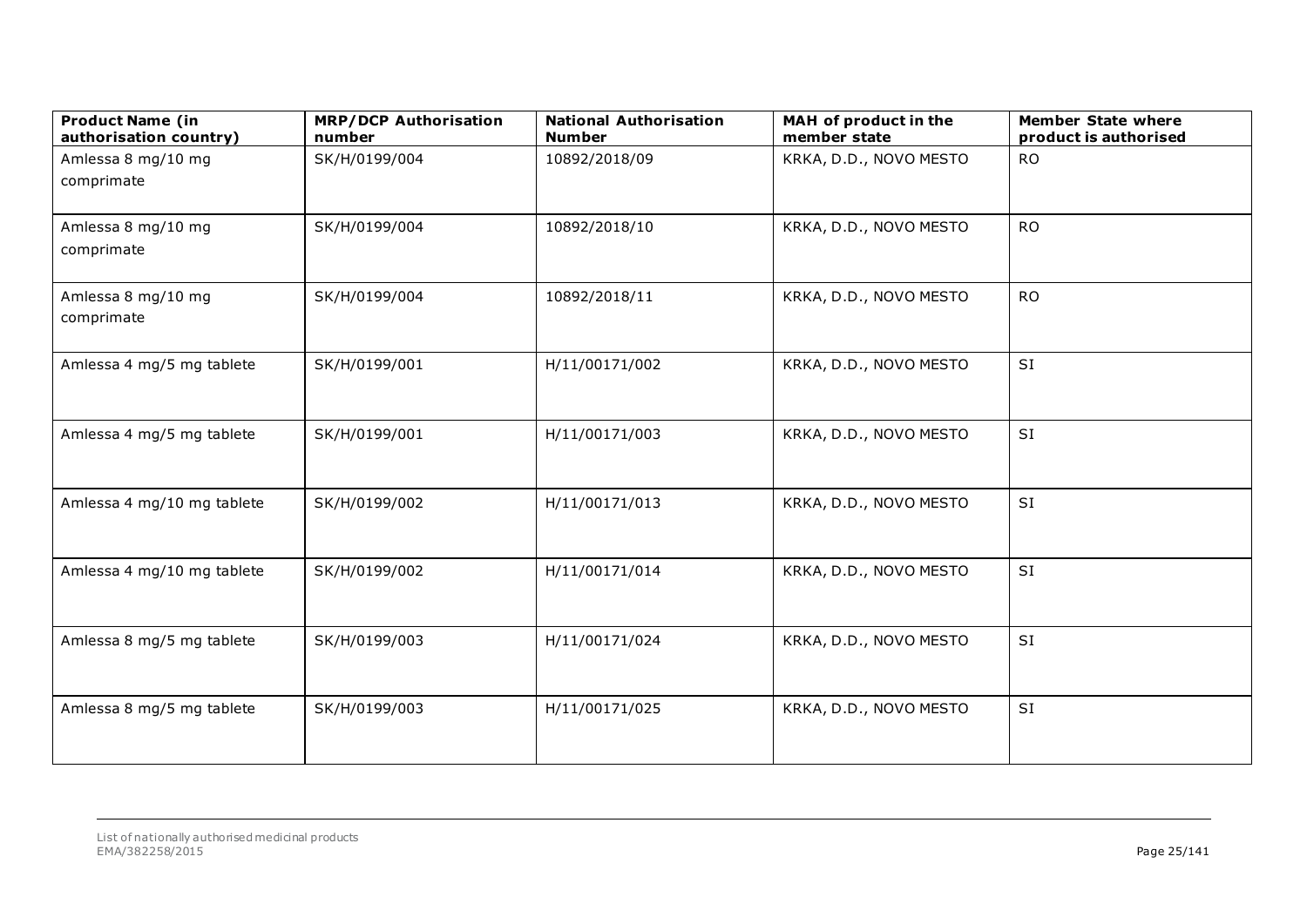| <b>Product Name (in</b><br>authorisation country) | <b>MRP/DCP Authorisation</b><br>number | <b>National Authorisation</b><br><b>Number</b> | MAH of product in the<br>member state | <b>Member State where</b><br>product is authorised |
|---------------------------------------------------|----------------------------------------|------------------------------------------------|---------------------------------------|----------------------------------------------------|
| Amlessa 8 mg/10 mg tablete                        | SK/H/0199/004                          | H/11/00171/035                                 | KRKA, D.D., NOVO MESTO                | SI                                                 |
| Amlessa 8 mg/10 mg tablete                        | SK/H/0199/004                          | H/11/00171/036                                 | KRKA, D.D., NOVO MESTO                | SI                                                 |
| Dalnessa 4 mg/5 mg tabletės                       | SK/H/0199/001                          | LT/1/11/2697/002                               | KRKA, D.D., NOVO MESTO                | LT.                                                |
| Dalnessa 4 mg/5 mg tabletės                       | SK/H/0199/001                          | LT/1/11/2697/003                               | KRKA, D.D., NOVO MESTO                | LT.                                                |
| Dalnessa 4 mg/5 mg tabletės                       | SK/H/0199/001                          | LT/1/11/2697/004                               | KRKA, D.D., NOVO MESTO                | LT.                                                |
| Dalnessa 4 mg/5 mg tabletės                       | SK/H/0199/001                          | LT/1/11/2697/005                               | KRKA, D.D., NOVO MESTO                | LT.                                                |
| Dalnessa 4 mg/5 mg tabletės                       | SK/H/0199/001                          | LT/1/11/2697/006                               | KRKA, D.D., NOVO MESTO                | LT.                                                |
| Dalnessa 4 mg/5 mg tabletės                       | SK/H/0199/001                          | LT/1/11/2697/007                               | KRKA, D.D., NOVO MESTO                | LT.                                                |
| Dalnessa 4 mg/5 mg tabletės                       | SK/H/0199/001                          | LT/1/11/2697/008                               | KRKA, D.D., NOVO MESTO                | LT.                                                |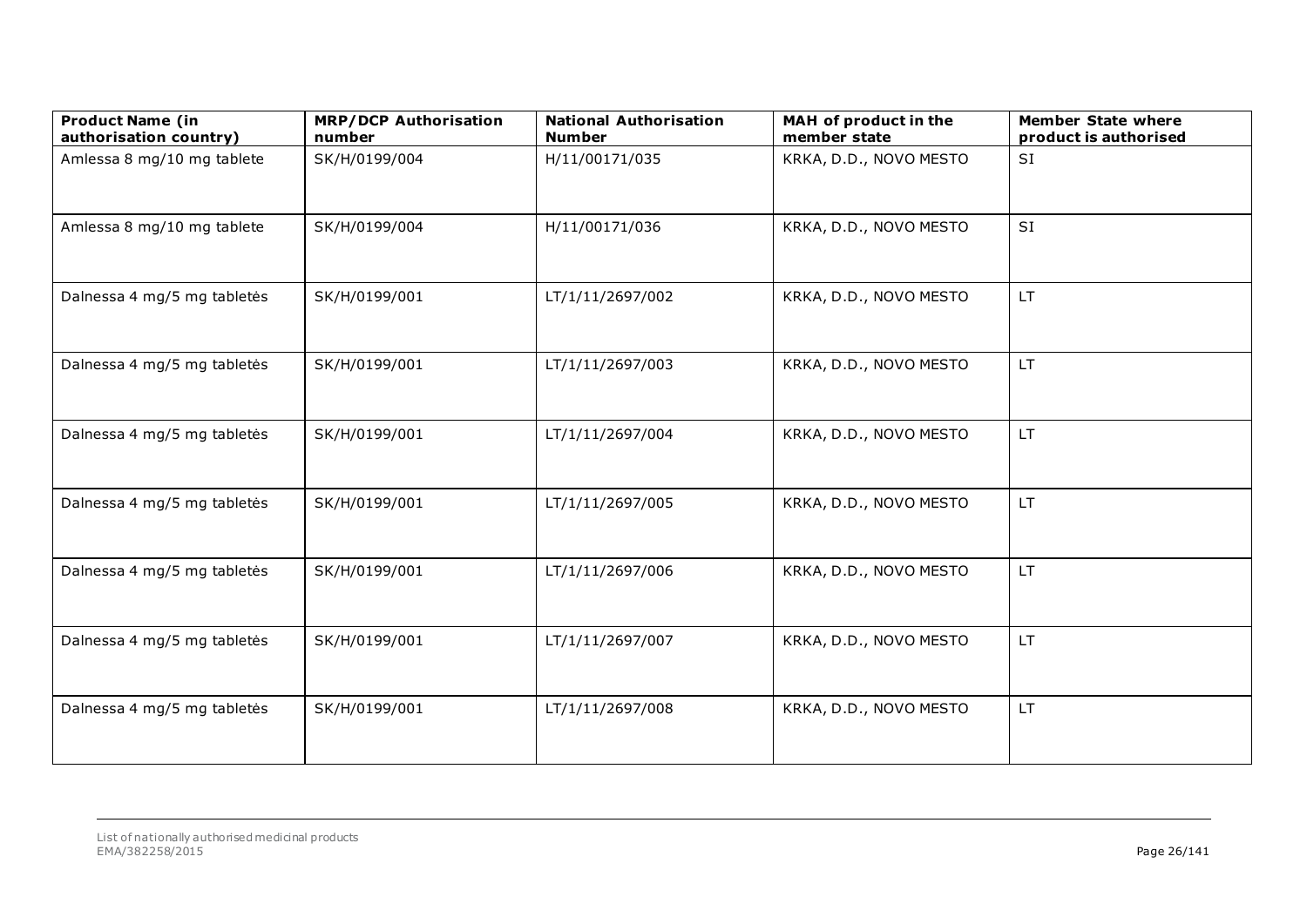| <b>Product Name (in</b><br>authorisation country) | <b>MRP/DCP Authorisation</b><br>number | <b>National Authorisation</b><br><b>Number</b> | MAH of product in the<br>member state | <b>Member State where</b><br>product is authorised |
|---------------------------------------------------|----------------------------------------|------------------------------------------------|---------------------------------------|----------------------------------------------------|
| Dalnessa 4 mg/5 mg tabletės                       | SK/H/0199/001                          | LT/1/11/2697/009                               | KRKA, D.D., NOVO MESTO                | LT.                                                |
| Dalnessa 4 mg/5 mg tabletės                       | SK/H/0199/001                          | LT/1/11/2697/010                               | KRKA, D.D., NOVO MESTO                | LT.                                                |
| Dalnessa 4 mg/5 mg tabletės                       | SK/H/0199/001                          | LT/1/11/2697/011                               | KRKA, D.D., NOVO MESTO                | LT.                                                |
| Dalnessa 4 mg/10 mg tabletės                      | SK/H/0199/002                          | LT/1/11/2697/013                               | KRKA, D.D., NOVO MESTO                | LT.                                                |
| Dalnessa 4 mg/10 mg tabletės                      | SK/H/0199/002                          | LT/1/11/2697/014                               | KRKA, D.D., NOVO MESTO                | LT.                                                |
| Dalnessa 4 mg/10 mg tabletės                      | SK/H/0199/002                          | LT/1/11/2697/015                               | KRKA, D.D., NOVO MESTO                | LT.                                                |
| Dalnessa 4 mg/10 mg tabletės                      | SK/H/0199/002                          | LT/1/11/2697/016                               | KRKA, D.D., NOVO MESTO                | LT.                                                |
| Dalnessa 4 mg/10 mg tabletės                      | SK/H/0199/002                          | LT/1/11/2697/017                               | KRKA, D.D., NOVO MESTO                | LT.                                                |
| Dalnessa 4 mg/10 mg tabletės                      | SK/H/0199/002                          | LT/1/11/2697/018                               | KRKA, D.D., NOVO MESTO                | LT.                                                |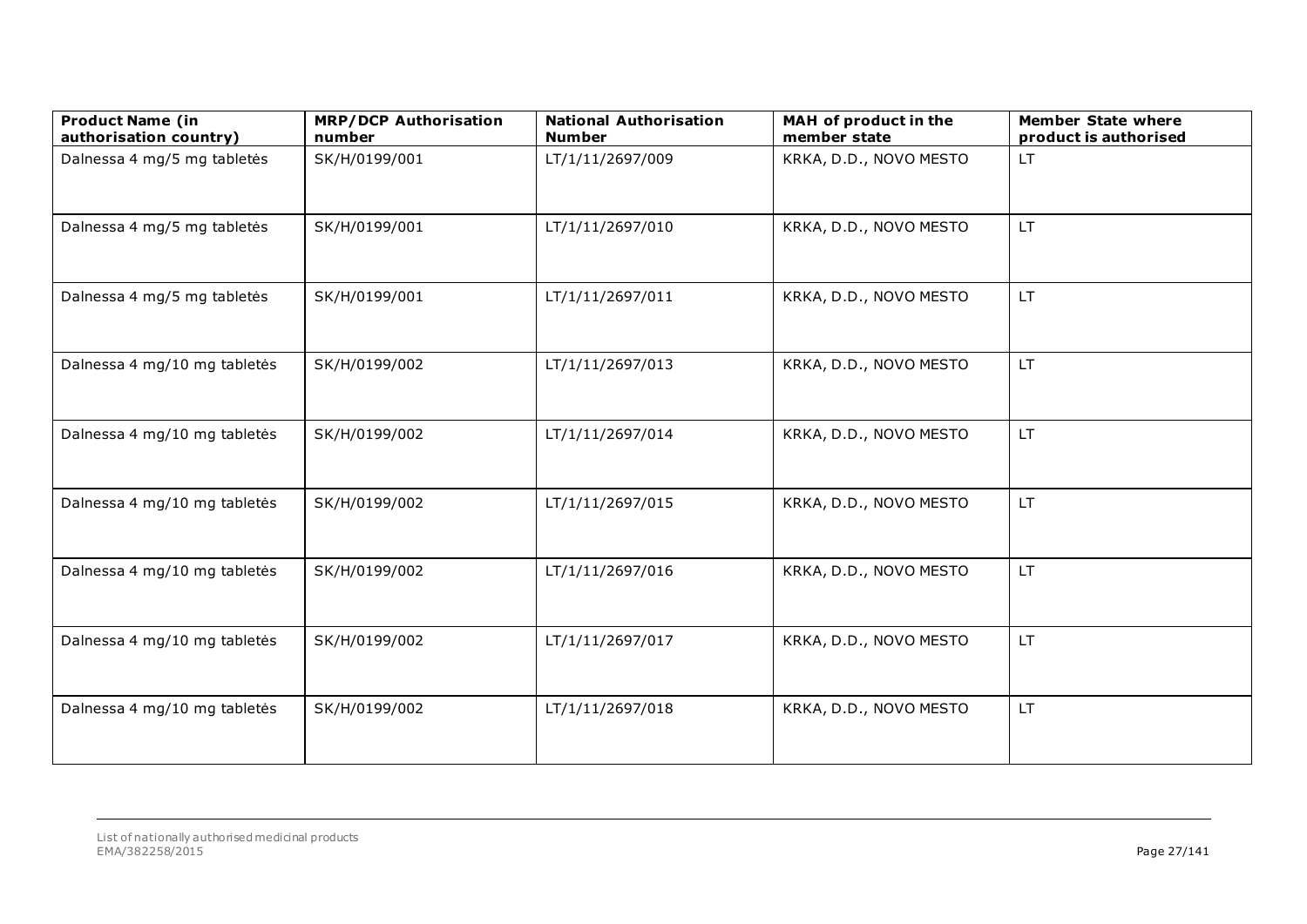| <b>Product Name (in</b><br>authorisation country) | <b>MRP/DCP Authorisation</b><br>number | <b>National Authorisation</b><br><b>Number</b> | MAH of product in the<br>member state | <b>Member State where</b><br>product is authorised |
|---------------------------------------------------|----------------------------------------|------------------------------------------------|---------------------------------------|----------------------------------------------------|
| Dalnessa 4 mg/10 mg tabletės                      | SK/H/0199/002                          | LT/1/11/2697/019                               | KRKA, D.D., NOVO MESTO                | LT.                                                |
| Dalnessa 4 mg/10 mg tabletės                      | SK/H/0199/002                          | LT/1/11/2697/020                               | KRKA, D.D., NOVO MESTO                | LT.                                                |
| Dalnessa 4 mg/10 mg tabletės                      | SK/H/0199/002                          | LT/1/11/2697/021                               | KRKA, D.D., NOVO MESTO                | LT.                                                |
| Dalnessa 4 mg/10 mg tabletės                      | SK/H/0199/002                          | LT/1/11/2697/022                               | KRKA, D.D., NOVO MESTO                | LT.                                                |
| Dalnessa 8 mg/5 mg tabletės                       | SK/H/0199/003                          | LT/1/11/2697/024                               | KRKA, D.D., NOVO MESTO                | LT.                                                |
| Dalnessa 8 mg/5 mg tabletės                       | SK/H/0199/003                          | LT/1/11/2697/025                               | KRKA, D.D., NOVO MESTO                | LT.                                                |
| Dalnessa 8 mg/5 mg tabletės                       | SK/H/0199/003                          | LT/1/11/2697/026                               | KRKA, D.D., NOVO MESTO                | LT.                                                |
| Dalnessa 8 mg/5 mg tabletės                       | SK/H/0199/003                          | LT/1/11/2697/027                               | KRKA, D.D., NOVO MESTO                | LT.                                                |
| Dalnessa 8 mg/5 mg tabletės                       | SK/H/0199/003                          | LT/1/11/2697/028                               | KRKA, D.D., NOVO MESTO                | LT.                                                |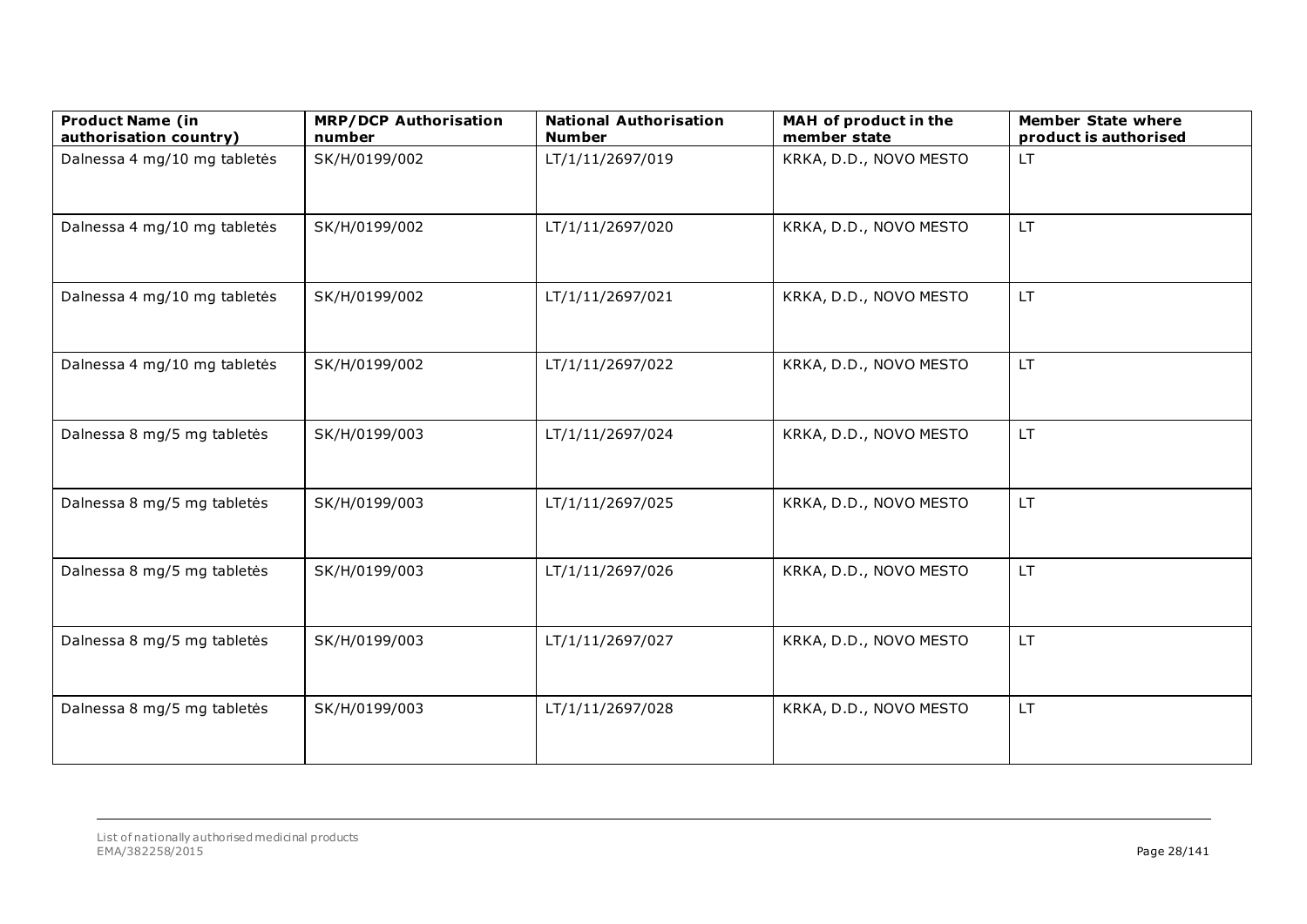| <b>Product Name (in</b><br>authorisation country) | <b>MRP/DCP Authorisation</b><br>number | <b>National Authorisation</b><br><b>Number</b> | MAH of product in the<br>member state | <b>Member State where</b><br>product is authorised |
|---------------------------------------------------|----------------------------------------|------------------------------------------------|---------------------------------------|----------------------------------------------------|
| Dalnessa 8 mg/5 mg tabletės                       | SK/H/0199/003                          | LT/1/11/2697/029                               | KRKA, D.D., NOVO MESTO                | <b>LT</b>                                          |
| Dalnessa 8 mg/5 mg tabletės                       | SK/H/0199/003                          | LT/1/11/2697/030                               | KRKA, D.D., NOVO MESTO                | LT.                                                |
| Dalnessa 8 mg/5 mg tabletės                       | SK/H/0199/003                          | LT/1/11/2697/031                               | KRKA, D.D., NOVO MESTO                | LT.                                                |
| Dalnessa 8 mg/5 mg tabletės                       | SK/H/0199/003                          | LT/1/11/2697/032                               | KRKA, D.D., NOVO MESTO                | LT.                                                |
| Dalnessa 8 mg/5 mg tabletės                       | SK/H/0199/003                          | LT/1/11/2697/033                               | KRKA, D.D., NOVO MESTO                | LT.                                                |
| Dalnessa 8 mg/10 mg tabletės                      | SK/H/0199/004                          | LT/1/11/2697/035                               | KRKA, D.D., NOVO MESTO                | LT.                                                |
| Dalnessa 8 mg/10 mg tabletės                      | SK/H/0199/004                          | LT/1/11/2697/036                               | KRKA, D.D., NOVO MESTO                | LT.                                                |
| Dalnessa 8 mg/10 mg tabletės                      | SK/H/0199/004                          | LT/1/11/2697/037                               | KRKA, D.D., NOVO MESTO                | LT.                                                |
| Dalnessa 8 mg/10 mg tabletės                      | SK/H/0199/004                          | LT/1/11/2697/038                               | KRKA, D.D., NOVO MESTO                | LT.                                                |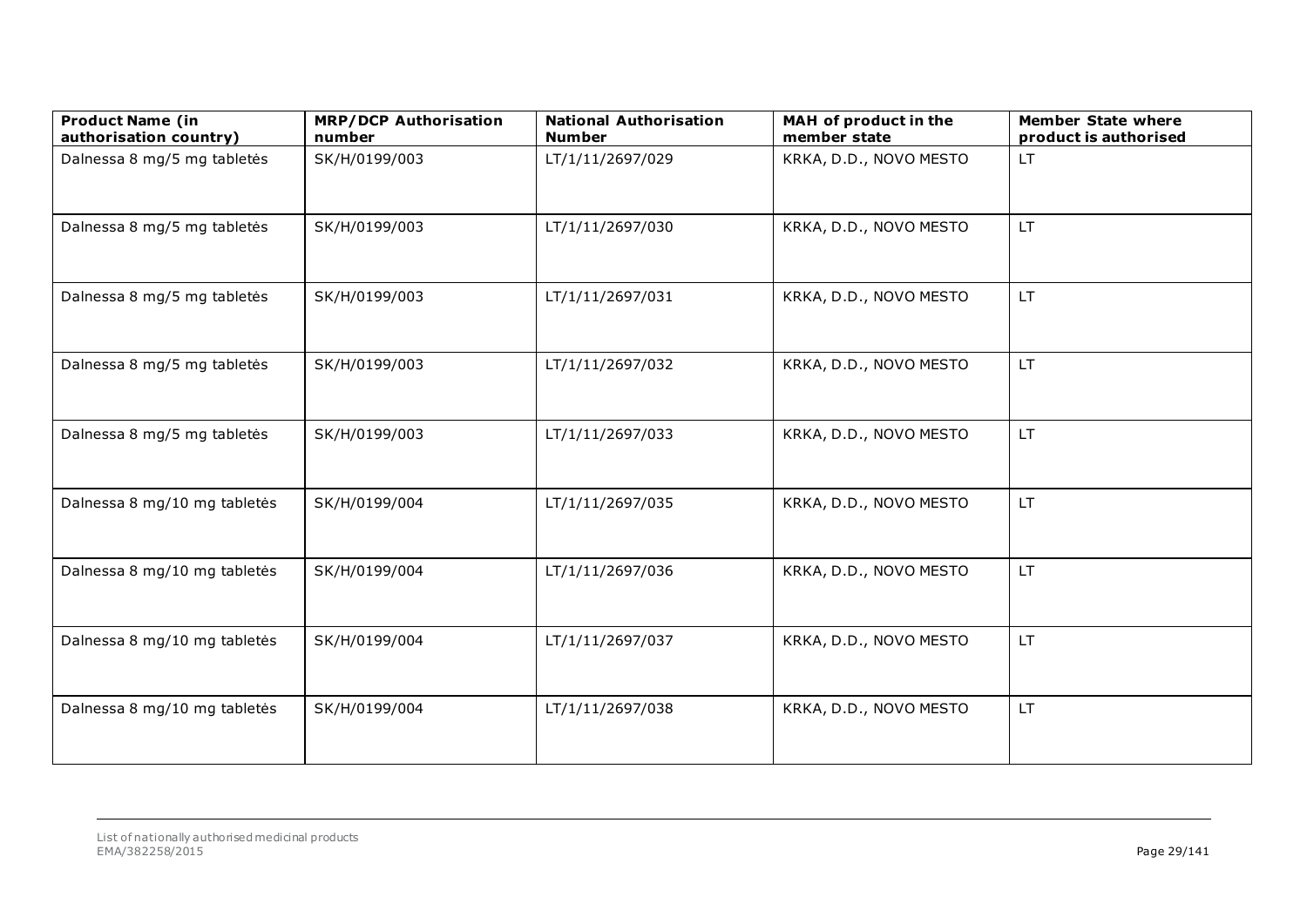| <b>Product Name (in</b><br>authorisation country) | <b>MRP/DCP Authorisation</b><br>number | <b>National Authorisation</b><br><b>Number</b> | MAH of product in the<br>member state | <b>Member State where</b><br>product is authorised |
|---------------------------------------------------|----------------------------------------|------------------------------------------------|---------------------------------------|----------------------------------------------------|
| Dalnessa 8 mg/10 mg tabletės                      | SK/H/0199/004                          | LT/1/11/2697/039                               | KRKA, D.D., NOVO MESTO                | LT.                                                |
| Dalnessa 8 mg/10 mg tabletės                      | SK/H/0199/004                          | LT/1/11/2697/040                               | KRKA, D.D., NOVO MESTO                | <b>LT</b>                                          |
| Dalnessa 8 mg/10 mg tabletės                      | SK/H/0199/004                          | LT/1/11/2697/041                               | KRKA, D.D., NOVO MESTO                | LT.                                                |
| Dalnessa 8 mg/10 mg tabletės                      | SK/H/0199/004                          | LT/1/11/2697/042                               | KRKA, D.D., NOVO MESTO                | LT.                                                |
| Dalnessa 8 mg/10 mg tabletės                      | SK/H/0199/004                          | LT/1/11/2697/043                               | KRKA, D.D., NOVO MESTO                | LT.                                                |
| Dalnessa 8 mg/10 mg tabletės                      | SK/H/0199/004                          | LT/1/11/2697/044                               | KRKA, D.D., NOVO MESTO                | <b>LT</b>                                          |
| Amlessa 4 mg/5 mg tabletta                        | SK/H/0199/001                          | OGYI-T-22145/02                                | KRKA, D.D., NOVO MESTO                | HU                                                 |
| Amlessa 4 mg/5 mg tabletta                        | SK/H/0199/001                          | OGYI-T-22145/03                                | KRKA, D.D., NOVO MESTO                | <b>HU</b>                                          |
| Amlessa 4 mg/5 mg tabletta                        | SK/H/0199/001                          | OGYI-T-22145/04                                | KRKA, D.D., NOVO MESTO                | HU                                                 |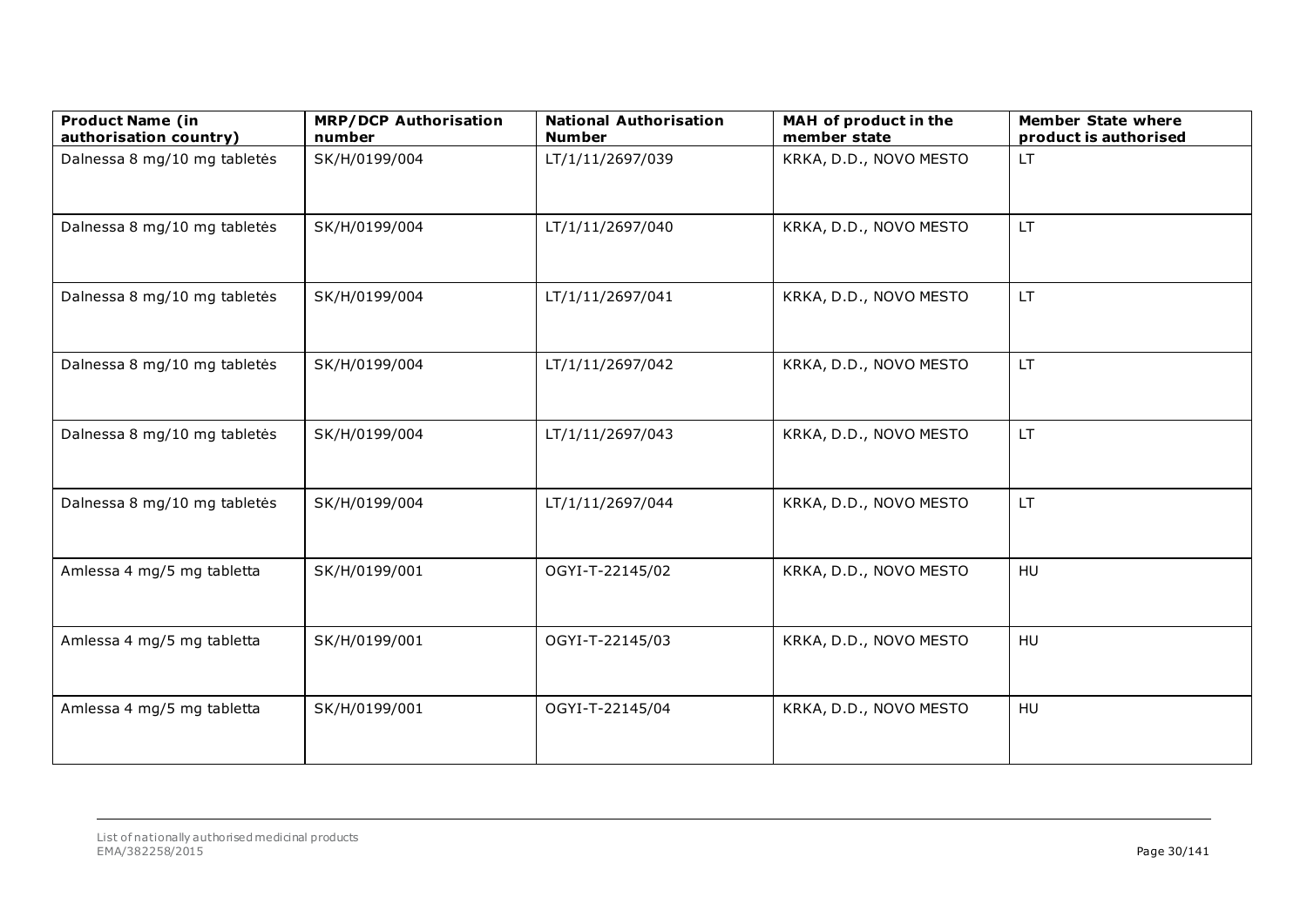| <b>Product Name (in</b><br>authorisation country) | <b>MRP/DCP Authorisation</b><br>number | <b>National Authorisation</b><br><b>Number</b> | MAH of product in the<br>member state | <b>Member State where</b><br>product is authorised |
|---------------------------------------------------|----------------------------------------|------------------------------------------------|---------------------------------------|----------------------------------------------------|
| Amlessa 4 mg/10 mg tabletta                       | SK/H/0199/002                          | OGYI-T-22145/06                                | KRKA, D.D., NOVO MESTO                | HU                                                 |
| Amlessa 4 mg/10 mg tabletta                       | SK/H/0199/002                          | OGYI-T-22145/07                                | KRKA, D.D., NOVO MESTO                | HU                                                 |
| Amlessa 4 mg/10 mg tabletta                       | SK/H/0199/002                          | OGYI-T-22145/08                                | KRKA, D.D., NOVO MESTO                | HU                                                 |
| Amlessa 8 mg/5 mg tabletta                        | SK/H/0199/003                          | OGYI-T-22145/10                                | KRKA, D.D., NOVO MESTO                | HU                                                 |
| Amlessa 8 mg/5 mg tabletta                        | SK/H/0199/003                          | OGYI-T-22145/11                                | KRKA, D.D., NOVO MESTO                | HU                                                 |
| Amlessa 8 mg/5 mg tabletta                        | SK/H/0199/003                          | OGYI-T-22145/12                                | KRKA, D.D., NOVO MESTO                | HU                                                 |
| Amlessa 8 mg/10 mg tabletta                       | SK/H/0199/004                          | OGYI-T-22145/14                                | KRKA, D.D., NOVO MESTO                | HU                                                 |
| Amlessa 8 mg/10 mg tabletta                       | SK/H/0199/004                          | OGYI-T-22145/15                                | KRKA, D.D., NOVO MESTO                | HU                                                 |
| Amlessa 8 mg/10 mg tabletta                       | SK/H/0199/004                          | OGYI-T-22145/16                                | KRKA, D.D., NOVO MESTO                | HU                                                 |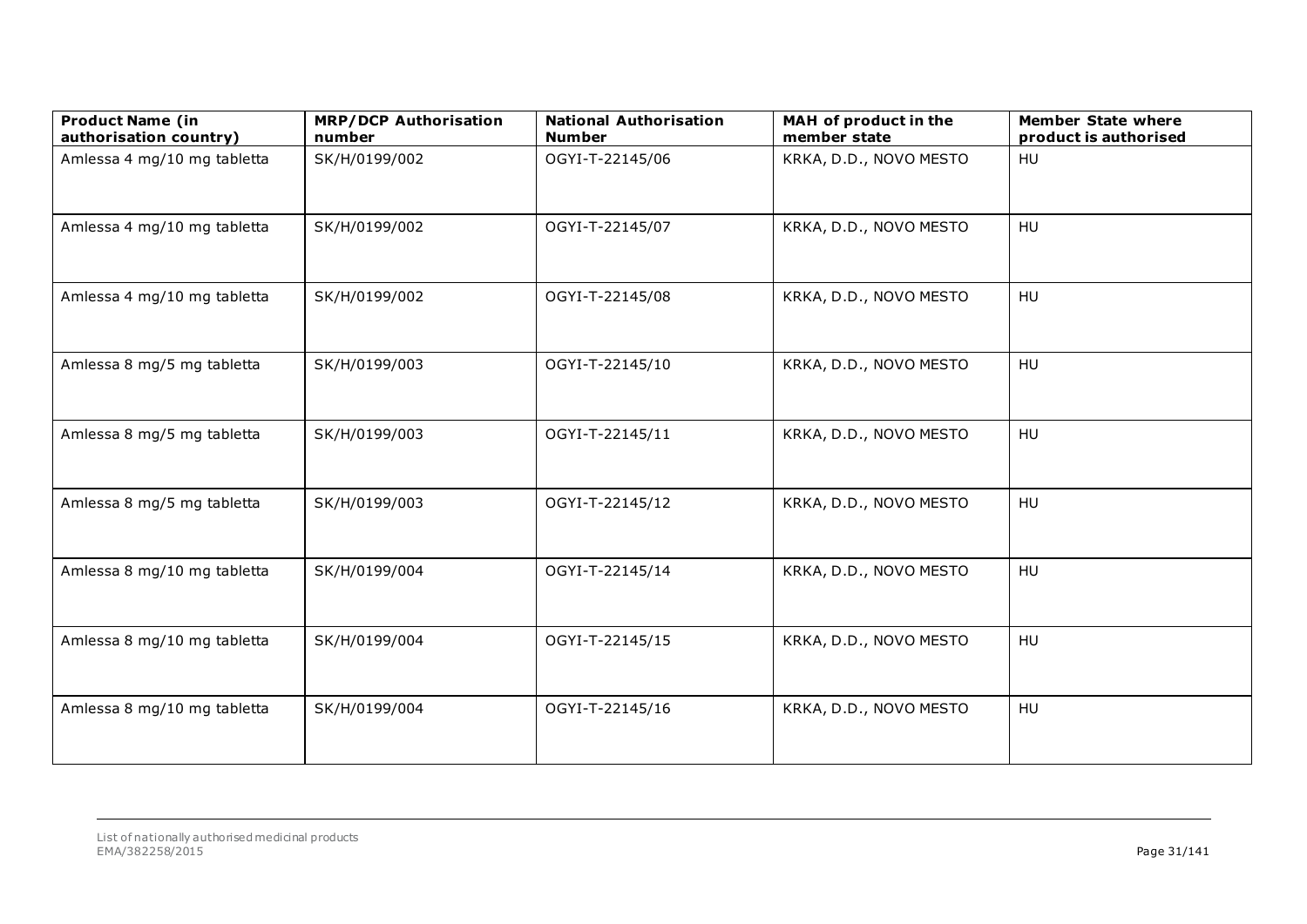| <b>Product Name (in</b><br>authorisation country) | <b>MRP/DCP Authorisation</b><br>number | <b>National Authorisation</b><br><b>Number</b> | MAH of product in the<br>member state | <b>Member State where</b><br>product is authorised |
|---------------------------------------------------|----------------------------------------|------------------------------------------------|---------------------------------------|----------------------------------------------------|
| Prestozek Combi, 4 mg + 5 mg,<br>tabletki         | PL/H/0378/001                          | 23156                                          | ADAMED PHARMA S.A.                    | PL                                                 |
| Prestozek Combi, 4 mg + 10 mg,<br>tabletki        | PL/H/0378/002                          | 23157                                          | ADAMED PHARMA S.A.                    | PL                                                 |
| Prestozek Combi, 8 mg + 5 mg,<br>tabletki         | PL/H/0378/003                          | 23158                                          | ADAMED PHARMA S.A.                    | PL                                                 |
| Prestozek Combi, 8 mg + 10 mg,<br>tabletki        | PL/H/0378/004                          | 23159                                          | ADAMED PHARMA S.A.                    | PL                                                 |
| Prestozek 4 mg/5 mg tabletes                      | PL/H/0378/001                          | 16-0162                                        | ADAMED PHARMA S.A.                    | LV                                                 |
| Prestozek 4 mg/10 mg tabletes                     | PL/H/0378/002                          | 16-0163                                        | ADAMED PHARMA S.A.                    | LV                                                 |
| Prestozek 8 mg/10 mg tabletes                     | PL/H/0378/004                          | 16-0165                                        | ADAMED PHARMA S.A.                    | LV                                                 |
| Prestozek 8 mg/5 mg tabletes                      | PL/H/0378/003                          | 16-0164                                        | ADAMED PHARMA S.A.                    | LV                                                 |
| Престозек Комби 4 mg / 5 mg<br>таблетки           | PL/H/0378/001                          | 20160253                                       | ADAMED PHARMA S.A.                    | <b>BG</b>                                          |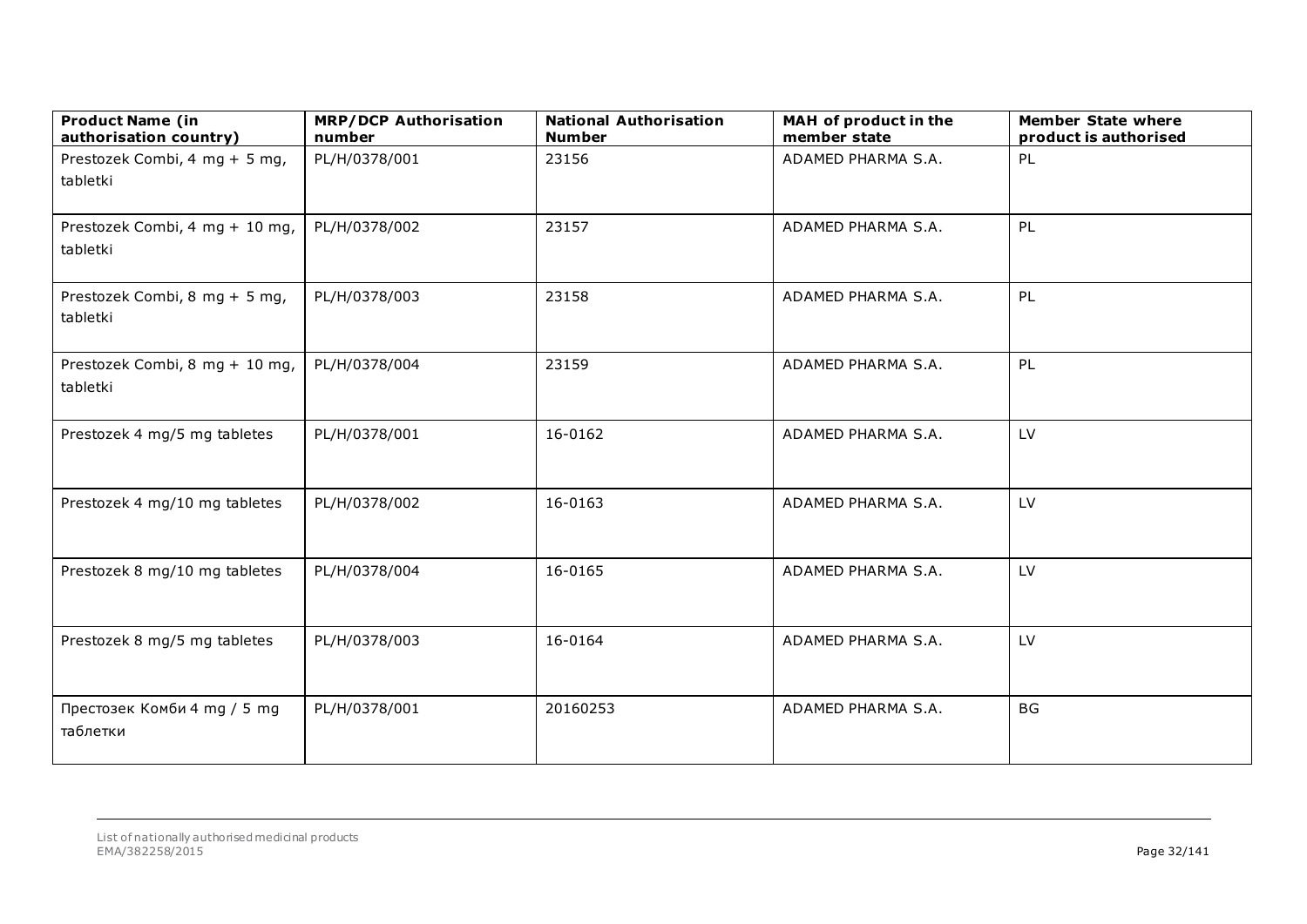| <b>Product Name (in</b><br>authorisation country) | <b>MRP/DCP Authorisation</b><br>number | <b>National Authorisation</b><br><b>Number</b> | MAH of product in the<br>member state | <b>Member State where</b><br>product is authorised |
|---------------------------------------------------|----------------------------------------|------------------------------------------------|---------------------------------------|----------------------------------------------------|
| Престозек Комби 4 mg / 10 mg<br>таблетки          | PL/H/0378/002                          | 20160254                                       | ADAMED PHARMA S.A.                    | BG                                                 |
| Престозек Комби 8 mg / 10 mg<br>таблетки          | PL/H/0378/004                          | 20160256                                       | ADAMED PHARMA S.A.                    | <b>BG</b>                                          |
| Престозек Комби 8 mg / 5 mg<br>таблетки           | PL/H/0378/003                          | 20160255                                       | ADAMED PHARMA S.A.                    | <b>BG</b>                                          |
| Понтекс 4 mg/5 mg таблетки                        | not available                          | 20160377                                       | STADA ARZNEIMITTEL AG                 | <b>BG</b>                                          |
| Понтекс 8 mg/5 mg таблетки                        | not available                          | 20160379                                       | STADA ARZNEIMITTEL AG                 | <b>BG</b>                                          |
| Понтекс 4 mg/10 mg таблетки                       | not available                          | 20160378                                       | STADA ARZNEIMITTEL AG                 | <b>BG</b>                                          |
| Понтекс 8 mg/10 mg таблетки                       | not available                          | 20160380                                       | STADA ARZNEIMITTEL AG                 | <b>BG</b>                                          |
| Covercard 10 mg/5 mg tabletta                     | FR/H/0326/003                          | OGYI-T-20572/03                                | EGIS PHARMACEUTICALS PLC              | HU                                                 |
| Covercard 10 mg/10 mg tabletta                    | FR/H/0326/004                          | OGYI-T-20572/04                                | EGIS PHARMACEUTICALS PLC              | HU                                                 |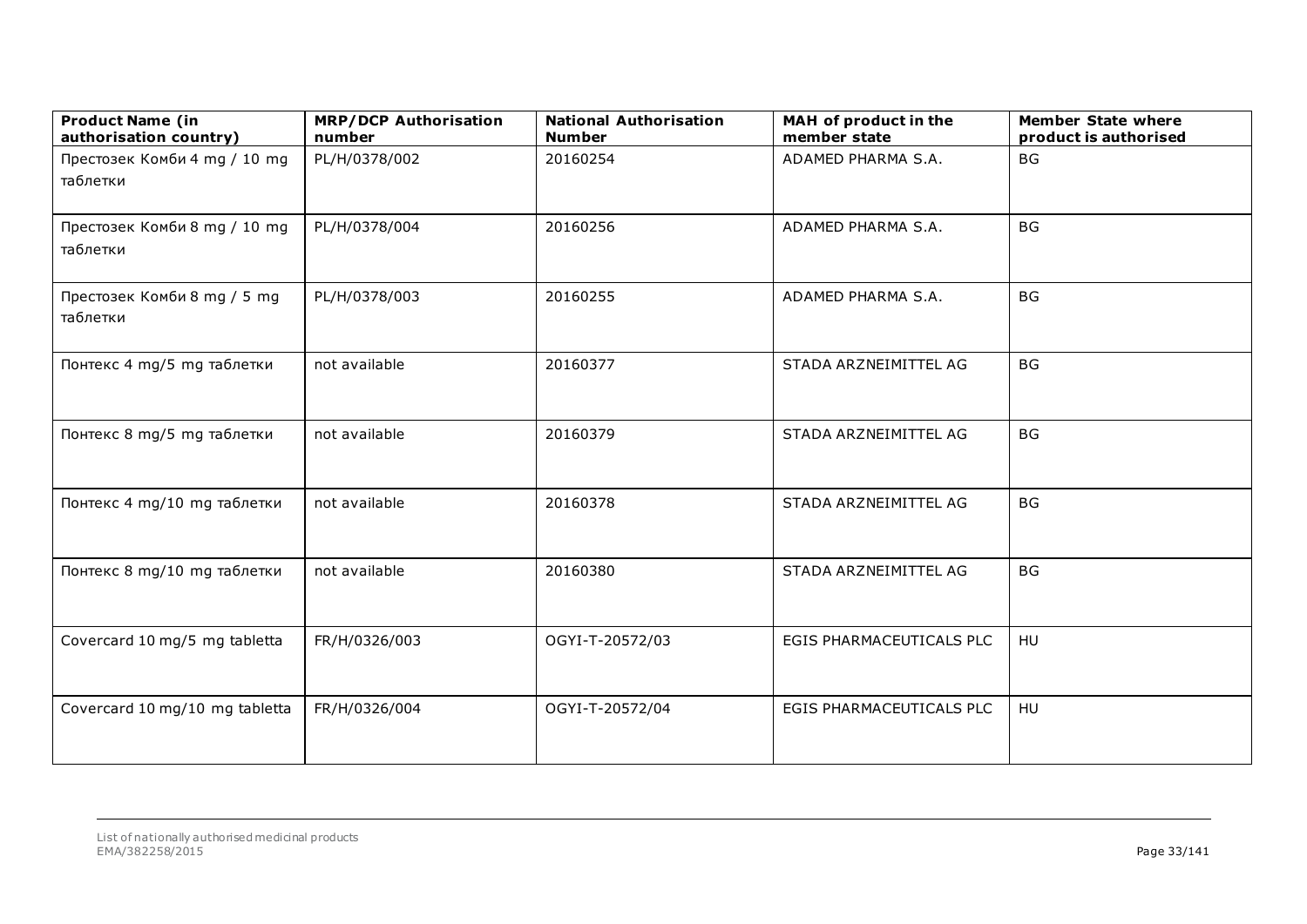| <b>Product Name (in</b><br>authorisation country)                   | <b>MRP/DCP Authorisation</b><br>number | <b>National Authorisation</b><br><b>Number</b> | MAH of product in the<br>member state        | <b>Member State where</b><br>product is authorised |
|---------------------------------------------------------------------|----------------------------------------|------------------------------------------------|----------------------------------------------|----------------------------------------------------|
| Covercard 5 mg/10 mg tabletta                                       | FR/H/0326/002                          | OGYI-T-20572/02                                | EGIS PHARMACEUTICALS PLC                     | HU                                                 |
| Covercard 5 mg/5 mg tabletta                                        | FR/H/0326/001                          | OGYI-T-20572/01                                | EGIS PHARMACEUTICALS PLC                     | HU                                                 |
| PERINDOPRIL<br>ARGININE/AMLODIPINE SERVIER<br>10 mg/10 mg, comprimé | FR/H/0326/004                          | 34009 301 442 9 9                              | LES LABORATOIRES SERVIER<br>(SURESNES)       | <b>FR</b>                                          |
| PERINDOPRIL<br>ARGININE/AMLODIPINE SERVIER<br>5 mg/10 mg, comprimé  | FR/H/0326/002                          | 34009 301 443 12                               | LES LABORATOIRES SERVIER<br>(SURESNES)       | <b>FR</b>                                          |
| PERINDOPRIL<br>ARGININE/AMLODIPINE SERVIER<br>5 mg/5 mg, comprimé   | FR/H/0326/001                          | 34009 301 443 36                               | LES LABORATOIRES SERVIER<br>(SURESNES)       | <b>FR</b>                                          |
| PERINDOPRIL<br>ARGININE/AMLODIPINE SERVIER<br>10 mg/5 mg, comprimé  | FR/H/0326/003                          | 34009 301 442 82                               | LES LABORATOIRES SERVIER<br>(SURESNES)       | <b>FR</b>                                          |
| REAPTAN 10 mg/5 mg<br>compresse                                     | FR/H/326/03/DC                         | 038483590                                      | IST. FARMACO BIOLOGICO<br><b>STRODER SRL</b> | IT                                                 |
| REAPTAN 10 mg/10 mg<br>compresse                                    | FR/H/326/04/DC                         | 038483602                                      | IST. FARMACO BIOLOGICO<br><b>STRODER SRL</b> | IT                                                 |
| REAPTAN 5 mg/10 mg<br>compresse                                     | FR/H/326/02/DC                         | 038483588                                      | IST. FARMACO BIOLOGICO<br><b>STRODER SRL</b> | IT                                                 |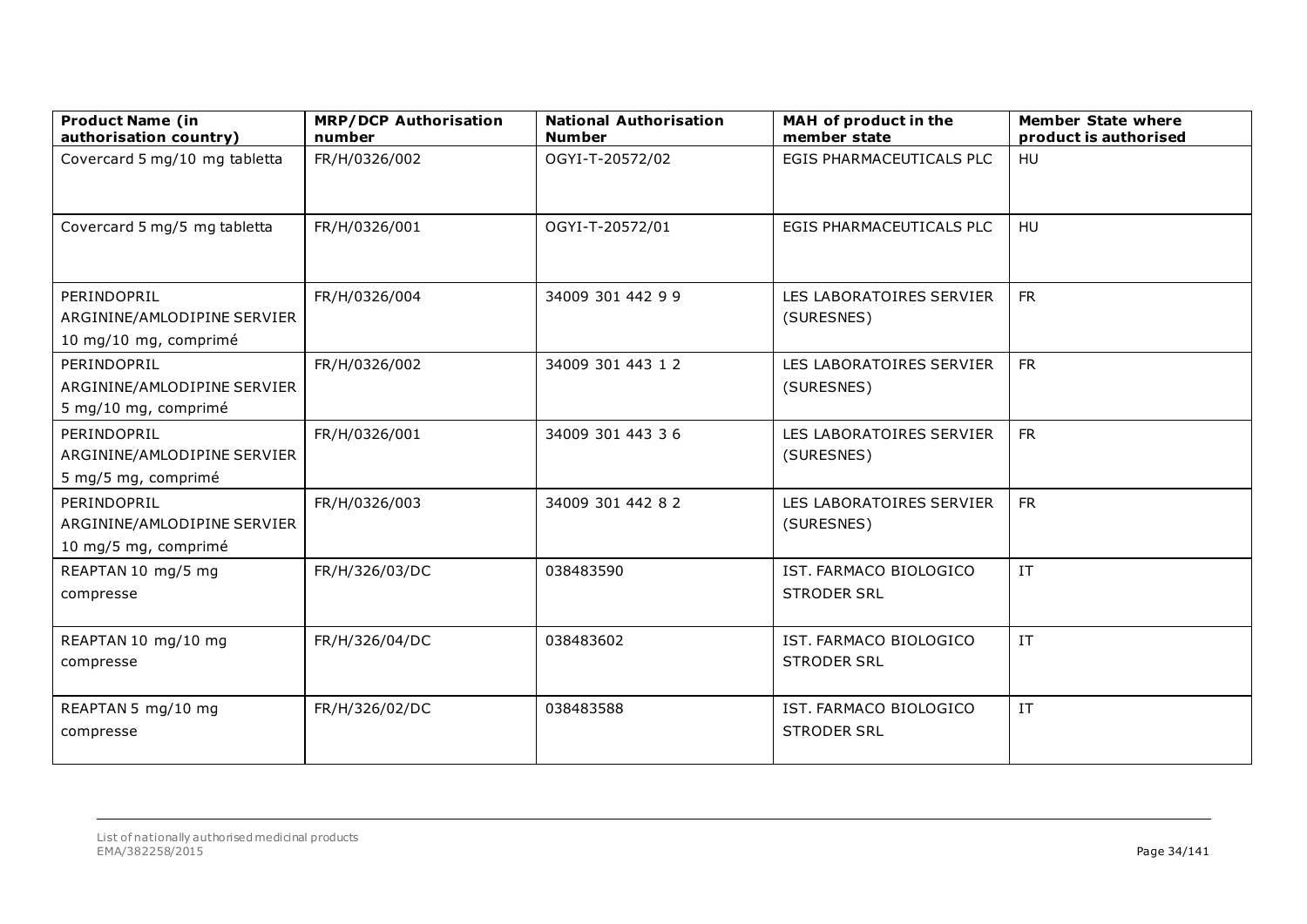| <b>Product Name (in</b><br>authorisation country) | <b>MRP/DCP Authorisation</b><br>number | <b>National Authorisation</b><br><b>Number</b> | MAH of product in the<br>member state | <b>Member State where</b><br>product is authorised |
|---------------------------------------------------|----------------------------------------|------------------------------------------------|---------------------------------------|----------------------------------------------------|
| REAPTAN 5 mg/5 mg compresse                       | FR/H/326/01/DC                         | 038483576                                      | IST. FARMACO BIOLOGICO                | IT                                                 |
|                                                   |                                        |                                                | <b>STRODER SRL</b>                    |                                                    |
|                                                   |                                        |                                                |                                       |                                                    |
| PERINDOPRIL                                       | FR/H/0326/001                          | 34009 385 856 81                               | LES LABORATOIRES SERVIER              | <b>FR</b>                                          |
| ARGININE/AMLODIPINE SERVIER                       |                                        |                                                | (SURESNES)                            |                                                    |
| 5 mg/5 mg, comprimé                               |                                        |                                                |                                       |                                                    |
| PERINDOPRIL                                       | FR/H/0326/001                          | 34009 572 859 7 5                              | LES LABORATOIRES SERVIER              | <b>FR</b>                                          |
| ARGININE/AMLODIPINE SERVIER                       |                                        |                                                | (SURESNES)                            |                                                    |
| 5 mg/5 mg, comprimé                               |                                        |                                                |                                       |                                                    |
| PERINDOPRIL                                       | FR/H/0326/001                          | 34009 385 845 61                               | LES LABORATOIRES SERVIER              | <b>FR</b>                                          |
| ARGININE/AMLODIPINE SERVIER                       |                                        |                                                | (SURESNES)                            |                                                    |
| 5 mg/5 mg, comprimé                               |                                        |                                                |                                       |                                                    |
| PERINDOPRIL                                       | FR/H/0326/001                          | 34009 385 849 12                               | LES LABORATOIRES SERVIER              | <b>FR</b>                                          |
| ARGININE/AMLODIPINE SERVIER                       |                                        |                                                | (SURESNES)                            |                                                    |
| 5 mg/5 mg, comprimé                               |                                        |                                                |                                       |                                                    |
| PERINDOPRIL                                       | FR/H/0326/001                          | 34009 385 855 13                               | LES LABORATOIRES SERVIER              | <b>FR</b>                                          |
| ARGININE/AMLODIPINE SERVIER                       |                                        |                                                | (SURESNES)                            |                                                    |
| 5 mg/5 mg, comprimé                               |                                        |                                                |                                       |                                                    |
| PERINDOPRIL                                       | FR/H/0326/001                          | 34009 385 846 22                               | LES LABORATOIRES SERVIER              | <b>FR</b>                                          |
| ARGININE/AMLODIPINE SERVIER                       |                                        |                                                | (SURESNES)                            |                                                    |
| 5 mg/5 mg, comprimé                               |                                        |                                                |                                       |                                                    |
| PERINDOPRIL                                       | FR/H/0326/001                          | 34009 385 848 51                               | LES LABORATOIRES SERVIER              | <b>FR</b>                                          |
| ARGININE/AMLODIPINE SERVIER                       |                                        |                                                | (SURESNES)                            |                                                    |
| 5 mg/5 mg, comprimé                               |                                        |                                                |                                       |                                                    |
| PERINDOPRIL                                       | FR/H/0326/001                          | 34009 572 858 0 7                              | LES LABORATOIRES SERVIER              | <b>FR</b>                                          |
| ARGININE/AMLODIPINE SERVIER                       |                                        |                                                | (SURESNES)                            |                                                    |
| 5 mg/5 mg, comprimé                               |                                        |                                                |                                       |                                                    |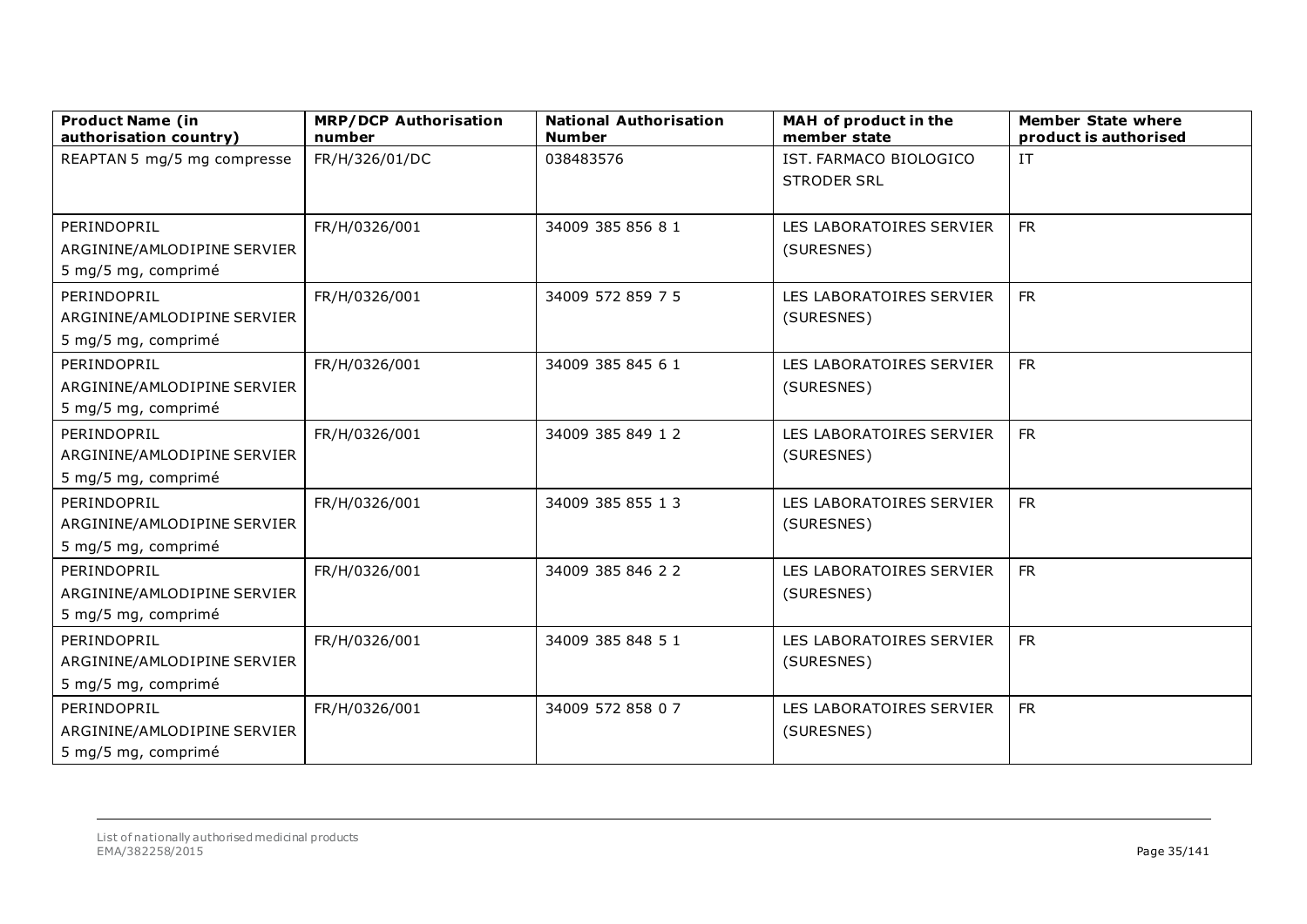| <b>Product Name (in</b><br>authorisation country) | <b>MRP/DCP Authorisation</b><br>number | <b>National Authorisation</b><br><b>Number</b> | MAH of product in the<br>member state | <b>Member State where</b><br>product is authorised |
|---------------------------------------------------|----------------------------------------|------------------------------------------------|---------------------------------------|----------------------------------------------------|
| PERINDOPRIL                                       | FR/H/0326/001                          | 34009 385 853 91                               | LES LABORATOIRES SERVIER              | <b>FR</b>                                          |
| ARGININE/AMLODIPINE SERVIER                       |                                        |                                                | (SURESNES)                            |                                                    |
| 5 mg/5 mg, comprimé                               |                                        |                                                |                                       |                                                    |
| PERINDOPRIL                                       | FR/H/0326/001                          | 34009 385 851 62                               | LES LABORATOIRES SERVIER              | <b>FR</b>                                          |
| ARGININE/AMLODIPINE SERVIER                       |                                        |                                                | (SURESNES)                            |                                                    |
| 5 mg/5 mg, comprimé                               |                                        |                                                |                                       |                                                    |
| PERINDOPRIL                                       | FR/H/0326/001                          | 34009 385 854 52                               | LES LABORATOIRES SERVIER              | <b>FR</b>                                          |
| ARGININE/AMLODIPINE SERVIER                       |                                        |                                                | (SURESNES)                            |                                                    |
| 5 mg/5 mg, comprimé                               |                                        |                                                |                                       |                                                    |
| PERINDOPRIL                                       | FR/H/0326/001                          | 34009 385 847 90                               | LES LABORATOIRES SERVIER              | <b>FR</b>                                          |
| ARGININE/AMLODIPINE SERVIER                       |                                        |                                                | (SURESNES)                            |                                                    |
| 5 mg/5 mg, comprimé                               |                                        |                                                |                                       |                                                    |
| PERINDOPRIL                                       | FR/H/0326/001                          | 34009 572 860 57                               | LES LABORATOIRES SERVIER              | <b>FR</b>                                          |
| ARGININE/AMLODIPINE SERVIER                       |                                        |                                                | (SURESNES)                            |                                                    |
| 5 mg/5 mg, comprimé                               |                                        |                                                |                                       |                                                    |
| PERINDOPRIL                                       | FR/H/0326/001                          | 34009 385 852 23                               | LES LABORATOIRES SERVIER              | <b>FR</b>                                          |
| ARGININE/AMLODIPINE SERVIER                       |                                        |                                                | (SURESNES)                            |                                                    |
| 5 mg/5 mg, comprimé                               |                                        |                                                |                                       |                                                    |
| PERINDOPRIL                                       | FR/H/0326/002                          | 34009 572 862 86                               | LES LABORATOIRES SERVIER              | <b>FR</b>                                          |
| ARGININE/AMLODIPINE SERVIER                       |                                        |                                                | (SURESNES)                            |                                                    |
| 5 mg/10 mg, comprimé                              |                                        |                                                |                                       |                                                    |
| PERINDOPRIL                                       | FR/H/0326/002                          | 34009 385 859 71                               | LES LABORATOIRES SERVIER              | <b>FR</b>                                          |
| ARGININE/AMLODIPINE SERVIER                       |                                        |                                                | (SURESNES)                            |                                                    |
| 5 mg/10 mg, comprimé                              |                                        |                                                |                                       |                                                    |
| PERINDOPRIL                                       | FR/H/0326/002                          | 34009 572 861 18                               | LES LABORATOIRES SERVIER              | <b>FR</b>                                          |
| ARGININE/AMLODIPINE SERVIER                       |                                        |                                                | (SURESNES)                            |                                                    |
| 5 mg/10 mg, comprimé                              |                                        |                                                |                                       |                                                    |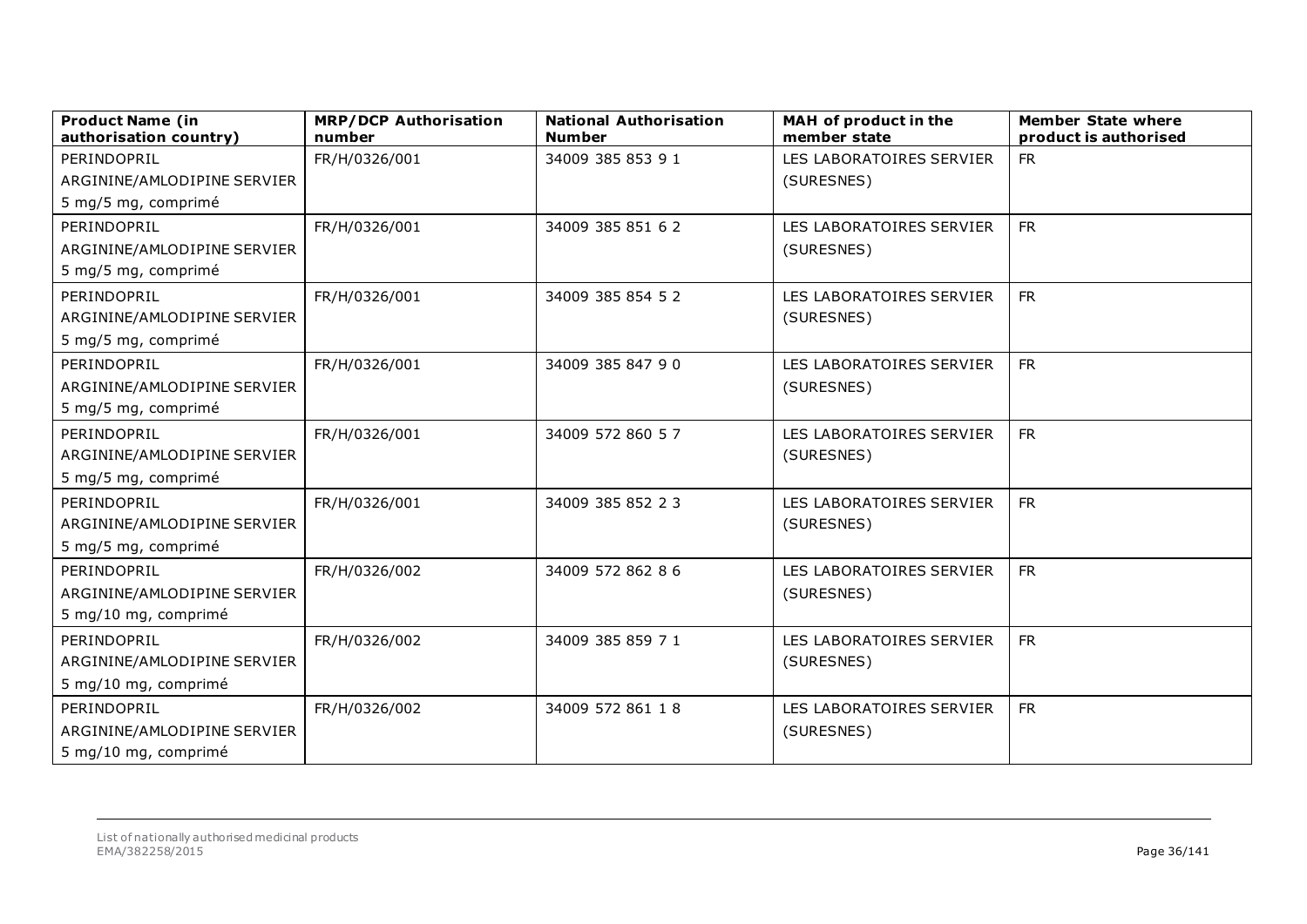| <b>Product Name (in</b><br>authorisation country) | <b>MRP/DCP Authorisation</b><br>number | <b>National Authorisation</b><br><b>Number</b> | MAH of product in the<br>member state | <b>Member State where</b><br>product is authorised |
|---------------------------------------------------|----------------------------------------|------------------------------------------------|---------------------------------------|----------------------------------------------------|
| PERINDOPRIL                                       | FR/H/0326/002                          | 34009 385 857 42                               | LES LABORATOIRES SERVIER              | <b>FR</b>                                          |
| ARGININE/AMLODIPINE SERVIER                       |                                        |                                                | (SURESNES)                            |                                                    |
| 5 mg/10 mg, comprimé                              |                                        |                                                |                                       |                                                    |
| PERINDOPRIL                                       | FR/H/0326/002                          | 34009 385 864 0 4                              | LES LABORATOIRES SERVIER              | <b>FR</b>                                          |
| ARGININE/AMLODIPINE SERVIER                       |                                        |                                                | (SURESNES)                            |                                                    |
| 5 mg/10 mg, comprimé                              |                                        |                                                |                                       |                                                    |
| PERINDOPRIL                                       | FR/H/0326/002                          | 34009 385 865 72                               | LES LABORATOIRES SERVIER              | <b>FR</b>                                          |
| ARGININE/AMLODIPINE SERVIER                       |                                        |                                                | (SURESNES)                            |                                                    |
| 5 mg/10 mg, comprimé                              |                                        |                                                |                                       |                                                    |
| PERINDOPRIL                                       | FR/H/0326/002                          | 34009 385 863 43                               | LES LABORATOIRES SERVIER              | <b>FR</b>                                          |
| ARGININE/AMLODIPINE SERVIER                       |                                        |                                                | (SURESNES)                            |                                                    |
| 5 mg/10 mg, comprimé                              |                                        |                                                |                                       |                                                    |
| PERINDOPRIL                                       | FR/H/0326/002                          | 34009 385 862 82                               | LES LABORATOIRES SERVIER              | <b>FR</b>                                          |
| ARGININE/AMLODIPINE SERVIER                       |                                        |                                                | (SURESNES)                            |                                                    |
| 5 mg/10 mg, comprimé                              |                                        |                                                |                                       |                                                    |
| PERINDOPRIL                                       | FR/H/0326/002                          | 34009 385 858 0 3                              | LES LABORATOIRES SERVIER              | <b>FR</b>                                          |
| ARGININE/AMLODIPINE SERVIER                       |                                        |                                                | (SURESNES)                            |                                                    |
| 5 mg/10 mg, comprimé                              |                                        |                                                |                                       |                                                    |
| PERINDOPRIL                                       | FR/H/0326/002                          | 34009 385 866 33                               | LES LABORATOIRES SERVIER              | <b>FR</b>                                          |
| ARGININE/AMLODIPINE SERVIER                       |                                        |                                                | (SURESNES)                            |                                                    |
| 5 mg/10 mg, comprimé                              |                                        |                                                |                                       |                                                    |
| PERINDOPRIL                                       | FR/H/0326/002                          | 34009 385 868 62                               | LES LABORATOIRES SERVIER              | <b>FR</b>                                          |
| ARGININE/AMLODIPINE SERVIER                       |                                        |                                                | (SURESNES)                            |                                                    |
| 5 mg/10 mg, comprimé                              |                                        |                                                |                                       |                                                    |
| PERINDOPRIL                                       | FR/H/0326/002                          | 34009 385 860 53                               | LES LABORATOIRES SERVIER              | ${\sf FR}$                                         |
| ARGININE/AMLODIPINE SERVIER                       |                                        |                                                | (SURESNES)                            |                                                    |
| 5 mg/10 mg, comprimé                              |                                        |                                                |                                       |                                                    |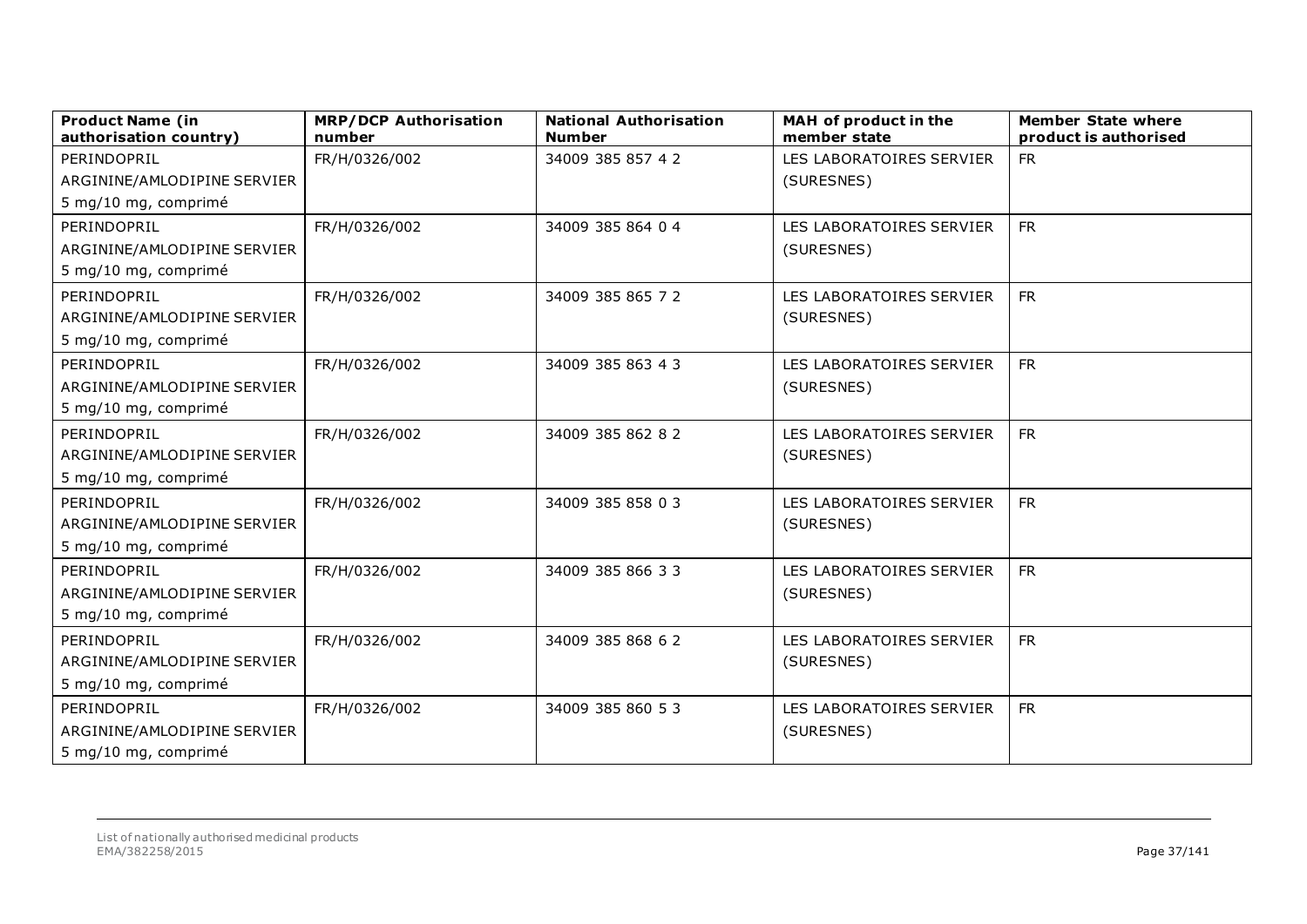| <b>Product Name (in</b><br>authorisation country) | <b>MRP/DCP Authorisation</b><br>number | <b>National Authorisation</b><br><b>Number</b> | MAH of product in the<br>member state | <b>Member State where</b><br>product is authorised |
|---------------------------------------------------|----------------------------------------|------------------------------------------------|---------------------------------------|----------------------------------------------------|
| PERINDOPRIL                                       | FR/H/0326/002                          | 34009 572 863 4 7                              | LES LABORATOIRES SERVIER              | <b>FR</b>                                          |
| ARGININE/AMLODIPINE SERVIER                       |                                        |                                                | (SURESNES)                            |                                                    |
| 5 mg/10 mg, comprimé                              |                                        |                                                |                                       |                                                    |
| PERINDOPRIL                                       | FR/H/0326/002                          | 34009 385 861 14                               | LES LABORATOIRES SERVIER              | <b>FR</b>                                          |
| ARGININE/AMLODIPINE SERVIER                       |                                        |                                                | (SURESNES)                            |                                                    |
| 5 mg/10 mg, comprimé                              |                                        |                                                |                                       |                                                    |
| PERINDOPRIL                                       | FR/H/0326/003                          | 34009 385 874 63                               | LES LABORATOIRES SERVIER              | <b>FR</b>                                          |
| ARGININE/AMLODIPINE SERVIER                       |                                        |                                                | (SURESNES)                            |                                                    |
| 10 mg/5 mg, comprimé                              |                                        |                                                |                                       |                                                    |
| PERINDOPRIL                                       | FR/H/0326/003                          | 34009 385 876 92                               | LES LABORATOIRES SERVIER              | <b>FR</b>                                          |
| ARGININE/AMLODIPINE SERVIER                       |                                        |                                                | (SURESNES)                            |                                                    |
| 10 mg/5 mg, comprimé                              |                                        |                                                |                                       |                                                    |
| PERINDOPRIL                                       | FR/H/0326/003                          | 34009 385 877 53                               | LES LABORATOIRES SERVIER              | <b>FR</b>                                          |
| ARGININE/AMLODIPINE SERVIER                       |                                        |                                                | (SURESNES)                            |                                                    |
| 10 mg/5 mg, comprimé                              |                                        |                                                |                                       |                                                    |
| PERINDOPRIL                                       | FR/H/0326/003                          | 34009 385 872 34                               | LES LABORATOIRES SERVIER              | <b>FR</b>                                          |
| ARGININE/AMLODIPINE SERVIER                       |                                        |                                                | (SURESNES)                            |                                                    |
| 10 mg/5 mg, comprimé                              |                                        |                                                |                                       |                                                    |
| PERINDOPRIL                                       | FR/H/0326/003                          | 34009 385 878 14                               | LES LABORATOIRES SERVIER              | <b>FR</b>                                          |
| ARGININE/AMLODIPINE SERVIER                       |                                        |                                                | (SURESNES)                            |                                                    |
| 10 mg/5 mg, comprimé                              |                                        |                                                |                                       |                                                    |
| PERINDOPRIL                                       | FR/H/0326/003                          | 34009 385 875 24                               | LES LABORATOIRES SERVIER              | <b>FR</b>                                          |
| ARGININE/AMLODIPINE SERVIER                       |                                        |                                                | (SURESNES)                            |                                                    |
| 10 mg/5 mg, comprimé                              |                                        |                                                |                                       |                                                    |
| PERINDOPRIL                                       | FR/H/0326/003                          | 34009 385 871 73                               | LES LABORATOIRES SERVIER              | ${\sf FR}$                                         |
| ARGININE/AMLODIPINE SERVIER                       |                                        |                                                | (SURESNES)                            |                                                    |
| 10 mg/5 mg, comprimé                              |                                        |                                                |                                       |                                                    |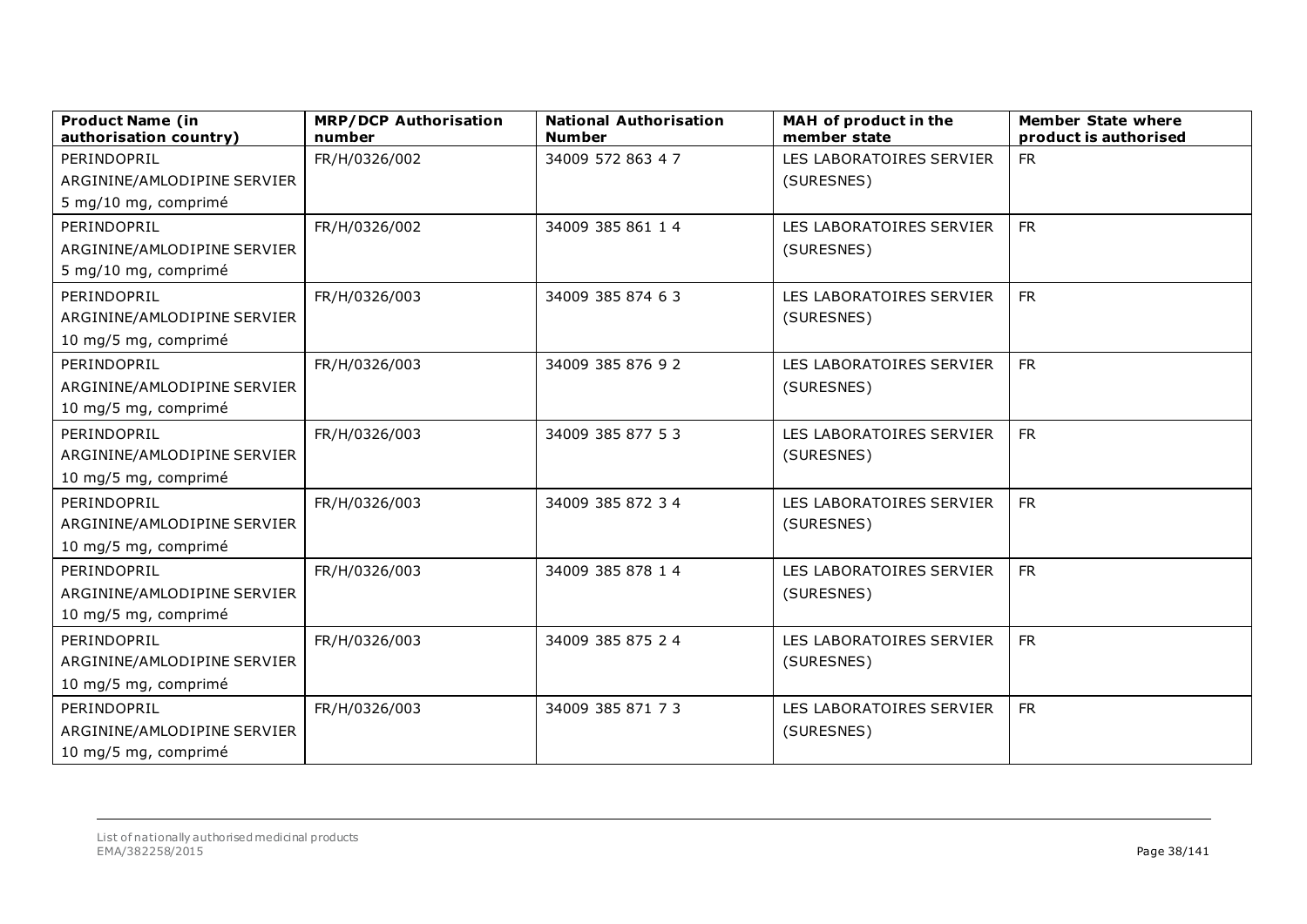| <b>Product Name (in</b><br>authorisation country) | <b>MRP/DCP Authorisation</b><br>number | <b>National Authorisation</b><br><b>Number</b> | MAH of product in the<br>member state | <b>Member State where</b><br>product is authorised |
|---------------------------------------------------|----------------------------------------|------------------------------------------------|---------------------------------------|----------------------------------------------------|
| PERINDOPRIL                                       | FR/H/0326/003                          | 34009 385 879 82                               | LES LABORATOIRES SERVIER              | <b>FR</b>                                          |
| ARGININE/AMLODIPINE SERVIER                       |                                        |                                                | (SURESNES)                            |                                                    |
| 10 mg/5 mg, comprimé                              |                                        |                                                |                                       |                                                    |
| PERINDOPRIL                                       | FR/H/0326/003                          | 34009 572 866 37                               | LES LABORATOIRES SERVIER              | <b>FR</b>                                          |
| ARGININE/AMLODIPINE SERVIER                       |                                        |                                                | (SURESNES)                            |                                                    |
| 10 mg/5 mg, comprimé                              |                                        |                                                |                                       |                                                    |
| PERINDOPRIL                                       | FR/H/0326/003                          | 34009 385 870 0 5                              | LES LABORATOIRES SERVIER              | <b>FR</b>                                          |
| ARGININE/AMLODIPINE SERVIER                       |                                        |                                                | (SURESNES)                            |                                                    |
| 10 mg/5 mg, comprimé                              |                                        |                                                |                                       |                                                    |
| PERINDOPRIL                                       | FR/H/0326/003                          | 34009 572 865 76                               | LES LABORATOIRES SERVIER              | <b>FR</b>                                          |
| ARGININE/AMLODIPINE SERVIER                       |                                        |                                                | (SURESNES)                            |                                                    |
| 10 mg/5 mg, comprimé                              |                                        |                                                |                                       |                                                    |
| PERINDOPRIL                                       | FR/H/0326/003                          | 34009 385 880 6 4                              | LES LABORATOIRES SERVIER              | <b>FR</b>                                          |
| ARGININE/AMLODIPINE SERVIER                       |                                        |                                                | (SURESNES)                            |                                                    |
| 10 mg/5 mg, comprimé                              |                                        |                                                |                                       |                                                    |
| PERINDOPRIL                                       | FR/H/0326/003                          | 34009 385 869 23                               | LES LABORATOIRES SERVIER              | <b>FR</b>                                          |
| ARGININE/AMLODIPINE SERVIER                       |                                        |                                                | (SURESNES)                            |                                                    |
| 10 mg/5 mg, comprimé                              |                                        |                                                |                                       |                                                    |
| PERINDOPRIL                                       | FR/H/0326/003                          | 34009 572 864 0 8                              | LES LABORATOIRES SERVIER              | <b>FR</b>                                          |
| ARGININE/AMLODIPINE SERVIER                       |                                        |                                                | (SURESNES)                            |                                                    |
| 10 mg/5 mg, comprimé                              |                                        |                                                |                                       |                                                    |
| PERINDOPRIL                                       | FR/H/0326/004                          | 34009 385 890 16                               | LES LABORATOIRES SERVIER              | <b>FR</b>                                          |
| ARGININE/AMLODIPINE SERVIER                       |                                        |                                                | (SURESNES)                            |                                                    |
| 10 mg/10 mg, comprimé                             |                                        |                                                |                                       |                                                    |
| PERINDOPRIL                                       | FR/H/0326/004                          | 34009 385 895 35                               | LES LABORATOIRES SERVIER              | ${\sf FR}$                                         |
| ARGININE/AMLODIPINE SERVIER                       |                                        |                                                | (SURESNES)                            |                                                    |
| 10 mg/10 mg, comprimé                             |                                        |                                                |                                       |                                                    |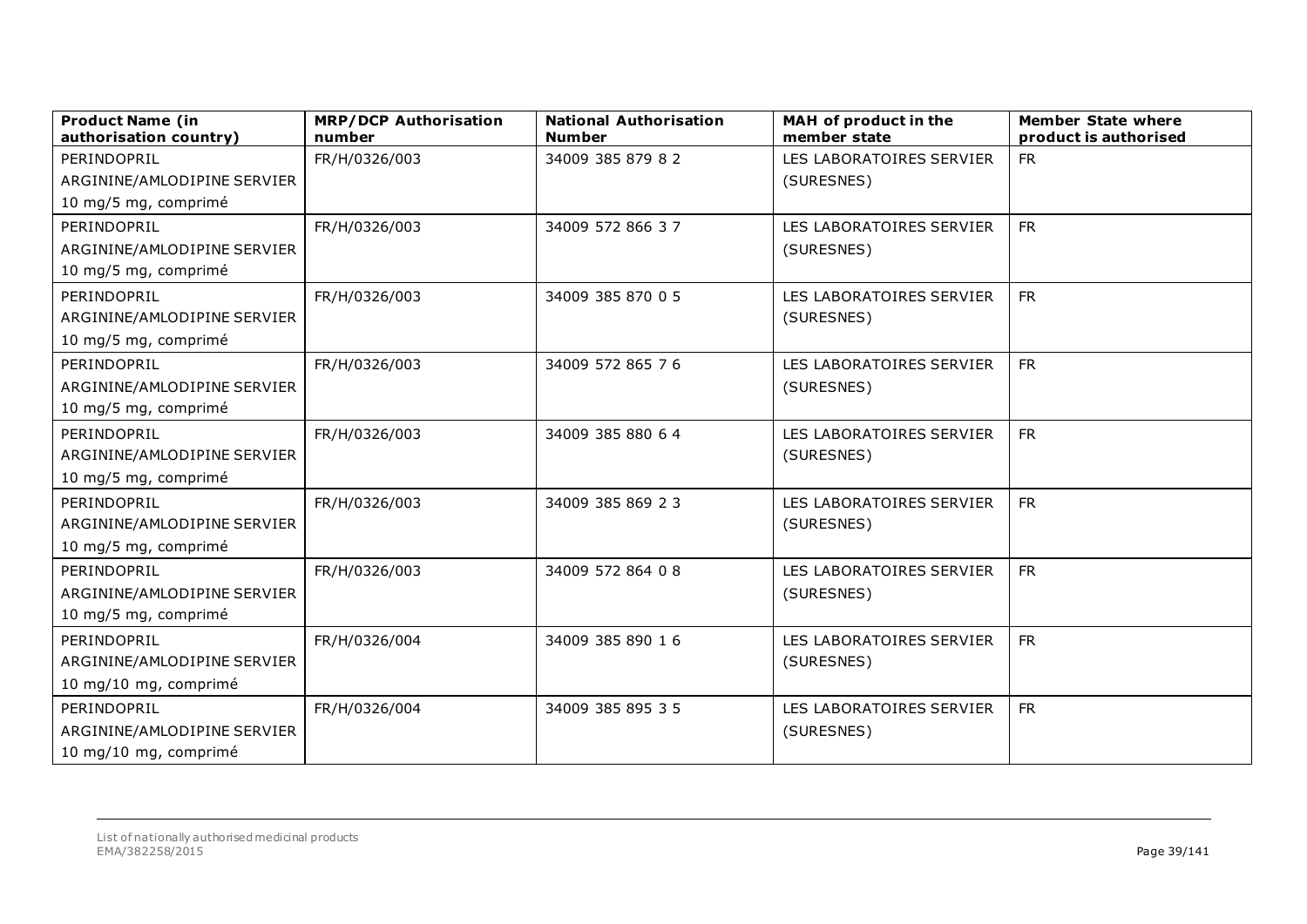| <b>Product Name (in</b><br>authorisation country) | <b>MRP/DCP Authorisation</b><br>number | <b>National Authorisation</b><br><b>Number</b> | MAH of product in the<br>member state | <b>Member State where</b><br>product is authorised |
|---------------------------------------------------|----------------------------------------|------------------------------------------------|---------------------------------------|----------------------------------------------------|
| PERINDOPRIL                                       | FR/H/0326/004                          | 34009 385 894 7 4                              | LES LABORATOIRES SERVIER              | <b>FR</b>                                          |
| ARGININE/AMLODIPINE SERVIER                       |                                        |                                                | (SURESNES)                            |                                                    |
| 10 mg/10 mg, comprimé                             |                                        |                                                |                                       |                                                    |
| PERINDOPRIL                                       | FR/H/0326/004                          | 34009 572 872 38                               | LES LABORATOIRES SERVIER              | <b>FR</b>                                          |
| ARGININE/AMLODIPINE SERVIER                       |                                        |                                                | (SURESNES)                            |                                                    |
| 10 mg/10 mg, comprimé                             |                                        |                                                |                                       |                                                    |
| PERINDOPRIL                                       | FR/H/0326/004                          | 34009 385 893 06                               | LES LABORATOIRES SERVIER              | <b>FR</b>                                          |
| ARGININE/AMLODIPINE SERVIER                       |                                        |                                                | (SURESNES)                            |                                                    |
| 10 mg/10 mg, comprimé                             |                                        |                                                |                                       |                                                    |
| PERINDOPRIL                                       | FR/H/0326/004                          | 34009 385 899 93                               | LES LABORATOIRES SERVIER              | <b>FR</b>                                          |
| ARGININE/AMLODIPINE SERVIER                       |                                        |                                                | (SURESNES)                            |                                                    |
| 10 mg/10 mg, comprimé                             |                                        |                                                |                                       |                                                    |
| PERINDOPRIL                                       | FR/H/0326/004                          | 34009 385 892 4 5                              | LES LABORATOIRES SERVIER              | <b>FR</b>                                          |
| ARGININE/AMLODIPINE SERVIER                       |                                        |                                                | (SURESNES)                            |                                                    |
| 10 mg/10 mg, comprimé                             |                                        |                                                |                                       |                                                    |
| PERINDOPRIL                                       | FR/H/0326/004                          | 34009 385 889 34                               | LES LABORATOIRES SERVIER              | <b>FR</b>                                          |
| ARGININE/AMLODIPINE SERVIER                       |                                        |                                                | (SURESNES)                            |                                                    |
| 10 mg/10 mg, comprimé                             |                                        |                                                |                                       |                                                    |
| PERINDOPRIL                                       | FR/H/0326/004                          | 34009 385 898 2 5                              | LES LABORATOIRES SERVIER              | <b>FR</b>                                          |
| ARGININE/AMLODIPINE SERVIER                       |                                        |                                                | (SURESNES)                            |                                                    |
| 10 mg/10 mg, comprimé                             |                                        |                                                |                                       |                                                    |
| PERINDOPRIL                                       | FR/H/0326/004                          | 34009 385 900 7 4                              | LES LABORATOIRES SERVIER              | <b>FR</b>                                          |
| ARGININE/AMLODIPINE SERVIER                       |                                        |                                                | (SURESNES)                            |                                                    |
| 10 mg/10 mg, comprimé                             |                                        |                                                |                                       |                                                    |
| PERINDOPRIL                                       | FR/H/0326/004                          | 34009 572 870 0 9                              | LES LABORATOIRES SERVIER              | <b>FR</b>                                          |
| ARGININE/AMLODIPINE SERVIER                       |                                        |                                                | (SURESNES)                            |                                                    |
| 10 mg/10 mg, comprimé                             |                                        |                                                |                                       |                                                    |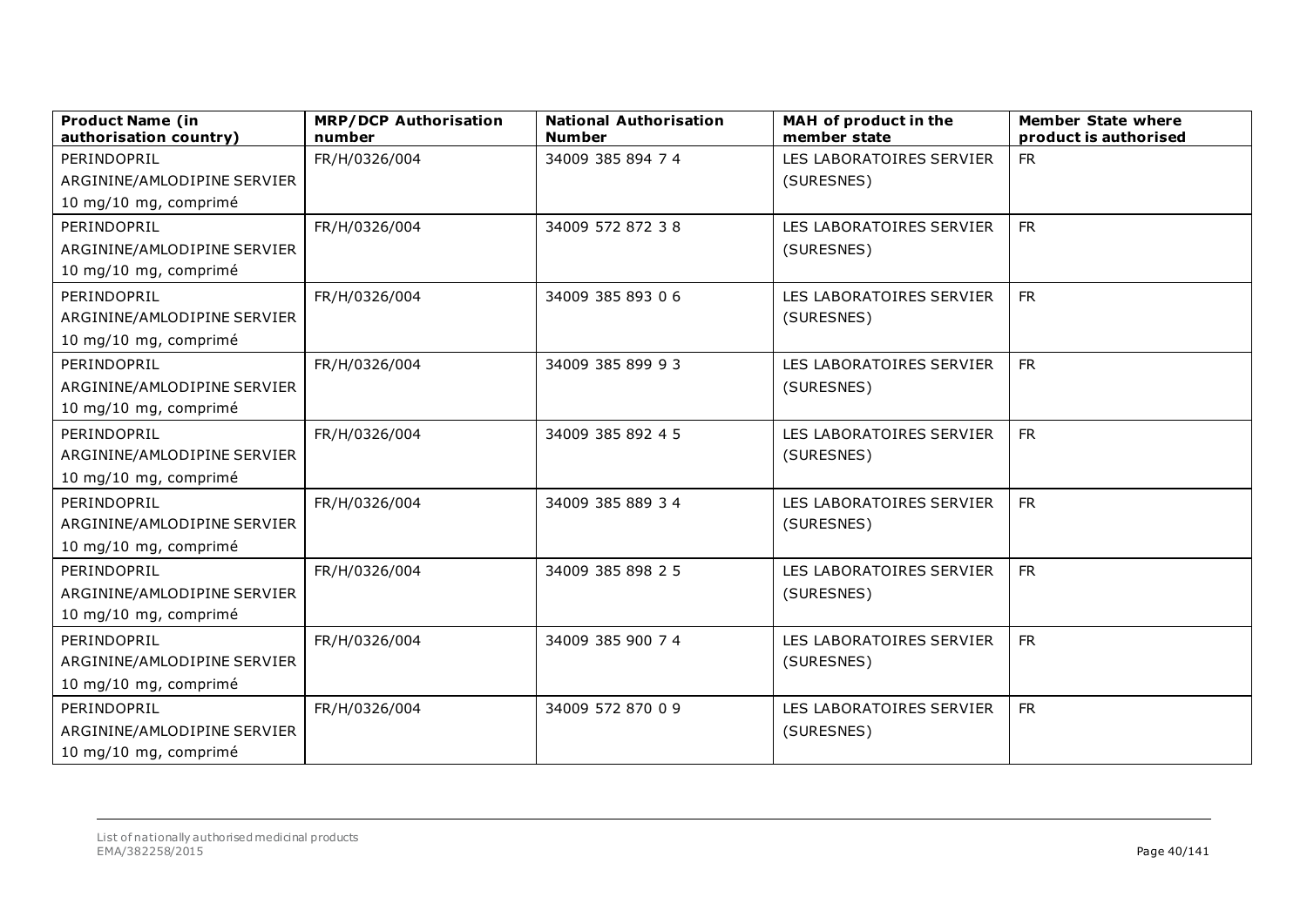| <b>Product Name (in</b><br>authorisation country) | <b>MRP/DCP Authorisation</b><br>number | <b>National Authorisation</b><br><b>Number</b> | MAH of product in the<br>member state | <b>Member State where</b><br>product is authorised |
|---------------------------------------------------|----------------------------------------|------------------------------------------------|---------------------------------------|----------------------------------------------------|
| PERINDOPRIL                                       | FR/H/0326/004                          | 34009 385 897 6 4                              | LES LABORATOIRES SERVIER              | <b>FR</b>                                          |
| ARGININE/AMLODIPINE SERVIER                       |                                        |                                                | (SURESNES)                            |                                                    |
| 10 mg/10 mg, comprimé                             |                                        |                                                |                                       |                                                    |
| PERINDOPRIL                                       | FR/H/0326/004                          | 34009 385 891 84                               | LES LABORATOIRES SERVIER              | <b>FR</b>                                          |
| ARGININE/AMLODIPINE SERVIER                       |                                        |                                                | (SURESNES)                            |                                                    |
| 10 mg/10 mg, comprimé                             |                                        |                                                |                                       |                                                    |
| PERINDOPRIL                                       | FR/H/0326/004                          | 34009 572 871 7 7                              | LES LABORATOIRES SERVIER              | <b>FR</b>                                          |
| ARGININE/AMLODIPINE SERVIER                       |                                        |                                                | (SURESNES)                            |                                                    |
| 10 mg/10 mg, comprimé                             |                                        |                                                |                                       |                                                    |
| Perindopril arginine/ Amlodipine                  | FR/H/0326/002                          | 08-0116                                        | LES LABORATOIRES SERVIER              | LV                                                 |
| Servier 5 mg/10 mg tabletes                       |                                        |                                                | (SURESNES)                            |                                                    |
|                                                   |                                        |                                                |                                       |                                                    |
| Perindopril arginine/ Amlodipine                  | FR/H/0326/004                          | 08-0118                                        | LES LABORATOIRES SERVIER              | LV                                                 |
| Servier 10 mg/10 mg tabletes                      |                                        |                                                | (SURESNES)                            |                                                    |
|                                                   |                                        |                                                |                                       |                                                    |
| Perindopril arginine/ Amlodipine                  | FR/H/0326/001                          | 08-0115                                        | LES LABORATOIRES SERVIER              | LV                                                 |
| Servier 5 mg/5 mg tabletes                        |                                        |                                                | (SURESNES)                            |                                                    |
|                                                   |                                        |                                                |                                       |                                                    |
| Perindopril arginine/ Amlodipine                  | FR/H/0326/003                          | 08-0117                                        | LES LABORATOIRES SERVIER              | LV                                                 |
| Servier 10 mg/5 mg tabletes                       |                                        |                                                | (SURESNES)                            |                                                    |
|                                                   |                                        |                                                |                                       |                                                    |
| Reaptan 5 mg/10 mg compresse                      | FR/H/0326/002                          | 038483234                                      | IST. FARMACO BIOLOGICO                | IT                                                 |
|                                                   |                                        |                                                | <b>STRODER SRL</b>                    |                                                    |
|                                                   |                                        |                                                |                                       |                                                    |
| Reaptan 5 mg/10 mg compresse                      | FR/H/0326/002                          | 038483259                                      | IST. FARMACO BIOLOGICO                | IT                                                 |
|                                                   |                                        |                                                | <b>STRODER SRL</b>                    |                                                    |
|                                                   |                                        |                                                |                                       |                                                    |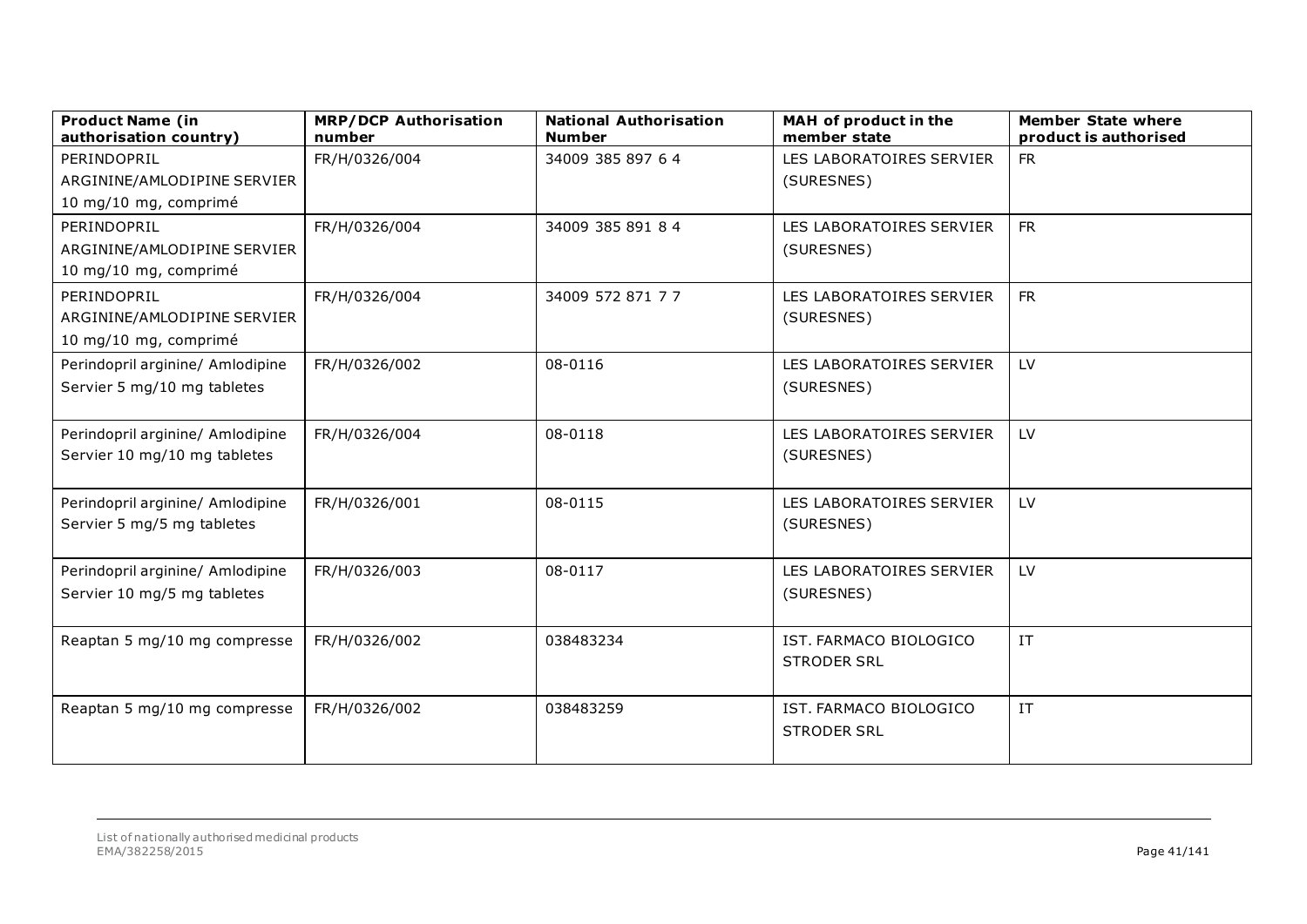| <b>Product Name (in</b><br>authorisation country) | <b>MRP/DCP Authorisation</b><br>number | <b>National Authorisation</b><br><b>Number</b> | MAH of product in the<br>member state        | <b>Member State where</b><br>product is authorised |
|---------------------------------------------------|----------------------------------------|------------------------------------------------|----------------------------------------------|----------------------------------------------------|
| Reaptan 5 mg/10 mg compresse                      | FR/H/0326/002                          | 038483196                                      | IST. FARMACO BIOLOGICO<br><b>STRODER SRL</b> | $\ensuremath{\text{IT}}$                           |
| Reaptan 5 mg/10 mg compresse                      | FR/H/0326/002                          | 038483184                                      | IST. FARMACO BIOLOGICO<br><b>STRODER SRL</b> | IT                                                 |
| Reaptan 5 mg/10 mg compresse                      | FR/H/0326/002                          | 038483145                                      | IST. FARMACO BIOLOGICO<br><b>STRODER SRL</b> | IT                                                 |
| Reaptan 5 mg/10 mg compresse                      | FR/H/0326/002                          | 038483172                                      | IST. FARMACO BIOLOGICO<br><b>STRODER SRL</b> | $\ensuremath{\text{IT}}$                           |
| Reaptan 5 mg/10 mg compresse                      | FR/H/0326/002                          | 038483210                                      | IST. FARMACO BIOLOGICO<br><b>STRODER SRL</b> | IT.                                                |
| Reaptan 5 mg/10 mg compresse                      | FR/H/0326/002                          | 038483246                                      | IST. FARMACO BIOLOGICO<br><b>STRODER SRL</b> | IT                                                 |
| Reaptan 5 mg/10 mg compresse                      | FR/H/0326/002                          | 038483158                                      | IST. FARMACO BIOLOGICO<br><b>STRODER SRL</b> | $\ensuremath{\text{IT}}$                           |
| Reaptan 5 mg/10 mg compresse                      | FR/H/0326/002                          | 038483208                                      | IST. FARMACO BIOLOGICO<br><b>STRODER SRL</b> | IT                                                 |
| Reaptan 5 mg/10 mg compresse                      | FR/H/0326/002                          | 038483222                                      | IST. FARMACO BIOLOGICO<br><b>STRODER SRL</b> | IT                                                 |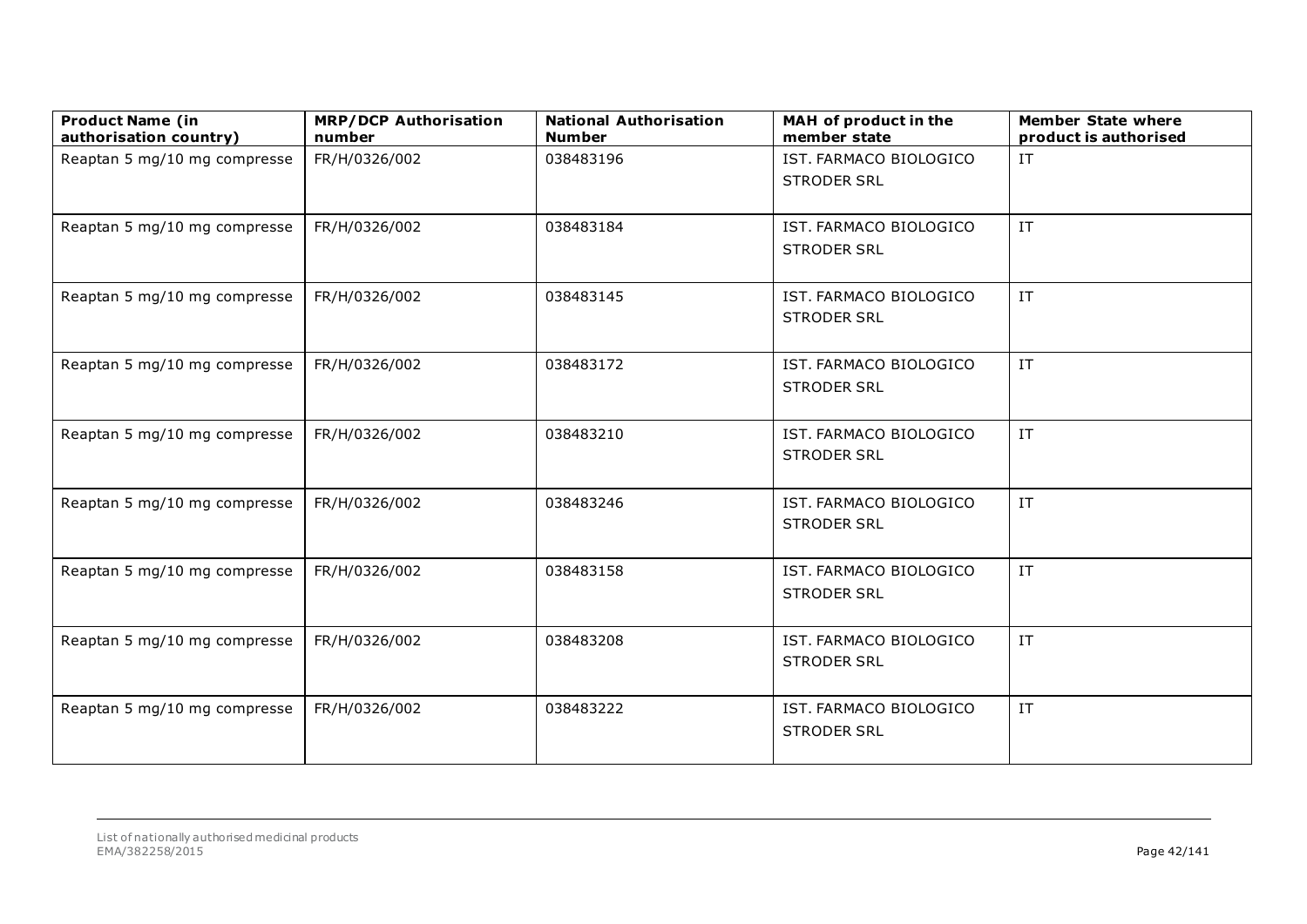| <b>Product Name (in</b><br>authorisation country) | <b>MRP/DCP Authorisation</b><br>number | <b>National Authorisation</b><br><b>Number</b> | MAH of product in the<br>member state        | <b>Member State where</b><br>product is authorised |
|---------------------------------------------------|----------------------------------------|------------------------------------------------|----------------------------------------------|----------------------------------------------------|
| Reaptan 5 mg/10 mg compresse                      | FR/H/0326/002                          | 038483261                                      | IST. FARMACO BIOLOGICO<br><b>STRODER SRL</b> | IT                                                 |
| Reaptan 5 mg/10 mg compresse                      | FR/H/0326/002                          | 038483273                                      | IST. FARMACO BIOLOGICO<br><b>STRODER SRL</b> | $\ensuremath{\text{IT}}$                           |
| Reaptan 5 mg/10 mg compresse                      | FR/H/0326/002                          | 038483160                                      | IST. FARMACO BIOLOGICO<br><b>STRODER SRL</b> | IT                                                 |
| Reaptan 5 mg/5 mg compresse                       | FR/H/0326/001                          | 038483564                                      | IST. FARMACO BIOLOGICO<br><b>STRODER SRL</b> | $\ensuremath{\text{IT}}$                           |
| Reaptan 5 mg/5 mg compresse                       | FR/H/0326/001                          | 038483057                                      | IST. FARMACO BIOLOGICO<br><b>STRODER SRL</b> | $\ensuremath{\text{IT}}$                           |
| Reaptan 5 mg/5 mg compresse                       | FR/H/0326/001                          | 038483095                                      | IST. FARMACO BIOLOGICO<br><b>STRODER SRL</b> | $\ensuremath{\text{IT}}$                           |
| Reaptan 5 mg/5 mg compresse                       | FR/H/0326/001                          | 038483018                                      | IST. FARMACO BIOLOGICO<br><b>STRODER SRL</b> | $\ensuremath{\text{IT}}$                           |
| Reaptan 5 mg/5 mg compresse                       | FR/H/0326/001                          | 038483032                                      | IST. FARMACO BIOLOGICO<br><b>STRODER SRL</b> | $\ensuremath{\text{IT}}$                           |
| Reaptan 5 mg/5 mg compresse                       | FR/H/0326/001                          | 038483071                                      | IST. FARMACO BIOLOGICO<br><b>STRODER SRL</b> | IT.                                                |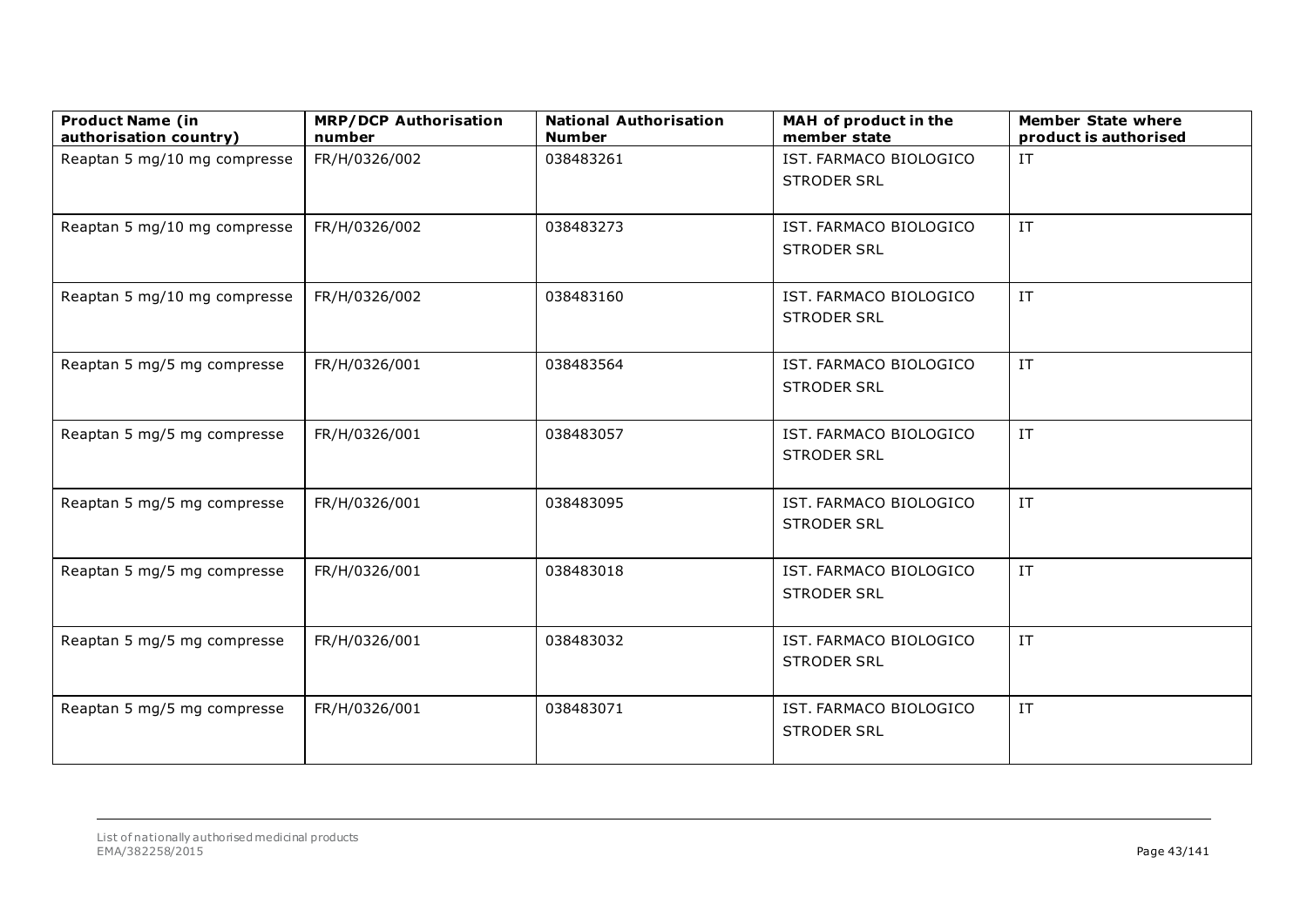| <b>Product Name (in</b><br>authorisation country) | <b>MRP/DCP Authorisation</b><br>number | <b>National Authorisation</b><br><b>Number</b> | MAH of product in the<br>member state        | <b>Member State where</b><br>product is authorised |
|---------------------------------------------------|----------------------------------------|------------------------------------------------|----------------------------------------------|----------------------------------------------------|
| Reaptan 5 mg/5 mg compresse                       | FR/H/0326/001                          | 038483119                                      | IST. FARMACO BIOLOGICO<br><b>STRODER SRL</b> | IT                                                 |
| Reaptan 5 mg/5 mg compresse                       | FR/H/0326/001                          | 038483069                                      | IST. FARMACO BIOLOGICO<br><b>STRODER SRL</b> | $\ensuremath{\text{IT}}$                           |
| Reaptan 5 mg/5 mg compresse                       | FR/H/0326/001                          | 038483121                                      | IST. FARMACO BIOLOGICO<br><b>STRODER SRL</b> | IT                                                 |
| Reaptan 5 mg/5 mg compresse                       | FR/H/0326/001                          | 038483020                                      | IST. FARMACO BIOLOGICO<br><b>STRODER SRL</b> | $\ensuremath{\text{IT}}$                           |
| Reaptan 5 mg/5 mg compresse                       | FR/H/0326/001                          | 038483044                                      | IST. FARMACO BIOLOGICO<br><b>STRODER SRL</b> | $\ensuremath{\text{IT}}$                           |
| Reaptan 10 mg/5 mg compresse                      | FR/H/0326/003                          | 038483323                                      | IST. FARMACO BIOLOGICO<br><b>STRODER SRL</b> | $\ensuremath{\text{IT}}$                           |
| Reaptan 10 mg/5 mg compresse                      | FR/H/0326/003                          | 038483347                                      | IST. FARMACO BIOLOGICO<br><b>STRODER SRL</b> | $\ensuremath{\text{IT}}$                           |
| Reaptan 5 mg/5 mg compresse                       | FR/H/0326/001                          | 038483107                                      | IST. FARMACO BIOLOGICO<br><b>STRODER SRL</b> | $\ensuremath{\text{IT}}$                           |
| Reaptan 5 mg/5 mg compresse                       | FR/H/0326/001                          | 038483083                                      | IST. FARMACO BIOLOGICO<br><b>STRODER SRL</b> | $\ensuremath{\text{IT}}$                           |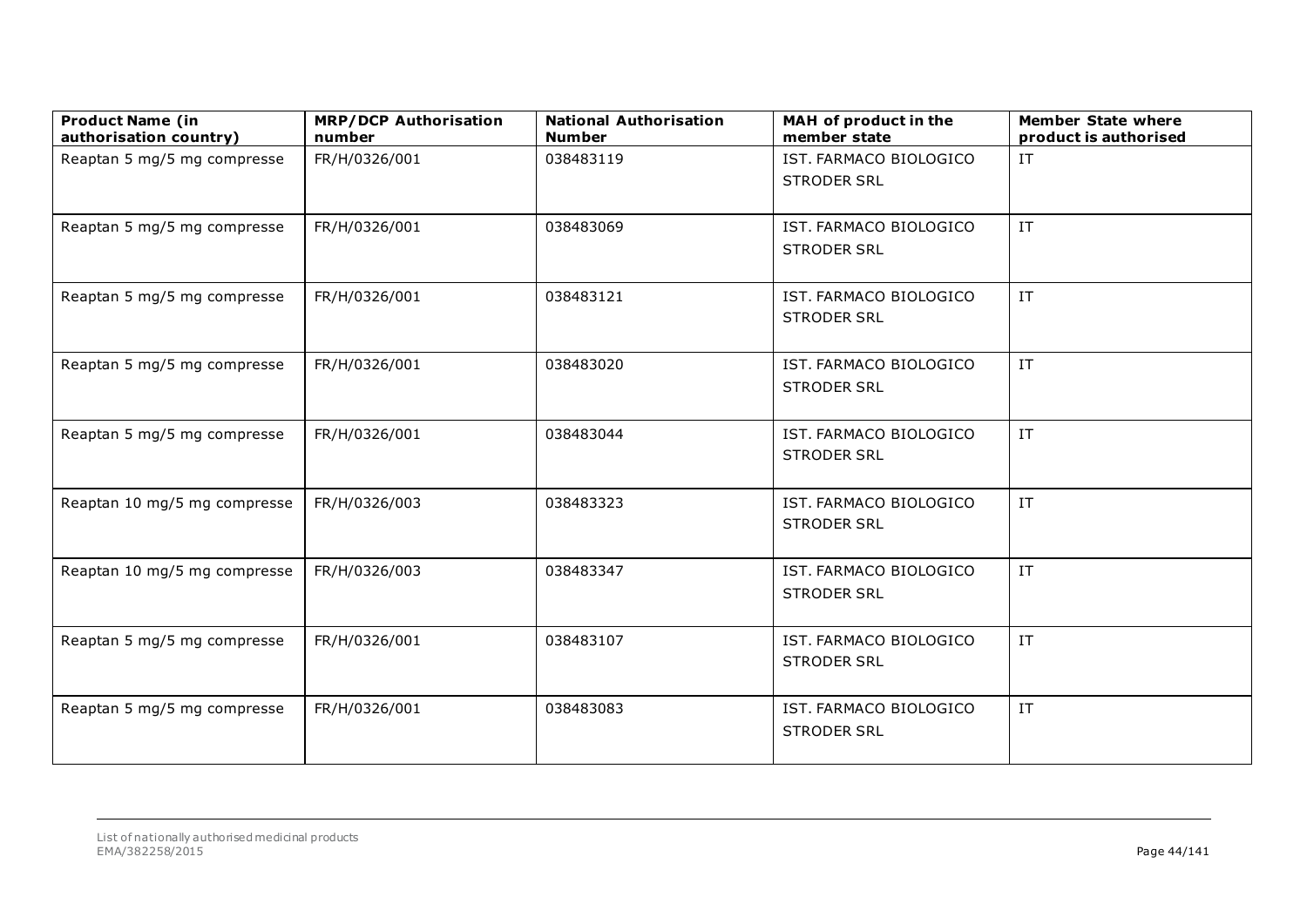| <b>Product Name (in</b><br>authorisation country) | <b>MRP/DCP Authorisation</b><br>number | <b>National Authorisation</b><br><b>Number</b> | MAH of product in the<br>member state        | <b>Member State where</b><br>product is authorised |
|---------------------------------------------------|----------------------------------------|------------------------------------------------|----------------------------------------------|----------------------------------------------------|
| Reaptan 10 mg/5 mg compresse                      | FR/H/0326/003                          | 038483297                                      | IST. FARMACO BIOLOGICO<br><b>STRODER SRL</b> | $\ensuremath{\text{IT}}$                           |
| Reaptan 10 mg/5 mg compresse                      | FR/H/0326/003                          | 038483285                                      | IST. FARMACO BIOLOGICO<br><b>STRODER SRL</b> | IT                                                 |
| Reaptan 10 mg/5 mg compresse                      | FR/H/0326/003                          | 038483335                                      | IST. FARMACO BIOLOGICO<br><b>STRODER SRL</b> | IT.                                                |
| Reaptan 10 mg/5 mg compresse                      | FR/H/0326/003                          | 038483311                                      | IST. FARMACO BIOLOGICO<br><b>STRODER SRL</b> | $\ensuremath{\text{IT}}$                           |
| Reaptan 10 mg/5 mg compresse                      | FR/H/0326/003                          | 038483412                                      | IST. FARMACO BIOLOGICO<br><b>STRODER SRL</b> | $\ensuremath{\text{IT}}$                           |
| Reaptan 10 mg/5 mg compresse                      | FR/H/0326/003                          | 038483398                                      | IST. FARMACO BIOLOGICO<br><b>STRODER SRL</b> | IT                                                 |
| Reaptan 10 mg/5 mg compresse                      | FR/H/0326/003                          | 038483362                                      | IST. FARMACO BIOLOGICO<br><b>STRODER SRL</b> | $\ensuremath{\text{IT}}$                           |
| Reaptan 10 mg/5 mg compresse                      | FR/H/0326/003                          | 038483350                                      | IST. FARMACO BIOLOGICO<br><b>STRODER SRL</b> | IT.                                                |
| Reaptan 10 mg/5 mg compresse                      | FR/H/0326/003                          | 038483400                                      | IST. FARMACO BIOLOGICO<br><b>STRODER SRL</b> | IT.                                                |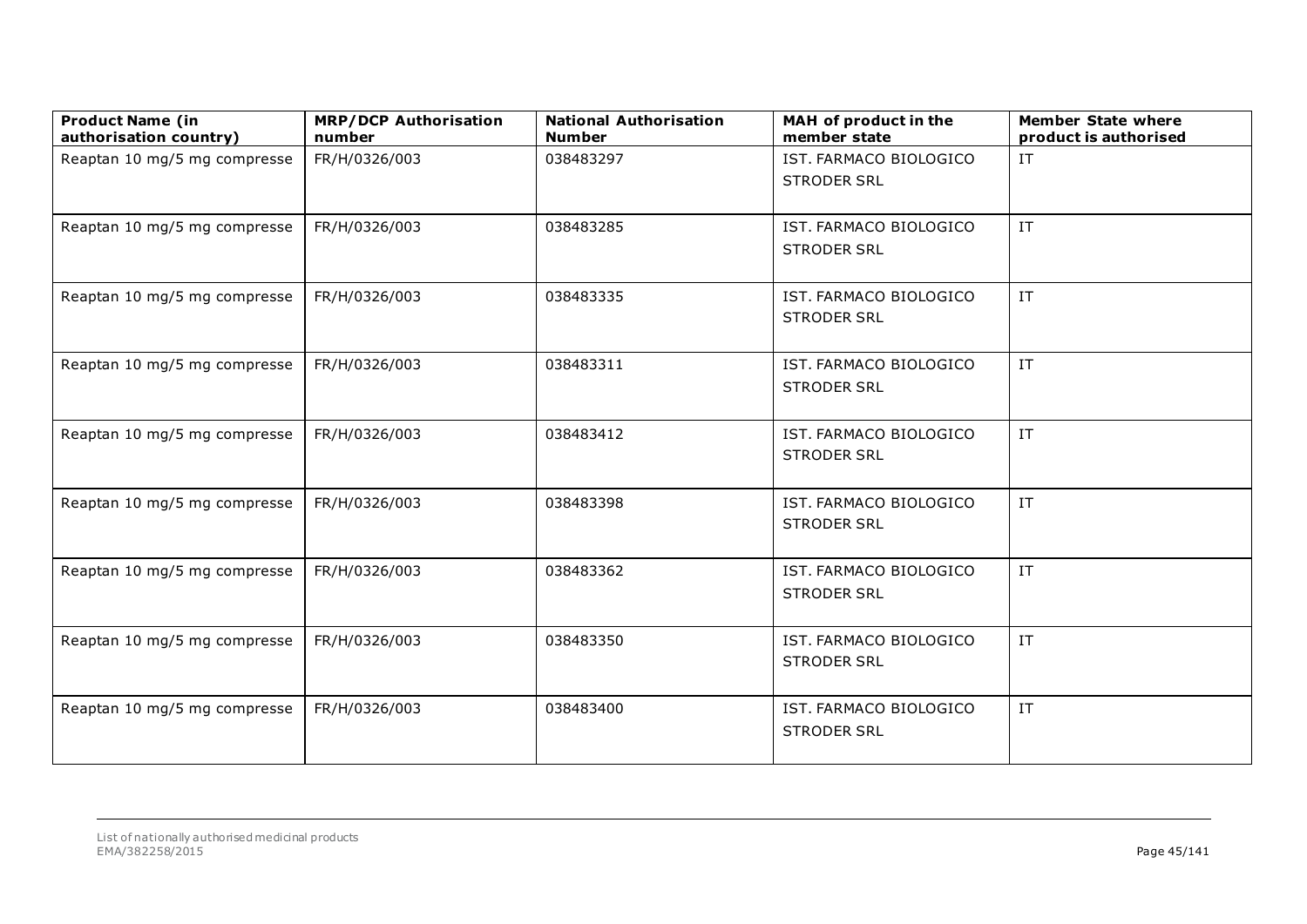| <b>Product Name (in</b><br>authorisation country) | <b>MRP/DCP Authorisation</b><br>number | <b>National Authorisation</b><br><b>Number</b> | MAH of product in the<br>member state        | <b>Member State where</b><br>product is authorised |
|---------------------------------------------------|----------------------------------------|------------------------------------------------|----------------------------------------------|----------------------------------------------------|
| Reaptan 10 mg/10 mg                               | FR/H/0326/004                          | 038483513                                      | IST. FARMACO BIOLOGICO                       | IT                                                 |
| compresse                                         |                                        |                                                | <b>STRODER SRL</b>                           |                                                    |
| Reaptan 10 mg/5 mg compresse                      | FR/H/0326/003                          | 038483386                                      | IST. FARMACO BIOLOGICO<br><b>STRODER SRL</b> | IT                                                 |
| Reaptan 10 mg/10 mg<br>compresse                  | FR/H/0326/004                          | 038483549                                      | IST. FARMACO BIOLOGICO<br><b>STRODER SRL</b> | IT                                                 |
| Reaptan 10 mg/5 mg compresse                      | FR/H/0326/003                          | 038483374                                      | IST. FARMACO BIOLOGICO<br><b>STRODER SRL</b> | $\ensuremath{\text{IT}}$                           |
| Reaptan 10 mg/5 mg compresse                      | FR/H/0326/003                          | 038483309                                      | IST. FARMACO BIOLOGICO<br><b>STRODER SRL</b> | IT                                                 |
| Reaptan 10 mg/10 mg<br>compresse                  | FR/H/0326/004                          | 038483448                                      | IST. FARMACO BIOLOGICO<br><b>STRODER SRL</b> | IT                                                 |
| Reaptan 10 mg/10 mg<br>compresse                  | FR/H/0326/004                          | 038483451                                      | IST. FARMACO BIOLOGICO<br><b>STRODER SRL</b> | IT                                                 |
| Reaptan 10 mg/10 mg<br>compresse                  | FR/H/0326/004                          | 038483436                                      | IST. FARMACO BIOLOGICO<br><b>STRODER SRL</b> | IT                                                 |
| Reaptan 10 mg/10 mg<br>compresse                  | FR/H/0326/004                          | 038483537                                      | IST. FARMACO BIOLOGICO<br><b>STRODER SRL</b> | IT                                                 |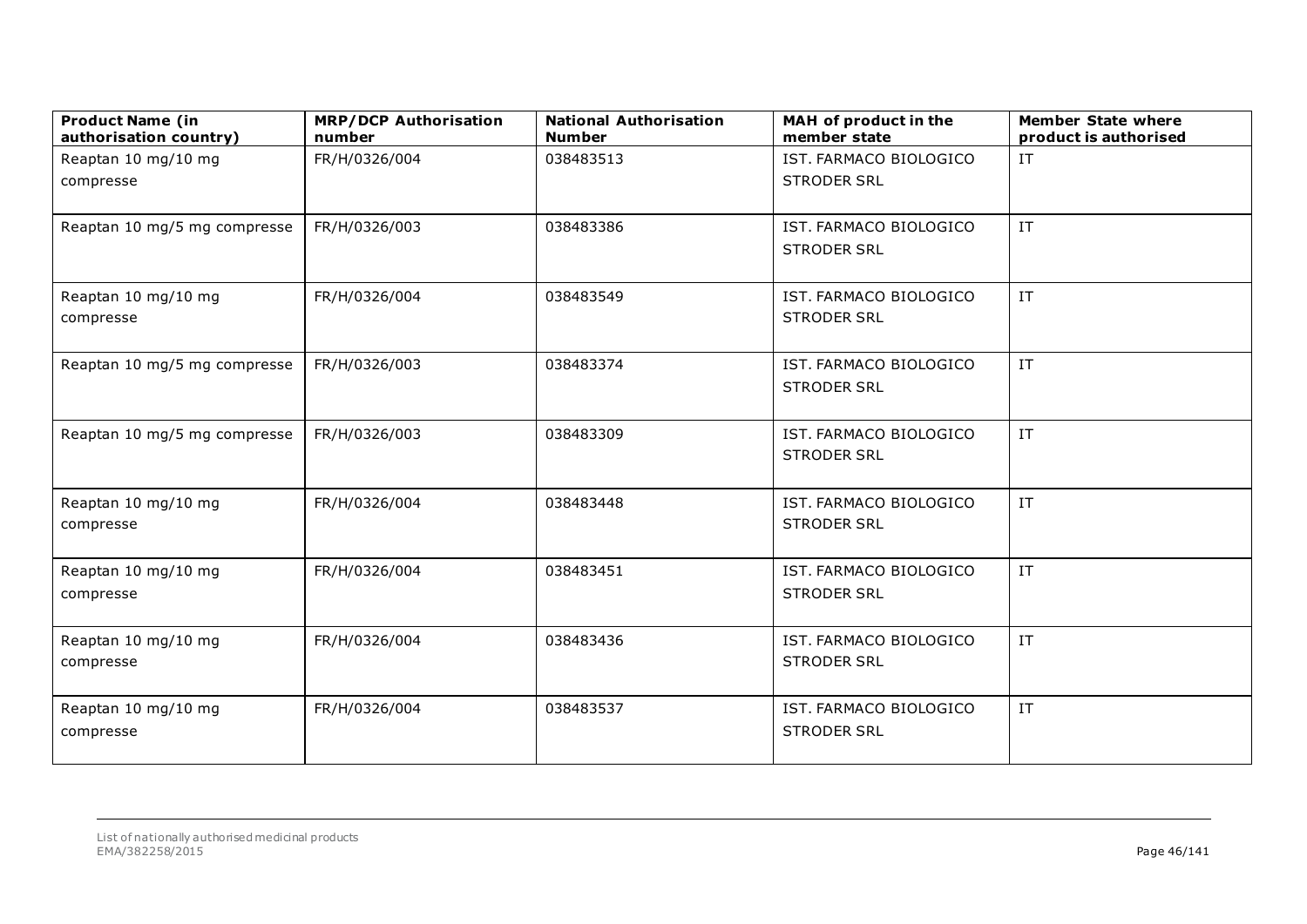| <b>Product Name (in</b><br>authorisation country) | <b>MRP/DCP Authorisation</b><br>number | <b>National Authorisation</b><br><b>Number</b> | MAH of product in the<br>member state | <b>Member State where</b><br>product is authorised |
|---------------------------------------------------|----------------------------------------|------------------------------------------------|---------------------------------------|----------------------------------------------------|
| Reaptan 10 mg/10 mg                               | FR/H/0326/004                          | 038483552                                      | IST. FARMACO BIOLOGICO                | IT                                                 |
| compresse                                         |                                        |                                                | <b>STRODER SRL</b>                    |                                                    |
|                                                   |                                        |                                                |                                       |                                                    |
| Reaptan 10 mg/10 mg                               | FR/H/0326/004                          | 038483525                                      | IST. FARMACO BIOLOGICO                | IT                                                 |
| compresse                                         |                                        |                                                | <b>STRODER SRL</b>                    |                                                    |
| Reaptan 10 mg/10 mg                               | FR/H/0326/004                          | 038483463                                      | IST. FARMACO BIOLOGICO                | IT                                                 |
| compresse                                         |                                        |                                                | <b>STRODER SRL</b>                    |                                                    |
|                                                   |                                        |                                                |                                       |                                                    |
| Reaptan 10 mg/10 mg                               | FR/H/0326/004                          | 038483501                                      | IST. FARMACO BIOLOGICO                | $\ensuremath{\text{IT}}$                           |
| compresse                                         |                                        |                                                | <b>STRODER SRL</b>                    |                                                    |
|                                                   |                                        |                                                |                                       |                                                    |
| Reaptan 10 mg/10 mg                               | FR/H/0326/004                          | 038483487                                      | IST. FARMACO BIOLOGICO                | IT                                                 |
| compresse                                         |                                        |                                                | <b>STRODER SRL</b>                    |                                                    |
|                                                   |                                        |                                                |                                       |                                                    |
| Reaptan 10 mg/10 mg                               | FR/H/0326/004                          | 038483475                                      | IST. FARMACO BIOLOGICO                | IT                                                 |
| compresse                                         |                                        |                                                | <b>STRODER SRL</b>                    |                                                    |
|                                                   |                                        |                                                |                                       |                                                    |
| Reaptan 10 mg/10 mg                               | FR/H/0326/004                          | 038483424                                      | IST. FARMACO BIOLOGICO                | IT                                                 |
| compresse                                         |                                        |                                                | <b>STRODER SRL</b>                    |                                                    |
| Reaptan 10 mg/10 mg                               | FR/H/0326/004                          | 038483499                                      | IST. FARMACO BIOLOGICO                | IT                                                 |
| compresse                                         |                                        |                                                | <b>STRODER SRL</b>                    |                                                    |
|                                                   |                                        |                                                |                                       |                                                    |
| Reaptan 5 mg/5 mg compresse                       | FR/H/0326/001                          | 038483133                                      | IST. FARMACO BIOLOGICO                | IT                                                 |
|                                                   |                                        |                                                | <b>STRODER SRL</b>                    |                                                    |
|                                                   |                                        |                                                |                                       |                                                    |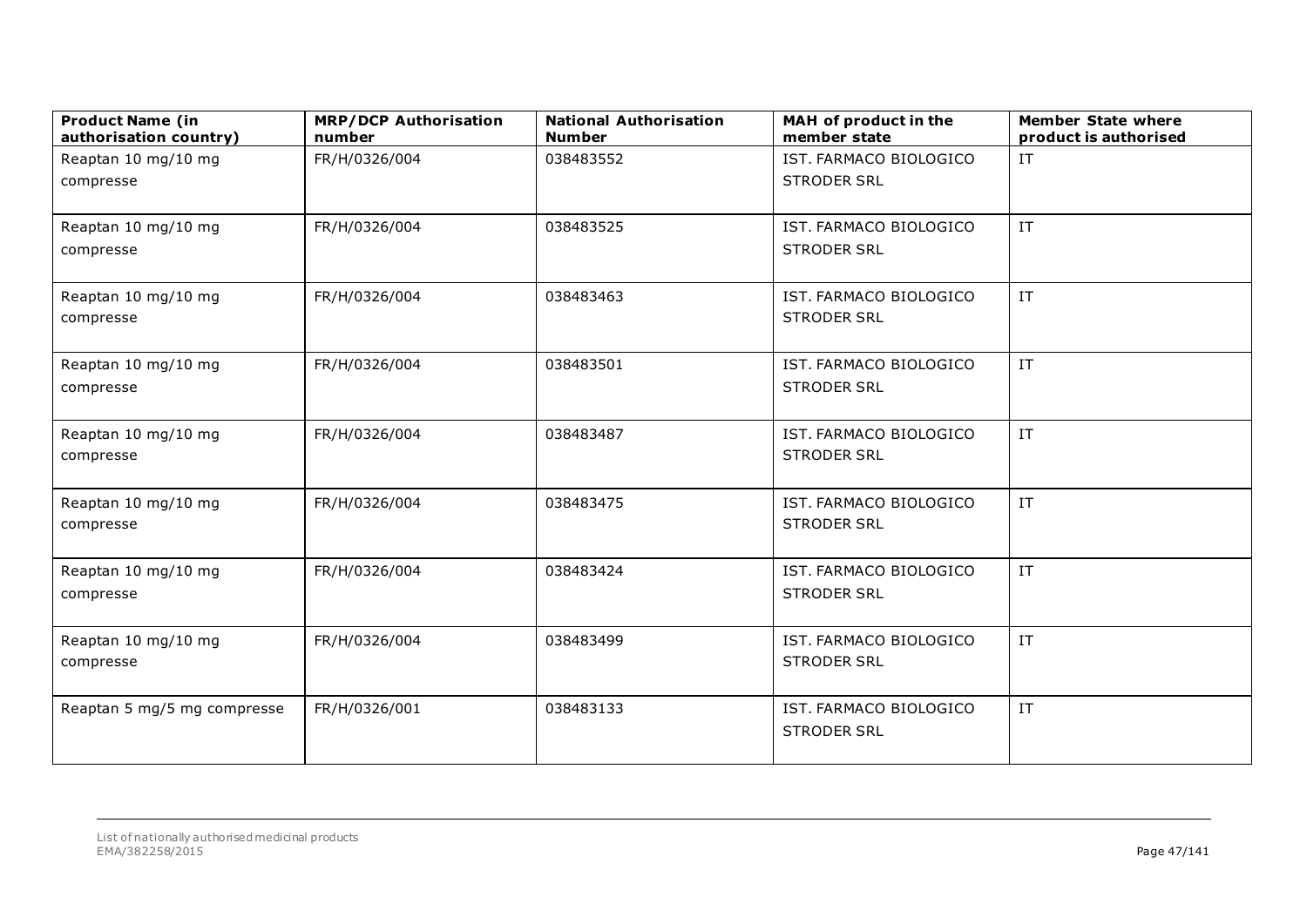| <b>Product Name (in</b><br>authorisation country)            | <b>MRP/DCP Authorisation</b><br>number | <b>National Authorisation</b><br><b>Number</b> | MAH of product in the<br>member state                 | <b>Member State where</b><br>product is authorised |
|--------------------------------------------------------------|----------------------------------------|------------------------------------------------|-------------------------------------------------------|----------------------------------------------------|
| Priamlo 8 mg/10 mg, tabletid                                 | CZ/H/0474/004                          | 877115                                         | ZENTIVA, K.S.                                         | EE                                                 |
| Perindopril + Amlodipina Zentiva<br>8 mg + 10 mg comprimidos | CZ/H/0474/004                          | 5657408                                        | ZENTIVA PORTUGAL, LDA                                 | PT                                                 |
| Приамло 8 mg/10 mg таблетки                                  | CZ/H/0474/004                          | 20150282                                       | ZENTIVA, K.S.                                         | <b>BG</b>                                          |
| Priamlo 8 mg/10 mg tablety                                   | CZ/H/0474/004                          | 58/463/15-C                                    | ZENTIVA, K.S.                                         | <b>CZ</b>                                          |
| Perindopril e Amlodipina Zentiva<br>8 mg/10 mg compresse     | CZ/H/0474/004                          | 043424098                                      | ZENTIVA ITALIA SRL                                    | IT                                                 |
| Perindopril e Amlodipina Zentiva<br>8 mg/10 mg compresse     | CZ/H/0474/004                          | 043424086                                      | ZENTIVA ITALIA SRL                                    | IT                                                 |
| Coartil 4 mg + 10 mg<br>comprimidos                          | not available                          | 5708771                                        | PHARMA BAVARIA<br>INTERNACIONAL PORTUGAL<br>UNIP. LDA | PT                                                 |
| Coartil 4 mg + 10 mg<br>comprimidos                          | not available                          | 5708805                                        | PHARMA BAVARIA<br>INTERNACIONAL PORTUGAL<br>UNIP. LDA | PT                                                 |
| Coartil 4 mg + 10 mg<br>comprimidos                          | not available                          | 5708813                                        | PHARMA BAVARIA<br>INTERNACIONAL PORTUGAL<br>UNIP. LDA | PT                                                 |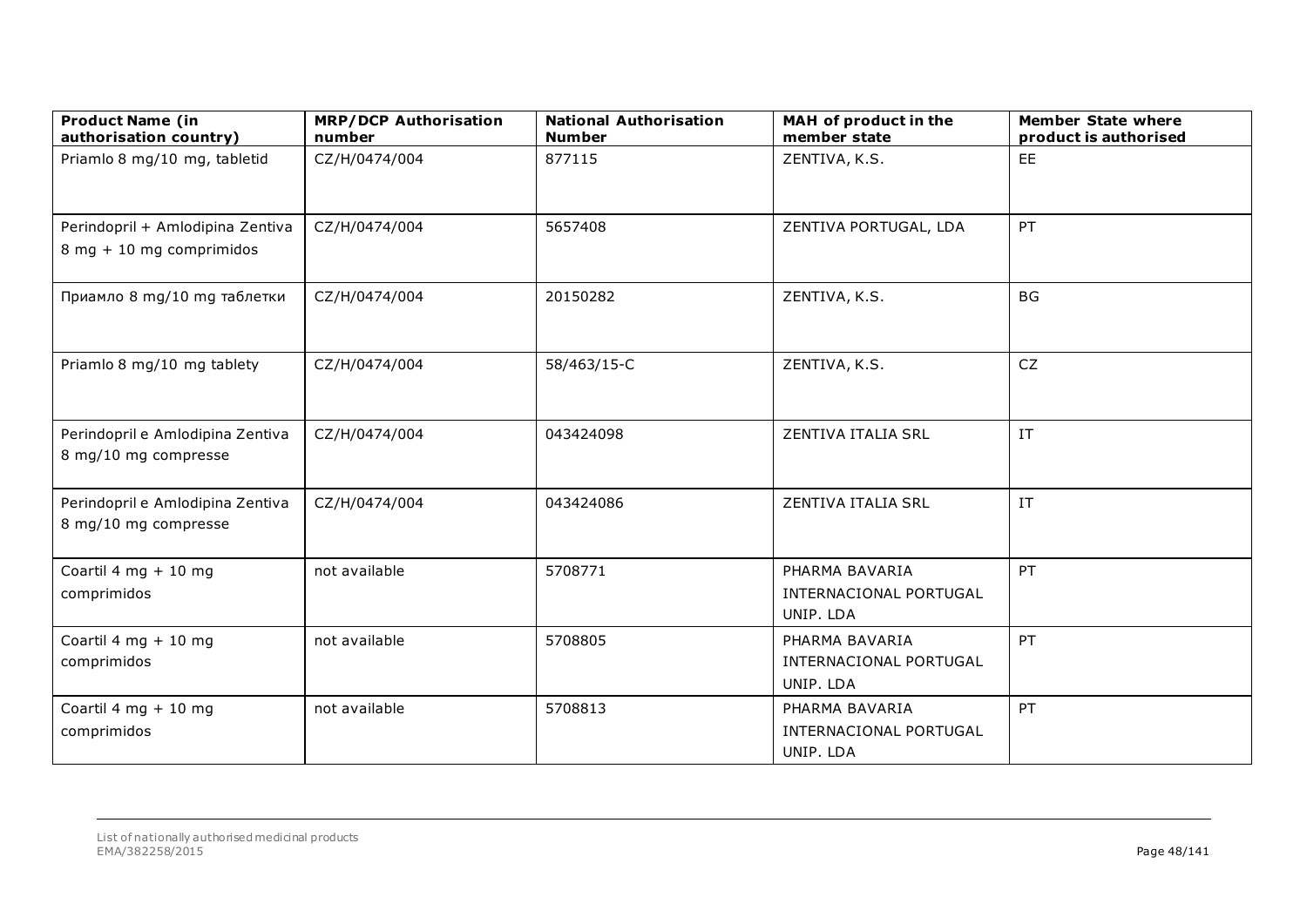| <b>Product Name (in</b><br>authorisation country) | <b>MRP/DCP Authorisation</b><br>number | <b>National Authorisation</b><br><b>Number</b> | MAH of product in the<br>member state | <b>Member State where</b><br>product is authorised |
|---------------------------------------------------|----------------------------------------|------------------------------------------------|---------------------------------------|----------------------------------------------------|
| Coartil 4 mg $+10$ mg                             | not available                          | 5708821                                        | PHARMA BAVARIA                        | PT                                                 |
| comprimidos                                       |                                        |                                                | INTERNACIONAL PORTUGAL                |                                                    |
|                                                   |                                        |                                                | UNIP. LDA                             |                                                    |
| Coartil 4 mg + 10 mg                              | not available                          | 5708839                                        | PHARMA BAVARIA                        | PT                                                 |
| comprimidos                                       |                                        |                                                | INTERNACIONAL PORTUGAL                |                                                    |
|                                                   |                                        |                                                | UNIP. LDA                             |                                                    |
| Coartil 4 mg + 10 mg                              | not available                          | 5708847                                        | PHARMA BAVARIA                        | PT                                                 |
| comprimidos                                       |                                        |                                                | INTERNACIONAL PORTUGAL                |                                                    |
|                                                   |                                        |                                                | UNIP. LDA                             |                                                    |
| Coartil 4 mg + 10 mg                              | not available                          | 5708854                                        | PHARMA BAVARIA                        | PT                                                 |
| comprimidos                                       |                                        |                                                | INTERNACIONAL PORTUGAL                |                                                    |
|                                                   |                                        |                                                | UNIP. LDA                             |                                                    |
| Coartil 4 mg $+5$ mg                              | not available                          | 5708706                                        | PHARMA BAVARIA                        | PT                                                 |
| comprimidos                                       |                                        |                                                | INTERNACIONAL PORTUGAL                |                                                    |
|                                                   |                                        |                                                | UNIP. LDA                             |                                                    |
| Coartil 4 mg + 5 mg                               | not available                          | 5708714                                        | PHARMA BAVARIA                        | PT                                                 |
| comprimidos                                       |                                        |                                                | INTERNACIONAL PORTUGAL                |                                                    |
|                                                   |                                        |                                                | UNIP. LDA                             |                                                    |
| Coartil 4 mg $+5$ mg                              | not available                          | 5708722                                        | PHARMA BAVARIA                        | PT                                                 |
| comprimidos                                       |                                        |                                                | INTERNACIONAL PORTUGAL                |                                                    |
|                                                   |                                        |                                                | UNIP. LDA                             |                                                    |
| Coartil 4 mg $+5$ mg                              | not available                          | 5708730                                        | PHARMA BAVARIA                        | PT                                                 |
| comprimidos                                       |                                        |                                                | INTERNACIONAL PORTUGAL                |                                                    |
|                                                   |                                        |                                                | UNIP. LDA                             |                                                    |
| Coartil 4 mg + 5 mg                               | not available                          | 5708748                                        | PHARMA BAVARIA                        | PT                                                 |
| comprimidos                                       |                                        |                                                | INTERNACIONAL PORTUGAL                |                                                    |
|                                                   |                                        |                                                | UNIP. LDA                             |                                                    |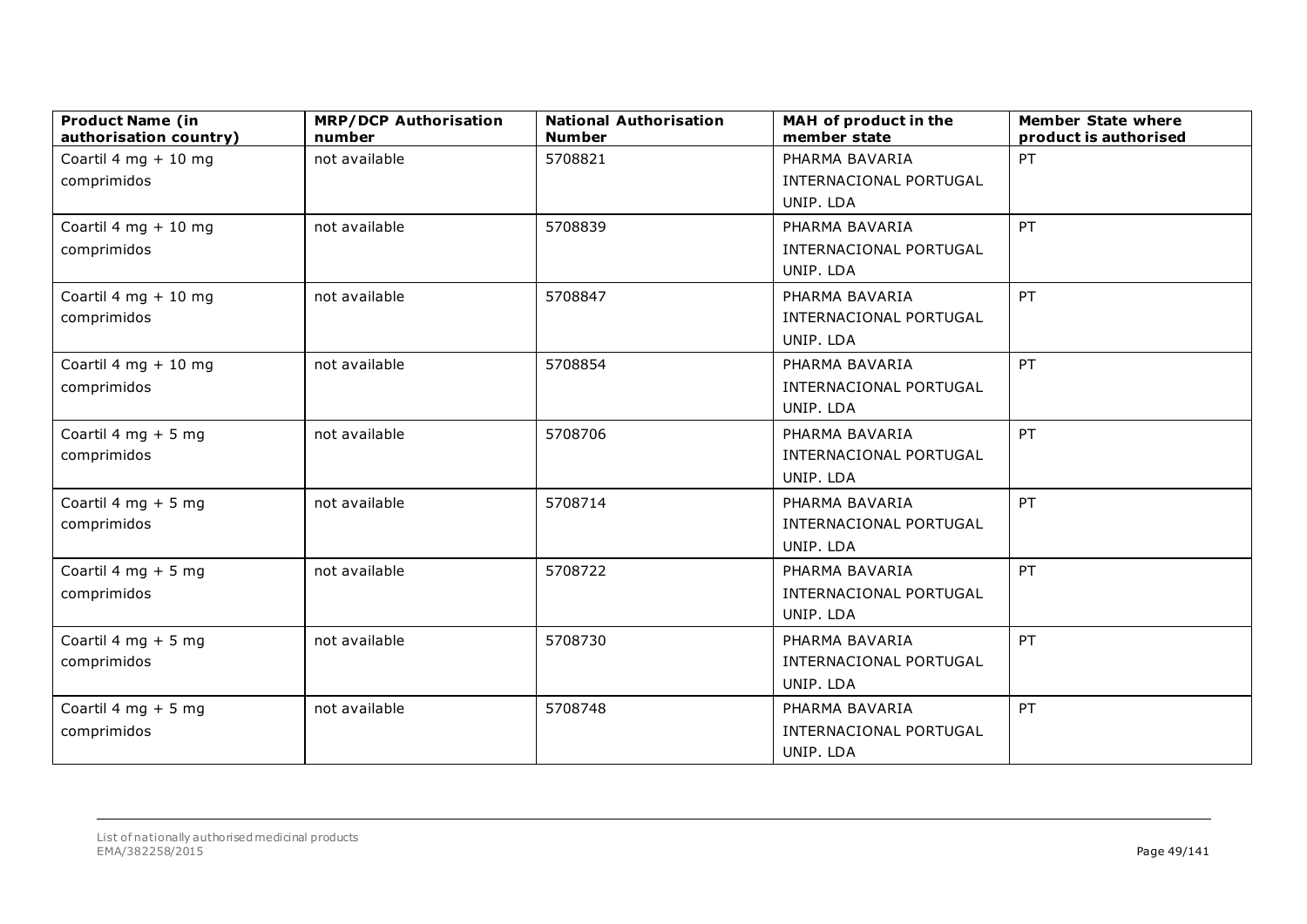| <b>Product Name (in</b><br>authorisation country) | <b>MRP/DCP Authorisation</b><br>number | <b>National Authorisation</b><br><b>Number</b> | MAH of product in the<br>member state | <b>Member State where</b><br>product is authorised |
|---------------------------------------------------|----------------------------------------|------------------------------------------------|---------------------------------------|----------------------------------------------------|
| Coartil 4 mg $+5$ mg                              | not available                          | 5708755                                        | PHARMA BAVARIA                        | PT                                                 |
| comprimidos                                       |                                        |                                                | INTERNACIONAL PORTUGAL                |                                                    |
|                                                   |                                        |                                                | UNIP. LDA                             |                                                    |
| Coartil 4 mg + 5 mg                               | not available                          | 5708763                                        | PHARMA BAVARIA                        | PT                                                 |
| comprimidos                                       |                                        |                                                | INTERNACIONAL PORTUGAL                |                                                    |
|                                                   |                                        |                                                | UNIP. LDA                             |                                                    |
| Coartil 8 mg + 5 mg                               | not available                          | 5708862                                        | PHARMA BAVARIA                        | PT                                                 |
| comprimidos                                       |                                        |                                                | INTERNACIONAL PORTUGAL                |                                                    |
|                                                   |                                        |                                                | UNIP. LDA                             |                                                    |
| Coartil 8 mg + 5 mg                               | not available                          | 5708870                                        | PHARMA BAVARIA                        | PT                                                 |
| comprimidos                                       |                                        |                                                | INTERNACIONAL PORTUGAL                |                                                    |
|                                                   |                                        |                                                | UNIP. LDA                             |                                                    |
| Coartil 8 mg + 5 mg                               | not available                          | 5708904                                        | PHARMA BAVARIA                        | PT                                                 |
| comprimidos                                       |                                        |                                                | INTERNACIONAL PORTUGAL                |                                                    |
|                                                   |                                        |                                                | UNIP. LDA                             |                                                    |
| Coartil 8 mg + 5 mg                               | not available                          | 5708912                                        | PHARMA BAVARIA                        | PT                                                 |
| comprimidos                                       |                                        |                                                | INTERNACIONAL PORTUGAL                |                                                    |
|                                                   |                                        |                                                | UNIP. LDA                             |                                                    |
| Coartil 8 mg $+5$ mg                              | not available                          | 5708920                                        | PHARMA BAVARIA                        | PT                                                 |
| comprimidos                                       |                                        |                                                | INTERNACIONAL PORTUGAL                |                                                    |
|                                                   |                                        |                                                | UNIP. LDA                             |                                                    |
| Coartil 8 mg + 5 mg                               | not available                          | 5708938                                        | PHARMA BAVARIA                        | PT                                                 |
| comprimidos                                       |                                        |                                                | INTERNACIONAL PORTUGAL                |                                                    |
|                                                   |                                        |                                                | UNIP. LDA                             |                                                    |
| Coartil 8 mg $+5$ mg                              | not available                          | 5708946                                        | PHARMA BAVARIA                        | PT                                                 |
| comprimidos                                       |                                        |                                                | INTERNACIONAL PORTUGAL                |                                                    |
|                                                   |                                        |                                                | UNIP. LDA                             |                                                    |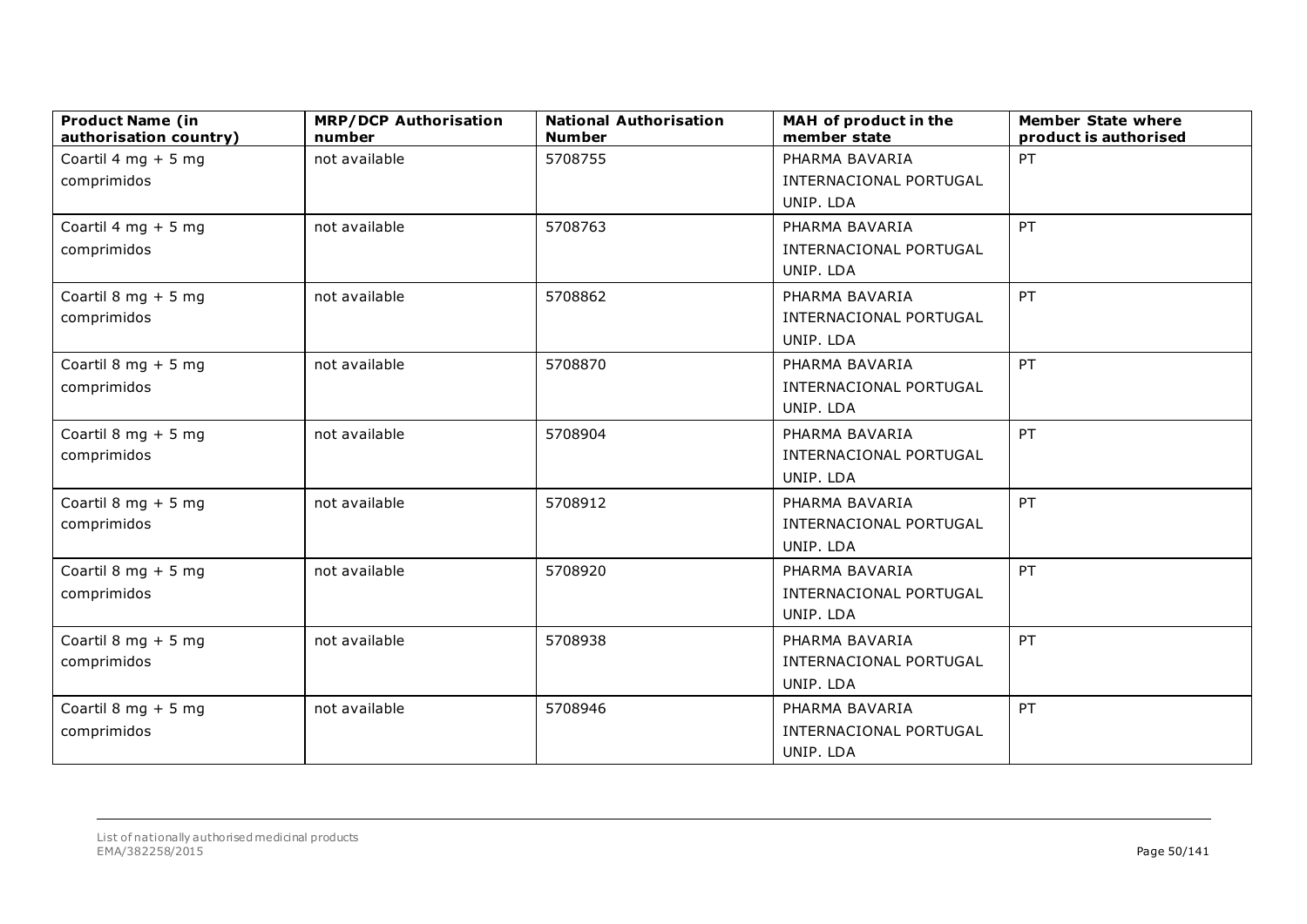| <b>Product Name (in</b><br>authorisation country) | <b>MRP/DCP Authorisation</b><br>number | <b>National Authorisation</b><br><b>Number</b> | MAH of product in the<br>member state | <b>Member State where</b><br>product is authorised |
|---------------------------------------------------|----------------------------------------|------------------------------------------------|---------------------------------------|----------------------------------------------------|
| Coartil 8 mg $+10$ mg                             | not available                          | 5708953                                        | PHARMA BAVARIA                        | PT                                                 |
| comprimidos                                       |                                        |                                                | INTERNACIONAL PORTUGAL                |                                                    |
|                                                   |                                        |                                                | UNIP. LDA                             |                                                    |
| Coartil 8 mg + 10 mg                              | not available                          | 5708961                                        | PHARMA BAVARIA                        | PT                                                 |
| comprimidos                                       |                                        |                                                | INTERNACIONAL PORTUGAL                |                                                    |
|                                                   |                                        |                                                | UNIP. LDA                             |                                                    |
| Coartil 8 mg + 10 mg                              | not available                          | 5708979                                        | PHARMA BAVARIA                        | PT                                                 |
| comprimidos                                       |                                        |                                                | INTERNACIONAL PORTUGAL                |                                                    |
|                                                   |                                        |                                                | UNIP. LDA                             |                                                    |
| Coartil 8 mg + 10 mg                              | not available                          | 5709001                                        | PHARMA BAVARIA                        | PT                                                 |
| comprimidos                                       |                                        |                                                | INTERNACIONAL PORTUGAL                |                                                    |
|                                                   |                                        |                                                | UNIP. LDA                             |                                                    |
| Coartil 8 mg + 10 mg                              | not available                          | 5709019                                        | PHARMA BAVARIA                        | PT                                                 |
| comprimidos                                       |                                        |                                                | INTERNACIONAL PORTUGAL                |                                                    |
|                                                   |                                        |                                                | UNIP. LDA                             |                                                    |
| Coartil 8 mg + 10 mg                              | not available                          | 5709027                                        | PHARMA BAVARIA                        | PT                                                 |
| comprimidos                                       |                                        |                                                | INTERNACIONAL PORTUGAL                |                                                    |
|                                                   |                                        |                                                | UNIP. LDA                             |                                                    |
| Coartil 8 mg + 10 mg                              | not available                          | 5709035                                        | PHARMA BAVARIA                        | PT                                                 |
| comprimidos                                       |                                        |                                                | INTERNACIONAL PORTUGAL                |                                                    |
|                                                   |                                        |                                                | UNIP. LDA                             |                                                    |
| PRESTANCE 10 mg/10 mg                             | FR/H/325/04/DC                         | H/08/01281/047                                 | SERVIER PHARMA D.O.O                  | <b>SI</b>                                          |
| tablete                                           |                                        |                                                |                                       |                                                    |
|                                                   |                                        |                                                |                                       |                                                    |
| PRESTANCE 10 mg/10 mg                             | FR/H/325/04/DC                         | H/08/01281/051                                 | SERVIER PHARMA D.O.O                  | <b>SI</b>                                          |
| tablete                                           |                                        |                                                |                                       |                                                    |
|                                                   |                                        |                                                |                                       |                                                    |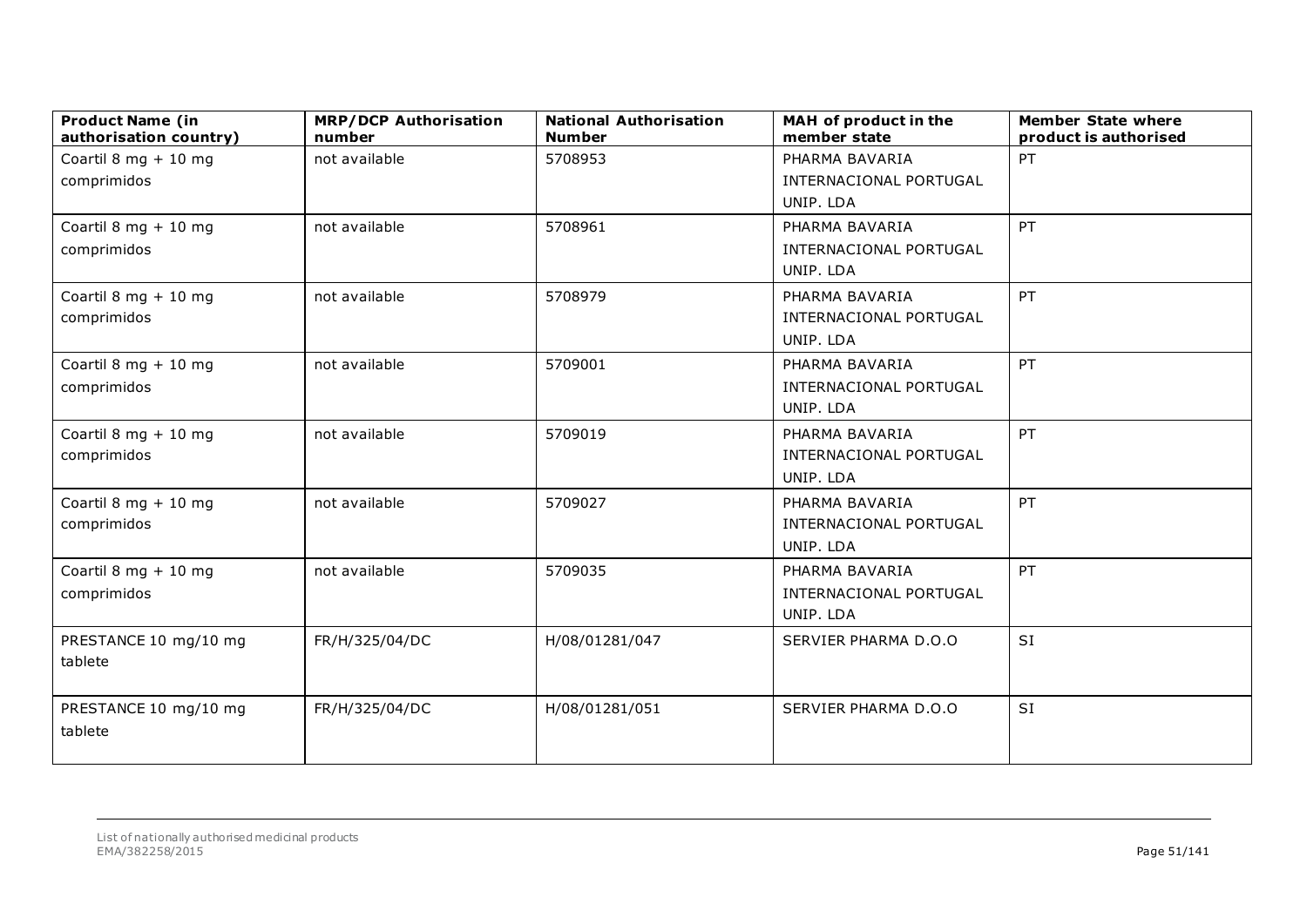| <b>Product Name (in</b><br>authorisation country) | <b>MRP/DCP Authorisation</b><br>number | <b>National Authorisation</b><br><b>Number</b> | MAH of product in the<br>member state | <b>Member State where</b><br>product is authorised |
|---------------------------------------------------|----------------------------------------|------------------------------------------------|---------------------------------------|----------------------------------------------------|
| PRESTANCE 10 mg/10 mg                             | FR/H/325/04/DC                         | H/08/01281/050                                 | SERVIER PHARMA D.O.O                  | SI                                                 |
| tablete                                           |                                        |                                                |                                       |                                                    |
| PRESTANCE 10 mg/10 mg<br>tablete                  | FR/H/325/04/DC                         | H/08/01281/055                                 | SERVIER PHARMA D.O.O                  | <b>SI</b>                                          |
| PRESTANCE 10 mg/10 mg<br>tablete                  | FR/H/325/04/DC                         | H/08/01281/048                                 | SERVIER PHARMA D.O.O                  | SI                                                 |
| PRESTANCE 10 mg/10 mg<br>tablete                  | FR/H/325/04/DC                         | H/08/01281/052                                 | SERVIER PHARMA D.O.O                  | SI                                                 |
| PRESTANCE 10 mg/10 mg<br>tablete                  | FR/H/325/04/DC                         | H/08/01281/049                                 | SERVIER PHARMA D.O.O                  | SI                                                 |
| PRESTANCE 10 mg/10 mg<br>tablete                  | FR/H/325/04/DC                         | H/08/01281/045                                 | SERVIER PHARMA D.O.O                  | SI                                                 |
| PRESTANCE 10 mg/10 mg<br>tablete                  | FR/H/325/04/DC                         | H/08/01281/046                                 | SERVIER PHARMA D.O.O                  | SI                                                 |
| PRESTANCE 10 mg/10 mg<br>tablete                  | FR/H/325/04/DC                         | H/08/01281/053                                 | SERVIER PHARMA D.O.O                  | SI                                                 |
| PRESTANCE 10 mg/5 mg tablete                      | FR/H/325/03/DC                         | H/08/01281/033                                 | SERVIER PHARMA D.O.O                  | SI                                                 |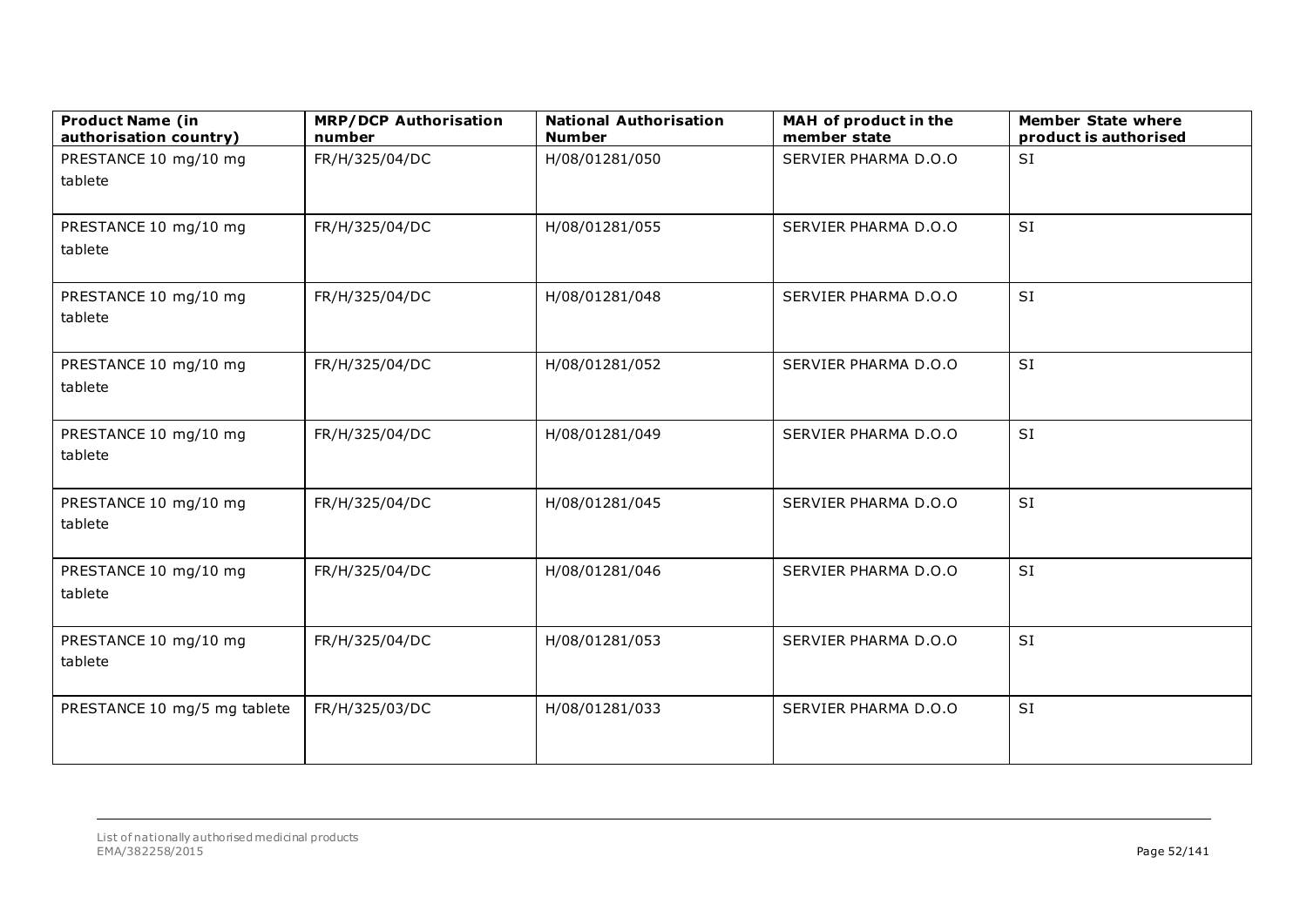| <b>Product Name (in</b><br>authorisation country) | <b>MRP/DCP Authorisation</b><br>number | <b>National Authorisation</b><br><b>Number</b> | MAH of product in the<br>member state | <b>Member State where</b><br>product is authorised |
|---------------------------------------------------|----------------------------------------|------------------------------------------------|---------------------------------------|----------------------------------------------------|
| PRESTANCE 10 mg/5 mg tablete                      | FR/H/325/03/DC                         | H/08/01281/035                                 | SERVIER PHARMA D.O.O                  | SI                                                 |
| PRESTANCE 10 mg/5 mg tablete                      | FR/H/325/03/DC                         | H/08/01281/040                                 | SERVIER PHARMA D.O.O                  | <b>SI</b>                                          |
| PRESTANCE 10 mg/5 mg tablete                      | FR/H/325/03/DC                         | H/08/01281/031                                 | SERVIER PHARMA D.O.O                  | SI                                                 |
| PRESTANCE 10 mg/5 mg tablete                      | FR/H/325/03/DC                         | H/08/01281/038                                 | SERVIER PHARMA D.O.O                  | SI                                                 |
| PRESTANCE 10 mg/5 mg tablete                      | FR/H/325/03/DC                         | H/08/01281/032                                 | SERVIER PHARMA D.O.O                  | SI                                                 |
| PRESTANCE 10 mg/5 mg tablete                      | FR/H/325/03/DC                         | H/08/01281/036                                 | SERVIER PHARMA D.O.O                  | SI                                                 |
| PRESTANCE 10 mg/5 mg tablete                      | FR/H/325/03/DC                         | H/08/01281/041                                 | SERVIER PHARMA D.O.O                  | SI                                                 |
| PRESTANCE 10 mg/5 mg tablete                      | FR/H/325/03/DC                         | H/08/01281/034                                 | SERVIER PHARMA D.O.O                  | SI                                                 |
| PRESTANCE 10 mg/5 mg tablete                      | FR/H/325/03/DC                         | H/08/01281/037                                 | SERVIER PHARMA D.O.O                  | SI                                                 |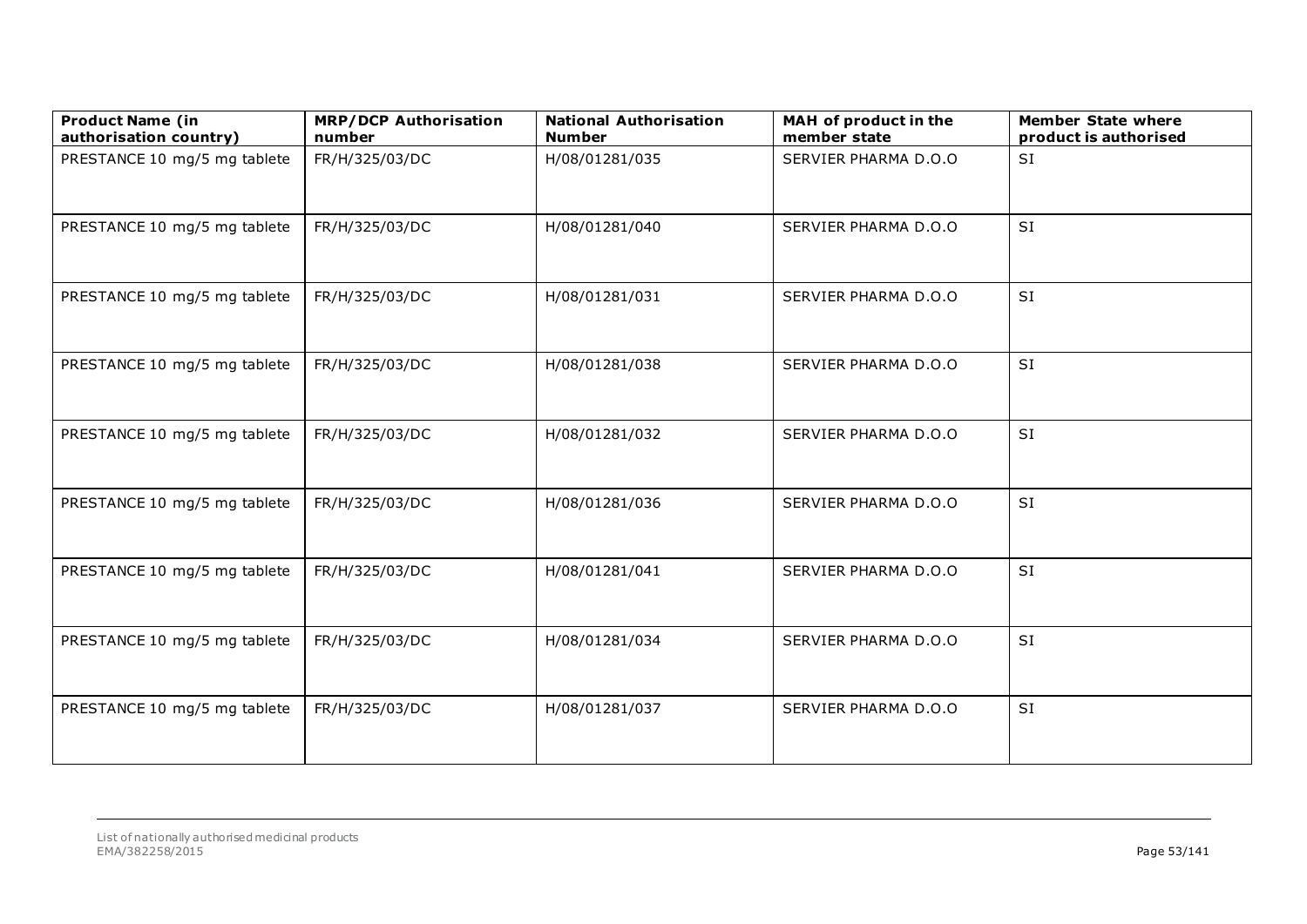| <b>Product Name (in</b><br>authorisation country) | <b>MRP/DCP Authorisation</b><br>number | <b>National Authorisation</b><br><b>Number</b> | MAH of product in the<br>member state | <b>Member State where</b><br>product is authorised |
|---------------------------------------------------|----------------------------------------|------------------------------------------------|---------------------------------------|----------------------------------------------------|
| PRESTANCE 10 mg/5 mg tablete                      | FR/H/325/03/DC                         | H/08/01281/039                                 | SERVIER PHARMA D.O.O                  | SI                                                 |
| PRESTANCE 5 mg/10 mg tablete                      | FR/H/325/02/DC                         | H/08/01281/026                                 | SERVIER PHARMA D.O.O                  | <b>SI</b>                                          |
| PRESTANCE 5 mg/10 mg tablete                      | FR/H/325/02/DC                         | H/08/01281/018                                 | SERVIER PHARMA D.O.O                  | SI                                                 |
| PRESTANCE 5 mg/10 mg tablete                      | FR/H/325/02/DC                         | H/08/01281/019                                 | SERVIER PHARMA D.O.O                  | SI                                                 |
| PRESTANCE 5 mg/10 mg tablete                      | FR/H/325/02/DC                         | H/08/01281/022                                 | SERVIER PHARMA D.O.O                  | SI                                                 |
| PRESTANCE 5 mg/10 mg tablete                      | FR/H/325/02/DC                         | H/08/01281/017                                 | SERVIER PHARMA D.O.O                  | SI                                                 |
| PRESTANCE 5 mg/5 mg tablete                       | FR/H/325/01/DC                         | H/08/01281/012                                 | SERVIER PHARMA D.O.O                  | SI                                                 |
| PRESTANCE 5 mg/10 mg tablete                      | FR/H/325/02/DC                         | H/08/01281/020                                 | SERVIER PHARMA D.O.O                  | SI                                                 |
| PRESTANCE 5 mg/10 mg tablete                      | FR/H/325/02/DC                         | H/08/01281/027                                 | SERVIER PHARMA D.O.O                  | SI                                                 |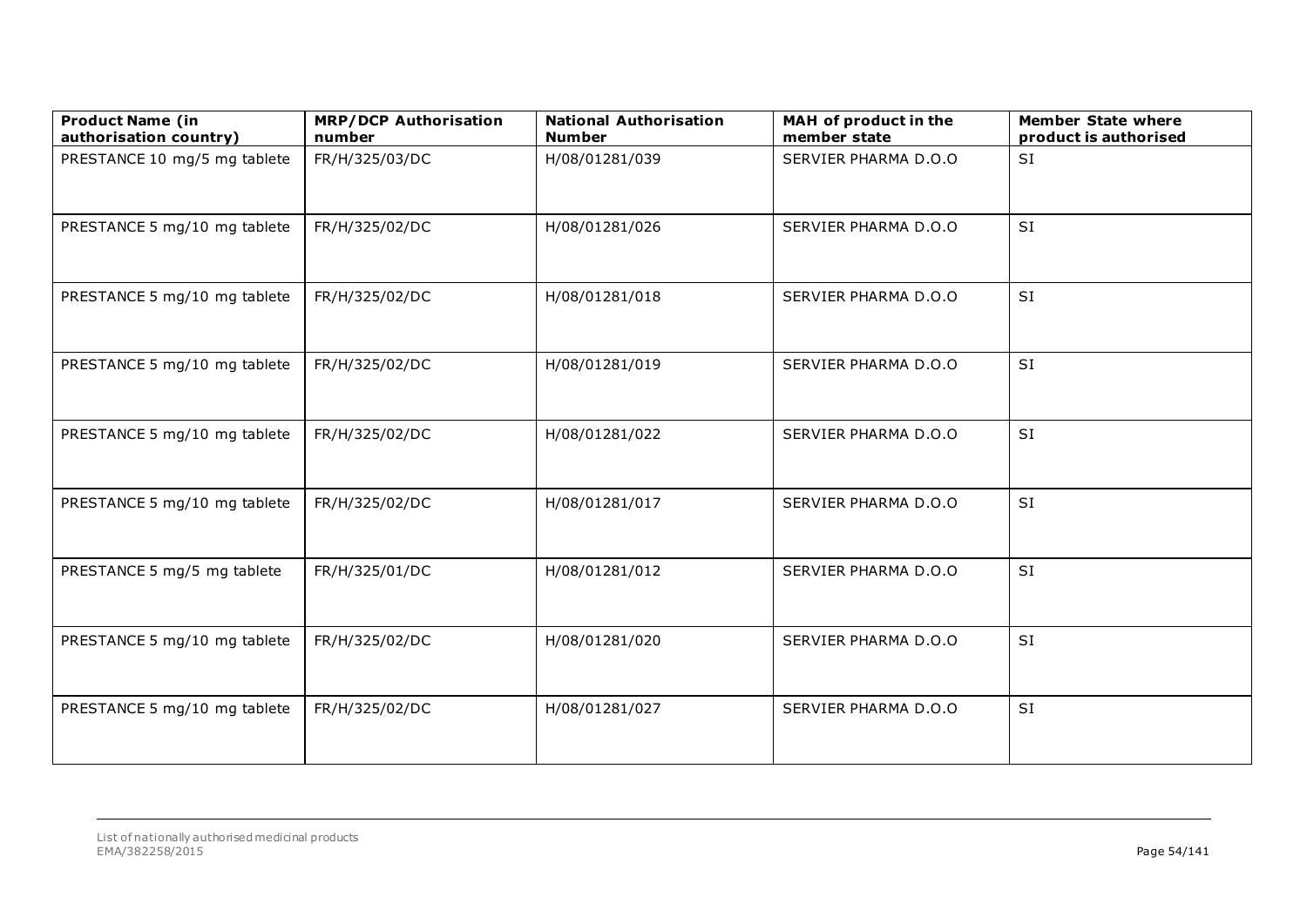| <b>Product Name (in</b><br>authorisation country) | <b>MRP/DCP Authorisation</b><br>number | <b>National Authorisation</b><br><b>Number</b> | MAH of product in the<br>member state | <b>Member State where</b><br>product is authorised |
|---------------------------------------------------|----------------------------------------|------------------------------------------------|---------------------------------------|----------------------------------------------------|
| PRESTANCE 5 mg/10 mg tablete                      | FR/H/325/02/DC                         | H/08/01281/023                                 | SERVIER PHARMA D.O.O                  | <b>SI</b>                                          |
| PRESTANCE 5 mg/5 mg tablete                       | FR/H/325/01/DC                         | H/08/01281/004                                 | SERVIER PHARMA D.O.O                  | SI                                                 |
| PRESTANCE 5 mg/10 mg tablete                      | FR/H/325/02/DC                         | H/08/01281/025                                 | SERVIER PHARMA D.O.O                  | <b>SI</b>                                          |
| PRESTANCE 5 mg/5 mg tablete                       | FR/H/325/01/DC                         | H/08/01281/008                                 | SERVIER PHARMA D.O.O                  | SI                                                 |
| PRESTANCE 5 mg/5 mg tablete                       | FR/H/325/01/DC                         | H/08/01281/005                                 | SERVIER PHARMA D.O.O                  | SI                                                 |
| PRESTANCE 5 mg/10 mg tablete                      | FR/H/325/02/DC                         | H/08/01281/021                                 | SERVIER PHARMA D.O.O                  | SI                                                 |
| PRESTANCE 5 mg/5 mg tablete                       | FR/H/325/01/DC                         | H/08/01281/007                                 | SERVIER PHARMA D.O.O                  | SI                                                 |
| PRESTANCE 5 mg/5 mg tablete                       | FR/H/325/01/DC                         | H/08/01281/003                                 | SERVIER PHARMA D.O.O                  | SI                                                 |
| PRESTANCE 5 mg/10 mg tablete                      | FR/H/325/02/DC                         | H/08/01281/024                                 | SERVIER PHARMA D.O.O                  | SI                                                 |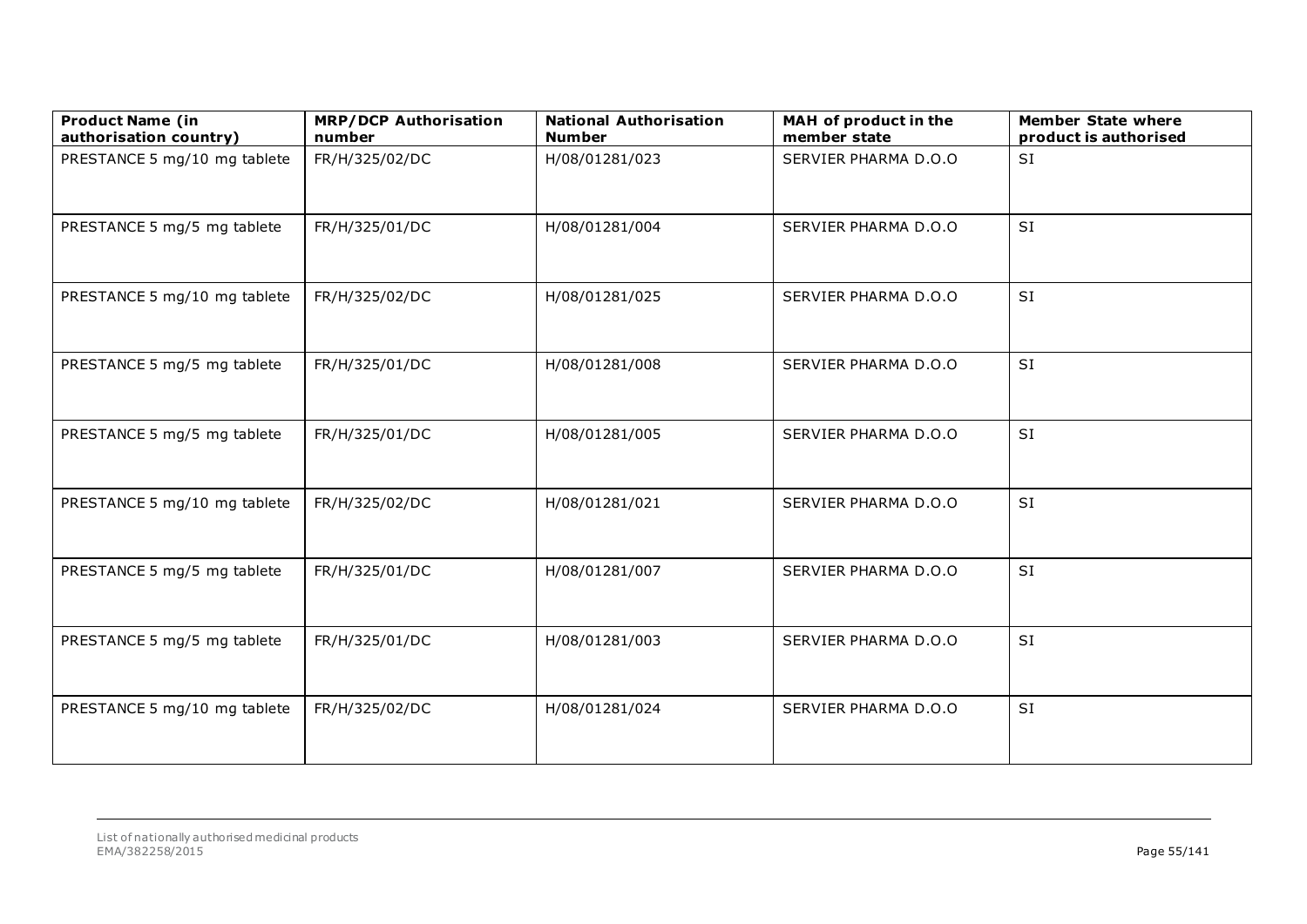| <b>Product Name (in</b><br>authorisation country) | <b>MRP/DCP Authorisation</b><br>number | <b>National Authorisation</b><br><b>Number</b> | MAH of product in the<br>member state  | <b>Member State where</b><br>product is authorised |
|---------------------------------------------------|----------------------------------------|------------------------------------------------|----------------------------------------|----------------------------------------------------|
| PRESTANCE 5 mg/5 mg tablete                       | FR/H/325/01/DC                         | H/08/01281/006                                 | SERVIER PHARMA D.O.O                   | SI                                                 |
| PRESTANCE 5 mg/5 mg tablete                       | FR/H/325/01/DC                         | H/08/01281/011                                 | SERVIER PHARMA D.O.O                   | SI                                                 |
| PRESTANCE 5 mg/5 mg tablete                       | FR/H/325/01/DC                         | H/08/01281/009                                 | SERVIER PHARMA D.O.O                   | SI                                                 |
| PRESTANCE 5 mg/5 mg tablete                       | FR/H/325/01/DC                         | H/08/01281/010                                 | SERVIER PHARMA D.O.O                   | SI                                                 |
| PRESTANCE 5 mg/5 mg tablete                       | FR/H/325/01/DC                         | H/08/01281/013                                 | SERVIER PHARMA D.O.O                   | SI                                                 |
| PRESTANCE 10 mg/10 mg<br>tablete                  | FR/H/325/04/DC                         | H/08/01281/054                                 | SERVIER PHARMA D.O.O                   | SI                                                 |
| Presteram 5 mg/10 mg tabletes                     | FR/H/0325/002                          | 08-0112                                        | LES LABORATOIRES SERVIER<br>(SURESNES) | LV                                                 |
| COVERAM 10 mg/ 10 mg<br>comprimidos               | FR/H/325/04/DC                         | 5562947                                        | LES LABORATOIRES SERVIER<br>(SURESNES) | PT                                                 |
| COVERAM 10 mg/ 5 mg<br>comprimidos                | FR/H/325/03/DC                         | 5562939                                        | LES LABORATOIRES SERVIER<br>(SURESNES) | PT                                                 |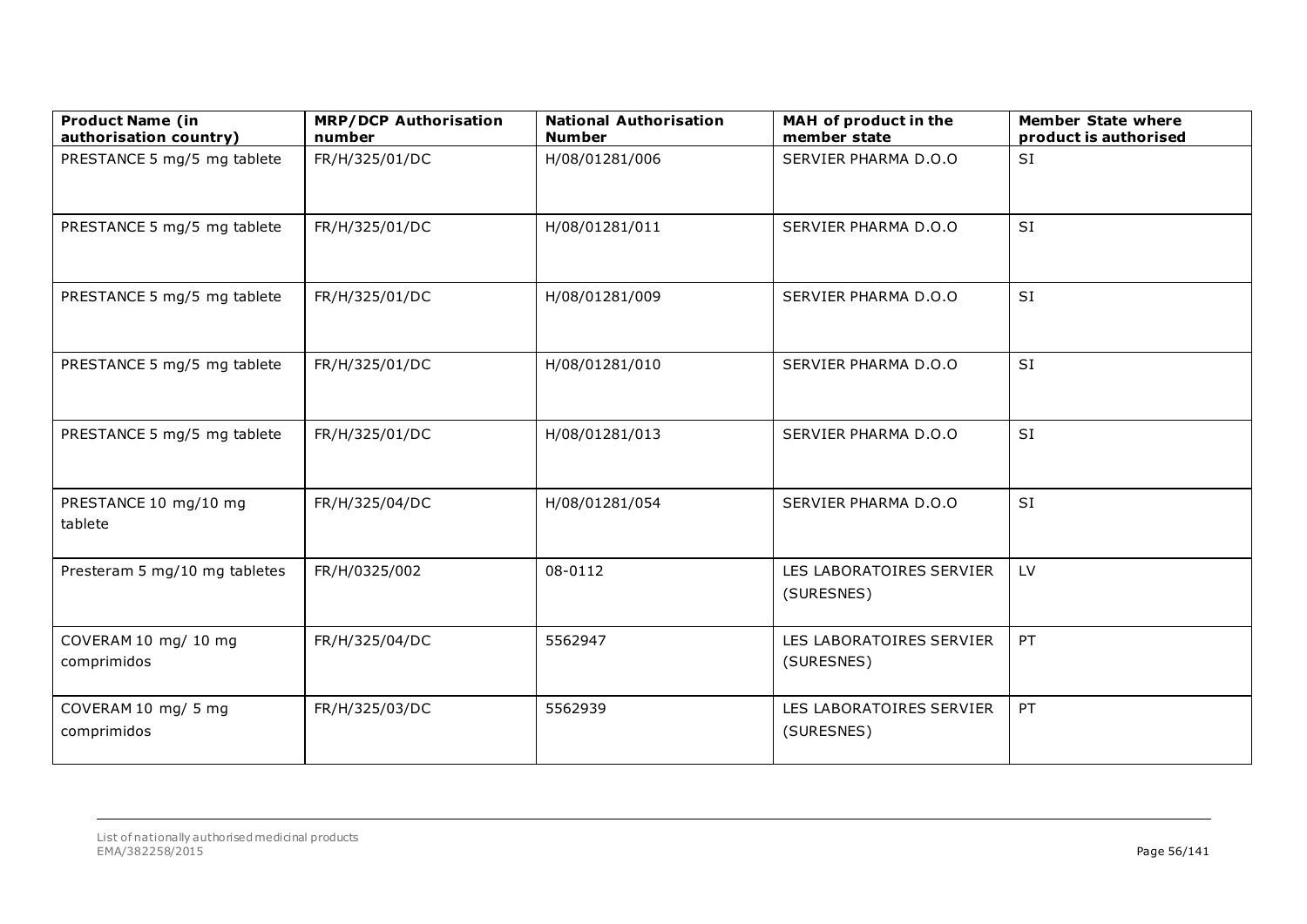| <b>Product Name (in</b><br>authorisation country) | <b>MRP/DCP Authorisation</b><br>number | <b>National Authorisation</b><br><b>Number</b> | MAH of product in the<br>member state | <b>Member State where</b><br>product is authorised |
|---------------------------------------------------|----------------------------------------|------------------------------------------------|---------------------------------------|----------------------------------------------------|
| COVERAM 5 mg/ 10 mg                               | FR/H/325/02/DC                         | 5562954                                        | LES LABORATOIRES SERVIER              | PT                                                 |
| comprimidos                                       |                                        |                                                | (SURESNES)                            |                                                    |
|                                                   |                                        |                                                |                                       |                                                    |
| COVERAM 5 mg/ 5 mg                                | FR/H/325/01/DC                         | 5562921                                        | LES LABORATOIRES SERVIER              | PT                                                 |
| comprimidos                                       |                                        |                                                | (SURESNES)                            |                                                    |
| PRESTANCE 5 mg/10 mg tablete                      | FR/H/325/02/DC                         | H/08/01281/028                                 | SERVIER PHARMA D.O.O                  | SI                                                 |
|                                                   |                                        |                                                |                                       |                                                    |
| PRESTANCE 5 mg/5 mg tablete                       | FR/H/325/01/DC                         | H/08/01281/014                                 | SERVIER PHARMA D.O.O                  | SI                                                 |
|                                                   |                                        |                                                |                                       |                                                    |
| PRESTANCE 10 mg/5 mg tablete                      | FR/H/325/03/DC                         | H/08/01281/042                                 | SERVIER PHARMA D.O.O                  | SI                                                 |
|                                                   |                                        |                                                |                                       |                                                    |
| PRESTANCE 10 mg/10 mg                             | FR/H/325/04/DC                         | H/08/01281/056                                 | SERVIER PHARMA D.O.O                  | <b>SI</b>                                          |
| tablete                                           |                                        |                                                |                                       |                                                    |
|                                                   |                                        |                                                |                                       |                                                    |
| PRESTANCE 10 mg/5 mg tablety                      | FR/H/0325/003                          | 58/0222/08-S                                   | ANPHARM                               | <b>SK</b>                                          |
|                                                   |                                        |                                                | PRZEDSIĘBIORSTWO                      |                                                    |
|                                                   |                                        |                                                | FARMACEUTYCZNE SPÓŁKA                 |                                                    |
|                                                   |                                        |                                                | <b>AKCYJNA</b>                        |                                                    |
| PRESTANCE 10 mg/10 mg                             | FR/H/0325/004                          | 58/0223/08-S                                   | ANPHARM                               | SK                                                 |
| tablety                                           |                                        |                                                | PRZEDSIĘBIORSTWO                      |                                                    |
|                                                   |                                        |                                                | FARMACEUTYCZNE SPÓŁKA                 |                                                    |
|                                                   |                                        |                                                | <b>AKCYJNA</b>                        |                                                    |
| PRESTANCE 5 mg/5 mg tablety                       | FR/H/0325/001                          | 58/0220/08-S                                   | ANPHARM                               | SK                                                 |
|                                                   |                                        |                                                | PRZEDSIĘBIORSTWO                      |                                                    |
|                                                   |                                        |                                                | FARMACEUTYCZNE SPÓŁKA                 |                                                    |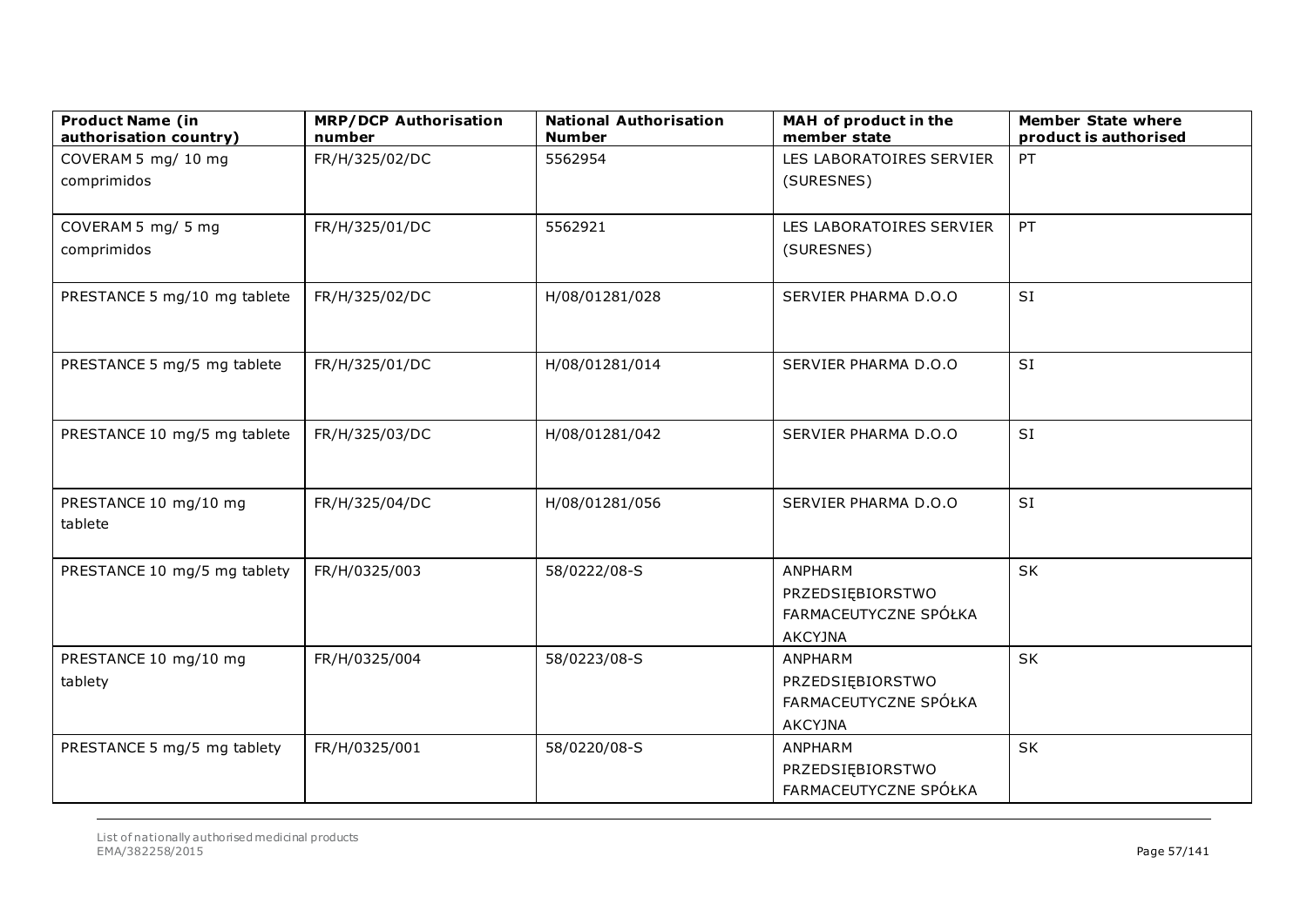| <b>Product Name (in</b><br>authorisation country) | <b>MRP/DCP Authorisation</b><br>number | <b>National Authorisation</b><br><b>Number</b> | MAH of product in the<br>member state                                         | <b>Member State where</b><br>product is authorised |
|---------------------------------------------------|----------------------------------------|------------------------------------------------|-------------------------------------------------------------------------------|----------------------------------------------------|
|                                                   |                                        |                                                | <b>AKCYJNA</b>                                                                |                                                    |
| PRESTANCE 5 mg/10 mg tablety                      | FR/H/0325/002                          | 58/0221/08-S                                   | <b>ANPHARM</b><br>PRZEDSIĘBIORSTWO<br>FARMACEUTYCZNE SPÓŁKA<br><b>AKCYJNA</b> | <b>SK</b>                                          |
| PRESTERAM 10 mg/10 mg<br>tabletės                 | FR/H/0325/004                          | LT/1/08/1187/060                               | LES LABORATOIRES SERVIER<br>(SURESNES)                                        | <b>LT</b>                                          |
| COVERAM 5 mg/10 mg,<br>comprimé                   | FR/H/0325/002                          | 34009 301 431 24                               | LES LABORATOIRES SERVIER<br>(SURESNES)                                        | <b>FR</b>                                          |
| COVERAM 10 mg/5 mg,<br>comprimé                   | FR/H/0325/003                          | 34009 301 431 31                               | LES LABORATOIRES SERVIER<br>(SURESNES)                                        | <b>FR</b>                                          |
| PRESTERAM 10 mg/5 mg<br>tabletės                  | FR/H/0325/003                          | LT/1/08/1187/059                               | LES LABORATOIRES SERVIER<br>(SURESNES)                                        | LT.                                                |
| PRESTERAM 5 mg/10 mg<br>tabletės                  | FR/H/0325/002                          | LT/1/08/1187/058                               | LES LABORATOIRES SERVIER<br>(SURESNES)                                        | LT.                                                |
| PRESTERAM 5 mg/5 mg tabletės                      | FR/H/0325/001                          | LT/1/08/1187/057                               | LES LABORATOIRES SERVIER<br>(SURESNES)                                        | <b>LT</b>                                          |
| COVERAM 10 mg/10 mg,<br>comprimé                  | FR/H/0325/004                          | 34009 301 443 0 5                              | LES LABORATOIRES SERVIER<br>(SURESNES)                                        | <b>FR</b>                                          |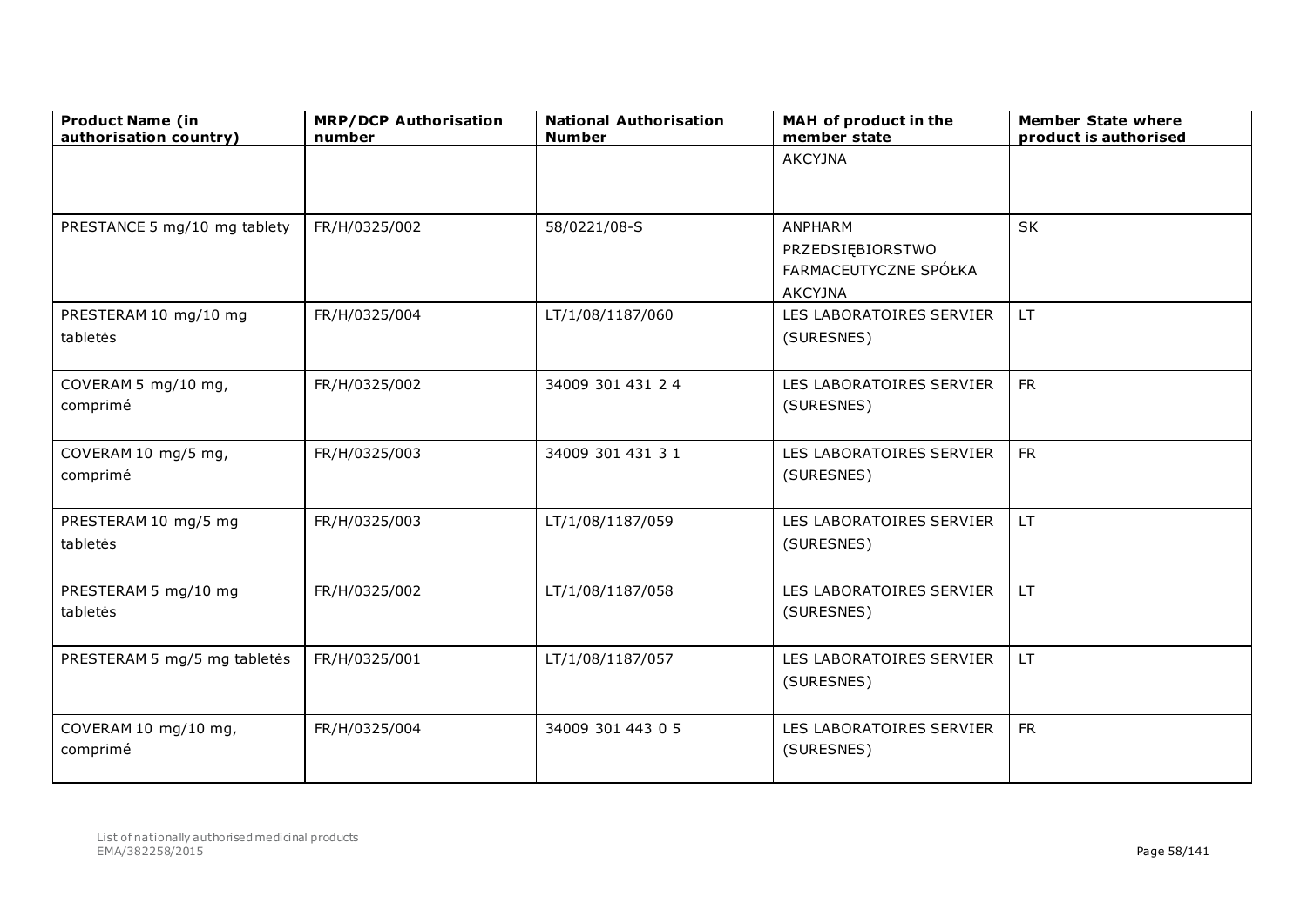| <b>Product Name (in</b><br>authorisation country) | <b>MRP/DCP Authorisation</b><br>number | <b>National Authorisation</b><br><b>Number</b> | MAH of product in the<br>member state  | <b>Member State where</b><br>product is authorised |
|---------------------------------------------------|----------------------------------------|------------------------------------------------|----------------------------------------|----------------------------------------------------|
| COVERAM 5 mg/5 mg, comprimé                       | FR/H/0325/001                          | 34009 301 443 2 9                              | LES LABORATOIRES SERVIER<br>(SURESNES) | <b>FR</b>                                          |
| COVERLAM 10 mg/5 mg<br>compresse                  | FR/H/325/03/DC                         | 038477598                                      | LES LABORATOIRES SERVIER<br>(SURESNES) | IT                                                 |
| COVERLAM 10 mg/10 mg<br>compresse                 | FR/H/325/04/DC                         | 038477600                                      | LES LABORATOIRES SERVIER<br>(SURESNES) | $\ensuremath{\text{IT}}$                           |
| COVERLAM 5 mg/10 mg<br>compresse                  | FR/H/325/02/DC                         | 038477586                                      | LES LABORATOIRES SERVIER<br>(SURESNES) | $\ensuremath{\text{IT}}$                           |
| COVERLAM 5 mg/5 mg<br>compresse                   | FR/H/325/01/DC                         | 038477574                                      | LES LABORATOIRES SERVIER<br>(SURESNES) | $\ensuremath{\text{IT}}$                           |
| PRESTANCE 5 mg/5 mg tablete                       | FR/H/325/01/DC                         | H/08/01281/057                                 | SERVIER PHARMA D.O.O                   | SI                                                 |
| PRESTANCE 5 mg/10 mg tablete                      | FR/H/325/02/DC                         | H/08/01281/058                                 | SERVIER PHARMA D.O.O                   | SI                                                 |
| PRESTANCE 10 mg/5 mg tablete                      | FR/H/325/03/DC                         | H/08/01281/059                                 | SERVIER PHARMA D.O.O                   | <b>SI</b>                                          |
| PRESTANCE 10 mg/10 mg<br>tablete                  | FR/H/325/04/DC                         | H/08/01281/060                                 | SERVIER PHARMA D.O.O                   | <b>SI</b>                                          |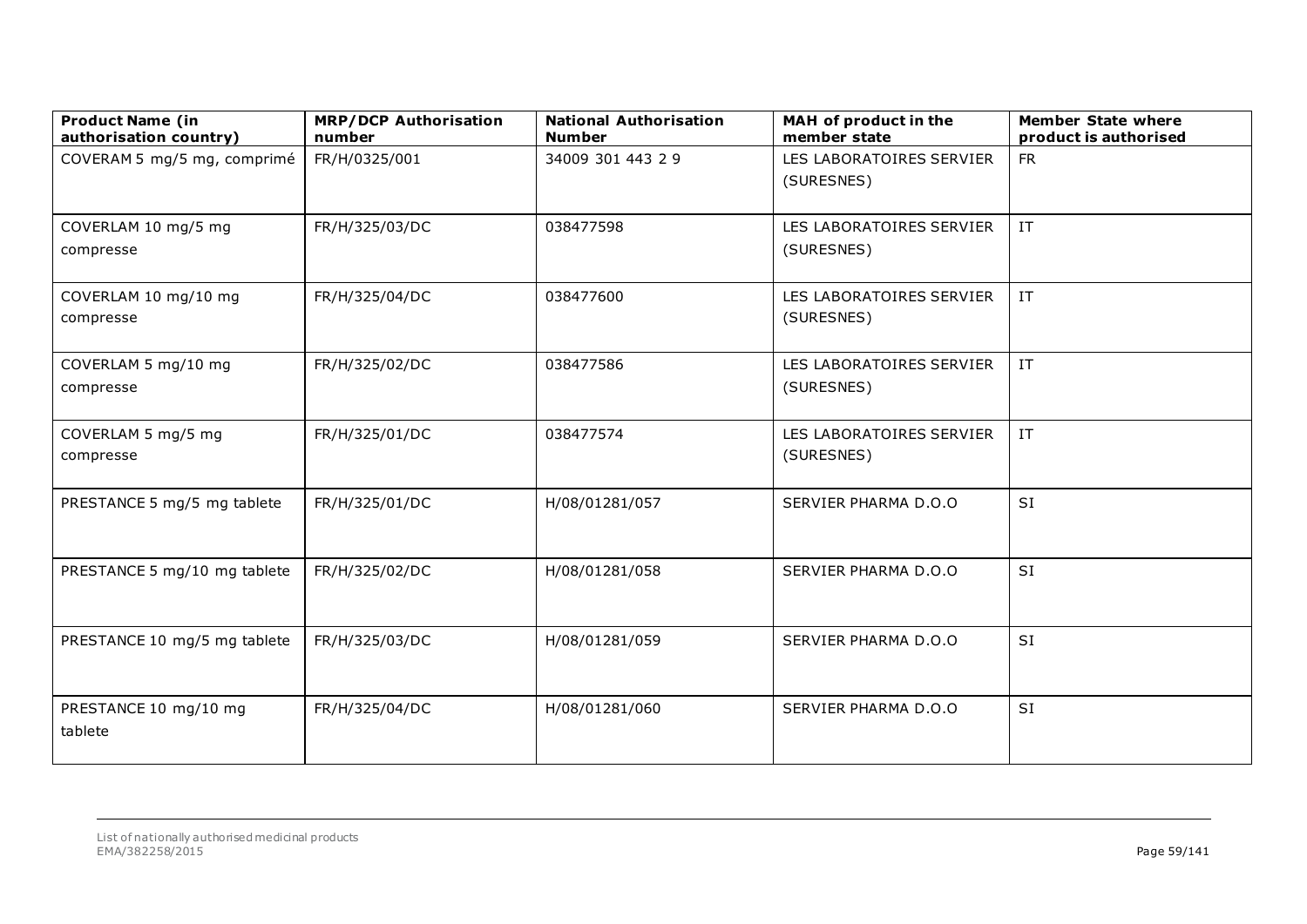| <b>Product Name (in</b><br>authorisation country) | <b>MRP/DCP Authorisation</b><br>number | <b>National Authorisation</b><br><b>Number</b> | MAH of product in the<br>member state  | <b>Member State where</b><br>product is authorised |
|---------------------------------------------------|----------------------------------------|------------------------------------------------|----------------------------------------|----------------------------------------------------|
| Coveram 5mg/10mg tablets                          | FR/H/0325/002                          | MA 066/01502                                   | LES LABORATOIRES SERVIER<br>(SURESNES) | MT                                                 |
| Coveram 10mg/5mg tablets                          | FR/H/0325/003                          | MA 066/01503                                   | LES LABORATOIRES SERVIER<br>(SURESNES) | MT                                                 |
| Coveram 5mg/5mg tablets                           | FR/H/0325/001                          | MA 066/01501                                   | LES LABORATOIRES SERVIER<br>(SURESNES) | <b>MT</b>                                          |
| Prestance 5 mg/10 mg<br>comprimate                | FR/H/0325/002                          | 10998/2018/07                                  | LES LABORATOIRES SERVIER<br>(SURESNES) | <b>RO</b>                                          |
| Prestance 5 mg/5 mg<br>comprimate                 | FR/H/0325/001                          | 10997/2018/03                                  | LES LABORATOIRES SERVIER<br>(SURESNES) | <b>RO</b>                                          |
| Prestance 5 mg/10 mg<br>comprimate                | FR/H/0325/002                          | 10998/2018/09                                  | LES LABORATOIRES SERVIER<br>(SURESNES) | <b>RO</b>                                          |
| Prestance 5 mg/10 mg<br>comprimate                | FR/H/0325/002                          | 10998/2018/05                                  | LES LABORATOIRES SERVIER<br>(SURESNES) | <b>RO</b>                                          |
| Prestance 5 mg/10 mg<br>comprimate                | FR/H/0325/002                          | 10998/2018/13                                  | LES LABORATOIRES SERVIER<br>(SURESNES) | <b>RO</b>                                          |
| Prestance 5 mg/10 mg<br>comprimate                | FR/H/0325/002                          | 10998/2018/01                                  | LES LABORATOIRES SERVIER<br>(SURESNES) | <b>RO</b>                                          |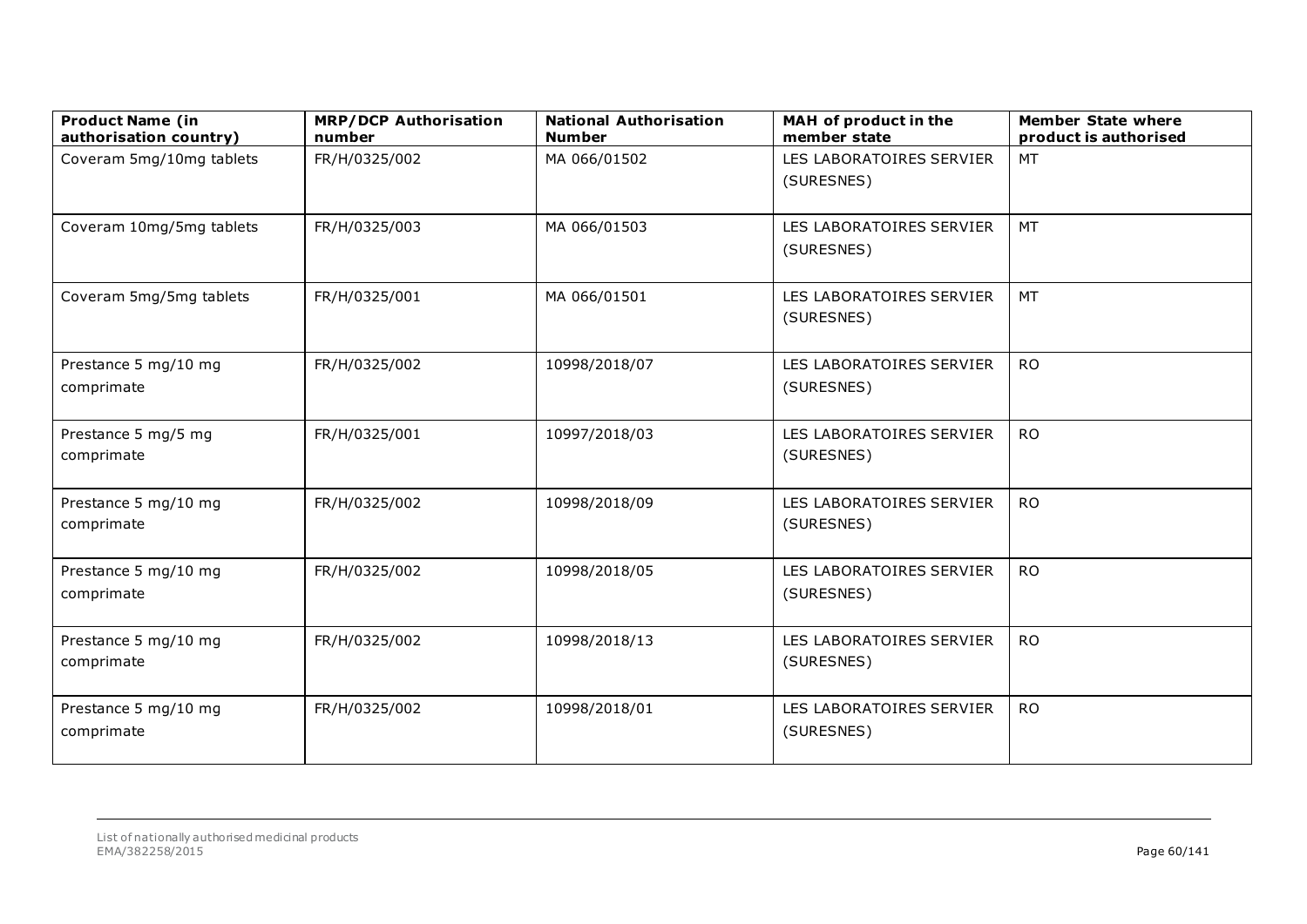| <b>Product Name (in</b><br>authorisation country) | <b>MRP/DCP Authorisation</b><br>number | <b>National Authorisation</b><br><b>Number</b> | MAH of product in the<br>member state  | <b>Member State where</b><br>product is authorised |
|---------------------------------------------------|----------------------------------------|------------------------------------------------|----------------------------------------|----------------------------------------------------|
| Prestance 5 mg/10 mg                              | FR/H/0325/002                          | 10998/2018/04                                  | LES LABORATOIRES SERVIER               | <b>RO</b>                                          |
| comprimate                                        |                                        |                                                | (SURESNES)                             |                                                    |
| Prestance 5 mg/10 mg                              | FR/H/0325/002                          | 10998/2018/15                                  | LES LABORATOIRES SERVIER               | <b>RO</b>                                          |
| comprimate                                        |                                        |                                                | (SURESNES)                             |                                                    |
| Prestance 5 mg/10 mg<br>comprimate                | FR/H/0325/002                          | 10998/2018/02                                  | LES LABORATOIRES SERVIER<br>(SURESNES) | <b>RO</b>                                          |
| Prestance 5 mg/10 mg<br>comprimate                | FR/H/0325/002                          | 10998/2018/14                                  | LES LABORATOIRES SERVIER<br>(SURESNES) | <b>RO</b>                                          |
| Prestance 5 mg/10 mg<br>comprimate                | FR/H/0325/002                          | 10998/2018/03                                  | LES LABORATOIRES SERVIER<br>(SURESNES) | <b>RO</b>                                          |
| Prestance 5 mg/10 mg<br>comprimate                | FR/H/0325/002                          | 10998/2018/10                                  | LES LABORATOIRES SERVIER<br>(SURESNES) | <b>RO</b>                                          |
| Prestance 5 mg/10 mg<br>comprimate                | FR/H/0325/002                          | 10998/2018/12                                  | LES LABORATOIRES SERVIER<br>(SURESNES) | <b>RO</b>                                          |
| Prestance 5 mg/10 mg<br>comprimate                | FR/H/0325/002                          | 10998/2018/06                                  | LES LABORATOIRES SERVIER<br>(SURESNES) | <b>RO</b>                                          |
| Prestance 5 mg/10 mg<br>comprimate                | FR/H/0325/002                          | 10998/2018/08                                  | LES LABORATOIRES SERVIER<br>(SURESNES) | <b>RO</b>                                          |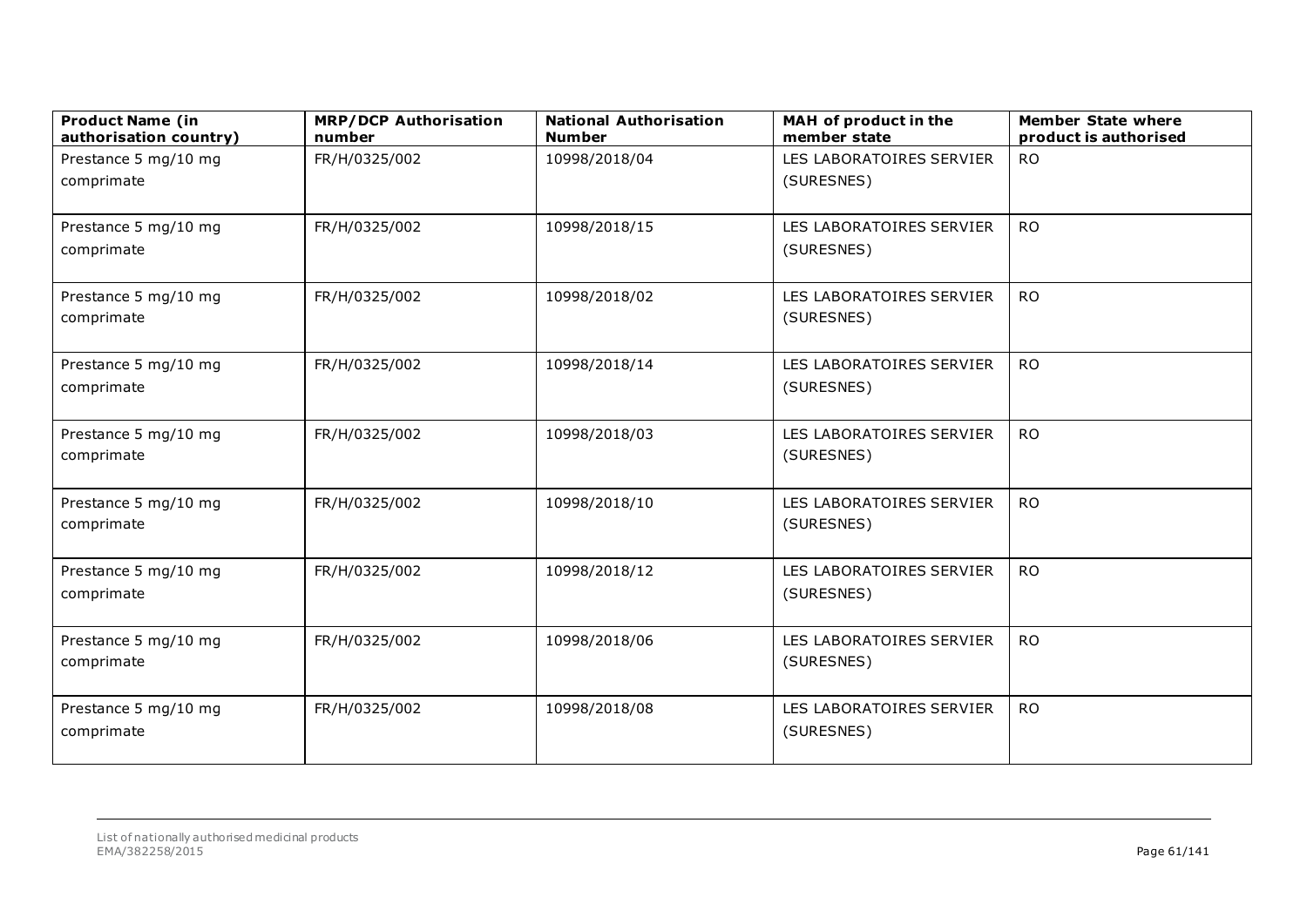| <b>Product Name (in</b><br>authorisation country) | <b>MRP/DCP Authorisation</b><br>number | <b>National Authorisation</b><br><b>Number</b> | MAH of product in the<br>member state | <b>Member State where</b><br>product is authorised |
|---------------------------------------------------|----------------------------------------|------------------------------------------------|---------------------------------------|----------------------------------------------------|
| Prestance 5 mg/5 mg                               | FR/H/0325/001                          | 10997/2018/13                                  | LES LABORATOIRES SERVIER              | <b>RO</b>                                          |
| comprimate                                        |                                        |                                                | (SURESNES)                            |                                                    |
|                                                   |                                        |                                                |                                       |                                                    |
| Prestance 5 mg/5 mg                               | FR/H/0325/001                          | 10997/2018/09                                  | LES LABORATOIRES SERVIER              | <b>RO</b>                                          |
| comprimate                                        |                                        |                                                | (SURESNES)                            |                                                    |
| Prestance 5 mg/5 mg                               | FR/H/0325/001                          | 10997/2018/07                                  | LES LABORATOIRES SERVIER              | <b>RO</b>                                          |
| comprimate                                        |                                        |                                                | (SURESNES)                            |                                                    |
| Prestance 5 mg/5 mg                               | FR/H/0325/001                          | 10997/2018/08                                  | LES LABORATOIRES SERVIER              | <b>RO</b>                                          |
| comprimate                                        |                                        |                                                | (SURESNES)                            |                                                    |
|                                                   |                                        |                                                |                                       |                                                    |
| Prestance 5 mg/5 mg                               | FR/H/0325/001                          | 10997/2018/05                                  | LES LABORATOIRES SERVIER              | <b>RO</b>                                          |
| comprimate                                        |                                        |                                                | (SURESNES)                            |                                                    |
| Prestance 5 mg/5 mg                               | FR/H/0325/001                          | 10997/2018/10                                  | LES LABORATOIRES SERVIER              | <b>RO</b>                                          |
| comprimate                                        |                                        |                                                | (SURESNES)                            |                                                    |
|                                                   |                                        |                                                |                                       |                                                    |
| Prestance 5 mg/5 mg                               | FR/H/0325/001                          | 10997/2018/14                                  | LES LABORATOIRES SERVIER              | <b>RO</b>                                          |
| comprimate                                        |                                        |                                                | (SURESNES)                            |                                                    |
| Prestance 5 mg/5 mg                               | FR/H/0325/001                          | 10997/2018/01                                  | LES LABORATOIRES SERVIER              | <b>RO</b>                                          |
| comprimate                                        |                                        |                                                | (SURESNES)                            |                                                    |
|                                                   |                                        |                                                |                                       |                                                    |
| Prestance 5 mg/5 mg                               | FR/H/0325/001                          | 10997/2018/02                                  | LES LABORATOIRES SERVIER              | <b>RO</b>                                          |
| comprimate                                        |                                        |                                                | (SURESNES)                            |                                                    |
|                                                   |                                        |                                                |                                       |                                                    |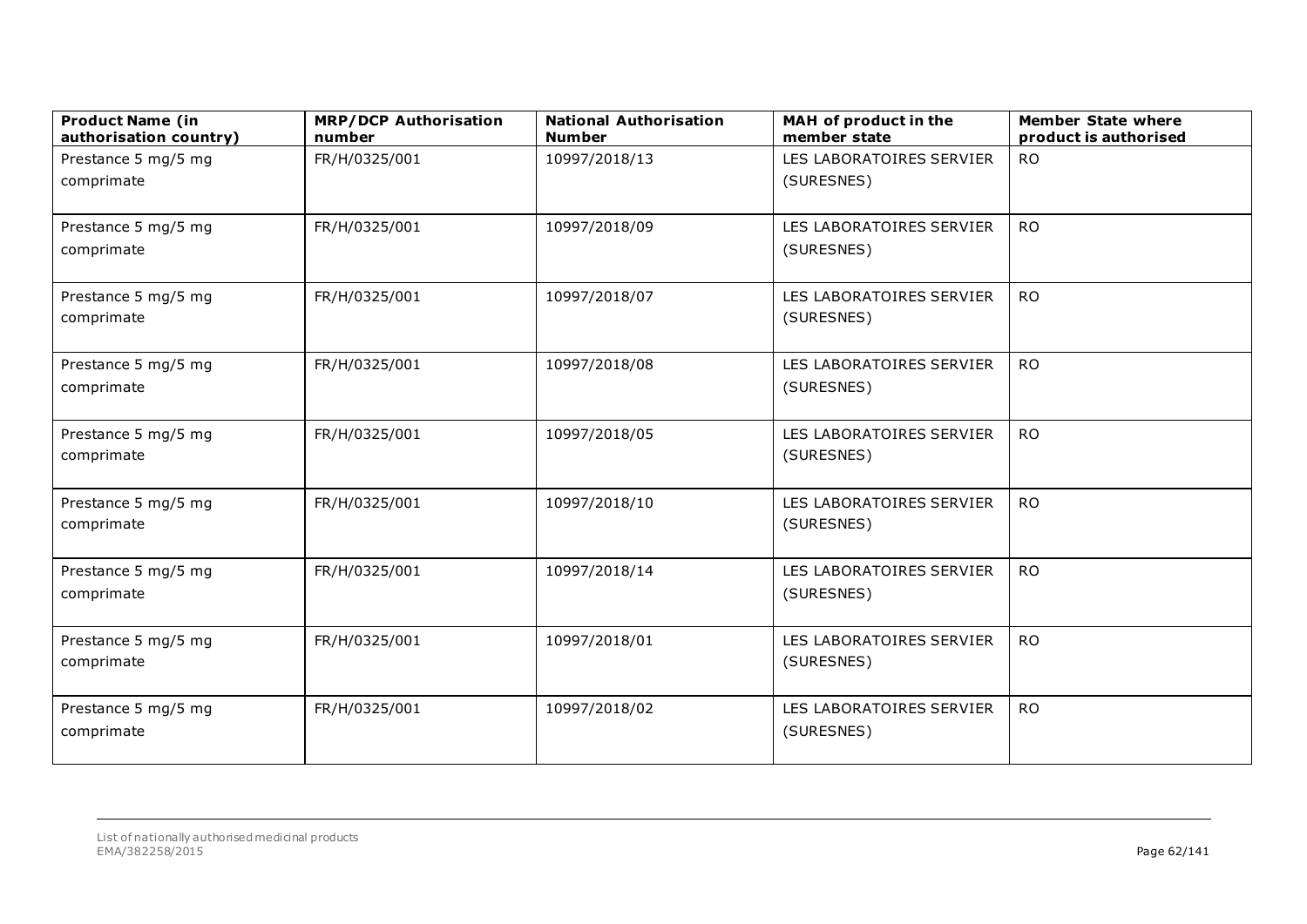| <b>Product Name (in</b><br>authorisation country) | <b>MRP/DCP Authorisation</b><br>number | <b>National Authorisation</b><br><b>Number</b> | MAH of product in the<br>member state | <b>Member State where</b><br>product is authorised |
|---------------------------------------------------|----------------------------------------|------------------------------------------------|---------------------------------------|----------------------------------------------------|
| Prestance 5 mg/5 mg                               | FR/H/0325/001                          | 10997/2018/12                                  | LES LABORATOIRES SERVIER              | <b>RO</b>                                          |
| comprimate                                        |                                        |                                                | (SURESNES)                            |                                                    |
| Prestance 10 mg/5 mg                              | FR/H/0325/003                          | 10999/2018/04                                  | LES LABORATOIRES SERVIER              | <b>RO</b>                                          |
| comprimate                                        |                                        |                                                | (SURESNES)                            |                                                    |
| Prestance 5 mg/5 mg                               | FR/H/0325/001                          | 10997/2018/15                                  | LES LABORATOIRES SERVIER              | <b>RO</b>                                          |
| comprimate                                        |                                        |                                                | (SURESNES)                            |                                                    |
| Prestance 5 mg/5 mg                               | FR/H/0325/001                          | 10997/2018/06                                  | LES LABORATOIRES SERVIER              | <b>RO</b>                                          |
| comprimate                                        |                                        |                                                | (SURESNES)                            |                                                    |
| Prestance 5 mg/5 mg                               | FR/H/0325/001                          | 10997/2018/04                                  | LES LABORATOIRES SERVIER              | <b>RO</b>                                          |
| comprimate                                        |                                        |                                                | (SURESNES)                            |                                                    |
| Prestance 10 mg/10 mg                             | FR/H/0325/004                          | 11000/2018/15                                  | LES LABORATOIRES SERVIER              | <b>RO</b>                                          |
| comprimate                                        |                                        |                                                | (SURESNES)                            |                                                    |
| Prestance 10 mg/5 mg                              | FR/H/0325/003                          | 10999/2018/12                                  | LES LABORATOIRES SERVIER              | <b>RO</b>                                          |
| comprimate                                        |                                        |                                                | (SURESNES)                            |                                                    |
| Prestance 10 mg/5 mg                              | FR/H/0325/003                          | 10999/2018/05                                  | LES LABORATOIRES SERVIER              | <b>RO</b>                                          |
| comprimate                                        |                                        |                                                | (SURESNES)                            |                                                    |
| Prestance 10 mg/5 mg                              | FR/H/0325/003                          | 10999/2018/03                                  | LES LABORATOIRES SERVIER              | <b>RO</b>                                          |
| comprimate                                        |                                        |                                                | (SURESNES)                            |                                                    |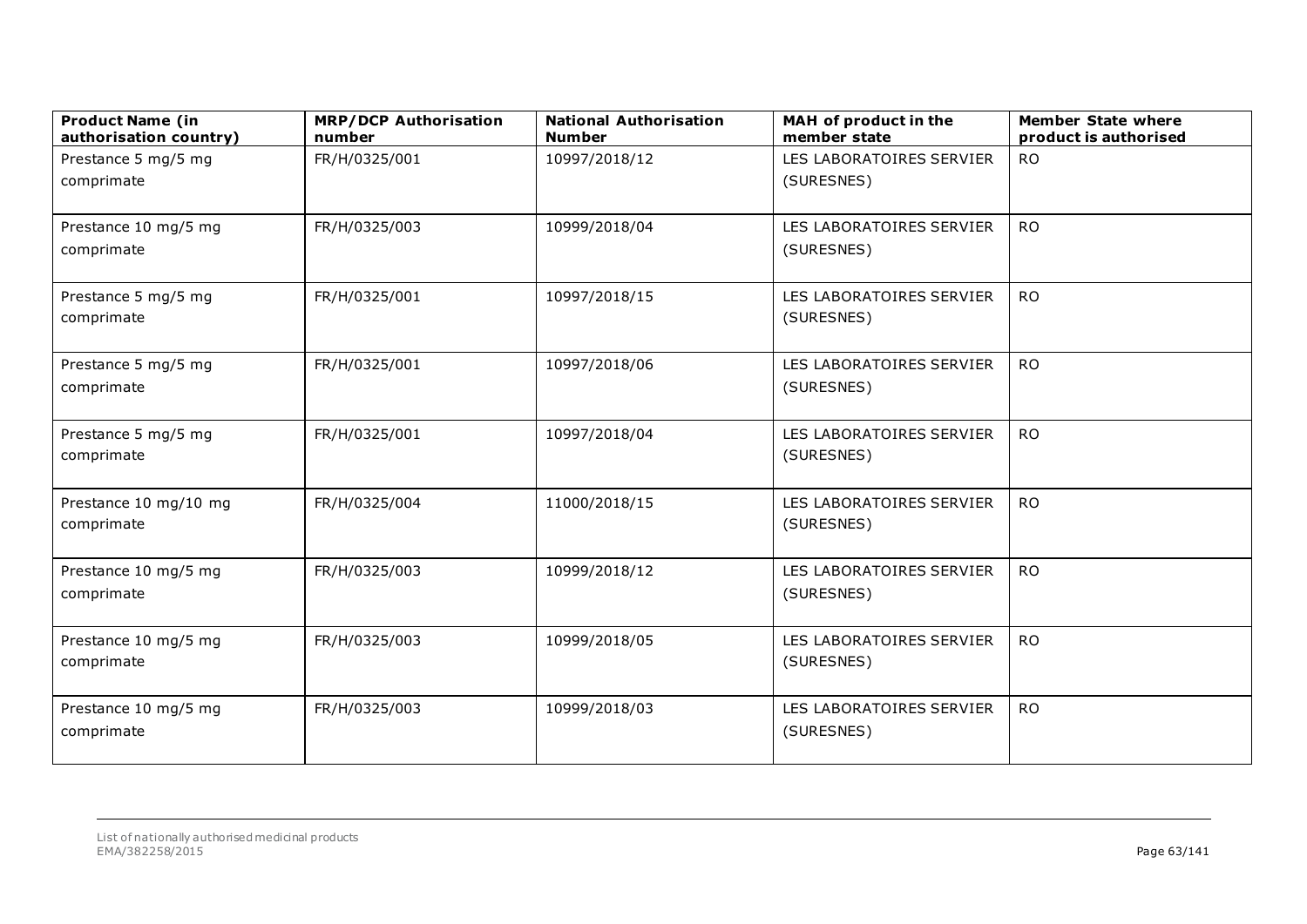| <b>Product Name (in</b><br>authorisation country) | <b>MRP/DCP Authorisation</b><br>number | <b>National Authorisation</b><br><b>Number</b> | MAH of product in the<br>member state | <b>Member State where</b><br>product is authorised |
|---------------------------------------------------|----------------------------------------|------------------------------------------------|---------------------------------------|----------------------------------------------------|
| Prestance 10 mg/5 mg                              | FR/H/0325/003                          | 10999/2018/14                                  | LES LABORATOIRES SERVIER              | <b>RO</b>                                          |
| comprimate                                        |                                        |                                                | (SURESNES)                            |                                                    |
|                                                   |                                        |                                                |                                       |                                                    |
| Prestance 10 mg/5 mg                              | FR/H/0325/003                          | 10999/2018/09                                  | LES LABORATOIRES SERVIER              | <b>RO</b>                                          |
| comprimate                                        |                                        |                                                | (SURESNES)                            |                                                    |
| Prestance 10 mg/5 mg                              | FR/H/0325/003                          | 10999/2018/06                                  | LES LABORATOIRES SERVIER              | <b>RO</b>                                          |
| comprimate                                        |                                        |                                                | (SURESNES)                            |                                                    |
| Prestance 10 mg/5 mg                              | FR/H/0325/003                          | 10999/2018/13                                  | LES LABORATOIRES SERVIER              | <b>RO</b>                                          |
| comprimate                                        |                                        |                                                | (SURESNES)                            |                                                    |
| Prestance 10 mg/5 mg                              | FR/H/0325/003                          | 10999/2018/07                                  | LES LABORATOIRES SERVIER              | <b>RO</b>                                          |
| comprimate                                        |                                        |                                                | (SURESNES)                            |                                                    |
| Prestance 10 mg/5 mg                              | FR/H/0325/003                          | 10999/2018/01                                  | LES LABORATOIRES SERVIER              | <b>RO</b>                                          |
| comprimate                                        |                                        |                                                | (SURESNES)                            |                                                    |
| Prestance 10 mg/5 mg                              | FR/H/0325/003                          | 10999/2018/08                                  | LES LABORATOIRES SERVIER              | <b>RO</b>                                          |
| comprimate                                        |                                        |                                                | (SURESNES)                            |                                                    |
| Prestance 10 mg/5 mg                              | FR/H/0325/003                          | 10999/2018/10                                  | LES LABORATOIRES SERVIER              | <b>RO</b>                                          |
| comprimate                                        |                                        |                                                | (SURESNES)                            |                                                    |
| Prestance 10 mg/5 mg                              | FR/H/0325/003                          | 10999/2018/15                                  | LES LABORATOIRES SERVIER              | <b>RO</b>                                          |
| comprimate                                        |                                        |                                                | (SURESNES)                            |                                                    |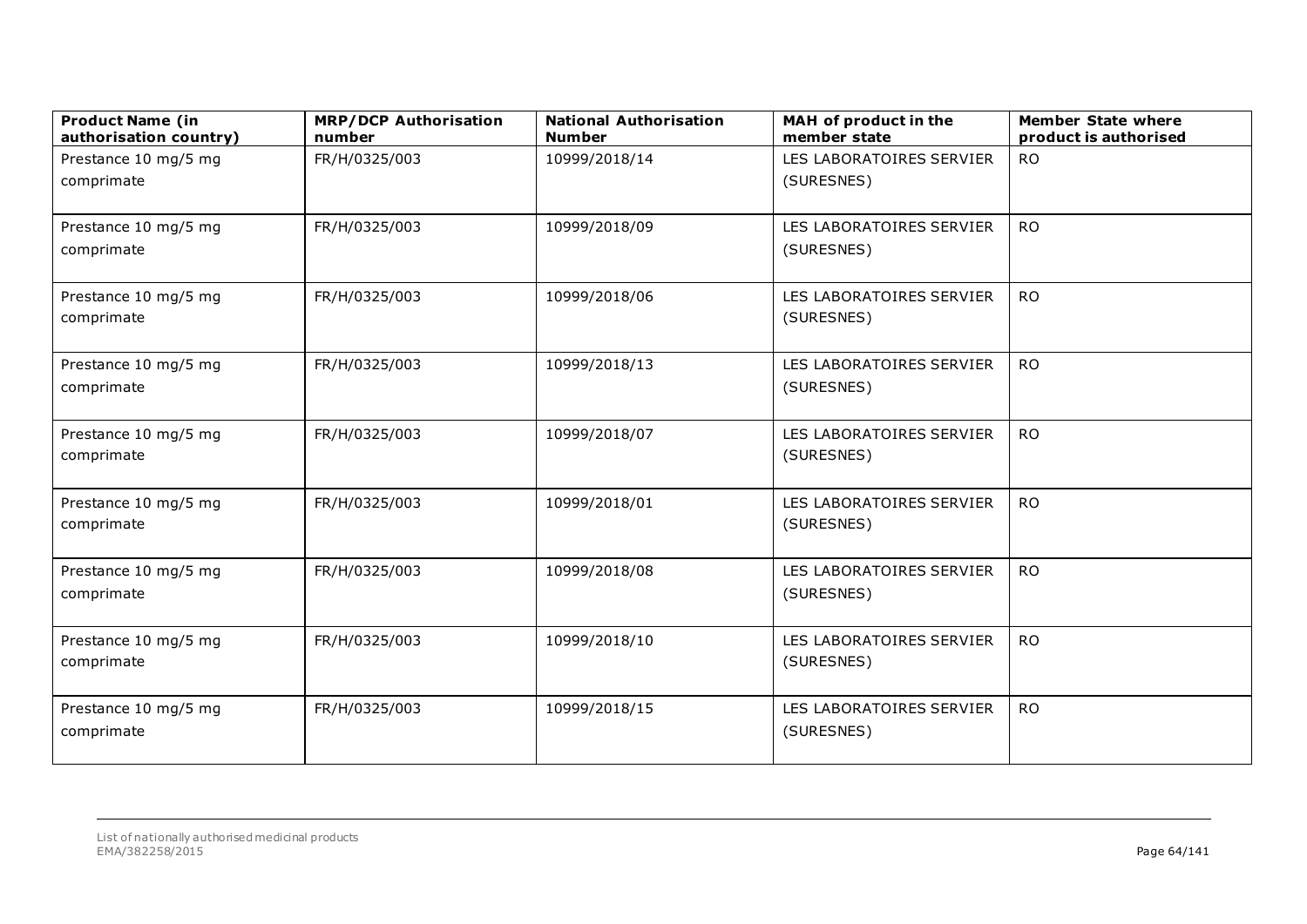| <b>Product Name (in</b><br>authorisation country) | <b>MRP/DCP Authorisation</b><br>number | <b>National Authorisation</b><br><b>Number</b> | MAH of product in the<br>member state | <b>Member State where</b><br>product is authorised |
|---------------------------------------------------|----------------------------------------|------------------------------------------------|---------------------------------------|----------------------------------------------------|
| Prestance 10 mg/5 mg                              | FR/H/0325/003                          | 10999/2018/02                                  | LES LABORATOIRES SERVIER              | <b>RO</b>                                          |
| comprimate                                        |                                        |                                                | (SURESNES)                            |                                                    |
|                                                   |                                        |                                                |                                       |                                                    |
| Prestance 10 mg/10 mg                             | FR/H/0325/004                          | 11000/2018/09                                  | LES LABORATOIRES SERVIER              | <b>RO</b>                                          |
| comprimate                                        |                                        |                                                | (SURESNES)                            |                                                    |
| Prestance 10 mg/10 mg                             | FR/H/0325/004                          | 11000/2018/01                                  | LES LABORATOIRES SERVIER              | <b>RO</b>                                          |
| comprimate                                        |                                        |                                                | (SURESNES)                            |                                                    |
| Prestance 10 mg/10 mg                             | FR/H/0325/004                          | 11000/2018/05                                  | LES LABORATOIRES SERVIER              | <b>RO</b>                                          |
| comprimate                                        |                                        |                                                | (SURESNES)                            |                                                    |
|                                                   |                                        |                                                |                                       |                                                    |
| Prestance 10 mg/10 mg                             | FR/H/0325/004                          | 11000/2018/13                                  | LES LABORATOIRES SERVIER              | <b>RO</b>                                          |
| comprimate                                        |                                        |                                                | (SURESNES)                            |                                                    |
| Prestance 10 mg/10 mg                             | FR/H/0325/004                          | 11000/2018/06                                  | LES LABORATOIRES SERVIER              | <b>RO</b>                                          |
| comprimate                                        |                                        |                                                | (SURESNES)                            |                                                    |
|                                                   |                                        |                                                |                                       |                                                    |
| Prestance 10 mg/10 mg                             | FR/H/0325/004                          | 11000/2018/07                                  | LES LABORATOIRES SERVIER              | <b>RO</b>                                          |
| comprimate                                        |                                        |                                                | (SURESNES)                            |                                                    |
| Prestance 10 mg/10 mg                             | FR/H/0325/004                          | 11000/2018/02                                  | LES LABORATOIRES SERVIER              | <b>RO</b>                                          |
| comprimate                                        |                                        |                                                | (SURESNES)                            |                                                    |
|                                                   |                                        |                                                |                                       |                                                    |
| Prestance 10 mg/10 mg                             | FR/H/0325/004                          | 11000/2018/10                                  | LES LABORATOIRES SERVIER              | <b>RO</b>                                          |
| comprimate                                        |                                        |                                                | (SURESNES)                            |                                                    |
|                                                   |                                        |                                                |                                       |                                                    |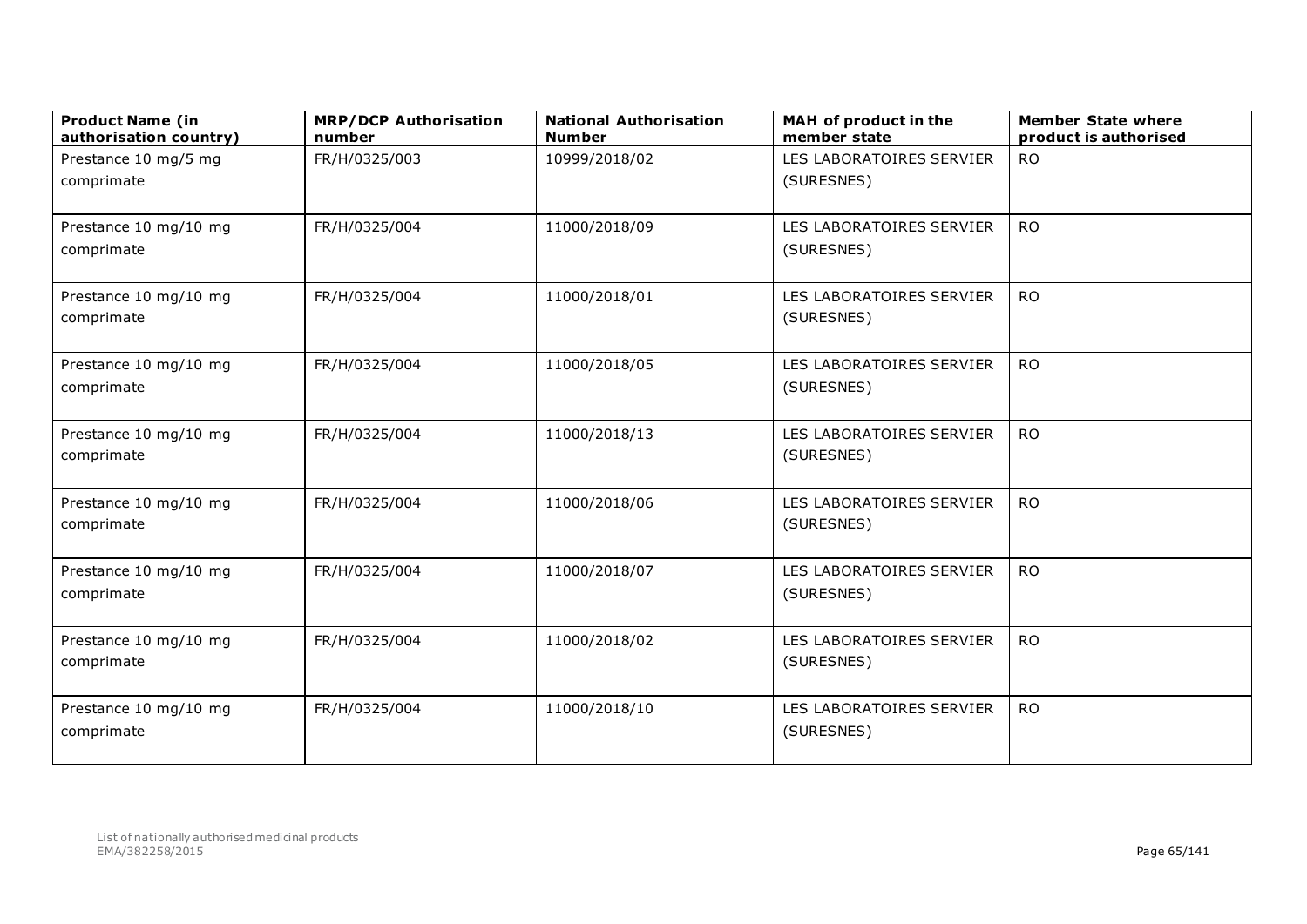| <b>Product Name (in</b><br>authorisation country) | <b>MRP/DCP Authorisation</b><br>number | <b>National Authorisation</b><br><b>Number</b> | MAH of product in the<br>member state  | <b>Member State where</b><br>product is authorised |
|---------------------------------------------------|----------------------------------------|------------------------------------------------|----------------------------------------|----------------------------------------------------|
| Prestance 10 mg/10 mg                             | FR/H/0325/004                          | 11000/2018/03                                  | LES LABORATOIRES SERVIER               | <b>RO</b>                                          |
| comprimate                                        |                                        |                                                | (SURESNES)                             |                                                    |
|                                                   |                                        |                                                |                                        |                                                    |
| Prestance 10 mg/10 mg                             | FR/H/0325/004                          | 11000/2018/14                                  | LES LABORATOIRES SERVIER               | <b>RO</b>                                          |
| comprimate                                        |                                        |                                                | (SURESNES)                             |                                                    |
| Prestance 10 mg/10 mg                             | FR/H/0325/004                          | 11000/2018/04                                  | LES LABORATOIRES SERVIER               | <b>RO</b>                                          |
| comprimate                                        |                                        |                                                | (SURESNES)                             |                                                    |
| Prestance 10 mg/10 mg                             | FR/H/0325/004                          | 11000/2018/08                                  | LES LABORATOIRES SERVIER               | <b>RO</b>                                          |
| comprimate                                        |                                        |                                                | (SURESNES)                             |                                                    |
|                                                   |                                        |                                                |                                        |                                                    |
| Prestance 10 mg/10 mg                             | FR/H/0325/004                          | 11000/2018/12                                  | LES LABORATOIRES SERVIER               | <b>RO</b>                                          |
| comprimate                                        |                                        |                                                | (SURESNES)                             |                                                    |
| Prestance 5 mg/5 mg                               | FR/H/0325/001                          | 10997/2018/11                                  | LES LABORATOIRES SERVIER               | <b>RO</b>                                          |
| comprimate                                        |                                        |                                                | (SURESNES)                             |                                                    |
|                                                   |                                        |                                                |                                        |                                                    |
| Prestance 10 mg/5 mg<br>comprimate                | FR/H/0325/003                          | 10999/2018/11                                  | LES LABORATOIRES SERVIER<br>(SURESNES) | <b>RO</b>                                          |
|                                                   |                                        |                                                |                                        |                                                    |
| Prestance 5 mg/10 mg                              | FR/H/0325/002                          | 10998/2018/11                                  | LES LABORATOIRES SERVIER               | <b>RO</b>                                          |
| comprimate                                        |                                        |                                                | (SURESNES)                             |                                                    |
| Prestance 10 mg/10 mg                             | FR/H/0325/004                          | 11000/2018/11                                  | LES LABORATOIRES SERVIER               | <b>RO</b>                                          |
| comprimate                                        |                                        |                                                | (SURESNES)                             |                                                    |
|                                                   |                                        |                                                |                                        |                                                    |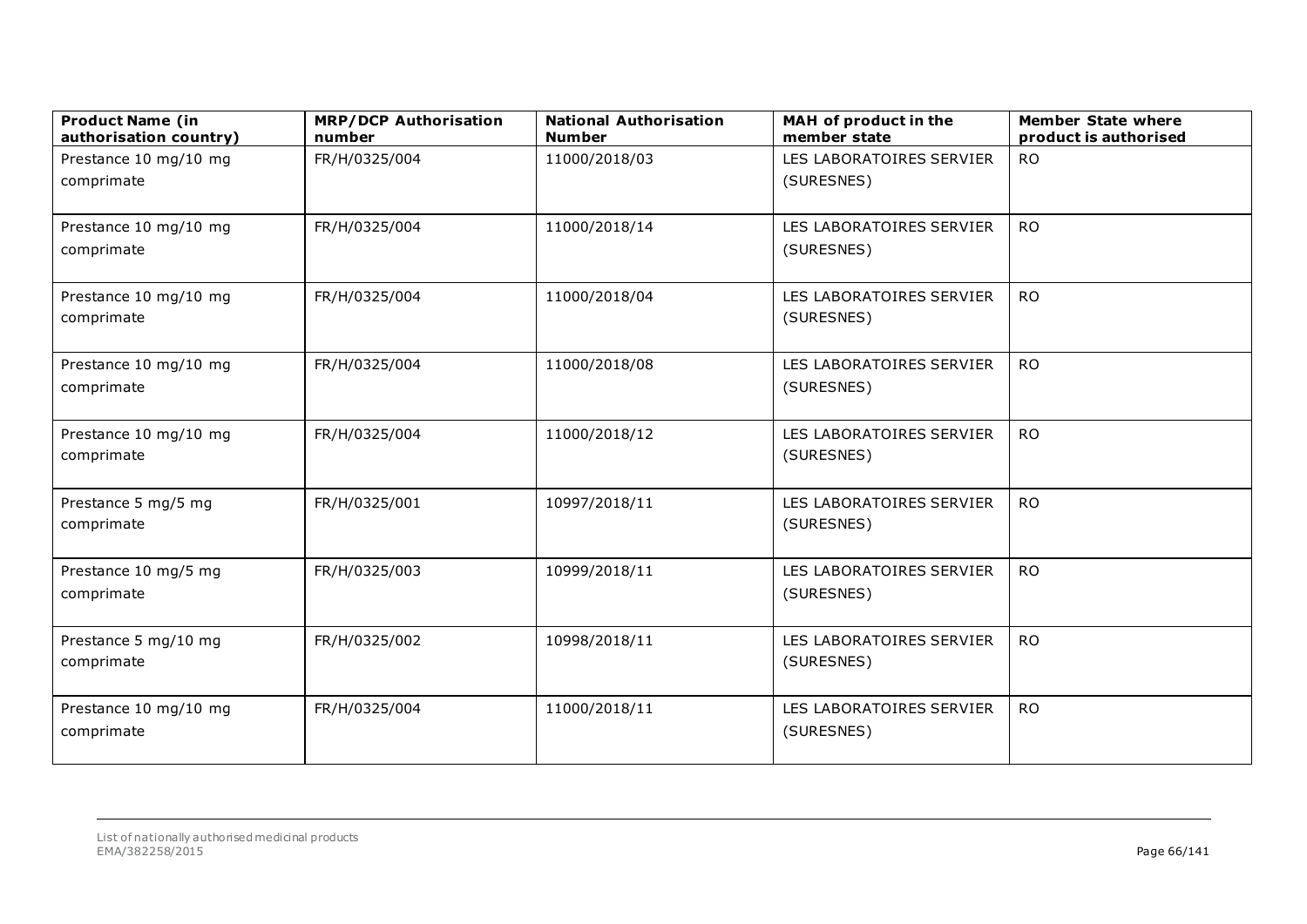| <b>Product Name (in</b><br>authorisation country) | <b>MRP/DCP Authorisation</b><br>number | <b>National Authorisation</b><br><b>Number</b> | MAH of product in the<br>member state | <b>Member State where</b><br>product is authorised |
|---------------------------------------------------|----------------------------------------|------------------------------------------------|---------------------------------------|----------------------------------------------------|
| ПРЕСТАРИУМ-КО 5mg/5mg                             | FR/H/325/01/DC                         | 20080113                                       | LES LABORATOIRES SERVIER              | <b>BG</b>                                          |
| таблетки                                          |                                        |                                                | (SURESNES)                            |                                                    |
| ПРЕСТАРИУМ-КО 5mg/10mg                            | FR/H/325/02/DC                         | 20080114                                       | LES LABORATOIRES SERVIER              | <b>BG</b>                                          |
| таблетки                                          |                                        |                                                | (SURESNES)                            |                                                    |
| ПРЕСТАРИУМ-КО 10mg/5mg                            | FR/H/325/03/DC                         | 20080115                                       | LES LABORATOIRES SERVIER              | <b>BG</b>                                          |
| таблетки                                          |                                        |                                                | (SURESNES)                            |                                                    |
| ПРЕСТАРИУМ-КО 10mg/10mg                           | FR/H/325/04/DC                         | 20080116                                       | LES LABORATOIRES SERVIER              | <b>BG</b>                                          |
| таблетки                                          |                                        |                                                | (SURESNES)                            |                                                    |
| Coveram 5 mg/5 mg, comprimés                      | FR/H/0325/001                          | BE317852                                       | SERVIER BENELUX S.A./N.V.             | BE                                                 |
|                                                   |                                        |                                                |                                       |                                                    |
| COVERAM 5mg/5mg Tabletten                         | FR/H/325/01/DC                         | BE317852                                       | SERVIER BENELUX S.A./N.V.             | <b>BE</b>                                          |
|                                                   |                                        |                                                |                                       |                                                    |
| COVERAM 5mg/5mg tabletten                         | FR/H/325/01/DC                         | BE317852                                       | SERVIER BENELUX S.A./N.V.             | <b>BE</b>                                          |
|                                                   |                                        |                                                |                                       |                                                    |
| Coveram 5 mg/10 mg,                               | FR/H/0325/002                          | BE317861                                       | SERVIER BENELUX S.A./N.V.             | <b>BE</b>                                          |
| comprimés                                         |                                        |                                                |                                       |                                                    |
| COVERAM 5mg/10mg Tabletten                        | FR/H/325/02/DC                         | BE317861                                       | SERVIER BENELUX S.A./N.V.             | <b>BE</b>                                          |
|                                                   |                                        |                                                |                                       |                                                    |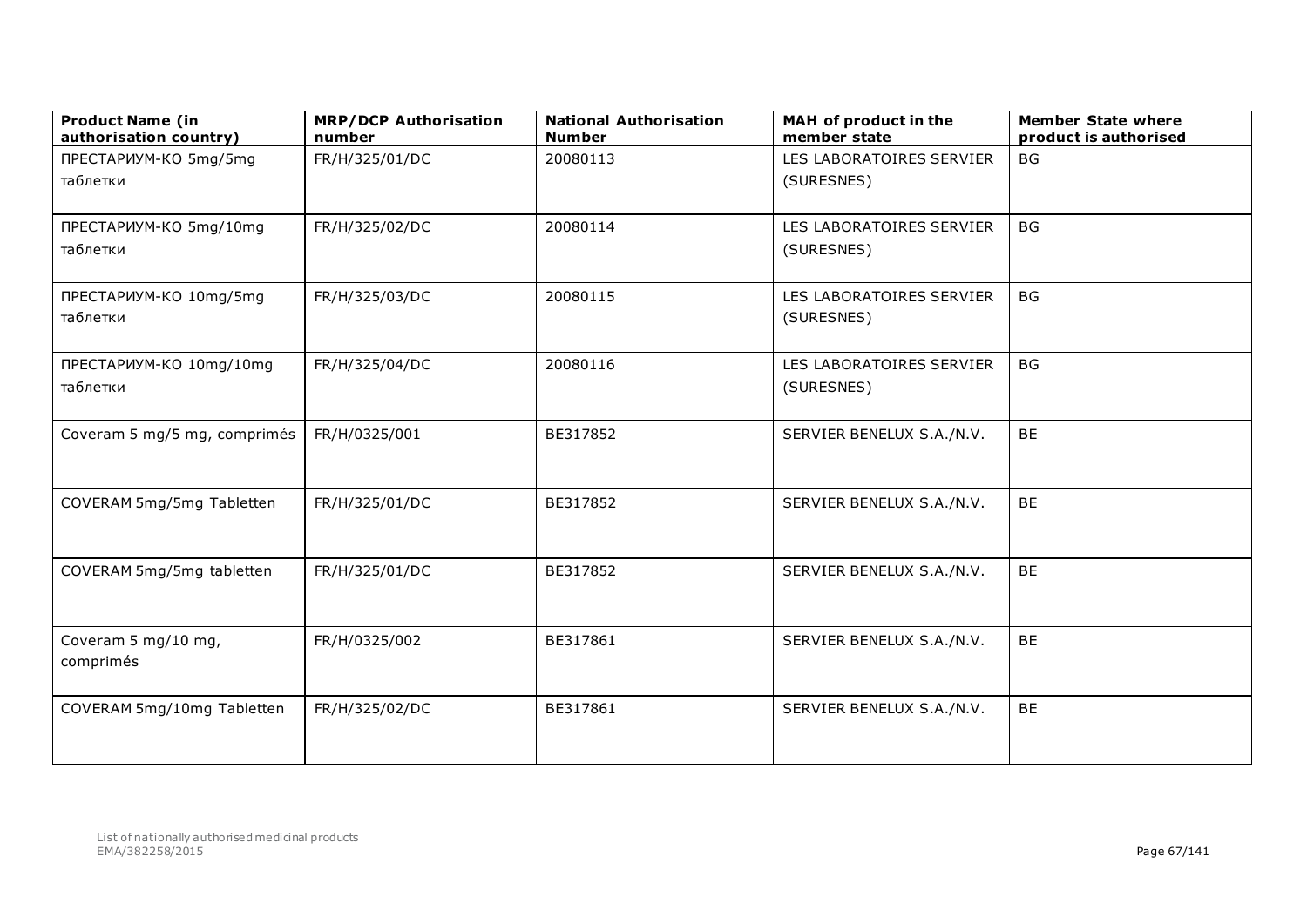| <b>Product Name (in</b><br>authorisation country) | <b>MRP/DCP Authorisation</b><br>number | <b>National Authorisation</b><br><b>Number</b> | MAH of product in the<br>member state  | <b>Member State where</b><br>product is authorised |
|---------------------------------------------------|----------------------------------------|------------------------------------------------|----------------------------------------|----------------------------------------------------|
| COVERAM 5mg/10mg tabletten                        | FR/H/325/02/DC                         | BE317861                                       | SERVIER BENELUX S.A./N.V.              | <b>BE</b>                                          |
| Co-Prestarium, 5 mg + 10 mg,<br>tabletki          | FR/H/0325/002                          | 14899                                          | LES LABORATOIRES SERVIER<br>(SURESNES) | PL                                                 |
| Co-Prestarium, 10 mg + 5 mg,<br>tabletki          | FR/H/0325/003                          | 14897                                          | LES LABORATOIRES SERVIER<br>(SURESNES) | PL                                                 |
| Coveram 10 mg/5 mg,<br>comprimés                  | FR/H/0325/003                          | BE317877                                       | SERVIER BENELUX S.A./N.V.              | <b>BE</b>                                          |
| Coveram 10mg/5mg tabletten                        | FR/H/0325/003                          | BE317877                                       | SERVIER BENELUX S.A./N.V.              | <b>BE</b>                                          |
| Coveram 10mg/5mg Tabletten                        | FR/H/0325/003                          | BE317877                                       | SERVIER BENELUX S.A./N.V.              | <b>BE</b>                                          |
| Coveram 10 mg/10 mg,<br>comprimés                 | FR/H/0325/004                          | BE317886                                       | SERVIER BENELUX S.A./N.V.              | <b>BE</b>                                          |
| Co-Prestarium, 10 mg + 10 mg,<br>tabletki         | FR/H/0325/004                          | 14898                                          | LES LABORATOIRES SERVIER<br>(SURESNES) | PL                                                 |
| COVERAM 10mg/10mg Tabletten                       | FR/H/325/04/DC                         | BE317886                                       | SERVIER BENELUX S.A./N.V.              | <b>BE</b>                                          |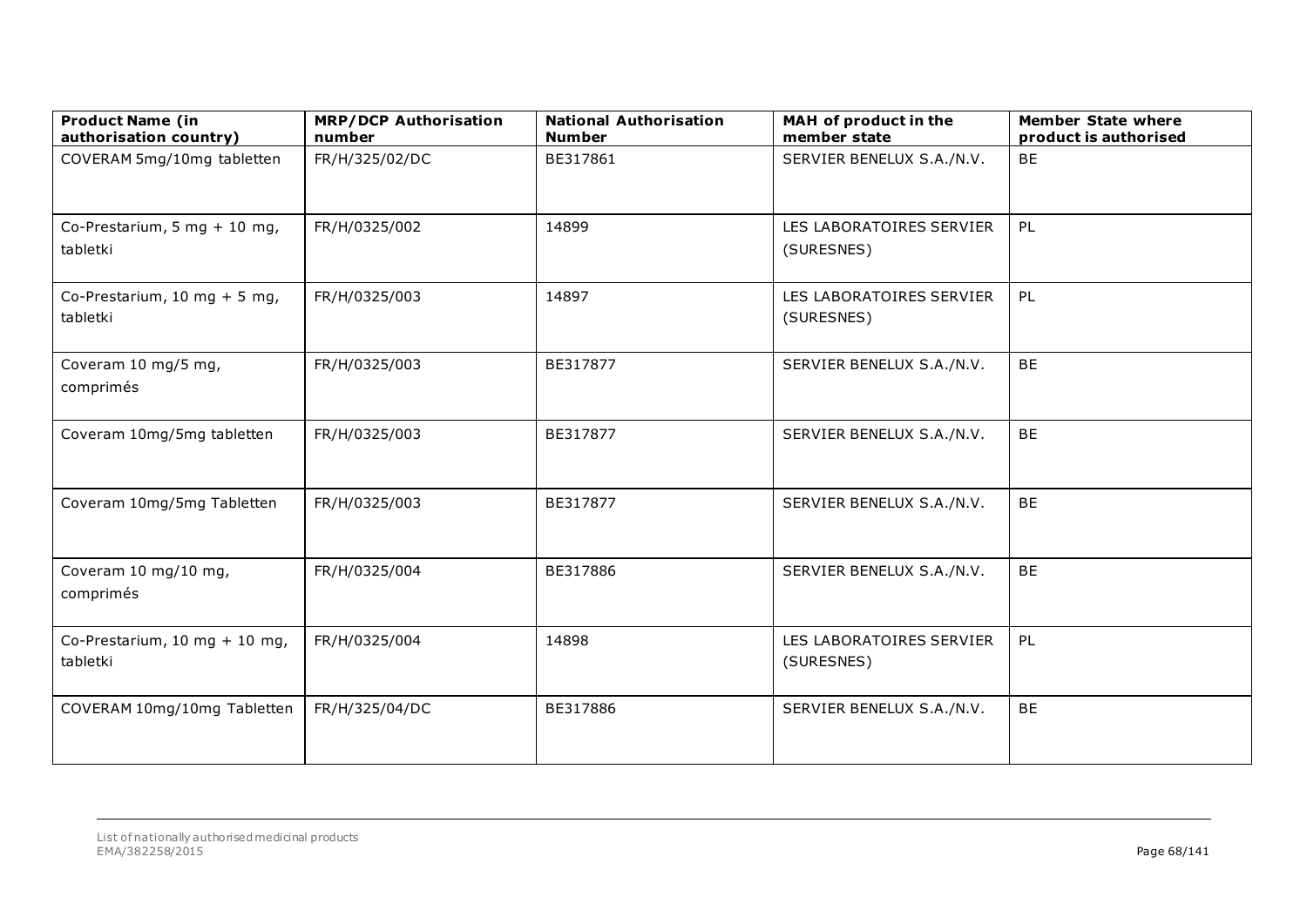| <b>Product Name (in</b><br>authorisation country) | <b>MRP/DCP Authorisation</b><br>number | <b>National Authorisation</b><br><b>Number</b> | MAH of product in the<br>member state  | <b>Member State where</b><br>product is authorised |
|---------------------------------------------------|----------------------------------------|------------------------------------------------|----------------------------------------|----------------------------------------------------|
| COVERAM 10mg/10mg tabletten                       | FR/H/325/04/DC                         | BE317886                                       | SERVIER BENELUX S.A./N.V.              | <b>BE</b>                                          |
| PRESTANCE 5 mg/5 mg tablety                       | FR/H/0325/001                          | 58/203/08-C                                    | LES LABORATOIRES SERVIER<br>(SURESNES) | <b>CZ</b>                                          |
| PRESTANCE 5 mg/10 mg tablety                      | FR/H/0325/002                          | 58/204/08-C                                    | LES LABORATOIRES SERVIER<br>(SURESNES) | <b>CZ</b>                                          |
| Coveram 10mg/10mg tablets                         | FR/H/0325/004                          | MA 066/01504                                   | LES LABORATOIRES SERVIER<br>(SURESNES) | <b>MT</b>                                          |
| COVERAM 5 mg/ 5 mg<br>comprimidos                 | FR/H/325/01/DC                         | 5108857                                        | LES LABORATOIRES SERVIER<br>(SURESNES) | PT                                                 |
| COVERAM 5 mg/ 5 mg<br>comprimidos                 | FR/H/325/01/DC                         | 5108840                                        | LES LABORATOIRES SERVIER<br>(SURESNES) | PT                                                 |
| COVERAM 5 mg/ 10 mg<br>comprimidos                | FR/H/325/02/DC                         | 5108865                                        | LES LABORATOIRES SERVIER<br>(SURESNES) | PT                                                 |
| COVERAM 10 mg/ 10 mg<br>comprimidos               | FR/H/325/04/DC                         | 5108907                                        | LES LABORATOIRES SERVIER<br>(SURESNES) | PT                                                 |
| Coveram arg 10 mg/10 mg<br>tabletten              | FR/H/0325/004                          | RVG 100142                                     | LES LABORATOIRES SERVIER<br>(SURESNES) | <b>NL</b>                                          |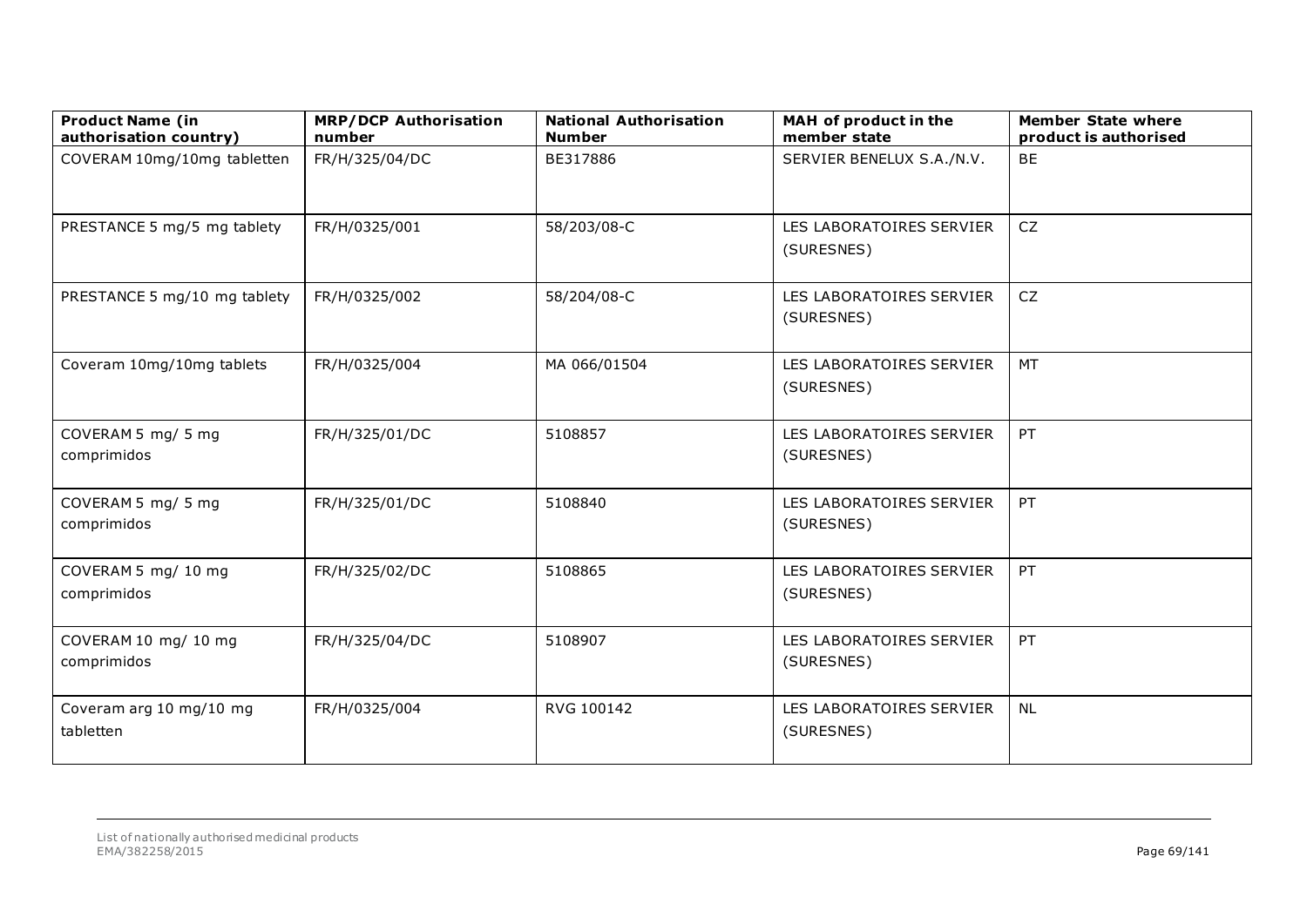| <b>Product Name (in</b><br>authorisation country) | <b>MRP/DCP Authorisation</b><br>number | <b>National Authorisation</b><br><b>Number</b> | MAH of product in the<br>member state | <b>Member State where</b><br>product is authorised |
|---------------------------------------------------|----------------------------------------|------------------------------------------------|---------------------------------------|----------------------------------------------------|
| COVERAM 10 mg/ 5 mg                               | FR/H/325/03/DC                         | 5108873                                        | LES LABORATOIRES SERVIER              | PT                                                 |
| comprimidos                                       |                                        |                                                | (SURESNES)                            |                                                    |
|                                                   |                                        |                                                |                                       |                                                    |
| Coveram arg 10 mg/5 mg                            | FR/H/0325/003                          | RVG 100141                                     | LES LABORATOIRES SERVIER              | <b>NL</b>                                          |
| tabletten                                         |                                        |                                                | (SURESNES)                            |                                                    |
| Coveram arg 5 mg/10 mg                            | FR/H/0325/002                          | RVG 100140                                     | LES LABORATOIRES SERVIER              | <b>NL</b>                                          |
| tabletten                                         |                                        |                                                | (SURESNES)                            |                                                    |
| Coveram arg 5 mg/5 mg                             | FR/H/0325/001                          | RVG 100139                                     | LES LABORATOIRES SERVIER              | <b>NL</b>                                          |
| tabletten                                         |                                        |                                                | (SURESNES)                            |                                                    |
| COVERAM 5 mg/5 mg, comprimé                       | FR/H/0325/001                          | 34009 385 799 4 9                              | LES LABORATOIRES SERVIER              | <b>FR</b>                                          |
|                                                   |                                        |                                                | (SURESNES)                            |                                                    |
| COVERAM 5 mg/5 mg, comprimé                       | FR/H/0325/001                          | 34009 385 801 98                               | LES LABORATOIRES SERVIER              | <b>FR</b>                                          |
|                                                   |                                        |                                                | (SURESNES)                            |                                                    |
| COVERAM 5 mg/5 mg, comprimé                       | FR/H/0325/001                          | 34009 385 802 59                               | LES LABORATOIRES SERVIER              | <b>FR</b>                                          |
|                                                   |                                        |                                                | (SURESNES)                            |                                                    |
| COVERAM 5 mg/5 mg, comprimé                       | FR/H/0325/001                          | 34009 385 806 00                               | LES LABORATOIRES SERVIER              | <b>FR</b>                                          |
|                                                   |                                        |                                                | (SURESNES)                            |                                                    |
| COVERAM 5 mg/5 mg, comprimé                       | FR/H/0325/001                          | 34009 385 804 88                               | LES LABORATOIRES SERVIER              | <b>FR</b>                                          |
|                                                   |                                        |                                                | (SURESNES)                            |                                                    |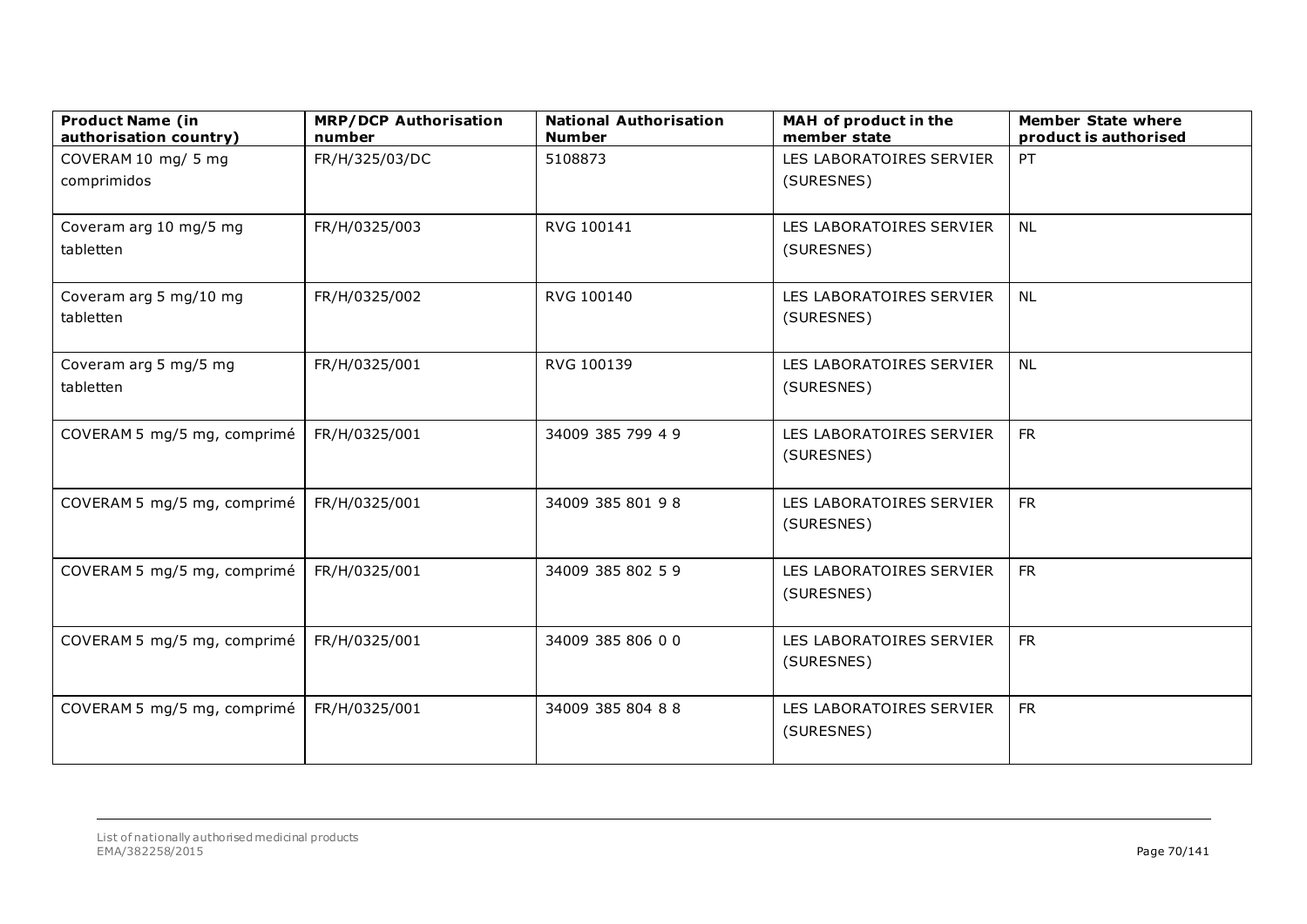| <b>Product Name (in</b><br>authorisation country) | <b>MRP/DCP Authorisation</b><br>number | <b>National Authorisation</b><br><b>Number</b> | MAH of product in the<br>member state  | <b>Member State where</b><br>product is authorised |
|---------------------------------------------------|----------------------------------------|------------------------------------------------|----------------------------------------|----------------------------------------------------|
| COVERAM 5 mg/5 mg, comprimé                       | FR/H/0325/001                          | 34009 385 796 59                               | LES LABORATOIRES SERVIER<br>(SURESNES) | <b>FR</b>                                          |
| COVERAM 5 mg/5 mg, comprimé                       | FR/H/0325/001                          | 34009 385 803 10                               | LES LABORATOIRES SERVIER<br>(SURESNES) | <b>FR</b>                                          |
| COVERAM 5 mg/5 mg, comprimé                       | FR/H/0325/001                          | 34009 385 797 10                               | LES LABORATOIRES SERVIER<br>(SURESNES) | <b>FR</b>                                          |
| COVERAM 5 mg/5 mg, comprimé                       | FR/H/0325/001                          | 34009 572 845 6 5                              | LES LABORATOIRES SERVIER<br>(SURESNES) | <b>FR</b>                                          |
| COVERAM 5 mg/5 mg, comprimé                       | FR/H/0325/001                          | 34009 385 805 4 9                              | LES LABORATOIRES SERVIER<br>(SURESNES) | <b>FR</b>                                          |
| COVERAM 5 mg/5 mg, comprimé                       | FR/H/0325/001                          | 34009 572 846 26                               | LES LABORATOIRES SERVIER<br>(SURESNES) | <b>FR</b>                                          |
| COVERAM 5 mg/5 mg, comprimé                       | FR/H/0325/001                          | 34009 385 798 88                               | LES LABORATOIRES SERVIER<br>(SURESNES) | <b>FR</b>                                          |
| COVERAM 5 mg/5 mg, comprimé                       | FR/H/0325/001                          | 34009 572 847 94                               | LES LABORATOIRES SERVIER<br>(SURESNES) | <b>FR</b>                                          |
| COVERAM 5 mg/10 mg,<br>comprimé                   | FR/H/0325/002                          | 34009 385 817 20                               | LES LABORATOIRES SERVIER<br>(SURESNES) | <b>FR</b>                                          |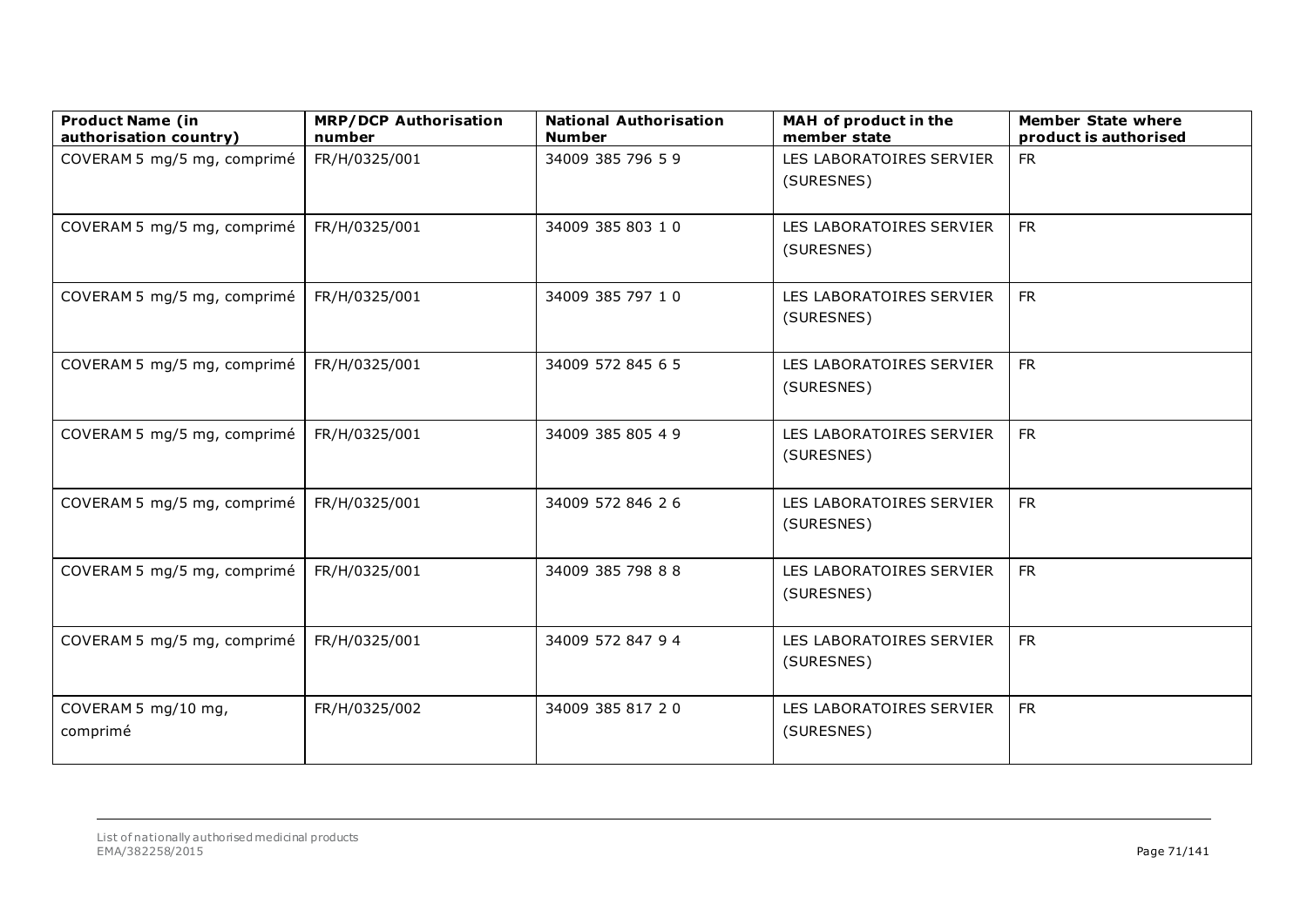| <b>Product Name (in</b><br>authorisation country) | <b>MRP/DCP Authorisation</b><br>number | <b>National Authorisation</b><br><b>Number</b> | MAH of product in the<br>member state | <b>Member State where</b><br>product is authorised |
|---------------------------------------------------|----------------------------------------|------------------------------------------------|---------------------------------------|----------------------------------------------------|
| COVERAM 5 mg/10 mg,                               | FR/H/0325/002                          | 34009 385 811 40                               | LES LABORATOIRES SERVIER              | <b>FR</b>                                          |
| comprimé                                          |                                        |                                                | (SURESNES)                            |                                                    |
| COVERAM 5 mg/10 mg,                               | FR/H/0325/002                          | 34009 385 818 98                               | LES LABORATOIRES SERVIER              | <b>FR</b>                                          |
| comprimé                                          |                                        |                                                | (SURESNES)                            |                                                    |
| COVERAM 5 mg/10 mg,                               | FR/H/0325/002                          | 34009 385 813 7 9                              | LES LABORATOIRES SERVIER              | <b>FR</b>                                          |
| comprimé                                          |                                        |                                                | (SURESNES)                            |                                                    |
| COVERAM 5 mg/10 mg,                               | FR/H/0325/002                          | 34009 385 819 5 9                              | LES LABORATOIRES SERVIER              | <b>FR</b>                                          |
| comprimé                                          |                                        |                                                | (SURESNES)                            |                                                    |
| COVERAM 5 mg/10 mg,                               | FR/H/0325/002                          | 34009 385 807 78                               | LES LABORATOIRES SERVIER              | <b>FR</b>                                          |
| comprimé                                          |                                        |                                                | (SURESNES)                            |                                                    |
| COVERAM 5 mg/10 mg,                               | FR/H/0325/002                          | 34009 385 810 8 9                              | LES LABORATOIRES SERVIER              | <b>FR</b>                                          |
| comprimé                                          |                                        |                                                | (SURESNES)                            |                                                    |
| COVERAM 5 mg/10 mg,                               | FR/H/0325/002                          | 34009 385 812 01                               | LES LABORATOIRES SERVIER              | <b>FR</b>                                          |
| comprimé                                          |                                        |                                                | (SURESNES)                            |                                                    |
| COVERAM 5 mg/10 mg,                               | FR/H/0325/002                          | 34009 385 808 39                               | LES LABORATOIRES SERVIER              | <b>FR</b>                                          |
| comprimé                                          |                                        |                                                | (SURESNES)                            |                                                    |
| COVERAM 5 mg/10 mg,                               | FR/H/0325/002                          | 34009 572 849 16                               | LES LABORATOIRES SERVIER              | <b>FR</b>                                          |
| comprimé                                          |                                        |                                                | (SURESNES)                            |                                                    |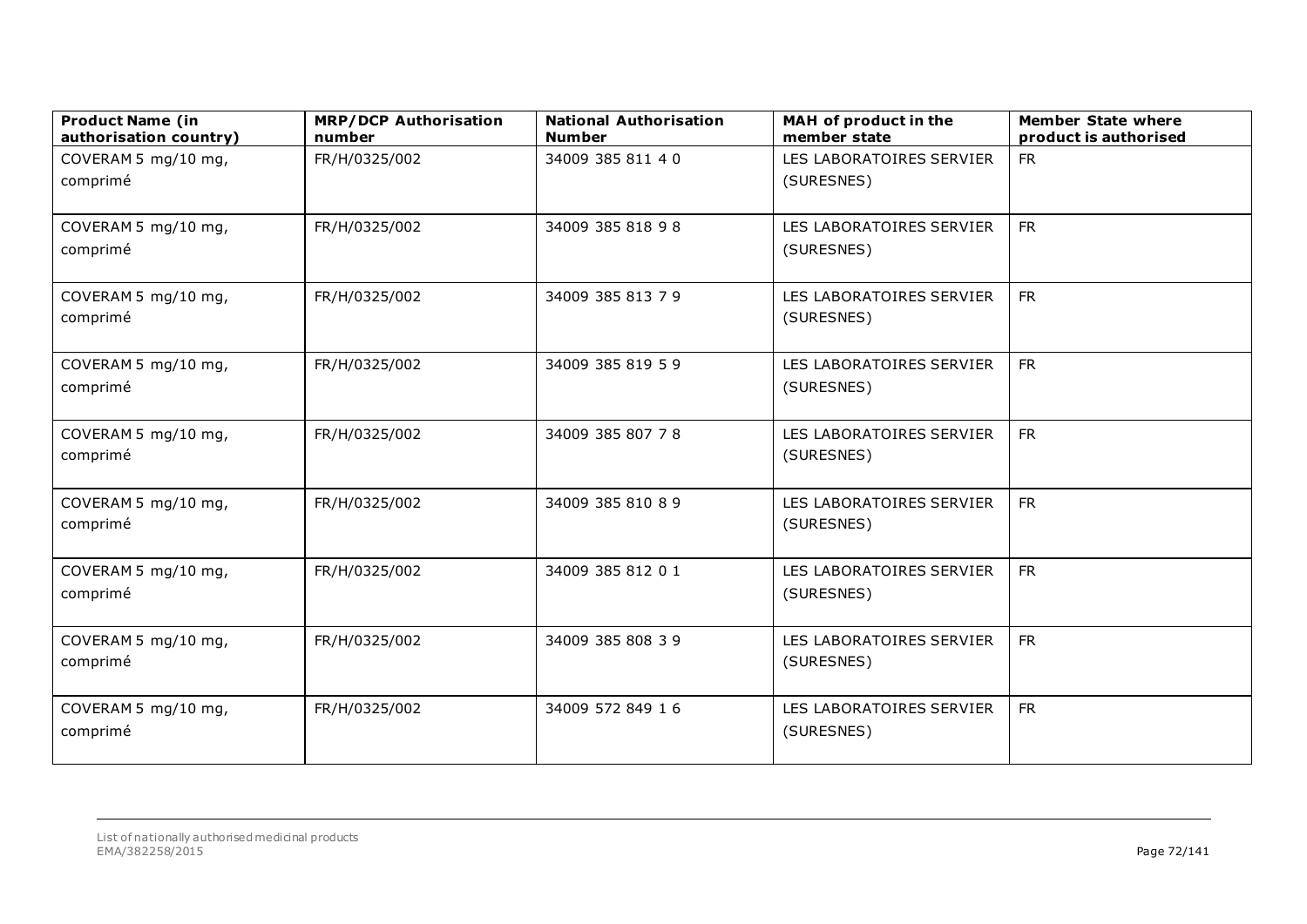| <b>Product Name (in</b><br>authorisation country) | <b>MRP/DCP Authorisation</b><br>number | <b>National Authorisation</b><br><b>Number</b> | MAH of product in the<br>member state  | <b>Member State where</b><br>product is authorised |
|---------------------------------------------------|----------------------------------------|------------------------------------------------|----------------------------------------|----------------------------------------------------|
| COVERAM 5MG/10MG, comprimé                        | FR/H/325/02/DC                         | 385 814-3 OU 34009 385 814<br>30               | LES LABORATOIRES SERVIER<br>(SURESNES) | <b>FR</b>                                          |
| COVERAM 5 mg/10 mg,<br>comprimé                   | FR/H/0325/002                          | 34009 572 851 66                               | LES LABORATOIRES SERVIER<br>(SURESNES) | <b>FR</b>                                          |
| COVERAM 5 mg/10 mg,<br>comprimé                   | FR/H/0325/002                          | 34009 385 816 6 9                              | LES LABORATOIRES SERVIER<br>(SURESNES) | <b>FR</b>                                          |
| COVERAM 5 mg/10 mg,<br>comprimé                   | FR/H/0325/002                          | 34009 572 848 5 5                              | LES LABORATOIRES SERVIER<br>(SURESNES) | <b>FR</b>                                          |
| COVERAM 5 mg/5 mg, comprimé                       | FR/H/0325/001                          | 34009 385 800 20                               | LES LABORATOIRES SERVIER<br>(SURESNES) | <b>FR</b>                                          |
| Prestance 10 mg/10 mg tablety                     | FR/H/325/004                           | 58/206/08-C                                    | LES LABORATOIRES SERVIER<br>(SURESNES) | CZ                                                 |
| Prestance 10 mg/5 mg tablety                      | FR/H/0325/003                          | 58/205/08-C                                    | LES LABORATOIRES SERVIER<br>(SURESNES) | CZ                                                 |
| PRESTANCE 5 mg/5 mg tablete                       | FR/H/325/01/DC                         | H/08/01281/002                                 | SERVIER PHARMA D.O.O                   | <b>SI</b>                                          |
| PRESTANCE 5 mg/5 mg tablete                       | FR/H/325/01/DC                         | H/08/01281/001                                 | SERVIER PHARMA D.O.O                   | SI                                                 |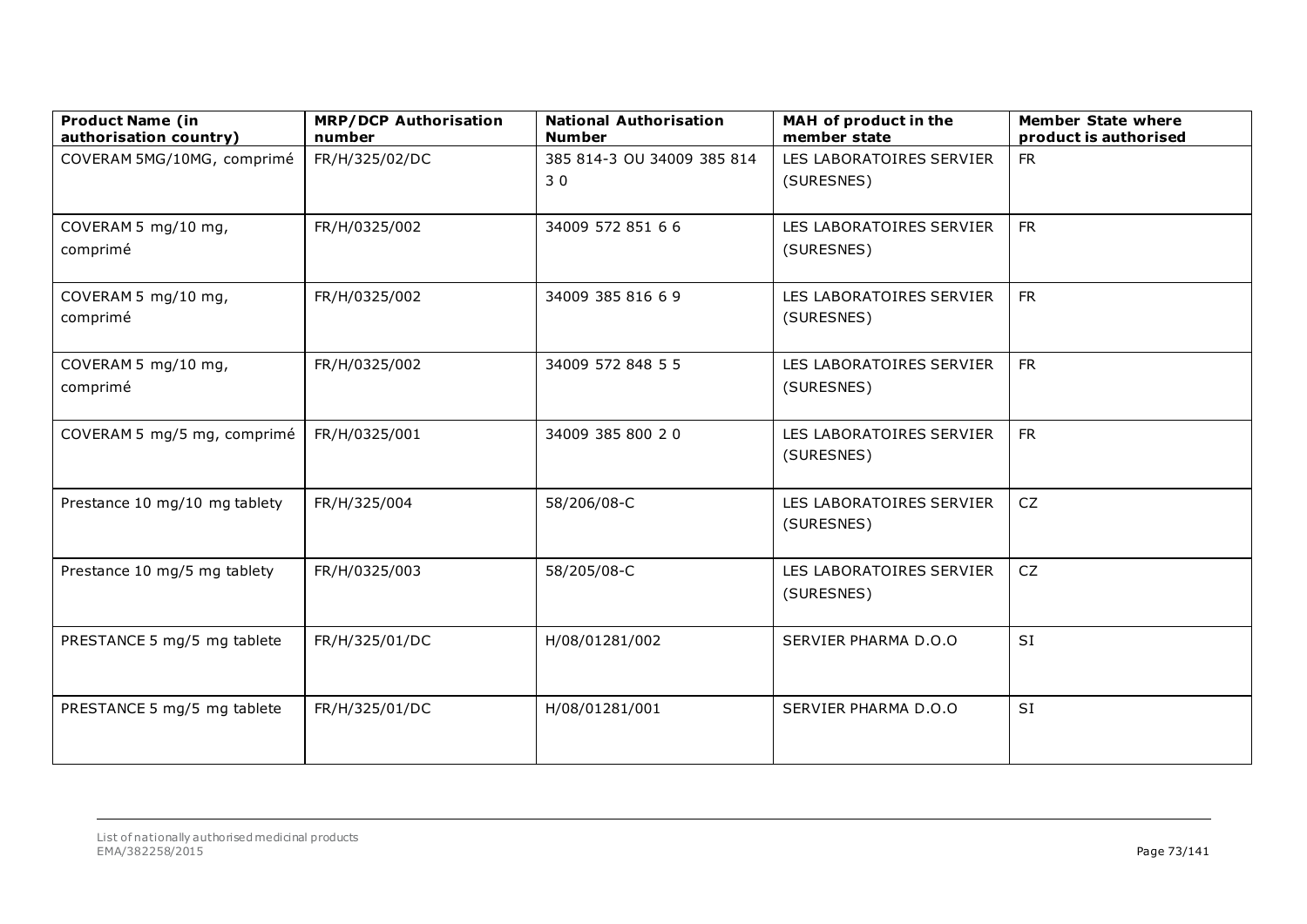| <b>Product Name (in</b><br>authorisation country) | <b>MRP/DCP Authorisation</b><br>number | <b>National Authorisation</b><br><b>Number</b> | MAH of product in the<br>member state  | <b>Member State where</b><br>product is authorised |
|---------------------------------------------------|----------------------------------------|------------------------------------------------|----------------------------------------|----------------------------------------------------|
| PRESTANCE 5 mg/10 mg tablete                      | FR/H/325/02/DC                         | H/08/01281/015                                 | SERVIER PHARMA D.O.O                   | SI                                                 |
| PRESTANCE 5 mg/10 mg tablete                      | FR/H/325/02/DC                         | H/08/01281/016                                 | SERVIER PHARMA D.O.O                   | SI                                                 |
| PRESTANCE 10 mg/5 mg tablete                      | FR/H/325/03/DC                         | H/08/01281/030                                 | SERVIER PHARMA D.O.O                   | SI                                                 |
| PRESTANCE 10 mg/5 mg tablete                      | FR/H/325/03/DC                         | H/08/01281/029                                 | SERVIER PHARMA D.O.O                   | SI                                                 |
| PRESTANCE 10 mg/10 mg<br>tablete                  | FR/H/325/04/DC                         | H/08/01281/044                                 | SERVIER PHARMA D.O.O                   | SI                                                 |
| PRESTANCE 10 mg/10 mg<br>tablete                  | FR/H/325/04/DC                         | H/08/01281/043                                 | SERVIER PHARMA D.O.O                   | SI                                                 |
| COVERAM 10 mg/5 mg,<br>comprimé                   | FR/H/0325/003                          | 34009 385 824 9 9                              | LES LABORATOIRES SERVIER<br>(SURESNES) | <b>FR</b>                                          |
| COVERAM 10 mg/5 mg,<br>comprimé                   | FR/H/0325/003                          | 34009 385 829 0 1                              | LES LABORATOIRES SERVIER<br>(SURESNES) | <b>FR</b>                                          |
| COVERAM 10 mg/5 mg,<br>comprimé                   | FR/H/0325/003                          | 34009 385 830 90                               | LES LABORATOIRES SERVIER<br>(SURESNES) | <b>FR</b>                                          |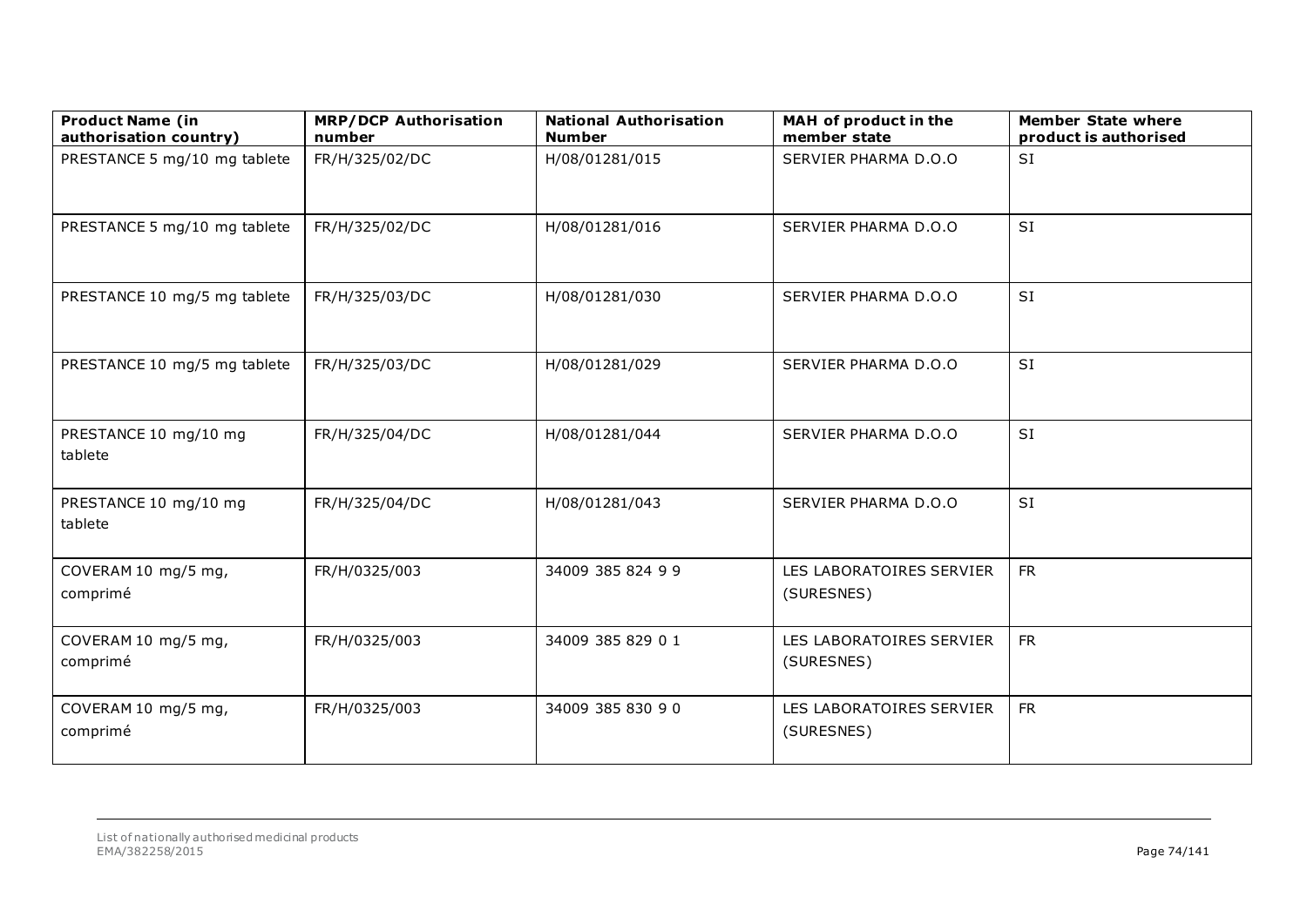| <b>Product Name (in</b><br>authorisation country) | <b>MRP/DCP Authorisation</b><br>number | <b>National Authorisation</b><br><b>Number</b> | MAH of product in the<br>member state  | <b>Member State where</b><br>product is authorised |
|---------------------------------------------------|----------------------------------------|------------------------------------------------|----------------------------------------|----------------------------------------------------|
| COVERAM 10 mg/5 mg,                               | FR/H/0325/003                          | 34009 385 822 6 0                              | LES LABORATOIRES SERVIER               | <b>FR</b>                                          |
| comprimé                                          |                                        |                                                | (SURESNES)                             |                                                    |
| COVERAM 10 mg/5 mg,<br>comprimé                   | FR/H/0325/003                          | 34009 385 827 8 9                              | LES LABORATOIRES SERVIER<br>(SURESNES) | <b>FR</b>                                          |
| COVERAM 10 mg/5 mg,<br>comprimé                   | FR/H/0325/003                          | 34009 385 823 21                               | LES LABORATOIRES SERVIER<br>(SURESNES) | <b>FR</b>                                          |
| COVERAM 10 mg/5 mg,<br>comprimé                   | FR/H/0325/003                          | 34009 572 854 56                               | LES LABORATOIRES SERVIER<br>(SURESNES) | <b>FR</b>                                          |
| COVERAM 10 mg/5 mg,<br>comprimé                   | FR/H/0325/003                          | 34009 385 826 11                               | LES LABORATOIRES SERVIER<br>(SURESNES) | <b>FR</b>                                          |
| COVERAM 10 mg/5 mg,<br>comprimé                   | FR/H/0325/003                          | 34009 385 828 4 0                              | LES LABORATOIRES SERVIER<br>(SURESNES) | <b>FR</b>                                          |
| COVERAM 10 mg/5 mg,<br>comprimé                   | FR/H/0325/003                          | 34009 572 853 9 5                              | LES LABORATOIRES SERVIER<br>(SURESNES) | <b>FR</b>                                          |
| COVERAM 10 mg/5 mg,<br>comprimé                   | FR/H/0325/003                          | 34009 385 831 51                               | LES LABORATOIRES SERVIER<br>(SURESNES) | <b>FR</b>                                          |
| COVERAM 10 mg/5 mg,<br>comprimé                   | FR/H/0325/003                          | 34009 385 820 31                               | LES LABORATOIRES SERVIER<br>(SURESNES) | <b>FR</b>                                          |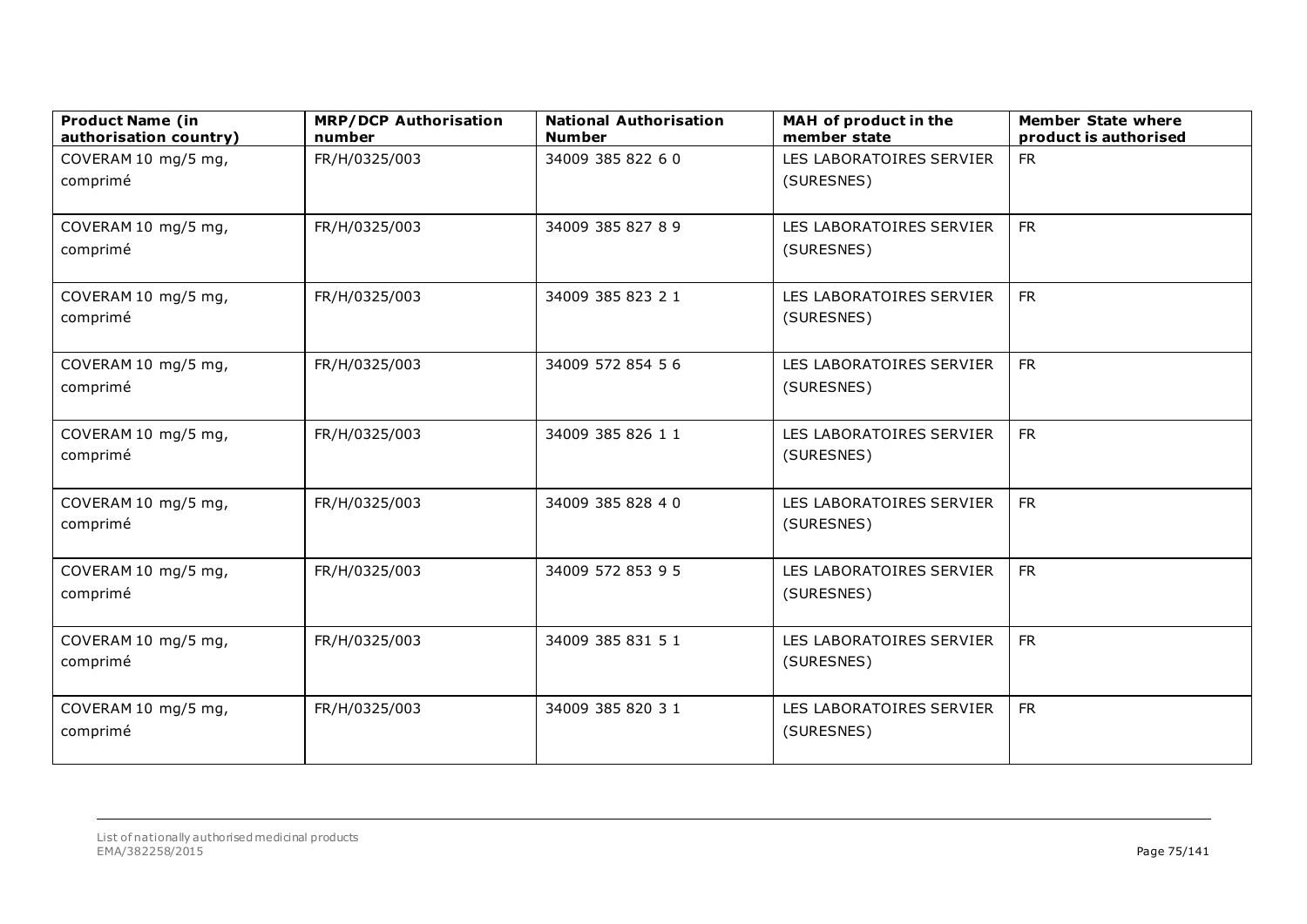| <b>Product Name (in</b><br>authorisation country) | <b>MRP/DCP Authorisation</b><br>number | <b>National Authorisation</b><br><b>Number</b> | MAH of product in the<br>member state  | <b>Member State where</b><br>product is authorised |
|---------------------------------------------------|----------------------------------------|------------------------------------------------|----------------------------------------|----------------------------------------------------|
| COVERAM 10 mg/5 mg,                               | FR/H/0325/003                          | 34009 572 852 27                               | LES LABORATOIRES SERVIER               | <b>FR</b>                                          |
| comprimé                                          |                                        |                                                | (SURESNES)                             |                                                    |
| COVERAM 10 mg/5 mg,<br>comprimé                   | FR/H/0325/003                          | 34009 385 825 50                               | LES LABORATOIRES SERVIER<br>(SURESNES) | <b>FR</b>                                          |
| COVERAM 10 mg/10 mg,<br>comprimé                  | FR/H/0325/004                          | 34009 385 835 0 2                              | LES LABORATOIRES SERVIER<br>(SURESNES) | <b>FR</b>                                          |
| COVERAM 10 mg/10 mg,<br>comprimé                  | FR/H/0325/004                          | 34009 385 839 6 0                              | LES LABORATOIRES SERVIER<br>(SURESNES) | <b>FR</b>                                          |
| COVERAM 10 mg/10 mg,<br>comprimé                  | FR/H/0325/004                          | 34009 385 834 4 1                              | LES LABORATOIRES SERVIER<br>(SURESNES) | <b>FR</b>                                          |
| COVERAM 10 mg/10 mg,<br>comprimé                  | FR/H/0325/004                          | 34009 572 857 4 6                              | LES LABORATOIRES SERVIER<br>(SURESNES) | <b>FR</b>                                          |
| COVERAM 10 mg/10 mg,<br>comprimé                  | FR/H/0325/004                          | 34009 385 836 70                               | LES LABORATOIRES SERVIER<br>(SURESNES) | <b>FR</b>                                          |
| COVERAM 10 mg/10 mg,<br>comprimé                  | FR/H/0325/004                          | 34009 385 841 03                               | LES LABORATOIRES SERVIER<br>(SURESNES) | <b>FR</b>                                          |
| COVERAM 10 mg/10 mg,<br>comprimé                  | FR/H/0325/004                          | 34009 385 843 32                               | LES LABORATOIRES SERVIER<br>(SURESNES) | <b>FR</b>                                          |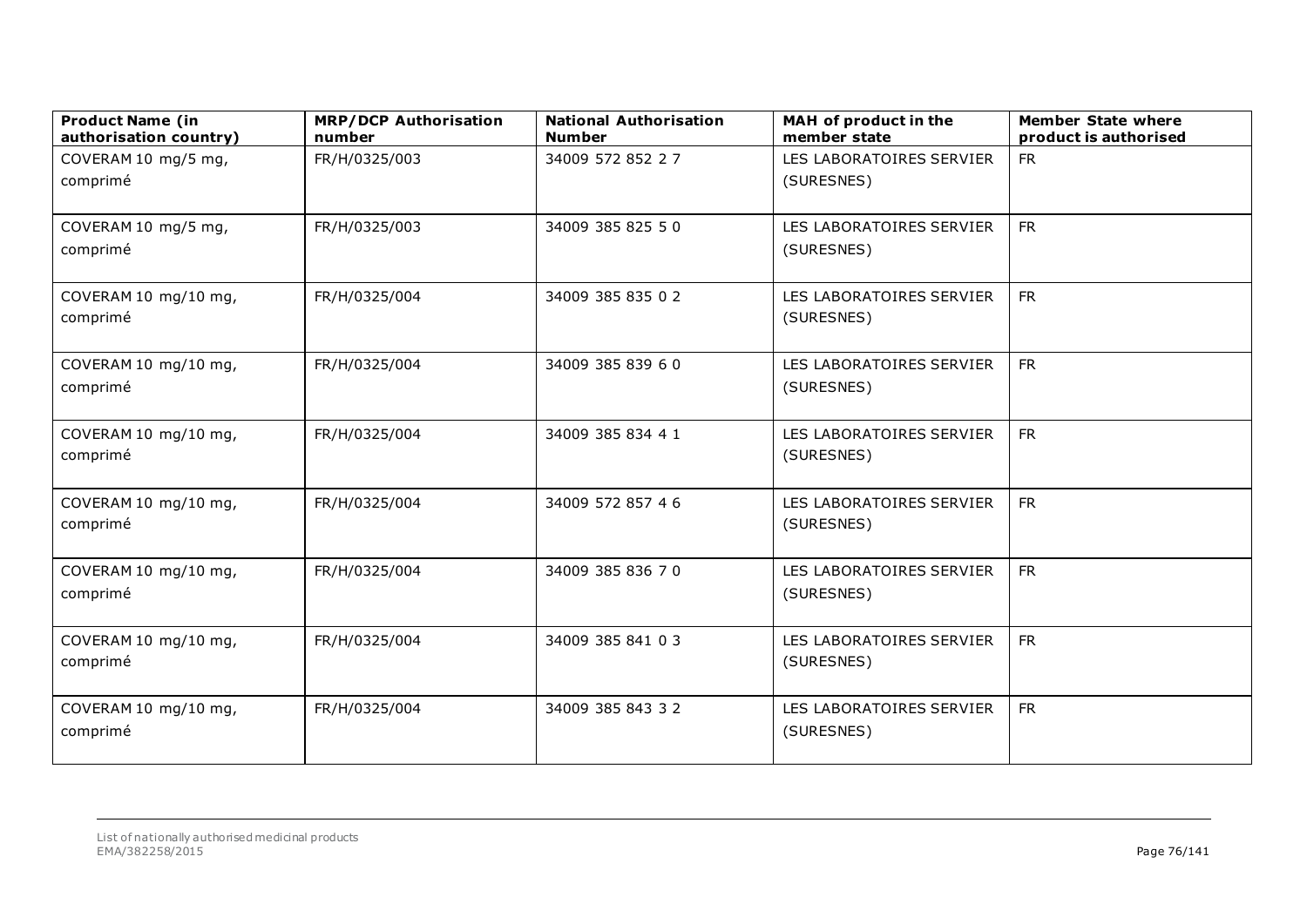| <b>Product Name (in</b><br>authorisation country) | <b>MRP/DCP Authorisation</b><br>number | <b>National Authorisation</b><br><b>Number</b> | MAH of product in the<br>member state        | <b>Member State where</b><br>product is authorised |
|---------------------------------------------------|----------------------------------------|------------------------------------------------|----------------------------------------------|----------------------------------------------------|
| COVERAM 10 mg/10 mg,<br>comprimé                  | FR/H/0325/004                          | 34009 385 832 12                               | LES LABORATOIRES SERVIER<br>(SURESNES)       | <b>FR</b>                                          |
| COVERAM 10 mg/10 mg,<br>comprimé                  | FR/H/0325/004                          | 34009 572 856 8 5                              | LES LABORATOIRES SERVIER<br>(SURESNES)       | <b>FR</b>                                          |
| COVERAM 10 mg/10 mg,<br>comprimé                  | FR/H/0325/004                          | 34009 572 855 1 7                              | LES LABORATOIRES SERVIER<br>(SURESNES)       | <b>FR</b>                                          |
| COVERAM 10 mg/10 mg,<br>comprimé                  | FR/H/0325/004                          | 34009 385 840 42                               | LES LABORATOIRES SERVIER<br>(SURESNES)       | <b>FR</b>                                          |
| COVERAM 10 mg/10 mg,<br>comprimé                  | FR/H/0325/004                          | 34009 385 837 31                               | LES LABORATOIRES SERVIER<br>(SURESNES)       | <b>FR</b>                                          |
| COVERAM 10 mg/10 mg,<br>comprimé                  | FR/H/0325/004                          | 34009 385 833 80                               | LES LABORATOIRES SERVIER<br>(SURESNES)       | <b>FR</b>                                          |
| COVERAM 10 mg/10 mg,<br>comprimé                  | FR/H/0325/004                          | 34009 385 842 71                               | LES LABORATOIRES SERVIER<br>(SURESNES)       | <b>FR</b>                                          |
| COVERAM 10mg/5mg δισκία                           | FR/H/325/03/DC                         | 3608/14.1.2009                                 | <b>SERVIER HELLAS</b><br>PHARMACEUTICALS LTD | <b>GR</b>                                          |
| Coveram 5mg/10mg δισκία                           | FR/H/0325/002                          | 20466                                          | LES LABORATOIRES SERVIER<br>(SURESNES)       | <b>CY</b>                                          |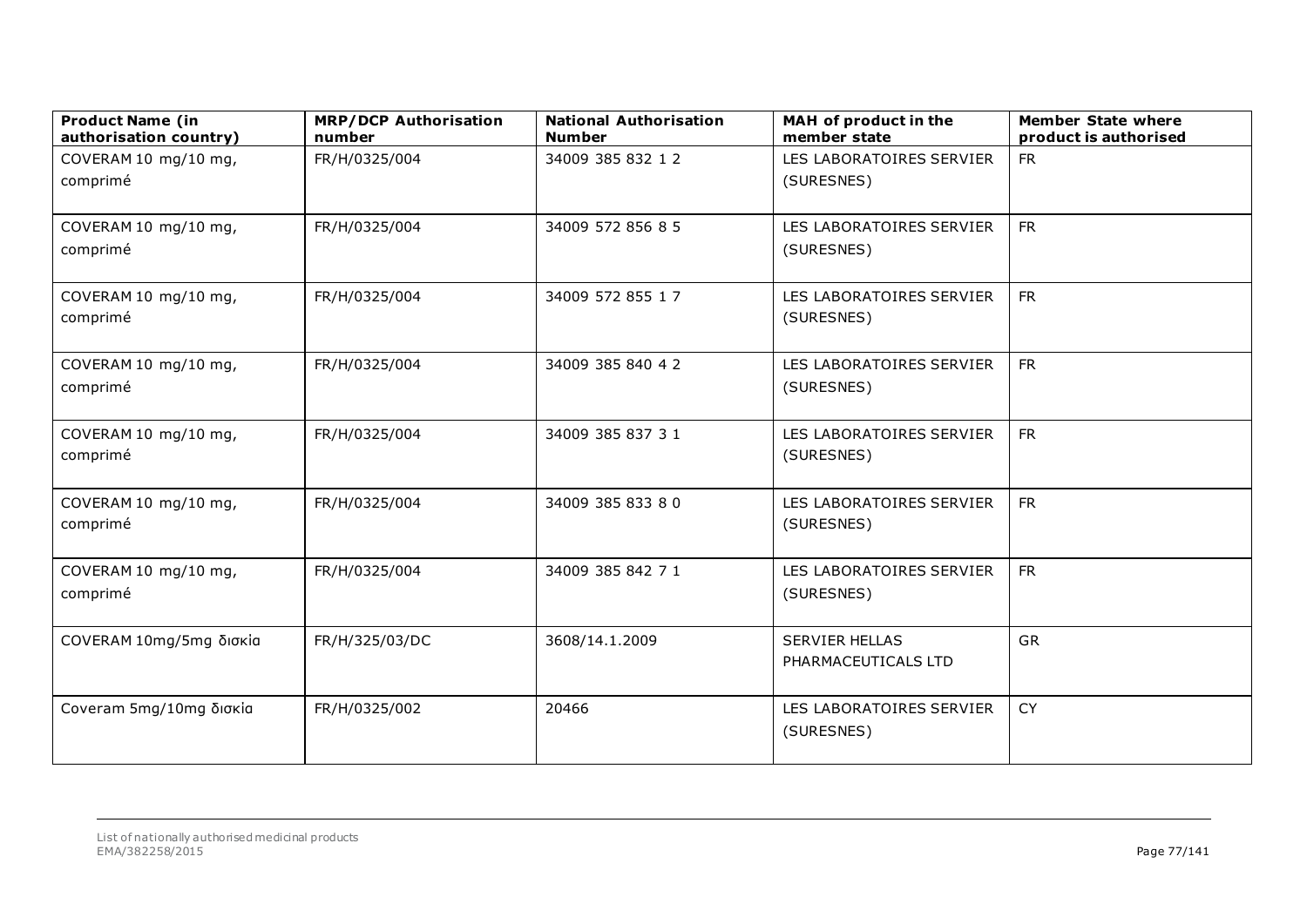| <b>Product Name (in</b><br>authorisation country) | <b>MRP/DCP Authorisation</b><br>number | <b>National Authorisation</b><br><b>Number</b> | MAH of product in the<br>member state        | <b>Member State where</b><br>product is authorised |
|---------------------------------------------------|----------------------------------------|------------------------------------------------|----------------------------------------------|----------------------------------------------------|
| Coveram 5mg/5mg δισκία                            | FR/H/0325/001                          | 20465                                          | LES LABORATOIRES SERVIER<br>(SURESNES)       | <b>CY</b>                                          |
| COVERAM 5mg/5mg δισκία                            | FR/H/325/01/DC                         | 3605/14.1.2009                                 | <b>SERVIER HELLAS</b><br>PHARMACEUTICALS LTD | GR                                                 |
| Coveram 10mg/10mg δισκία                          | FR/H/0325/004                          | 20468                                          | LES LABORATOIRES SERVIER<br>(SURESNES)       | <b>CY</b>                                          |
| Coveram 10mg/5mg δισκία                           | FR/H/0325/003                          | 20467                                          | LES LABORATOIRES SERVIER<br>(SURESNES)       | CY                                                 |
| COVERAM 10mg/10mg δισκία                          | FR/H/325/04/DC                         | 3609/14.1.2009                                 | <b>SERVIER HELLAS</b><br>PHARMACEUTICALS LTD | GR                                                 |
| COVERAM 5mg/10mg δισκία                           | FR/H/325/02/DC                         | 3606/14.1.2009                                 | <b>SERVIER HELLAS</b><br>PHARMACEUTICALS LTD | GR                                                 |
| COVERAM 5 mg/5 mg tabletid                        | FR/H/325/01/DC                         | 584108                                         | LES LABORATOIRES SERVIER<br>(SURESNES)       | EE                                                 |
| COVERAM 5 mg/10 mg tabletid                       | FR/H/325/02/DC                         | 584308                                         | LES LABORATOIRES SERVIER<br>(SURESNES)       | EE                                                 |
| COVERAM 10 mg/5 mg tabletid                       | FR/H/325/03/DC                         | 584408                                         | LES LABORATOIRES SERVIER<br>(SURESNES)       | EE                                                 |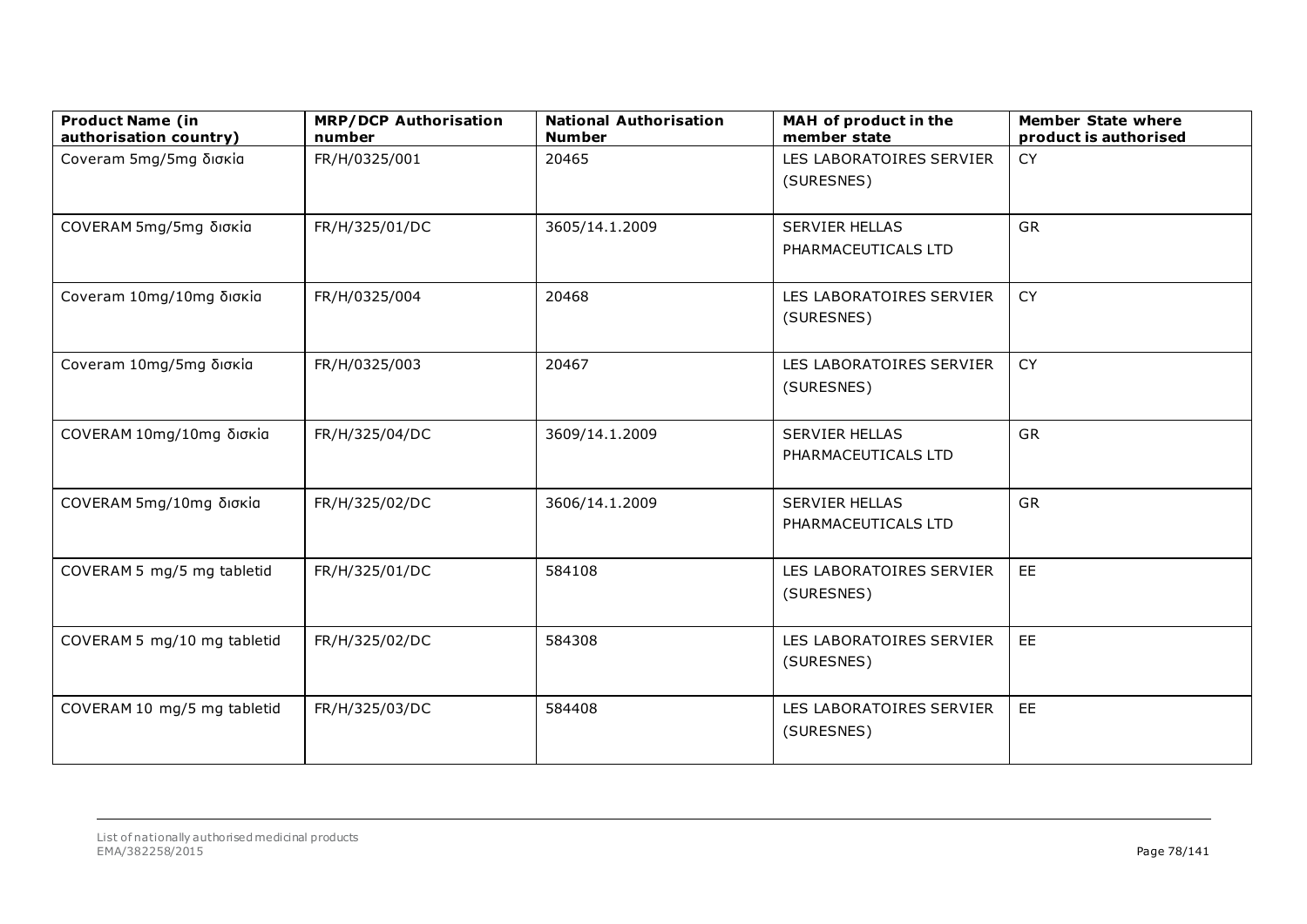| <b>Product Name (in</b><br>authorisation country) | <b>MRP/DCP Authorisation</b><br>number | <b>National Authorisation</b><br><b>Number</b> | MAH of product in the<br>member state  | <b>Member State where</b><br>product is authorised |
|---------------------------------------------------|----------------------------------------|------------------------------------------------|----------------------------------------|----------------------------------------------------|
| COVERAM 10 mg/10 mg tabletid                      | FR/H/325/04/DC                         | 584208                                         | LES LABORATOIRES SERVIER<br>(SURESNES) | EE                                                 |
| Coveram 10 mg-5 mg tabletit                       | FR/H/325/03/DC                         | 23482                                          | LES LABORATOIRES SERVIER<br>(SURESNES) | FI                                                 |
| Coveram 10 mg-10 mg tabletit                      | FR/H/325/04/DC                         | 23483                                          | LES LABORATOIRES SERVIER<br>(SURESNES) | FI                                                 |
| Coveram 5 mg-10 mg tabletit                       | FR/H/325/02/DC                         | 23481                                          | LES LABORATOIRES SERVIER<br>(SURESNES) | FI                                                 |
| Acerycal 5mg/10mg tablets                         | FR/H/0325/002                          | PA 568/18/02                                   | LES LABORATOIRES SERVIER<br>(SURESNES) | IE                                                 |
| Acerycal 5mg/5mg tablets                          | FR/H/0325/001                          | PA 568/18/01                                   | LES LABORATOIRES SERVIER<br>(SURESNES) | IE                                                 |
| Acerycal 10mg/5mg tablets                         | FR/H/0325/003                          | PA 568/18/03                                   | LES LABORATOIRES SERVIER<br>(SURESNES) | IE                                                 |
| Acerycal 10mg/10mg tablets                        | FR/H/0325/004                          | PA 568/18/04                                   | LES LABORATOIRES SERVIER<br>(SURESNES) | IE                                                 |
| Presteram 5 mg/5 mg tabletes                      | FR/H/0325/001                          | 08-0111                                        | LES LABORATOIRES SERVIER<br>(SURESNES) | LV                                                 |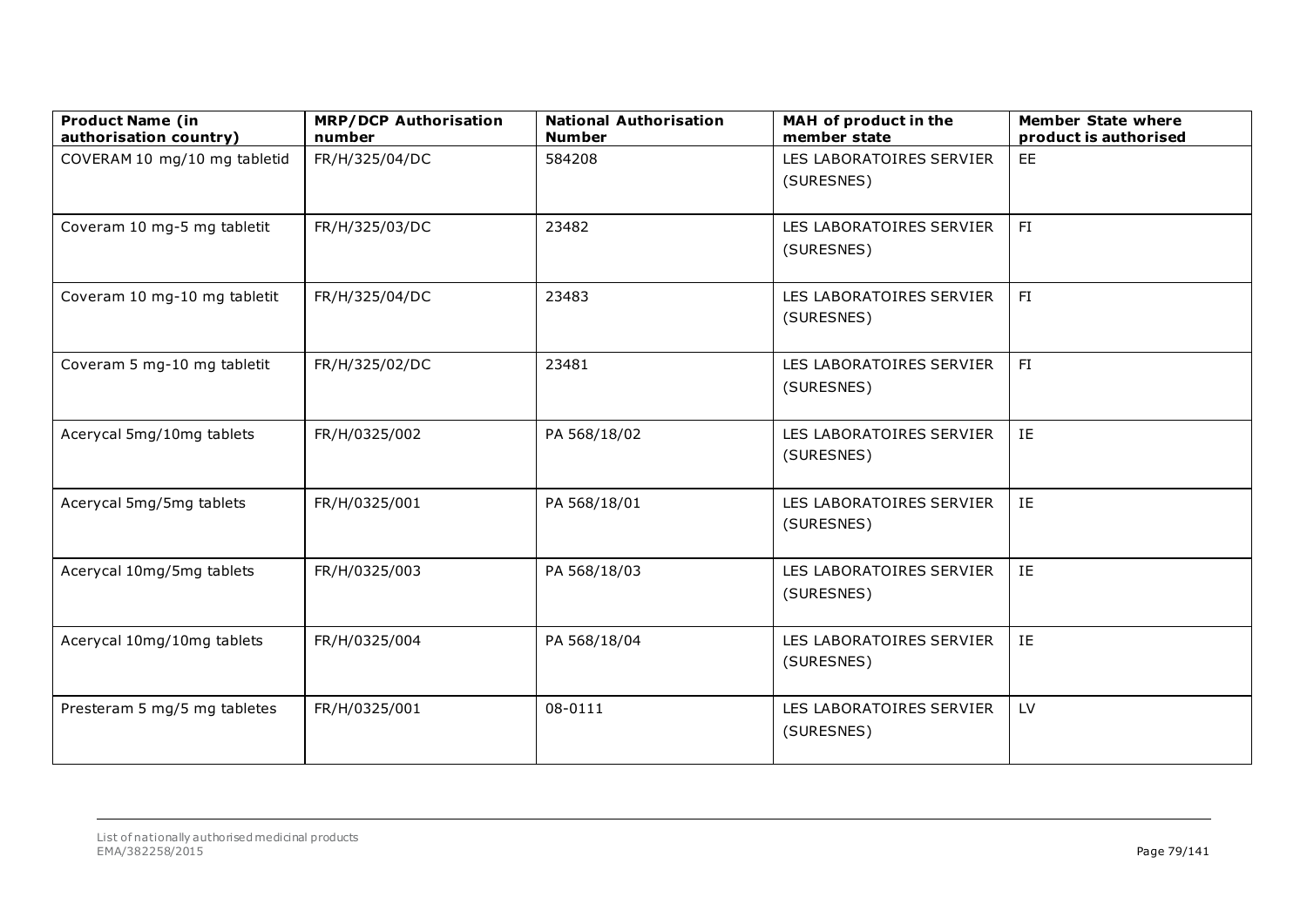| <b>Product Name (in</b><br>authorisation country) | <b>MRP/DCP Authorisation</b><br>number | <b>National Authorisation</b><br><b>Number</b> | MAH of product in the<br>member state  | <b>Member State where</b><br>product is authorised |
|---------------------------------------------------|----------------------------------------|------------------------------------------------|----------------------------------------|----------------------------------------------------|
| Presteram 10 mg/5 mg tabletes                     | FR/H/0325/003                          | 08-0113                                        | LES LABORATOIRES SERVIER<br>(SURESNES) | LV                                                 |
| Presteram 10 mg/10 mg tabletes                    | FR/H/0325/004                          | 08-0114                                        | LES LABORATOIRES SERVIER<br>(SURESNES) | LV.                                                |
| PRESTERAM 5 mg/5 mg tabletės                      | FR/H/0325/001                          | LT/1/08/1187/012                               | LES LABORATOIRES SERVIER<br>(SURESNES) | <b>LT</b>                                          |
| PRESTERAM 5 mg/5 mg tabletės                      | FR/H/0325/001                          | LT/1/08/1187/006                               | LES LABORATOIRES SERVIER<br>(SURESNES) | LT.                                                |
| PRESTERAM 5 mg/5 mg tabletės                      | FR/H/0325/001                          | LT/1/08/1187/005                               | LES LABORATOIRES SERVIER<br>(SURESNES) | LT.                                                |
| PRESTERAM 5 mg/5 mg tabletės                      | FR/H/0325/001                          | LT/1/08/1187/004                               | LES LABORATOIRES SERVIER<br>(SURESNES) | LT.                                                |
| PRESTERAM 5 mg/5 mg tabletės                      | FR/H/0325/001                          | LT/1/08/1187/013                               | LES LABORATOIRES SERVIER<br>(SURESNES) | LT.                                                |
| PRESTERAM 5 mg/5 mg tabletės                      | FR/H/0325/001                          | LT/1/08/1187/008                               | LES LABORATOIRES SERVIER<br>(SURESNES) | LT.                                                |
| PRESTERAM 5 mg/5 mg tabletės                      | FR/H/0325/001                          | LT/1/08/1187/009                               | LES LABORATOIRES SERVIER<br>(SURESNES) | LT.                                                |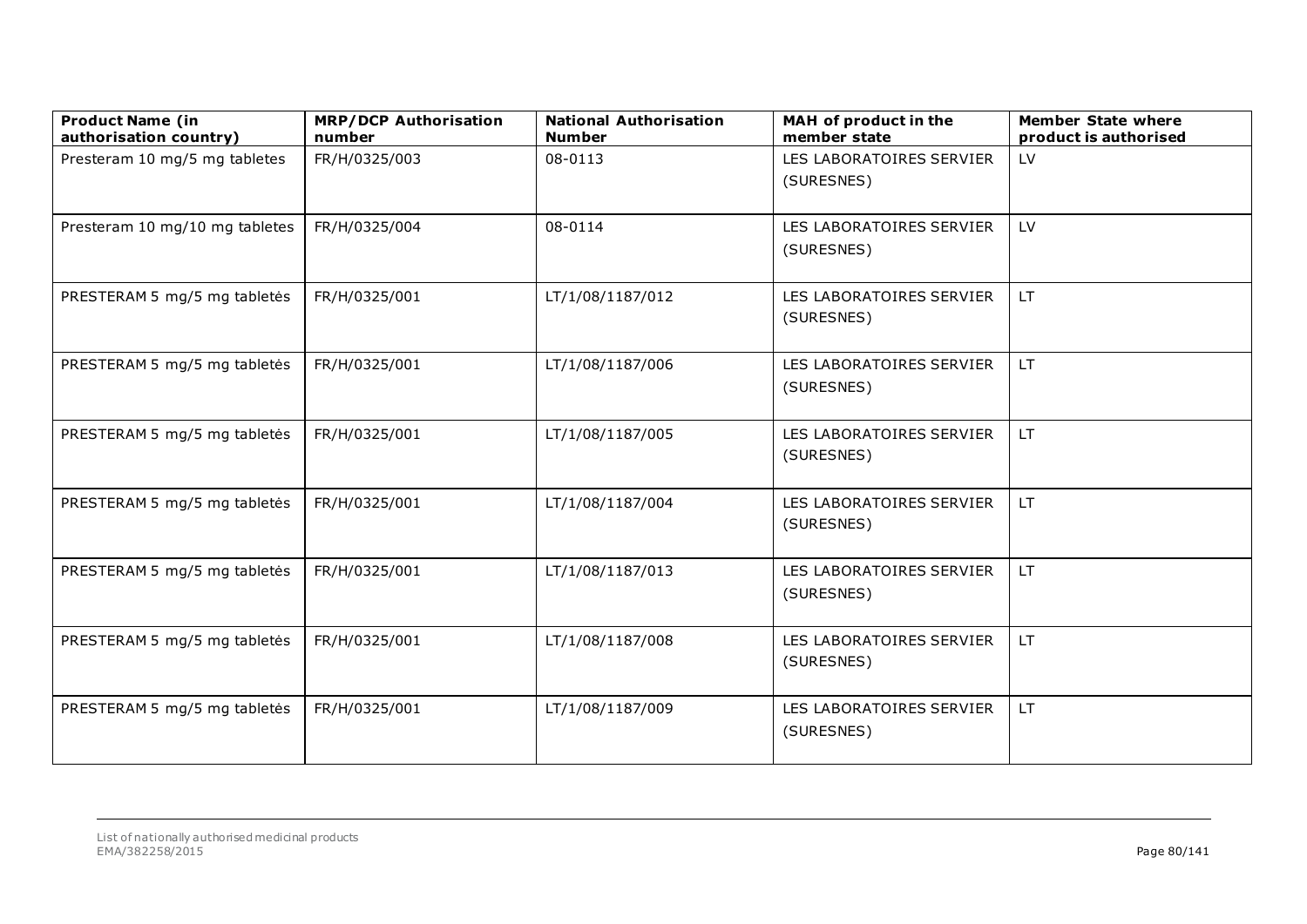| <b>Product Name (in</b><br>authorisation country) | <b>MRP/DCP Authorisation</b><br>number | <b>National Authorisation</b><br><b>Number</b> | MAH of product in the<br>member state  | <b>Member State where</b><br>product is authorised |
|---------------------------------------------------|----------------------------------------|------------------------------------------------|----------------------------------------|----------------------------------------------------|
| PRESTERAM 5 mg/5 mg tabletės                      | FR/H/0325/001                          | LT/1/08/1187/007                               | LES LABORATOIRES SERVIER<br>(SURESNES) | LT.                                                |
| PRESTERAM 5 mg/5 mg tabletės                      | FR/H/0325/001                          | LT/1/08/1187/014                               | LES LABORATOIRES SERVIER<br>(SURESNES) | LT.                                                |
| PRESTERAM 5 mg/5 mg tabletės                      | FR/H/0325/001                          | LT/1/08/1187/010                               | LES LABORATOIRES SERVIER<br>(SURESNES) | LT.                                                |
| PRESTERAM 5 mg/5 mg tabletės                      | FR/H/0325/001                          | LT/1/08/1187/001                               | LES LABORATOIRES SERVIER<br>(SURESNES) | LT.                                                |
| PRESTERAM 5 mg/5 mg tabletės                      | FR/H/0325/001                          | LT/1/08/1187/002                               | LES LABORATOIRES SERVIER<br>(SURESNES) | LT.                                                |
| PRESTERAM 5 mg/5 mg tabletės                      | FR/H/0325/001                          | LT/1/08/1187/011                               | LES LABORATOIRES SERVIER<br>(SURESNES) | LT.                                                |
| PRESTERAM 5 mg/5 mg tabletės                      | FR/H/0325/001                          | LT/1/08/1187/003                               | LES LABORATOIRES SERVIER<br>(SURESNES) | LT.                                                |
| PRESTERAM 5 mg/10 mg<br>tabletės                  | FR/H/0325/002                          | LT/1/08/1187/024                               | LES LABORATOIRES SERVIER<br>(SURESNES) | LT.                                                |
| PRESTERAM 5 mg/10 mg<br>tabletės                  | FR/H/0325/002                          | LT/1/08/1187/027                               | LES LABORATOIRES SERVIER<br>(SURESNES) | LT.                                                |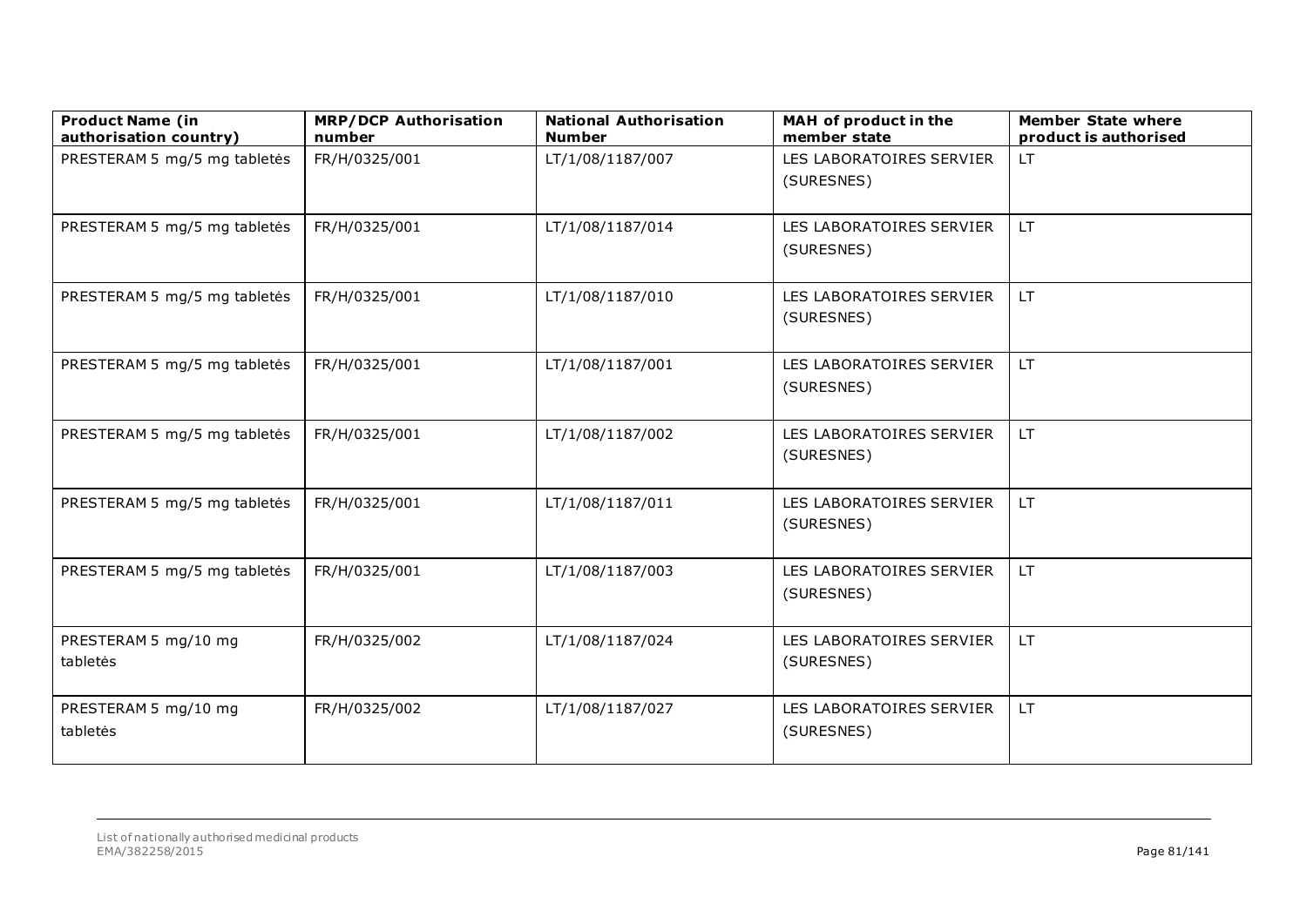| <b>Product Name (in</b><br>authorisation country) | <b>MRP/DCP Authorisation</b><br>number | <b>National Authorisation</b><br><b>Number</b> | MAH of product in the<br>member state  | <b>Member State where</b><br>product is authorised |
|---------------------------------------------------|----------------------------------------|------------------------------------------------|----------------------------------------|----------------------------------------------------|
| PRESTERAM 5 mg/10 mg                              | FR/H/0325/002                          | LT/1/08/1187/022                               | LES LABORATOIRES SERVIER               | LT.                                                |
| tabletės                                          |                                        |                                                | (SURESNES)                             |                                                    |
|                                                   |                                        |                                                |                                        |                                                    |
| PRESTERAM 5 mg/10 mg                              | FR/H/0325/002                          | LT/1/08/1187/020                               | LES LABORATOIRES SERVIER               | LT.                                                |
| tabletės                                          |                                        |                                                | (SURESNES)                             |                                                    |
| PRESTERAM 5 mg/10 mg                              | FR/H/0325/002                          | LT/1/08/1187/021                               | LES LABORATOIRES SERVIER               | LT.                                                |
| tabletės                                          |                                        |                                                | (SURESNES)                             |                                                    |
| PRESTERAM 5 mg/10 mg                              | FR/H/0325/002                          | LT/1/08/1187/026                               | LES LABORATOIRES SERVIER               | LT.                                                |
| tabletės                                          |                                        |                                                | (SURESNES)                             |                                                    |
| PRESTERAM 5 mg/10 mg                              | FR/H/0325/002                          | LT/1/08/1187/018                               | LES LABORATOIRES SERVIER               | LT.                                                |
| tabletės                                          |                                        |                                                | (SURESNES)                             |                                                    |
| PRESTERAM 5 mg/10 mg                              | FR/H/0325/002                          | LT/1/08/1187/028                               | LES LABORATOIRES SERVIER               | LT.                                                |
| tabletės                                          |                                        |                                                | (SURESNES)                             |                                                    |
| PRESTERAM 5 mg/10 mg                              | FR/H/0325/002                          | LT/1/08/1187/023                               | LES LABORATOIRES SERVIER               | LT.                                                |
| tabletės                                          |                                        |                                                | (SURESNES)                             |                                                    |
|                                                   |                                        |                                                |                                        |                                                    |
| PRESTERAM 5 mg/10 mg<br>tabletės                  | FR/H/0325/002                          | LT/1/08/1187/016                               | LES LABORATOIRES SERVIER<br>(SURESNES) | LT.                                                |
|                                                   |                                        |                                                |                                        |                                                    |
| PRESTERAM 5 mg/10 mg                              | FR/H/0325/002                          | LT/1/08/1187/017                               | LES LABORATOIRES SERVIER               | LT.                                                |
| tabletės                                          |                                        |                                                | (SURESNES)                             |                                                    |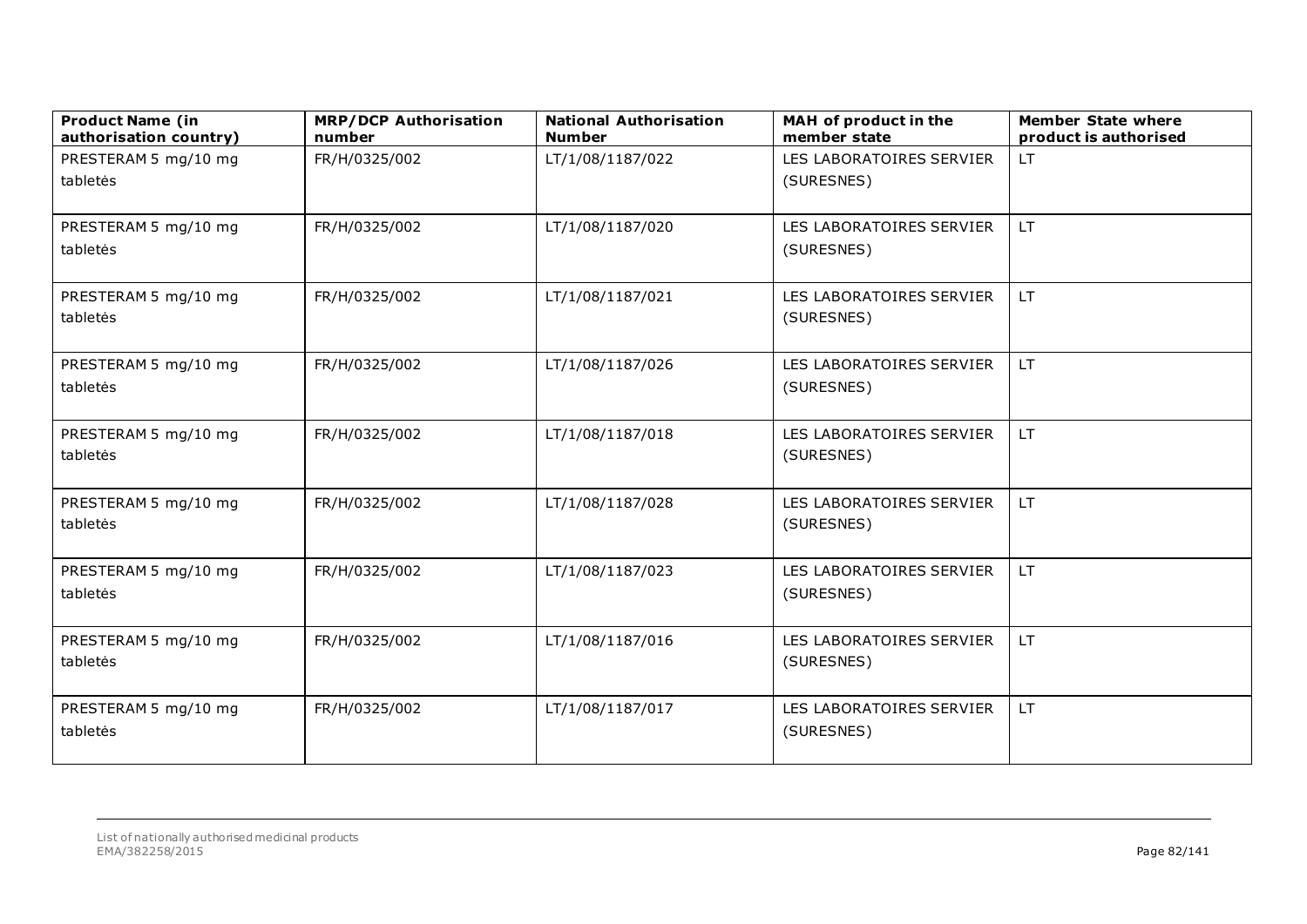| <b>Product Name (in</b><br>authorisation country) | <b>MRP/DCP Authorisation</b><br>number | <b>National Authorisation</b><br><b>Number</b> | MAH of product in the<br>member state  | <b>Member State where</b><br>product is authorised |
|---------------------------------------------------|----------------------------------------|------------------------------------------------|----------------------------------------|----------------------------------------------------|
| PRESTERAM 5 mg/10 mg                              | FR/H/0325/002                          | LT/1/08/1187/025                               | LES LABORATOIRES SERVIER               | LT.                                                |
| tabletės                                          |                                        |                                                | (SURESNES)                             |                                                    |
|                                                   |                                        |                                                |                                        |                                                    |
| PRESTERAM 5 mg/10 mg                              | FR/H/0325/002                          | LT/1/08/1187/019                               | LES LABORATOIRES SERVIER               | LT.                                                |
| tabletės                                          |                                        |                                                | (SURESNES)                             |                                                    |
| PRESTERAM 10 mg/5 mg                              | FR/H/0325/003                          | LT/1/08/1187/031                               | LES LABORATOIRES SERVIER               | LT.                                                |
| tabletės                                          |                                        |                                                | (SURESNES)                             |                                                    |
| PRESTERAM 10 mg/5 mg                              | FR/H/0325/003                          | LT/1/08/1187/041                               | LES LABORATOIRES SERVIER               | LT.                                                |
| tabletės                                          |                                        |                                                | (SURESNES)                             |                                                    |
|                                                   |                                        |                                                |                                        |                                                    |
| PRESTERAM 10 mg/5 mg<br>tabletės                  | FR/H/0325/003                          | LT/1/08/1187/040                               | LES LABORATOIRES SERVIER<br>(SURESNES) | LT.                                                |
|                                                   |                                        |                                                |                                        |                                                    |
| PRESTERAM 10 mg/5 mg                              | FR/H/0325/003                          | LT/1/08/1187/032                               | LES LABORATOIRES SERVIER               | LT.                                                |
| tabletės                                          |                                        |                                                | (SURESNES)                             |                                                    |
| PRESTERAM 10 mg/5 mg                              | FR/H/0325/003                          | LT/1/08/1187/034                               | LES LABORATOIRES SERVIER               | LT.                                                |
| tabletės                                          |                                        |                                                | (SURESNES)                             |                                                    |
|                                                   |                                        |                                                |                                        |                                                    |
| PRESTERAM 10 mg/5 mg                              | FR/H/0325/003                          | LT/1/08/1187/033                               | LES LABORATOIRES SERVIER               | LT.                                                |
| tabletės                                          |                                        |                                                | (SURESNES)                             |                                                    |
| PRESTERAM 10 mg/5 mg                              | FR/H/0325/003                          | LT/1/08/1187/035                               | LES LABORATOIRES SERVIER               | LT.                                                |
| tabletės                                          |                                        |                                                | (SURESNES)                             |                                                    |
|                                                   |                                        |                                                |                                        |                                                    |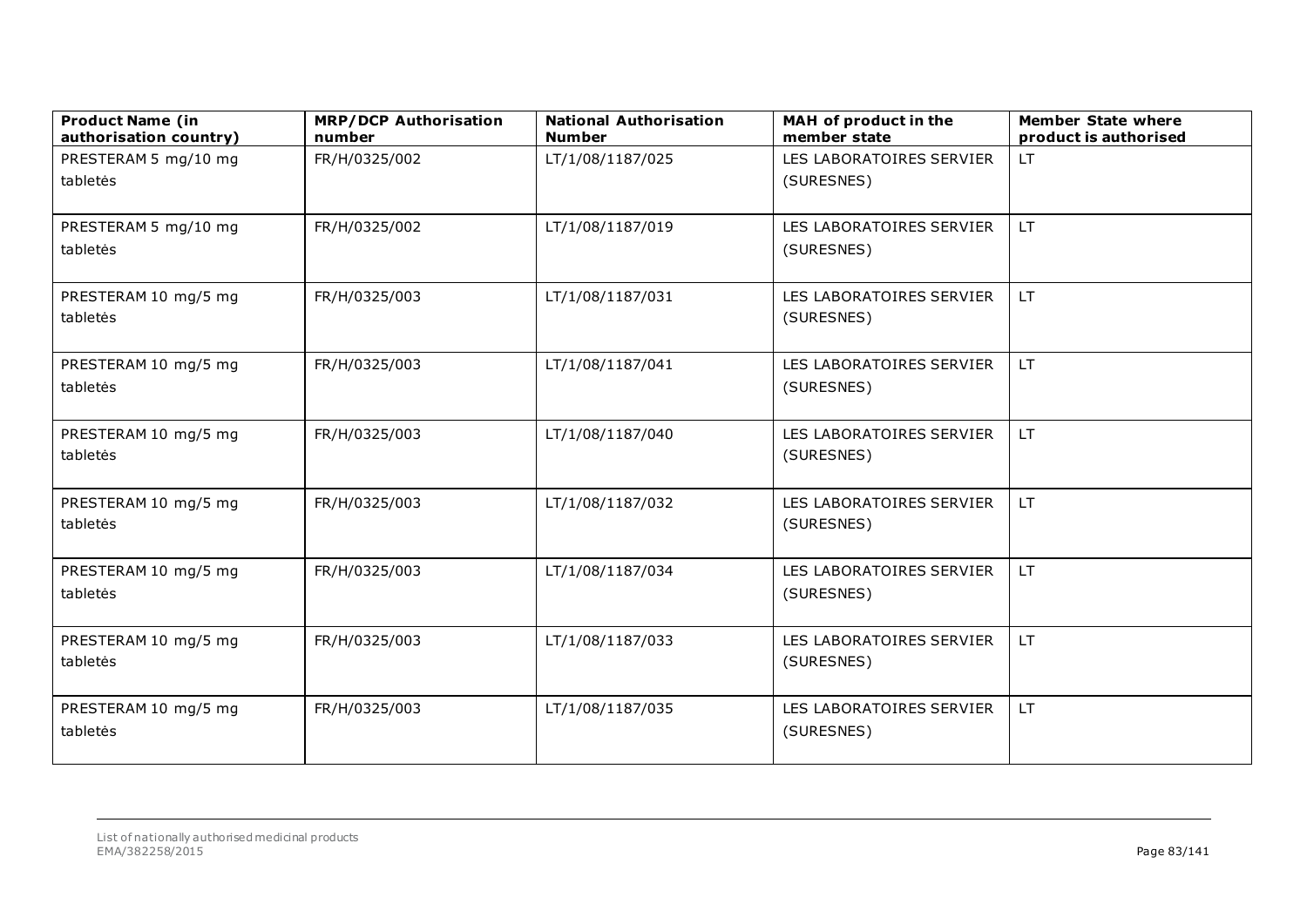| <b>Product Name (in</b><br>authorisation country) | <b>MRP/DCP Authorisation</b><br>number | <b>National Authorisation</b><br><b>Number</b> | MAH of product in the<br>member state | <b>Member State where</b><br>product is authorised |
|---------------------------------------------------|----------------------------------------|------------------------------------------------|---------------------------------------|----------------------------------------------------|
| PRESTERAM 10 mg/5 mg                              | FR/H/0325/003                          | LT/1/08/1187/037                               | LES LABORATOIRES SERVIER              | LT.                                                |
| tabletės                                          |                                        |                                                | (SURESNES)                            |                                                    |
|                                                   |                                        |                                                |                                       |                                                    |
| PRESTERAM 10 mg/5 mg                              | FR/H/0325/003                          | LT/1/08/1187/042                               | LES LABORATOIRES SERVIER              | LT.                                                |
| tabletės                                          |                                        |                                                | (SURESNES)                            |                                                    |
| PRESTERAM 10 mg/5 mg                              | FR/H/0325/003                          | LT/1/08/1187/036                               | LES LABORATOIRES SERVIER              | LT.                                                |
| tabletės                                          |                                        |                                                | (SURESNES)                            |                                                    |
| PRESTERAM 10 mg/5 mg                              | FR/H/0325/003                          | LT/1/08/1187/029                               | LES LABORATOIRES SERVIER              | LT.                                                |
| tabletės                                          |                                        |                                                | (SURESNES)                            |                                                    |
| PRESTERAM 10 mg/5 mg                              | FR/H/0325/003                          | LT/1/08/1187/030                               | LES LABORATOIRES SERVIER              | LT.                                                |
| tabletės                                          |                                        |                                                | (SURESNES)                            |                                                    |
| PRESTERAM 10 mg/5 mg                              | FR/H/0325/003                          | LT/1/08/1187/039                               | LES LABORATOIRES SERVIER              | LT.                                                |
| tabletės                                          |                                        |                                                | (SURESNES)                            |                                                    |
| PRESTERAM 10 mg/5 mg                              | FR/H/0325/003                          | LT/1/08/1187/038                               | LES LABORATOIRES SERVIER              | LT.                                                |
| tabletės                                          |                                        |                                                | (SURESNES)                            |                                                    |
| PRESTERAM 10 mg/10 mg                             | FR/H/0325/004                          | LT/1/08/1187/053                               | LES LABORATOIRES SERVIER              | LT.                                                |
| tabletės                                          |                                        |                                                | (SURESNES)                            |                                                    |
| PRESTERAM 10 mg/10 mg                             | FR/H/0325/004                          | LT/1/08/1187/051                               | LES LABORATOIRES SERVIER              | LT.                                                |
| tabletės                                          |                                        |                                                | (SURESNES)                            |                                                    |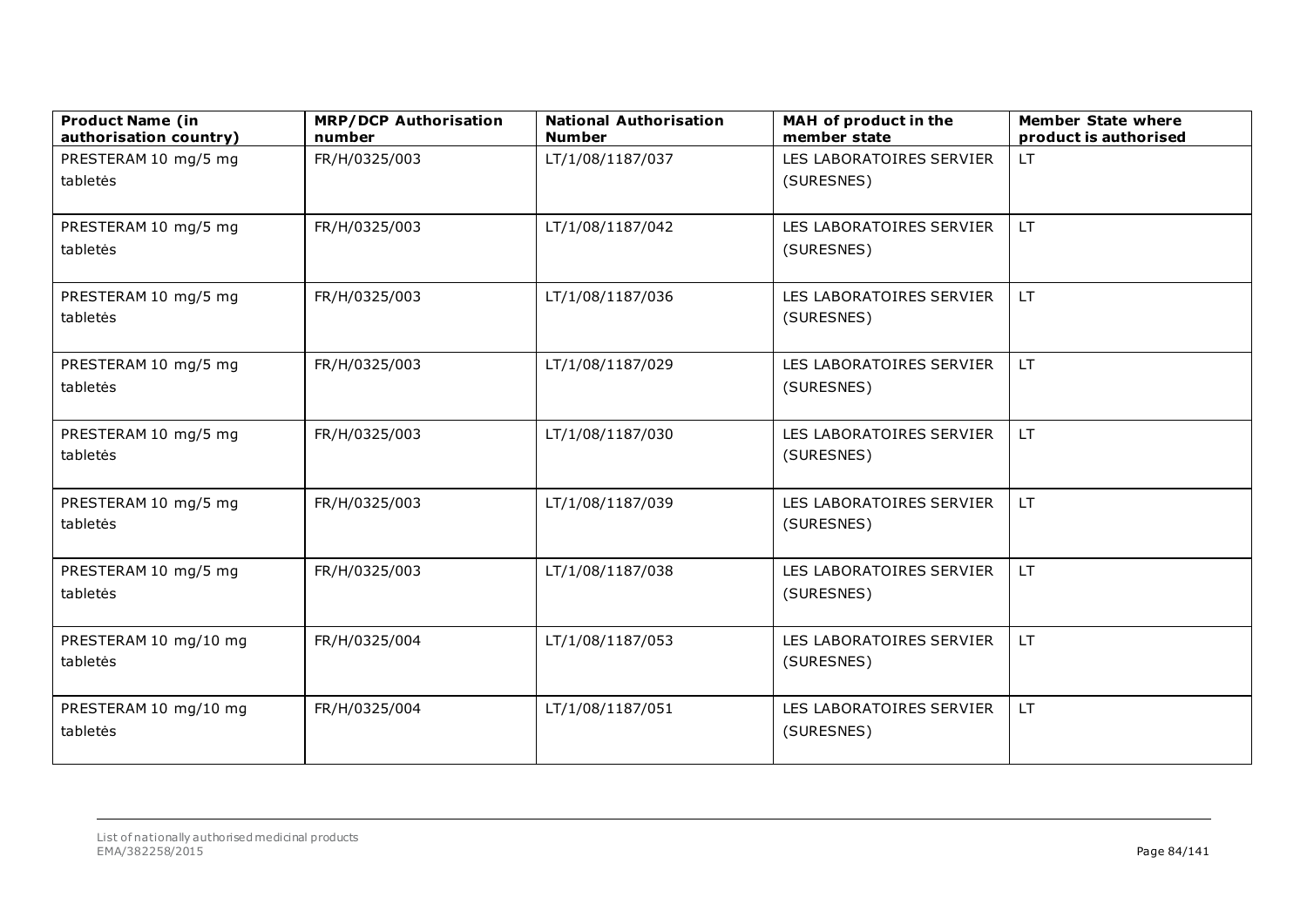| <b>Product Name (in</b><br>authorisation country) | <b>MRP/DCP Authorisation</b><br>number | <b>National Authorisation</b><br><b>Number</b> | MAH of product in the<br>member state  | <b>Member State where</b><br>product is authorised |
|---------------------------------------------------|----------------------------------------|------------------------------------------------|----------------------------------------|----------------------------------------------------|
| PRESTERAM 10 mg/10 mg                             | FR/H/0325/004                          | LT/1/08/1187/045                               | LES LABORATOIRES SERVIER               | <b>LT</b>                                          |
| tabletės                                          |                                        |                                                | (SURESNES)                             |                                                    |
|                                                   |                                        |                                                |                                        |                                                    |
| PRESTERAM 10 mg/10 mg<br>tabletės                 | FR/H/0325/004                          | LT/1/08/1187/052                               | LES LABORATOIRES SERVIER<br>(SURESNES) | LT.                                                |
|                                                   |                                        |                                                |                                        |                                                    |
| PRESTERAM 10 mg/10 mg                             | FR/H/0325/004                          | LT/1/08/1187/048                               | LES LABORATOIRES SERVIER               | LT.                                                |
| tabletės                                          |                                        |                                                | (SURESNES)                             |                                                    |
| PRESTERAM 10 mg/10 mg                             | FR/H/0325/004                          | LT/1/08/1187/050                               | LES LABORATOIRES SERVIER               | LT.                                                |
| tabletės                                          |                                        |                                                | (SURESNES)                             |                                                    |
| PRESTERAM 10 mg/10 mg                             | FR/H/0325/004                          | LT/1/08/1187/056                               | LES LABORATOIRES SERVIER               | LT.                                                |
| tabletės                                          |                                        |                                                | (SURESNES)                             |                                                    |
| PRESTERAM 10 mg/10 mg                             | FR/H/0325/004                          | LT/1/08/1187/046                               | LES LABORATOIRES SERVIER               | LT.                                                |
| tabletės                                          |                                        |                                                | (SURESNES)                             |                                                    |
|                                                   |                                        |                                                |                                        |                                                    |
| PRESTERAM 10 mg/10 mg                             | FR/H/0325/004                          | LT/1/08/1187/044                               | LES LABORATOIRES SERVIER               | LT.                                                |
| tabletės                                          |                                        |                                                | (SURESNES)                             |                                                    |
| PRESTERAM 10 mg/10 mg                             | FR/H/0325/004                          | LT/1/08/1187/054                               | LES LABORATOIRES SERVIER               | LT.                                                |
| tabletės                                          |                                        |                                                | (SURESNES)                             |                                                    |
| PRESTERAM 10 mg/10 mg                             | FR/H/0325/004                          | LT/1/08/1187/055                               | LES LABORATOIRES SERVIER               | LT.                                                |
| tabletės                                          |                                        |                                                | (SURESNES)                             |                                                    |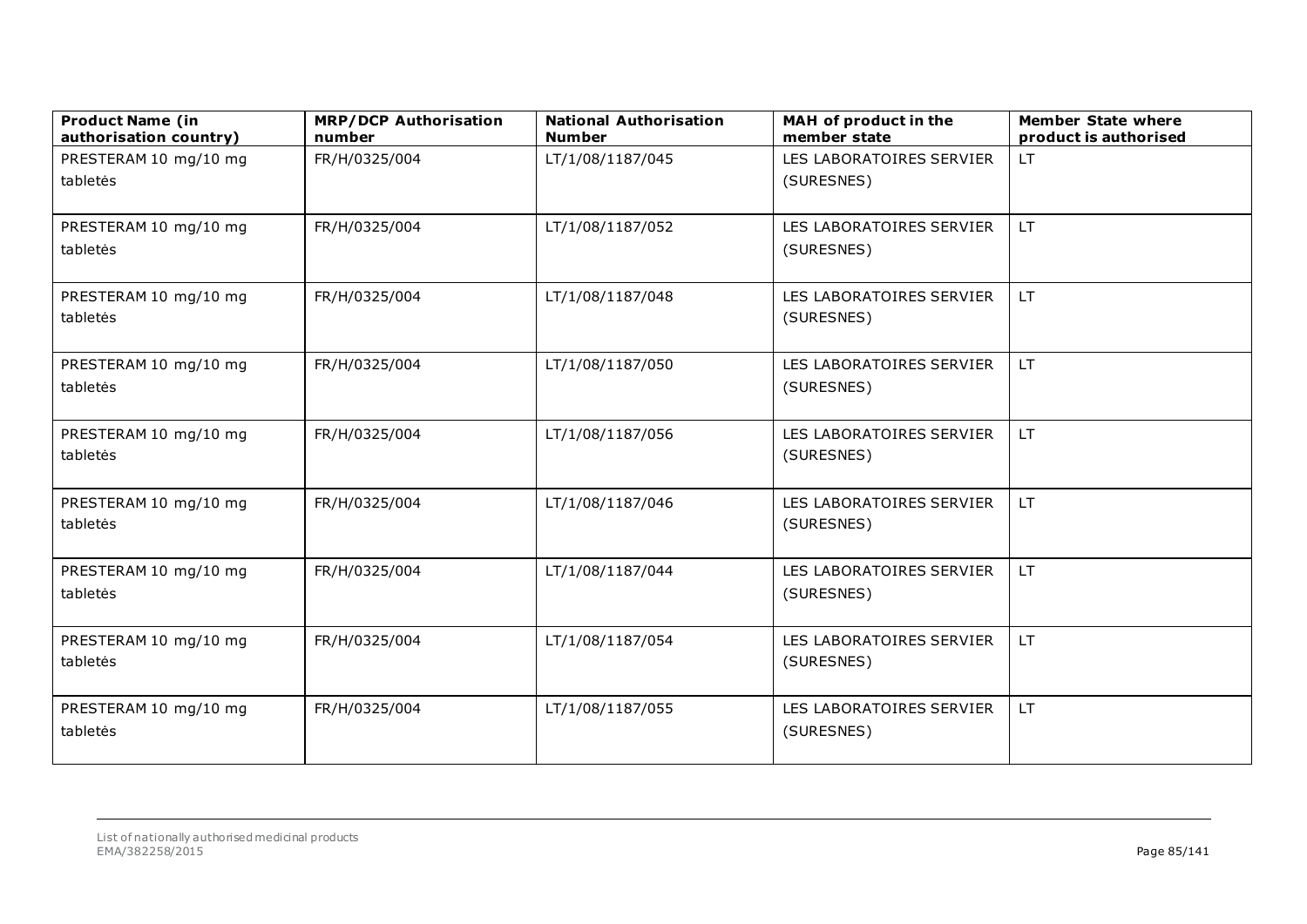| <b>Product Name (in</b><br>authorisation country) | <b>MRP/DCP Authorisation</b><br>number | <b>National Authorisation</b><br><b>Number</b> | MAH of product in the<br>member state | <b>Member State where</b><br>product is authorised |
|---------------------------------------------------|----------------------------------------|------------------------------------------------|---------------------------------------|----------------------------------------------------|
| PRESTERAM 10 mg/10 mg                             | FR/H/0325/004                          | LT/1/08/1187/047                               | LES LABORATOIRES SERVIER              | LT.                                                |
| tabletės                                          |                                        |                                                | (SURESNES)                            |                                                    |
|                                                   |                                        |                                                |                                       |                                                    |
| PRESTERAM 10 mg/10 mg                             | FR/H/0325/004                          | LT/1/08/1187/043                               | LES LABORATOIRES SERVIER              | LT.                                                |
| tabletės                                          |                                        |                                                | (SURESNES)                            |                                                    |
|                                                   |                                        |                                                |                                       |                                                    |
| PRESTERAM 10 mg/10 mg                             | FR/H/0325/004                          | LT/1/08/1187/049                               | LES LABORATOIRES SERVIER              | LT.                                                |
| tabletės                                          |                                        |                                                | (SURESNES)                            |                                                    |
| PRESTERAM 5 mg/10 mg                              | FR/H/0325/002                          | LT/1/08/1187/015                               | LES LABORATOIRES SERVIER              | LT.                                                |
| tabletės                                          |                                        |                                                | (SURESNES)                            |                                                    |
|                                                   |                                        |                                                |                                       |                                                    |
| Coverlam 5 mg/5 mg compresse                      | FR/H/0325/001                          | 038477105                                      | LES LABORATOIRES SERVIER              | IT                                                 |
|                                                   |                                        |                                                | (SURESNES)                            |                                                    |
|                                                   |                                        |                                                |                                       |                                                    |
| Coverlam 5 mg/5 mg compresse                      | FR/H/0325/001                          | 038477030                                      | LES LABORATOIRES SERVIER              | $\ensuremath{\text{IT}}$                           |
|                                                   |                                        |                                                | (SURESNES)                            |                                                    |
|                                                   |                                        |                                                |                                       |                                                    |
| Coverlam 5 mg/5 mg compresse                      | FR/H/0325/001                          | 038477028                                      | LES LABORATOIRES SERVIER              | $\ensuremath{\text{IT}}$                           |
|                                                   |                                        |                                                | (SURESNES)                            |                                                    |
| Coverlam 5 mg/5 mg compresse                      | FR/H/0325/001                          | 038477016                                      | LES LABORATOIRES SERVIER              | $\ensuremath{\text{IT}}$                           |
|                                                   |                                        |                                                | (SURESNES)                            |                                                    |
|                                                   |                                        |                                                |                                       |                                                    |
| Coverlam 5 mg/5 mg compresse                      | FR/H/0325/001                          | 038477079                                      | LES LABORATOIRES SERVIER              | $\ensuremath{\text{IT}}$                           |
|                                                   |                                        |                                                | (SURESNES)                            |                                                    |
|                                                   |                                        |                                                |                                       |                                                    |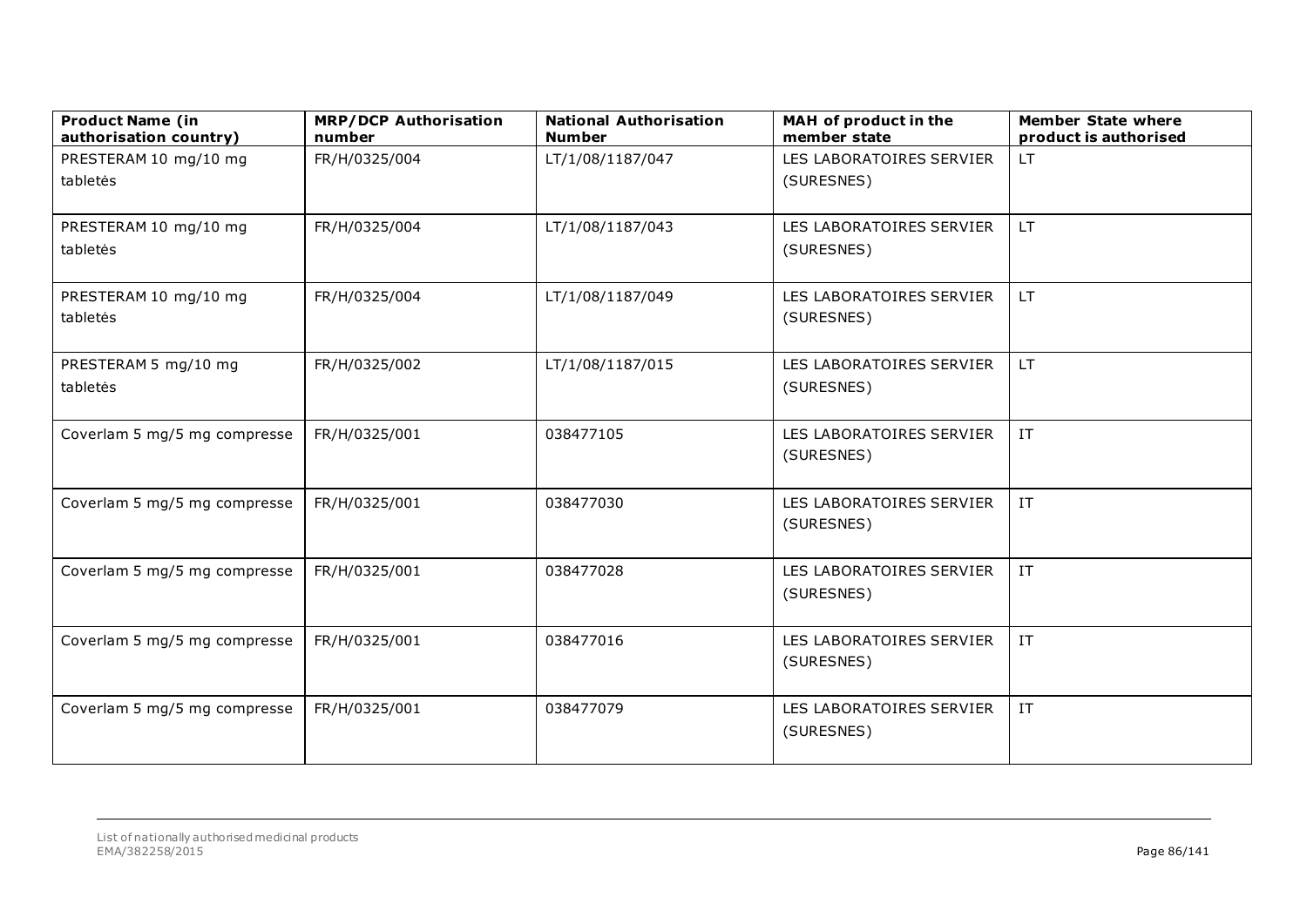| <b>Product Name (in</b><br>authorisation country) | <b>MRP/DCP Authorisation</b><br>number | <b>National Authorisation</b><br><b>Number</b> | MAH of product in the<br>member state  | <b>Member State where</b><br>product is authorised |
|---------------------------------------------------|----------------------------------------|------------------------------------------------|----------------------------------------|----------------------------------------------------|
| Coverlam 5 mg/5 mg compresse                      | FR/H/0325/001                          | 038477081                                      | LES LABORATOIRES SERVIER<br>(SURESNES) | IT                                                 |
| Coverlam 5 mg/5 mg compresse                      | FR/H/0325/001                          | 038477129                                      | LES LABORATOIRES SERVIER<br>(SURESNES) | $\ensuremath{\text{IT}}$                           |
| Coverlam 5 mg/5 mg compresse                      | FR/H/0325/001                          | 038477055                                      | LES LABORATOIRES SERVIER<br>(SURESNES) | $\ensuremath{\text{IT}}$                           |
| Coverlam 5 mg/5 mg compresse                      | FR/H/0325/001                          | 038477117                                      | LES LABORATOIRES SERVIER<br>(SURESNES) | IT                                                 |
| Coverlam 5 mg/5 mg compresse                      | FR/H/0325/001                          | 038477042                                      | LES LABORATOIRES SERVIER<br>(SURESNES) | IT                                                 |
| Coverlam 5 mg/5 mg compresse                      | FR/H/0325/001                          | 038477143                                      | LES LABORATOIRES SERVIER<br>(SURESNES) | IT                                                 |
| Coverlam 5 mg/5 mg compresse                      | FR/H/0325/001                          | 038477131                                      | LES LABORATOIRES SERVIER<br>(SURESNES) | $\ensuremath{\text{IT}}$                           |
| Coverlam 5 mg/5 mg compresse                      | FR/H/0325/001                          | 038477093                                      | LES LABORATOIRES SERVIER<br>(SURESNES) | $\ensuremath{\text{IT}}$                           |
| Coverlam 5 mg/5 mg compresse                      | FR/H/0325/001                          | 038477067                                      | LES LABORATOIRES SERVIER<br>(SURESNES) | $\ensuremath{\mathsf{IT}}$                         |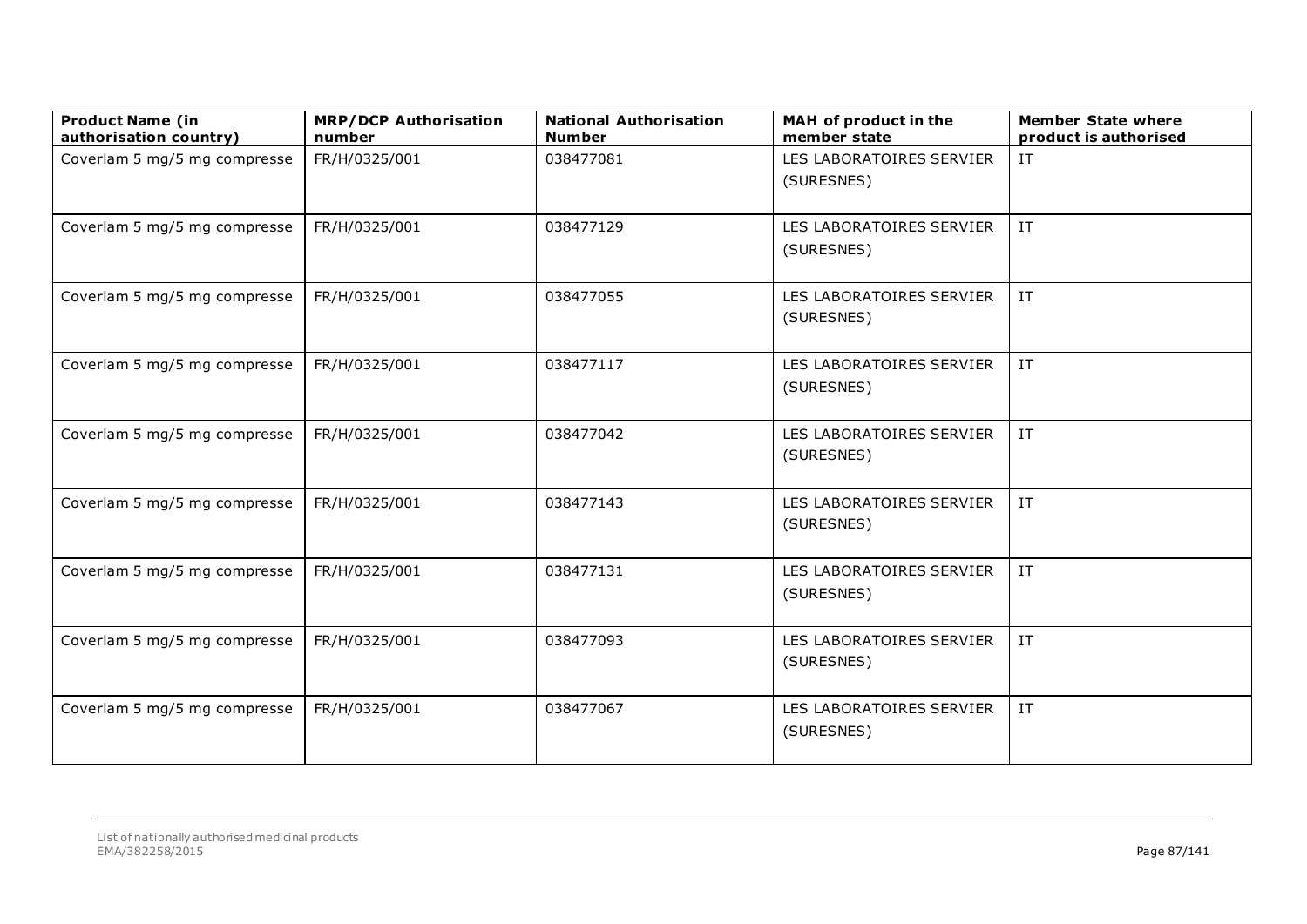| <b>Product Name (in</b><br>authorisation country) | <b>MRP/DCP Authorisation</b><br>number | <b>National Authorisation</b><br><b>Number</b> | MAH of product in the<br>member state | <b>Member State where</b><br>product is authorised |
|---------------------------------------------------|----------------------------------------|------------------------------------------------|---------------------------------------|----------------------------------------------------|
| Coverlam 10 mg/5 mg                               | FR/H/0325/003                          | 038477410                                      | LES LABORATOIRES SERVIER              | IT                                                 |
| compresse                                         |                                        |                                                | (SURESNES)                            |                                                    |
|                                                   |                                        |                                                |                                       |                                                    |
| Coverlam 10 mg/5 mg                               | FR/H/0325/003                          | 038477319                                      | LES LABORATOIRES SERVIER              | IT                                                 |
| compresse                                         |                                        |                                                | (SURESNES)                            |                                                    |
| Coverlam 10 mg/5 mg                               | FR/H/0325/003                          | 038477422                                      | LES LABORATOIRES SERVIER              | IT                                                 |
| compresse                                         |                                        |                                                | (SURESNES)                            |                                                    |
| Coverlam 10 mg/5 mg                               | FR/H/0325/003                          | 038477321                                      | LES LABORATOIRES SERVIER              | $\ensuremath{\text{IT}}$                           |
| compresse                                         |                                        |                                                | (SURESNES)                            |                                                    |
| Coverlam 10 mg/5 mg                               | FR/H/0325/003                          | 038477384                                      | LES LABORATOIRES SERVIER              | IT                                                 |
| compresse                                         |                                        |                                                | (SURESNES)                            |                                                    |
| Coverlam 10 mg/5 mg                               | FR/H/0325/003                          | 038477372                                      | LES LABORATOIRES SERVIER              | $\ensuremath{\text{IT}}$                           |
| compresse                                         |                                        |                                                | (SURESNES)                            |                                                    |
| Coverlam 10 mg/5 mg                               | FR/H/0325/003                          | 038477295                                      | LES LABORATOIRES SERVIER              | IT                                                 |
| compresse                                         |                                        |                                                | (SURESNES)                            |                                                    |
| Coverlam 10 mg/5 mg                               | FR/H/0325/003                          | 038477360                                      | LES LABORATOIRES SERVIER              | $\ensuremath{\text{IT}}$                           |
| compresse                                         |                                        |                                                | (SURESNES)                            |                                                    |
| Coverlam 10 mg/5 mg                               | FR/H/0325/003                          | 038477396                                      | LES LABORATOIRES SERVIER              | $\ensuremath{\text{IT}}$                           |
| compresse                                         |                                        |                                                | (SURESNES)                            |                                                    |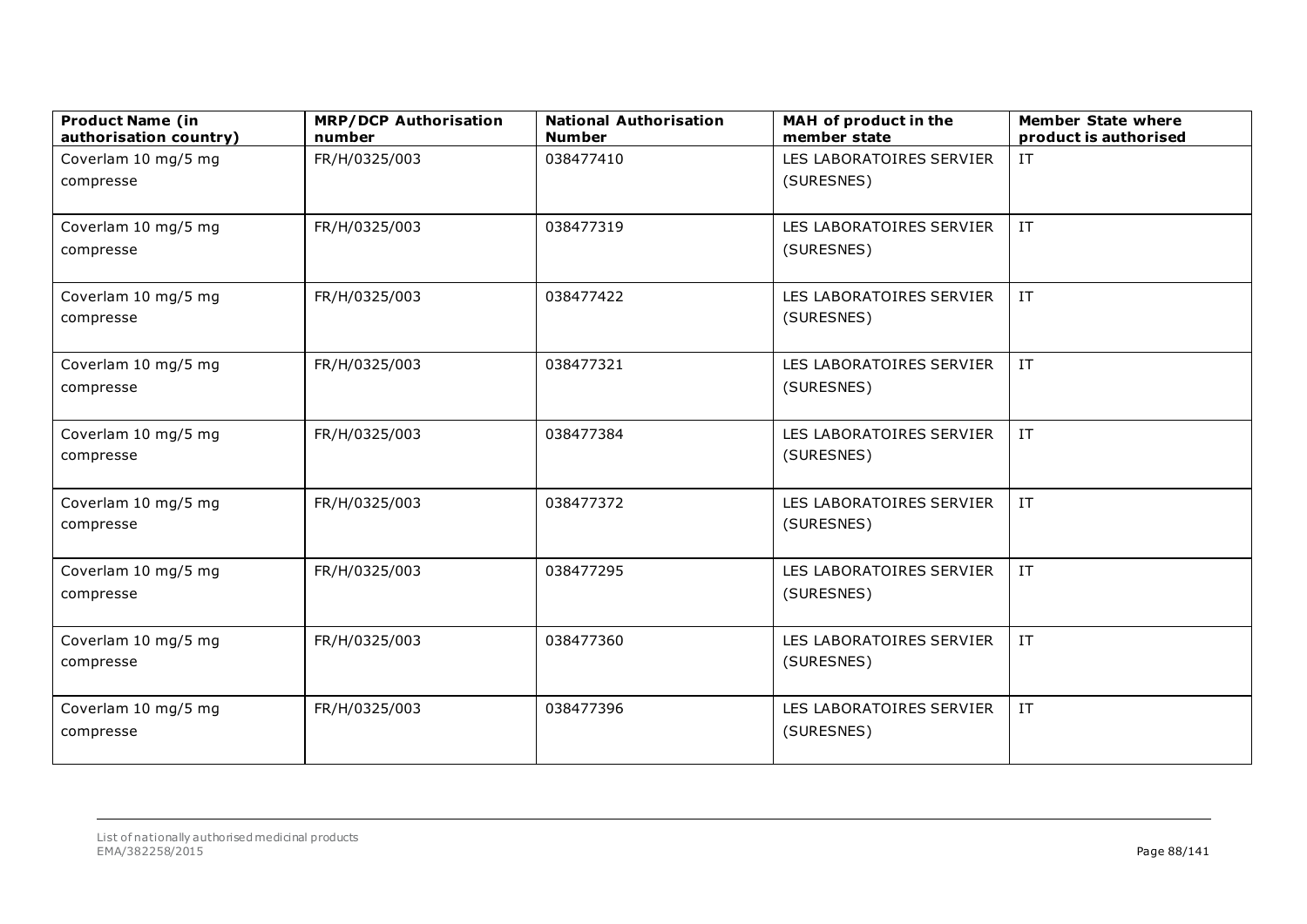| <b>Product Name (in</b><br>authorisation country) | <b>MRP/DCP Authorisation</b><br>number | <b>National Authorisation</b><br><b>Number</b> | MAH of product in the<br>member state  | <b>Member State where</b><br>product is authorised |
|---------------------------------------------------|----------------------------------------|------------------------------------------------|----------------------------------------|----------------------------------------------------|
| Coverlam 10 mg/5 mg                               | FR/H/0325/003                          | 038477333                                      | LES LABORATOIRES SERVIER               | IT                                                 |
| compresse                                         |                                        |                                                | (SURESNES)                             |                                                    |
|                                                   |                                        |                                                |                                        |                                                    |
| Coverlam 10 mg/5 mg                               | FR/H/0325/003                          | 038477307                                      | LES LABORATOIRES SERVIER               | IT                                                 |
| compresse                                         |                                        |                                                | (SURESNES)                             |                                                    |
| Coverlam 10 mg/5 mg                               | FR/H/0325/003                          | 038477408                                      | LES LABORATOIRES SERVIER               | $\ensuremath{\text{IT}}$                           |
| compresse                                         |                                        |                                                | (SURESNES)                             |                                                    |
| Coverlam 10 mg/5 mg                               | FR/H/0325/003                          | 038477358                                      | LES LABORATOIRES SERVIER               | IT                                                 |
| compresse                                         |                                        |                                                | (SURESNES)                             |                                                    |
|                                                   |                                        |                                                |                                        |                                                    |
| Coverlam 10 mg/5 mg<br>compresse                  | FR/H/0325/003                          | 038477345                                      | LES LABORATOIRES SERVIER<br>(SURESNES) | IT                                                 |
|                                                   |                                        |                                                |                                        |                                                    |
| Coverlam 10 mg/10 mg                              | FR/H/0325/004                          | 038477511                                      | LES LABORATOIRES SERVIER               | $\ensuremath{\text{IT}}$                           |
| compresse                                         |                                        |                                                | (SURESNES)                             |                                                    |
| Coverlam 10 mg/10 mg                              | FR/H/0325/004                          | 038477547                                      | LES LABORATOIRES SERVIER               | IT                                                 |
| compresse                                         |                                        |                                                | (SURESNES)                             |                                                    |
| Coverlam 10 mg/10 mg                              | FR/H/0325/004                          | 038477562                                      | LES LABORATOIRES SERVIER               | IT                                                 |
| compresse                                         |                                        |                                                | (SURESNES)                             |                                                    |
|                                                   |                                        |                                                |                                        |                                                    |
| Coverlam 10 mg/10 mg                              | FR/H/0325/004                          | 038477461                                      | LES LABORATOIRES SERVIER               | $\ensuremath{\text{IT}}$                           |
| compresse                                         |                                        |                                                | (SURESNES)                             |                                                    |
|                                                   |                                        |                                                |                                        |                                                    |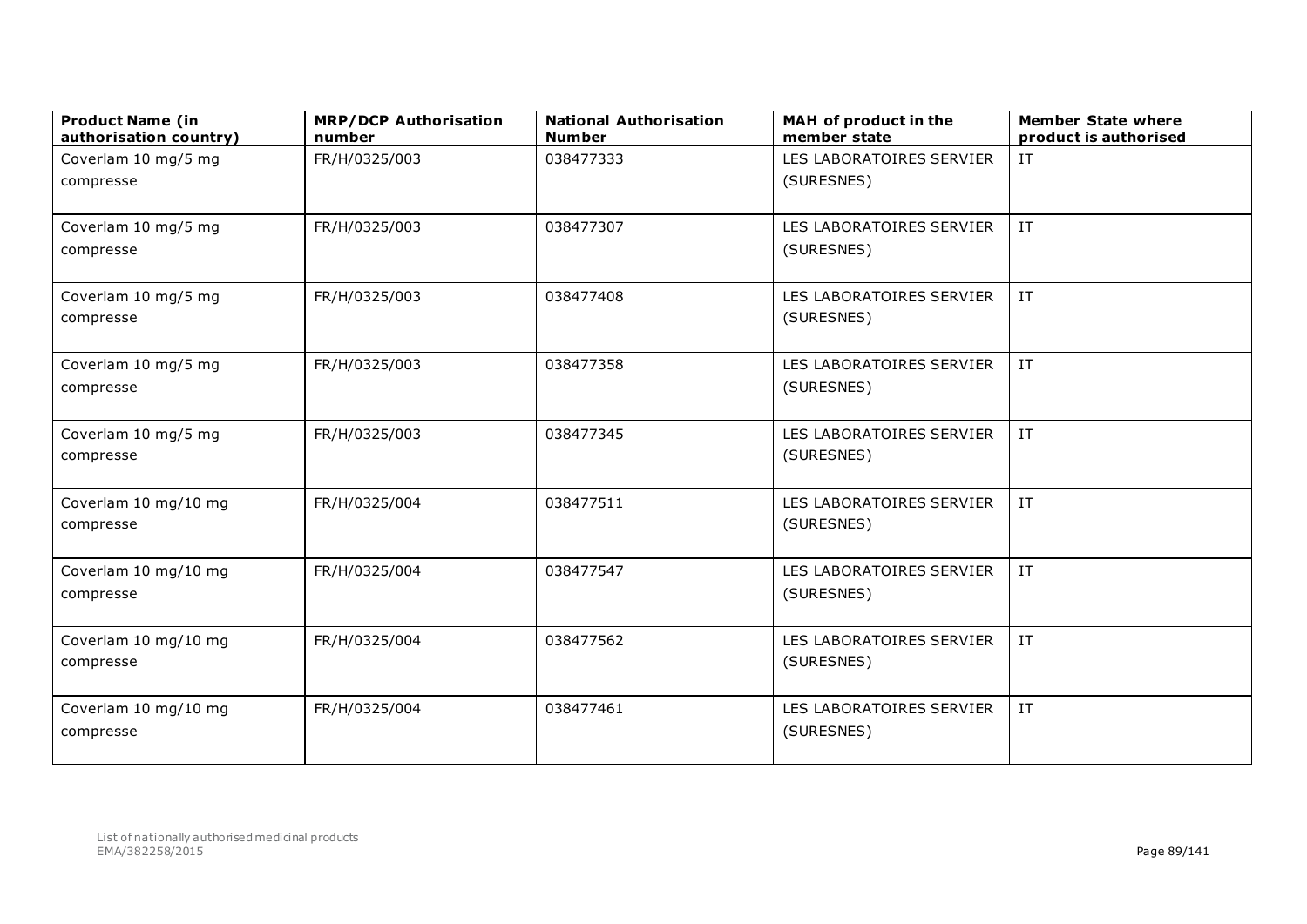| <b>Product Name (in</b><br>authorisation country) | <b>MRP/DCP Authorisation</b><br>number | <b>National Authorisation</b><br><b>Number</b> | MAH of product in the<br>member state | <b>Member State where</b><br>product is authorised |
|---------------------------------------------------|----------------------------------------|------------------------------------------------|---------------------------------------|----------------------------------------------------|
| Coverlam 10 mg/10 mg                              | FR/H/0325/004                          | 038477523                                      | LES LABORATOIRES SERVIER              | IT                                                 |
| compresse                                         |                                        |                                                | (SURESNES)                            |                                                    |
|                                                   |                                        |                                                |                                       |                                                    |
| Coverlam 10 mg/10 mg                              | FR/H/0325/004                          | 038477509                                      | LES LABORATOIRES SERVIER              | IT                                                 |
| compresse                                         |                                        |                                                | (SURESNES)                            |                                                    |
| Coverlam 10 mg/10 mg                              | FR/H/0325/004                          | 038477550                                      | LES LABORATOIRES SERVIER              | $\ensuremath{\text{IT}}$                           |
| compresse                                         |                                        |                                                | (SURESNES)                            |                                                    |
| Coverlam 10 mg/10 mg                              | FR/H/0325/004                          | 038477535                                      | LES LABORATOIRES SERVIER              | $\ensuremath{\text{IT}}$                           |
| compresse                                         |                                        |                                                | (SURESNES)                            |                                                    |
| [Coverlam 10 mg/10 mg]                            | FR/H/0325/004                          | 038477497                                      | LES LABORATOIRES SERVIER              | IT                                                 |
| compresse                                         |                                        |                                                | (SURESNES)                            |                                                    |
|                                                   |                                        |                                                |                                       |                                                    |
| Coverlam 10 mg/10 mg                              | FR/H/0325/004                          | 038477434                                      | LES LABORATOIRES SERVIER              | IT                                                 |
| compresse                                         |                                        |                                                | (SURESNES)                            |                                                    |
| Coverlam 10 mg/10 mg                              | FR/H/0325/004                          | 038477459                                      | LES LABORATOIRES SERVIER              | $\ensuremath{\text{IT}}$                           |
| compresse                                         |                                        |                                                | (SURESNES)                            |                                                    |
| Coverlam 10 mg/10 mg                              | FR/H/0325/004                          | 038477473                                      | LES LABORATOIRES SERVIER              | IT                                                 |
| compresse                                         |                                        |                                                | (SURESNES)                            |                                                    |
|                                                   |                                        | 038477446                                      | LES LABORATOIRES SERVIER              | $\ensuremath{\text{IT}}$                           |
| Coverlam 10 mg/10 mg<br>compresse                 | FR/H/0325/004                          |                                                | (SURESNES)                            |                                                    |
|                                                   |                                        |                                                |                                       |                                                    |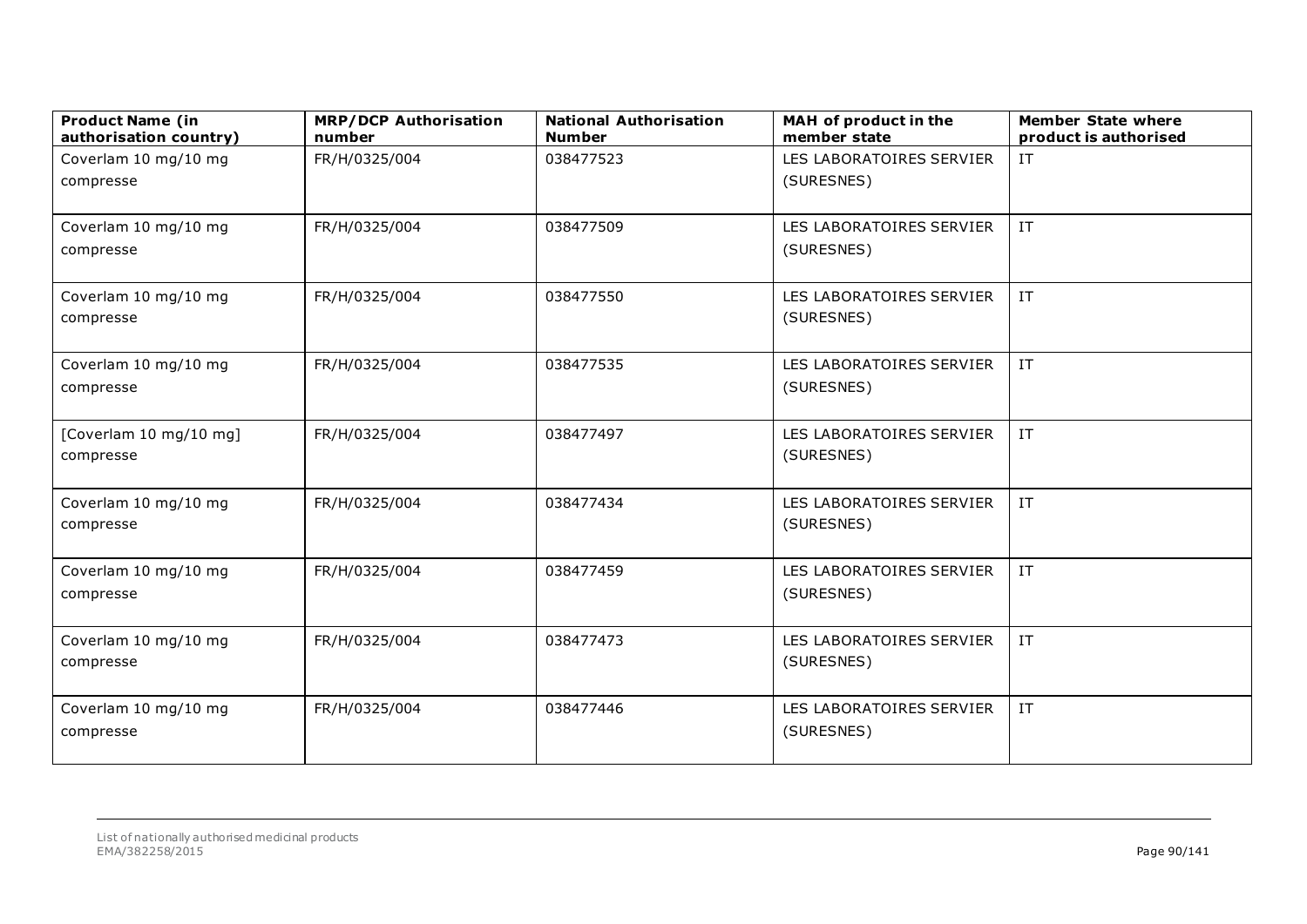| <b>Product Name (in</b><br>authorisation country) | <b>MRP/DCP Authorisation</b><br>number | <b>National Authorisation</b><br><b>Number</b> | MAH of product in the<br>member state  | <b>Member State where</b><br>product is authorised |
|---------------------------------------------------|----------------------------------------|------------------------------------------------|----------------------------------------|----------------------------------------------------|
| Coverlam 10 mg/10 mg                              | FR/H/0325/004                          | 038477485                                      | LES LABORATOIRES SERVIER               | IT                                                 |
| compresse                                         |                                        |                                                | (SURESNES)                             |                                                    |
| COVERAM 5MG/5MG comprimés                         | FR/H/325/01/DC                         | 2009010007                                     | SERVIER BENELUX S.A./N.V.              | LU                                                 |
| Coverlam 5 mg/10 mg<br>compresse                  | FR/H/0325/002                          | 038477156                                      | LES LABORATOIRES SERVIER<br>(SURESNES) | $\ensuremath{\text{IT}}$                           |
| Coverlam 5 mg/10 mg<br>compresse                  | FR/H/0325/002                          | 038477218                                      | LES LABORATOIRES SERVIER<br>(SURESNES) | $\ensuremath{\text{IT}}$                           |
| Coverlam 5 mg/10 mg<br>compresse                  | FR/H/0325/002                          | 038477283                                      | LES LABORATOIRES SERVIER<br>(SURESNES) | IT                                                 |
| Coverlam 5 mg/10 mg<br>compresse                  | FR/H/0325/002                          | 038477269                                      | LES LABORATOIRES SERVIER<br>(SURESNES) | $\ensuremath{\text{IT}}$                           |
| Coverlam 5 mg/10 mg<br>compresse                  | FR/H/0325/002                          | 038477194                                      | LES LABORATOIRES SERVIER<br>(SURESNES) | $\ensuremath{\text{IT}}$                           |
| Coverlam 5 mg/10 mg<br>compresse                  | FR/H/0325/002                          | 038477170                                      | LES LABORATOIRES SERVIER<br>(SURESNES) | IT                                                 |
| Coverlam 5 mg/10 mg<br>compresse                  | FR/H/0325/002                          | 038477206                                      | LES LABORATOIRES SERVIER<br>(SURESNES) | $\ensuremath{\text{IT}}$                           |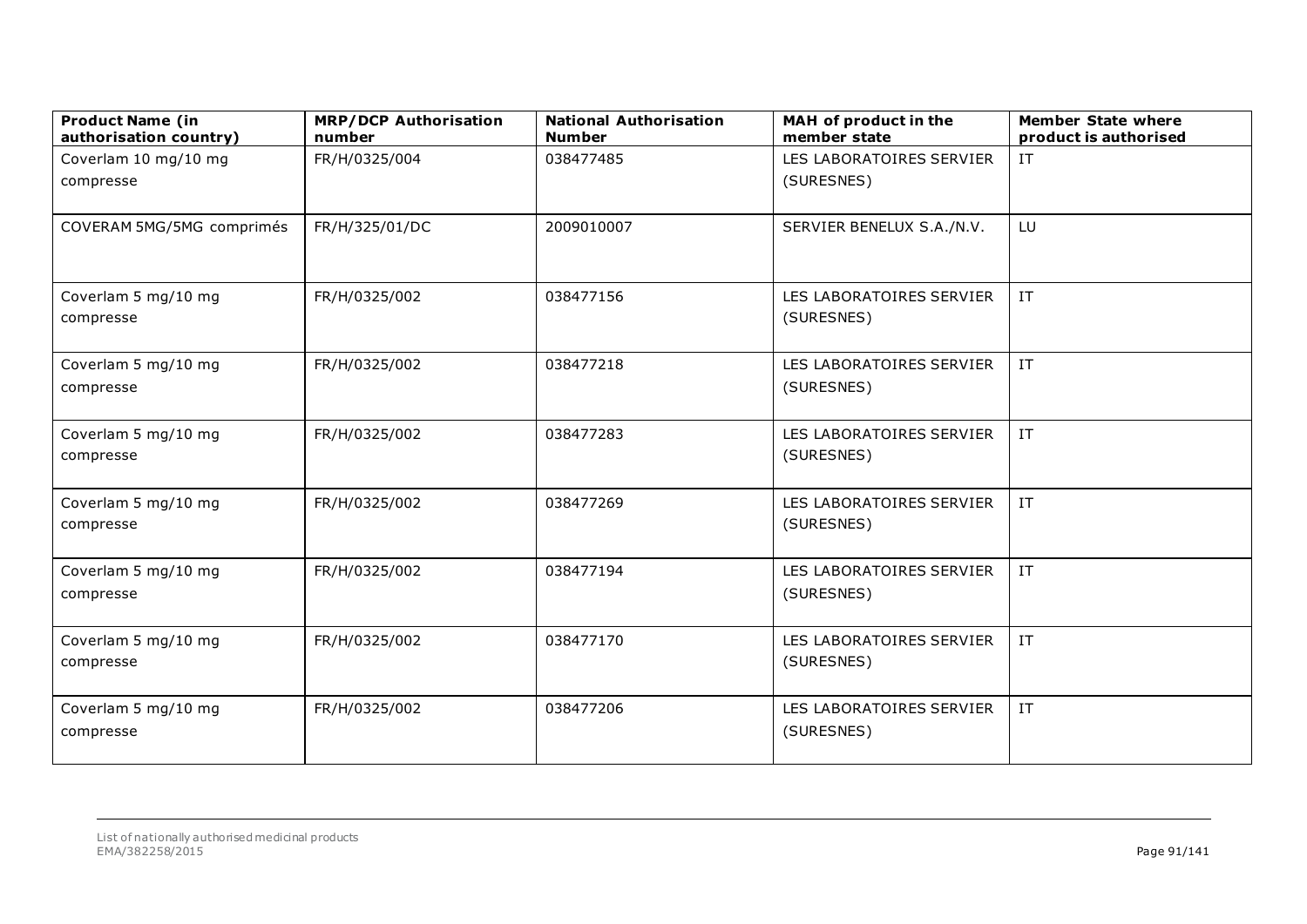| <b>Product Name (in</b><br>authorisation country) | <b>MRP/DCP Authorisation</b><br>number | <b>National Authorisation</b><br><b>Number</b> | MAH of product in the<br>member state | <b>Member State where</b><br>product is authorised |
|---------------------------------------------------|----------------------------------------|------------------------------------------------|---------------------------------------|----------------------------------------------------|
| Coverlam 5 mg/10 mg                               | FR/H/0325/002                          | 038477271                                      | LES LABORATOIRES SERVIER              | IT                                                 |
| compresse                                         |                                        |                                                | (SURESNES)                            |                                                    |
|                                                   |                                        |                                                |                                       |                                                    |
| Coverlam 5 mg/10 mg                               | FR/H/0325/002                          | 038477244                                      | LES LABORATOIRES SERVIER              | IT                                                 |
| compresse                                         |                                        |                                                | (SURESNES)                            |                                                    |
| Coverlam 5 mg/10 mg                               | FR/H/0325/002                          | 038477232                                      | LES LABORATOIRES SERVIER              | IT                                                 |
| compresse                                         |                                        |                                                | (SURESNES)                            |                                                    |
| Coverlam 5 mg/10 mg                               | FR/H/0325/002                          | 038477257                                      | LES LABORATOIRES SERVIER              | IT                                                 |
| compresse                                         |                                        |                                                | (SURESNES)                            |                                                    |
| Coverlam 5 mg/10 mg                               | FR/H/0325/002                          | 038477168                                      | LES LABORATOIRES SERVIER              | $\ensuremath{\text{IT}}$                           |
| compresse                                         |                                        |                                                | (SURESNES)                            |                                                    |
| Coverlam 5 mg/10 mg                               | FR/H/0325/002                          | 038477182                                      | LES LABORATOIRES SERVIER              | IT                                                 |
| compresse                                         |                                        |                                                | (SURESNES)                            |                                                    |
| Coverlam 5 mg/10 mg                               | FR/H/0325/002                          | 038477220                                      | LES LABORATOIRES SERVIER              | $\ensuremath{\text{IT}}$                           |
| compresse                                         |                                        |                                                | (SURESNES)                            |                                                    |
| COVERAM 10MG/10MG                                 | FR/H/325/04/DC                         | 2009010005                                     | SERVIER BENELUX S.A./N.V.             | LU                                                 |
| comprimés                                         |                                        |                                                |                                       |                                                    |
| COVERAM 10mg/10mg-Tabletten                       | FR/H/325/04/DC                         | 2009010005                                     | SERVIER BENELUX S.A./N.V.             | LU                                                 |
|                                                   |                                        |                                                |                                       |                                                    |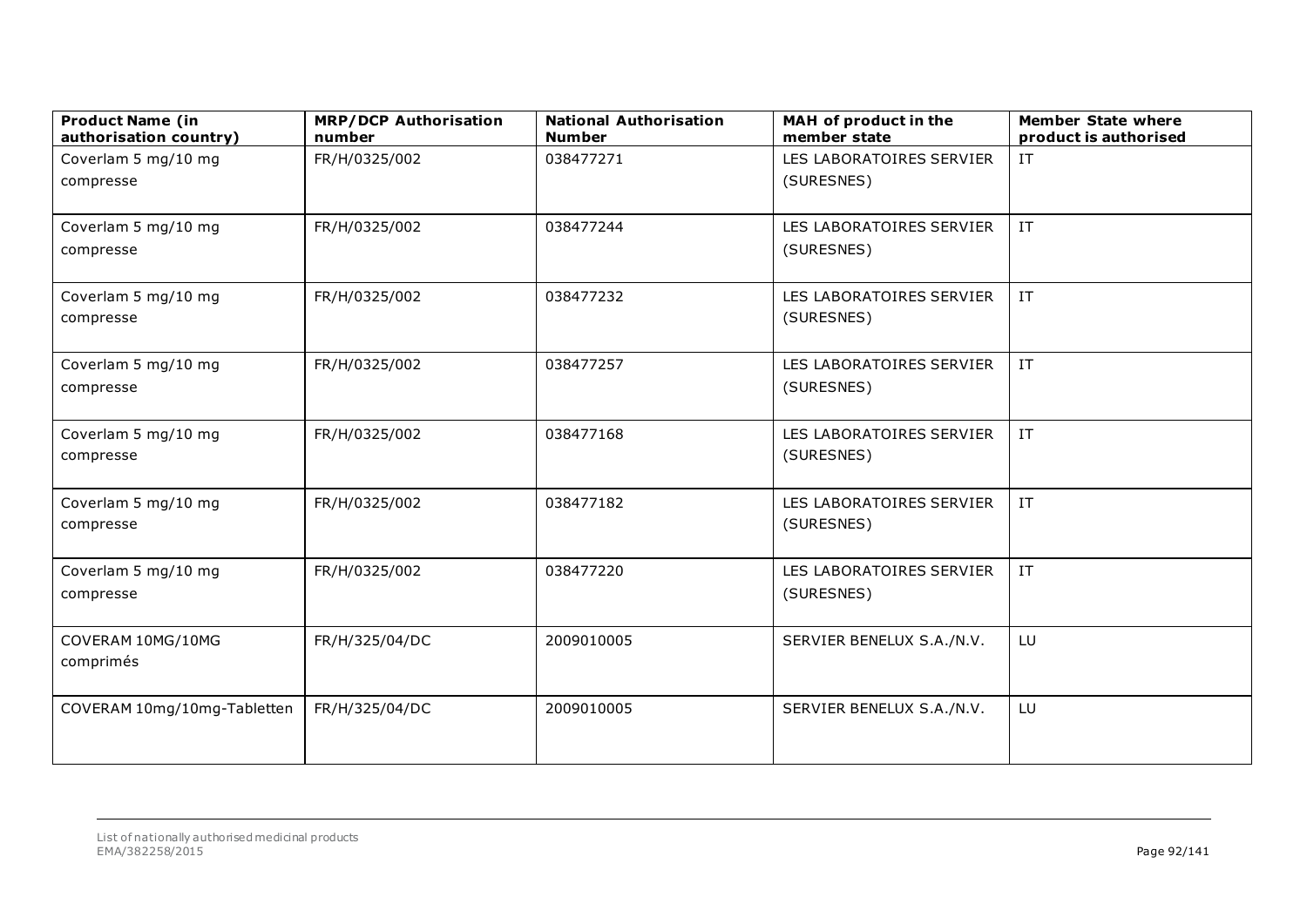| <b>Product Name (in</b><br>authorisation country) | <b>MRP/DCP Authorisation</b><br>number | <b>National Authorisation</b><br><b>Number</b> | MAH of product in the<br>member state | <b>Member State where</b><br>product is authorised |
|---------------------------------------------------|----------------------------------------|------------------------------------------------|---------------------------------------|----------------------------------------------------|
| COVERAM 5mg/5mg-Tabletten                         | FR/H/325/01/DC                         | 2009010007                                     | SERVIER BENELUX S.A./N.V.             | LU                                                 |
| COVERAM 10mg/10mg tabletten                       | FR/H/0325/004                          | 0536/09010005                                  | SERVIER BENELUX S.A./N.V.             | LU                                                 |
| COVERAM 10MG/5MG comprimés                        | FR/H/325/03/DC                         | 2009010008                                     | SERVIER BENELUX S.A./N.V.             | LU                                                 |
| COVERAM 5MG/10MG comprimés                        | FR/H/325/02/DC                         | 2009010006                                     | SERVIER BENELUX S.A./N.V.             | LU                                                 |
| COVERAM 5mg/5mg tabletten                         | FR/H/0325/001                          | 0536/09010007                                  | SERVIER BENELUX S.A./N.V.             | LU                                                 |
| COVERAM 10mg/5mg-Tabletten                        | FR/H/325/03/DC                         | 2009010008                                     | SERVIER BENELUX S.A./N.V.             | LU                                                 |
| COVERAM 5mg/10mg tabletten                        | FR/H/0325/002                          | 0536/09010006                                  | SERVIER BENELUX S.A./N.V.             | LU                                                 |
| COVERAM 5mg/10mg-Tabletten                        | FR/H/325/02/DC                         | 2009010006                                     | SERVIER BENELUX S.A./N.V.             | LU                                                 |
| COVERAM 10mg/5mg tabletten                        | FR/H/0325/003                          | 0536/09010008                                  | SERVIER BENELUX S.A./N.V.             | LU                                                 |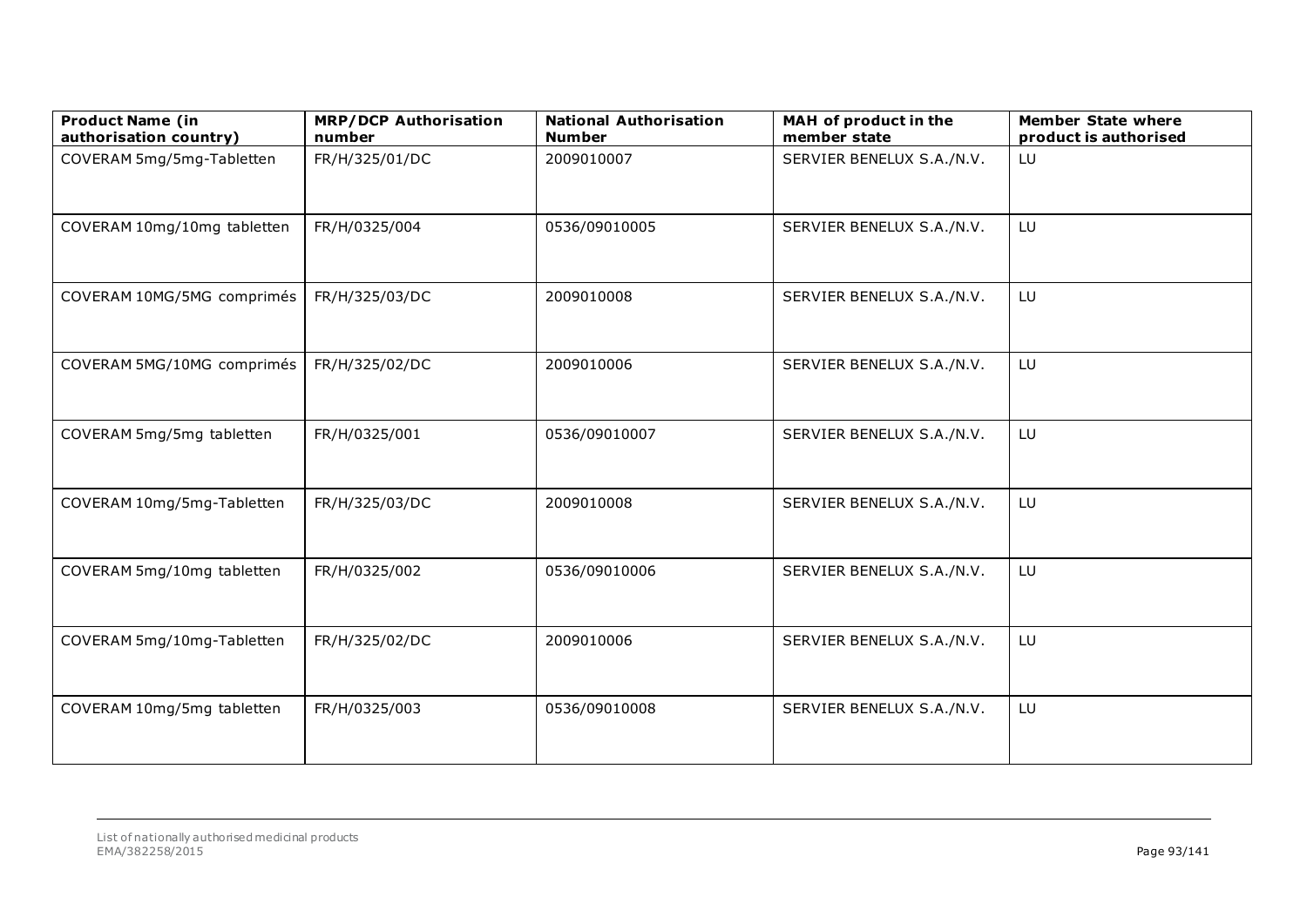| <b>Product Name (in</b><br>authorisation country) | <b>MRP/DCP Authorisation</b><br>number | <b>National Authorisation</b><br><b>Number</b> | MAH of product in the<br>member state | <b>Member State where</b><br>product is authorised |
|---------------------------------------------------|----------------------------------------|------------------------------------------------|---------------------------------------|----------------------------------------------------|
| Co-Prestarium, 5 mg + 5 mg,                       | FR/H/0325/001                          | 14896                                          | LES LABORATOIRES SERVIER              | PL                                                 |
| tabletki                                          |                                        |                                                | (SURESNES)                            |                                                    |
|                                                   |                                        |                                                |                                       |                                                    |
| Coveram 5 mg-5 mg tabletit                        | FR/H/325/01/DC                         | 23480                                          | LES LABORATOIRES SERVIER              | FI                                                 |
|                                                   |                                        |                                                | (SURESNES)                            |                                                    |
|                                                   |                                        |                                                |                                       |                                                    |
| BEATIL 4 mg/10 mg comprimate                      | HU/H/0311/003                          | 9970/2017/01                                   | GEDEON RICHTER ROMÂNIA                | <b>RO</b>                                          |
|                                                   |                                        |                                                | S.A.                                  |                                                    |
| BEATIL 4 mg/5 mg comprimate                       | HU/H/0311/001                          | 9968/2017/01                                   | GEDEON RICHTER ROMÂNIA                | <b>RO</b>                                          |
|                                                   |                                        |                                                | S.A.                                  |                                                    |
|                                                   |                                        |                                                |                                       |                                                    |
| BEATIL 8 mg/10 mg comprimate                      | HU/H/0311/004                          | 9971/2017/01                                   | GEDEON RICHTER ROMÂNIA                | <b>RO</b>                                          |
|                                                   |                                        |                                                | S.A.                                  |                                                    |
|                                                   |                                        |                                                |                                       |                                                    |
| BEATIL 8 mg/5 mg comprimate                       | HU/H/0311/002                          | 9969/2017/01                                   | GEDEON RICHTER ROMÂNIA                | <b>RO</b>                                          |
|                                                   |                                        |                                                | S.A.                                  |                                                    |
| VIDONORM 4 mg/10 mg tabletės                      | HU/H/0311/003                          | LT/1/12/3029/005                               | <b>GEDEON RICHTER PLC.</b>            | LT.                                                |
|                                                   |                                        |                                                |                                       |                                                    |
|                                                   |                                        |                                                |                                       |                                                    |
| VIDONORM 4 mg/10 mg tabletės                      | HU/H/0311/003                          | LT/1/12/3029/006                               | <b>GEDEON RICHTER PLC.</b>            | LT.                                                |
|                                                   |                                        |                                                |                                       |                                                    |
|                                                   |                                        |                                                |                                       |                                                    |
| Vidonorm 4 mg/10 mg tablety                       | HU/H/0311/003                          | 58/293/12-C                                    | <b>GEDEON RICHTER PLC.</b>            | CZ                                                 |
|                                                   |                                        |                                                |                                       |                                                    |
|                                                   |                                        |                                                |                                       |                                                    |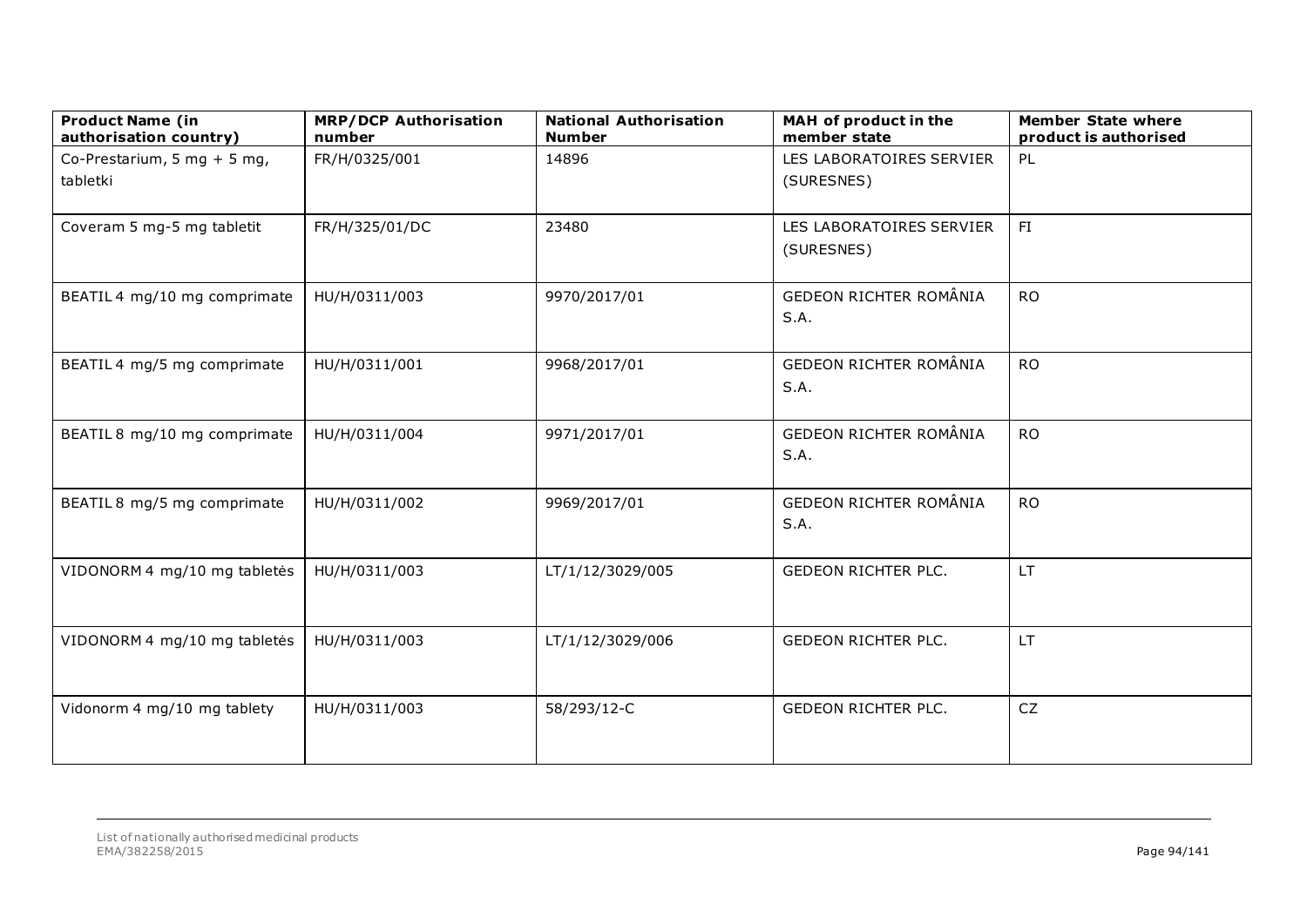| <b>Product Name (in</b><br>authorisation country) | <b>MRP/DCP Authorisation</b><br>number | <b>National Authorisation</b><br><b>Number</b> | MAH of product in the<br>member state | <b>Member State where</b><br>product is authorised |
|---------------------------------------------------|----------------------------------------|------------------------------------------------|---------------------------------------|----------------------------------------------------|
| Vidonorm 8 mg/10 mg tablety                       | HU/H/0311/004                          | 58/294/12-C                                    | <b>GEDEON RICHTER PLC.</b>            | <b>CZ</b>                                          |
| Vidonorm 4 mg/10 mg tabletta                      | HU/H/0311/003                          | OGYI-T-22147/02                                | <b>GEDEON RICHTER PLC.</b>            | HU                                                 |
| Vidonorm 8 mg/10 mg tabletta                      | HU/H/0311/004                          | OGYI-T-22147/04                                | GEDEON RICHTER PLC.                   | HU                                                 |
| Vidonorm 8 mg/10 mg tabletés                      | HU/H/0311/004                          | LT/1/12/3029/007                               | <b>GEDEON RICHTER PLC.</b>            | LT.                                                |
| Vidonorm 8 mg/10 mg tabletés                      | HU/H/0311/004                          | LT/1/12/3029/008                               | GEDEON RICHTER PLC.                   | LT                                                 |
| VIDONORM 8 mg/10 mg tablety                       | HU/H/0311/004                          | 58/0170/12-S                                   | <b>GEDEON RICHTER PLC.</b>            | SK                                                 |
| VIDONORM 4 mg/10 mg tablety                       | HU/H/0311/003                          | 58/0169/12-S                                   | <b>GEDEON RICHTER PLC.</b>            | SK                                                 |
| Vidonorm 4 mg/5 mg tabletta                       | HU/H/0311/001                          | OGYI-T-22147/01                                | <b>GEDEON RICHTER PLC.</b>            | HU                                                 |
| Vidonorm 8 mg/5 mg tablety                        | HU/H/0311/002                          | 58/292/12-C                                    | <b>GEDEON RICHTER PLC.</b>            | CZ                                                 |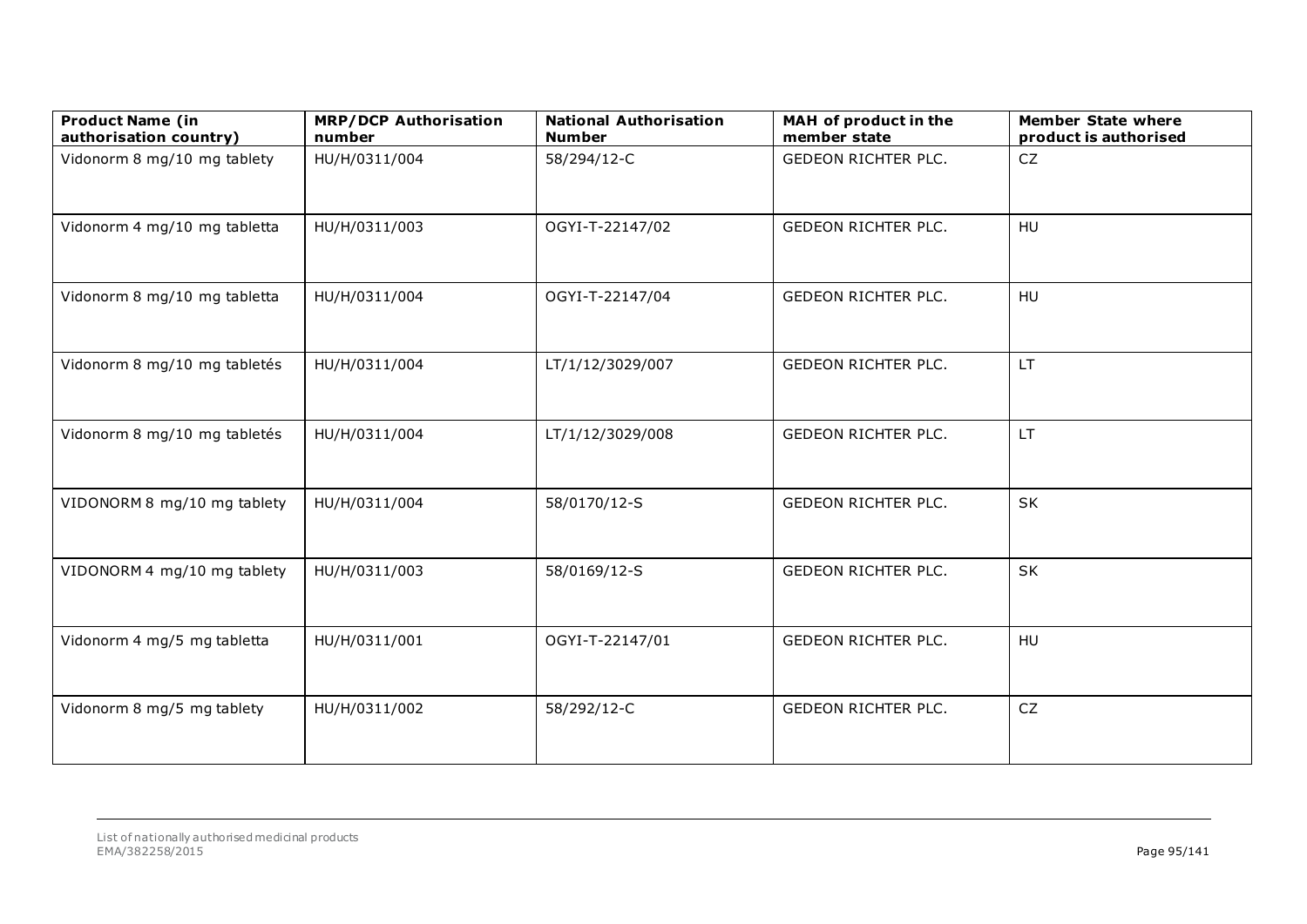| <b>Product Name (in</b><br>authorisation country) | <b>MRP/DCP Authorisation</b><br>number | <b>National Authorisation</b><br><b>Number</b> | MAH of product in the<br>member state | <b>Member State where</b><br>product is authorised |
|---------------------------------------------------|----------------------------------------|------------------------------------------------|---------------------------------------|----------------------------------------------------|
| VIDONORM 4 mg/5 mg tablety                        | HU/H/0311/001                          | 58/0167/12-S                                   | <b>GEDEON RICHTER PLC.</b>            | SK                                                 |
| VIDONORM 8 mg/5 mg tablety                        | HU/H/0311/002                          | 58/0168/12-S                                   | <b>GEDEON RICHTER PLC.</b>            | SK                                                 |
| Vidonorm 8 mg/5 mg tabletta                       | HU/H/0311/002                          | OGYI-T-22147/03                                | <b>GEDEON RICHTER PLC.</b>            | HU                                                 |
| VIDONORM 8 mg/5 mg tabletės                       | HU/H/0311/002                          | LT/1/12/3029/003                               | GEDEON RICHTER PLC.                   | LT.                                                |
| VIDONORM 8 mg/5 mg tabletės                       | HU/H/0311/002                          | LT/1/12/3029/004                               | <b>GEDEON RICHTER PLC.</b>            | LT.                                                |
| Vidonorm 4 mg/5 mg tablety                        | HU/H/0311/001                          | 58/291/12-C                                    | <b>GEDEON RICHTER PLC.</b>            | ${\sf CZ}$                                         |
| VIDONORM 4 mg/5 mg tabletės                       | HU/H/0311/001                          | LT/1/12/3029/001                               | GEDEON RICHTER PLC.                   | LT.                                                |
| VIDONORM 4 mg/5 mg tabletės                       | HU/H/0311/001                          | LT/1/12/3029/002                               | <b>GEDEON RICHTER PLC.</b>            | LT.                                                |
| Priamlo 4 mg/5 mg, tabletid                       | CZ/H/0474/001                          | 877015                                         | ZENTIVA, K.S.                         | EE                                                 |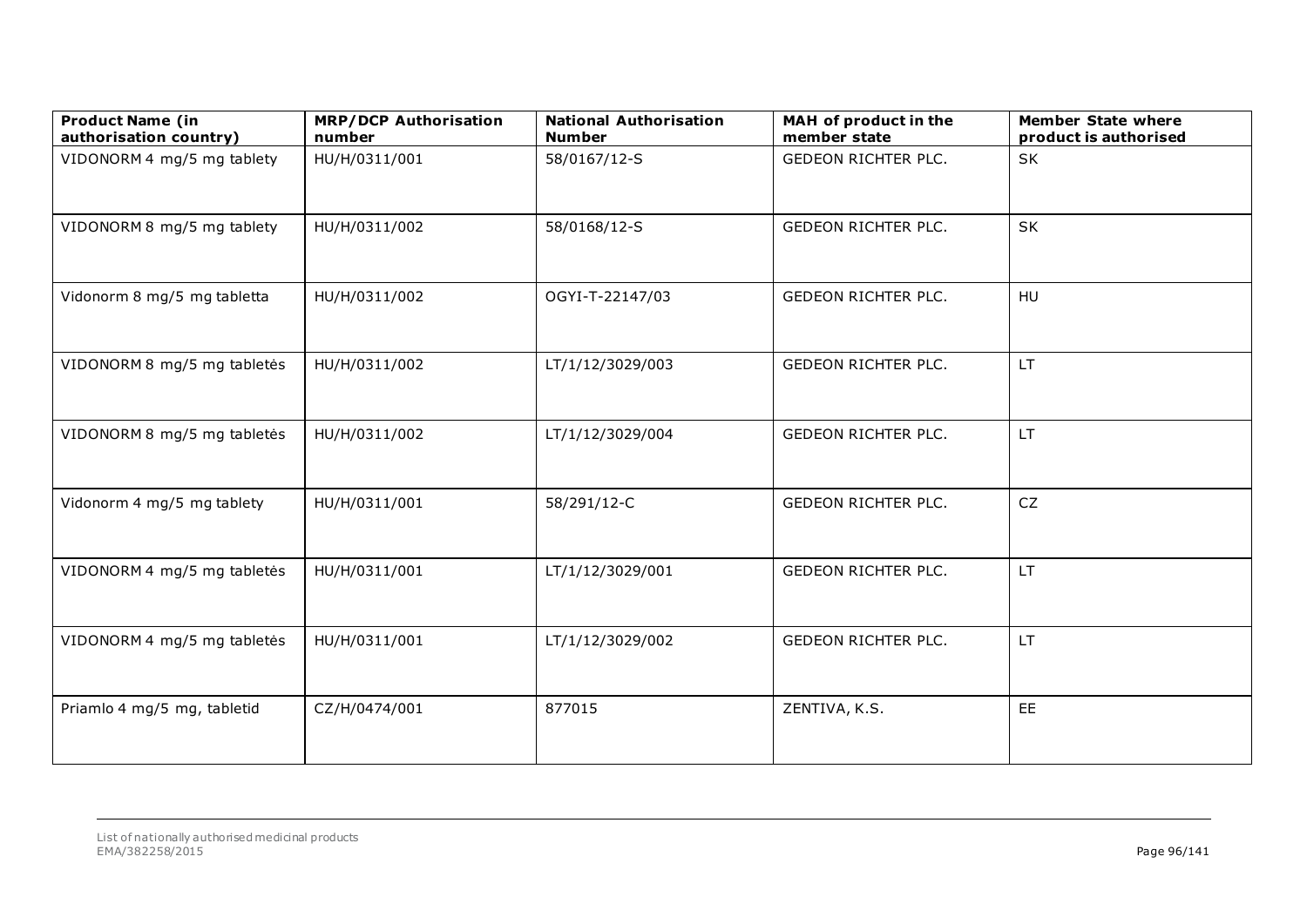| <b>Product Name (in</b><br>authorisation country)             | <b>MRP/DCP Authorisation</b><br>number | <b>National Authorisation</b><br><b>Number</b> | MAH of product in the<br>member state | <b>Member State where</b><br>product is authorised |
|---------------------------------------------------------------|----------------------------------------|------------------------------------------------|---------------------------------------|----------------------------------------------------|
| Priamlo 4 mg/5 mg tablety                                     | CZ/H/0474/001                          | 58/0286/15-S                                   | ZENTIVA, K.S.                         | SK                                                 |
| Perindopril + Amlodipina Zentiva<br>$4 mg + 5 mg$ comprimidos | CZ/H/0474/001                          | 5657341                                        | ZENTIVA PORTUGAL, LDA                 | PT                                                 |
| Perindopril + Amlodipina Zentiva<br>$4 mg + 5 mg$ comprimidos | CZ/H/0474/001                          | 5657333                                        | ZENTIVA PORTUGAL, LDA                 | PT                                                 |
| Приамло 4 mg/5 mg таблетки                                    | CZ/H/0474/001                          | 20150280                                       | ZENTIVA, K.S.                         | <b>BG</b>                                          |
| Priamlo 4 mg/5 mg tablety                                     | CZ/H/0474/001                          | 58/460/15-C                                    | ZENTIVA, K.S.                         | <b>CZ</b>                                          |
| Perindopril e Amlodipina Zentiva<br>4 mg/5 mg compresse       | CZ/H/0474/001                          | 043424100                                      | ZENTIVA ITALIA SRL                    | $\ensuremath{\text{IT}}$                           |
| Perindopril e Amlodipina Zentiva<br>4 mg/5 mg compresse       | CZ/H/0474/001                          | 043424011                                      | ZENTIVA ITALIA SRL                    | $\ensuremath{\text{IT}}$                           |
| Perindopril e Amlodipina Zentiva<br>4 mg/5 mg compresse       | CZ/H/0474/001                          | 043424023                                      | ZENTIVA ITALIA SRL                    | $\ensuremath{\text{IT}}$                           |
| Perindopril e Amlodipina Zentiva<br>4 mg/5 mg compresse       | CZ/H/0474/001                          | 043424035                                      | ZENTIVA ITALIA SRL                    | IT                                                 |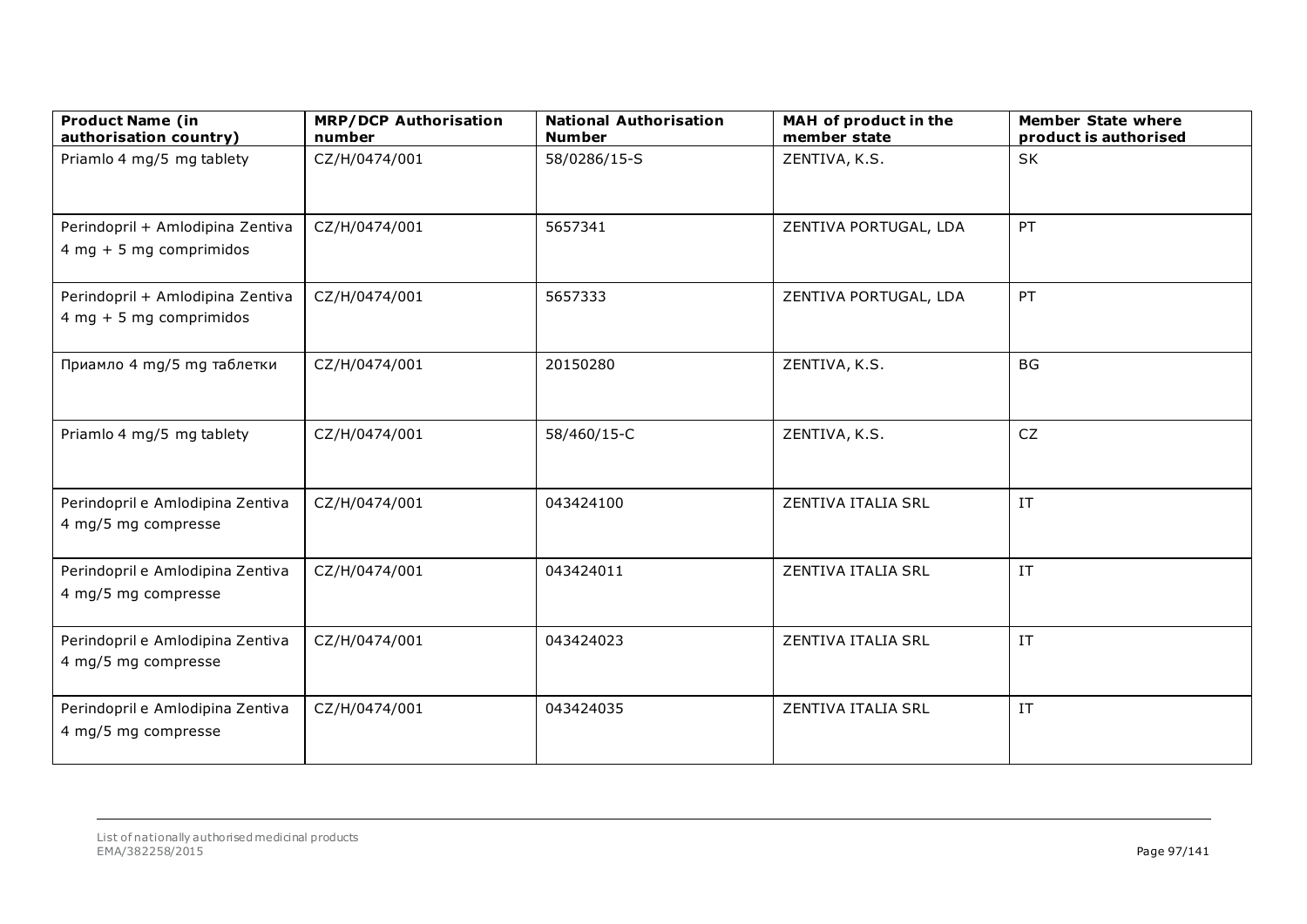| <b>Product Name (in</b><br>authorisation country) | <b>MRP/DCP Authorisation</b><br>number | <b>National Authorisation</b><br><b>Number</b> | MAH of product in the<br>member state | <b>Member State where</b><br>product is authorised |
|---------------------------------------------------|----------------------------------------|------------------------------------------------|---------------------------------------|----------------------------------------------------|
| PERINDOPRIL e AMLODIPINA                          | IT/H/0526/001                          | 044161014                                      | DOC GENERICI S.R.L.                   | IT                                                 |
| DOC Generici 4 mg/5 mg                            |                                        |                                                |                                       |                                                    |
| compresse                                         |                                        |                                                |                                       |                                                    |
| PERINDOPRIL e AMLODIPINA                          | IT/H/0526/002                          | 044161026                                      | DOC GENERICI S.R.L.                   | IT                                                 |
| DOC Generici 4 mg/10 mg                           |                                        |                                                |                                       |                                                    |
| compresse                                         |                                        |                                                |                                       |                                                    |
| PERINDOPRIL e AMLODIPINA                          | IT/H/0526/003                          | 044161038                                      | DOC GENERICI S.R.L.                   | IT                                                 |
| DOC Generici 8 mg/5 mg                            |                                        |                                                |                                       |                                                    |
| compresse                                         |                                        |                                                |                                       |                                                    |
| PERINDOPRIL e AMLODIPINA                          | IT/H/0526/004                          | 044161040                                      | DOC GENERICI S.R.L.                   | IT                                                 |
| DOC Generici 8 mg/10 mg                           |                                        |                                                |                                       |                                                    |
| compresse                                         |                                        |                                                |                                       |                                                    |
| Perindopril + Amlodipina                          | not available                          | 16/H/0004/001                                  | PENTAFARMA - SOCIEDADE                | <b>PT</b>                                          |
| Pentafarma 4 mg + 5 mg                            |                                        |                                                | TECNICO-MEDICINAL S.A.                |                                                    |
| comprimidos                                       |                                        |                                                |                                       |                                                    |
| Perindopril + Amlodipina                          | not available                          | 5690052                                        | PENTAFARMA - SOCIEDADE                | <b>PT</b>                                          |
| Pentafarma 4 mg + 5 mg                            |                                        |                                                | TECNICO-MEDICINAL S.A.                |                                                    |
| comprimidos                                       |                                        |                                                |                                       |                                                    |
| Perindopril + Amlodipina                          | not available                          | 16/H/0004/002                                  | PENTAFARMA - SOCIEDADE                | <b>PT</b>                                          |
| Pentafarma 4 mg + 10 mg                           |                                        |                                                | TECNICO-MEDICINAL S.A.                |                                                    |
| comprimidos                                       |                                        |                                                |                                       |                                                    |
| Perindopril + Amlodipina                          | not available                          | 5690060                                        | PENTAFARMA - SOCIEDADE                | PT                                                 |
| Pentafarma 4 mg + 10 mg                           |                                        |                                                | TECNICO-MEDICINAL S.A.                |                                                    |
| comprimidos                                       |                                        |                                                |                                       |                                                    |
| Perindopril + Amlodipina                          | not available                          | 16/H/0004/003                                  | PENTAFARMA - SOCIEDADE                | PT                                                 |
| Pentafarma 8 mg + 5 mg                            |                                        |                                                | TECNICO-MEDICINAL S.A.                |                                                    |
| comprimidos                                       |                                        |                                                |                                       |                                                    |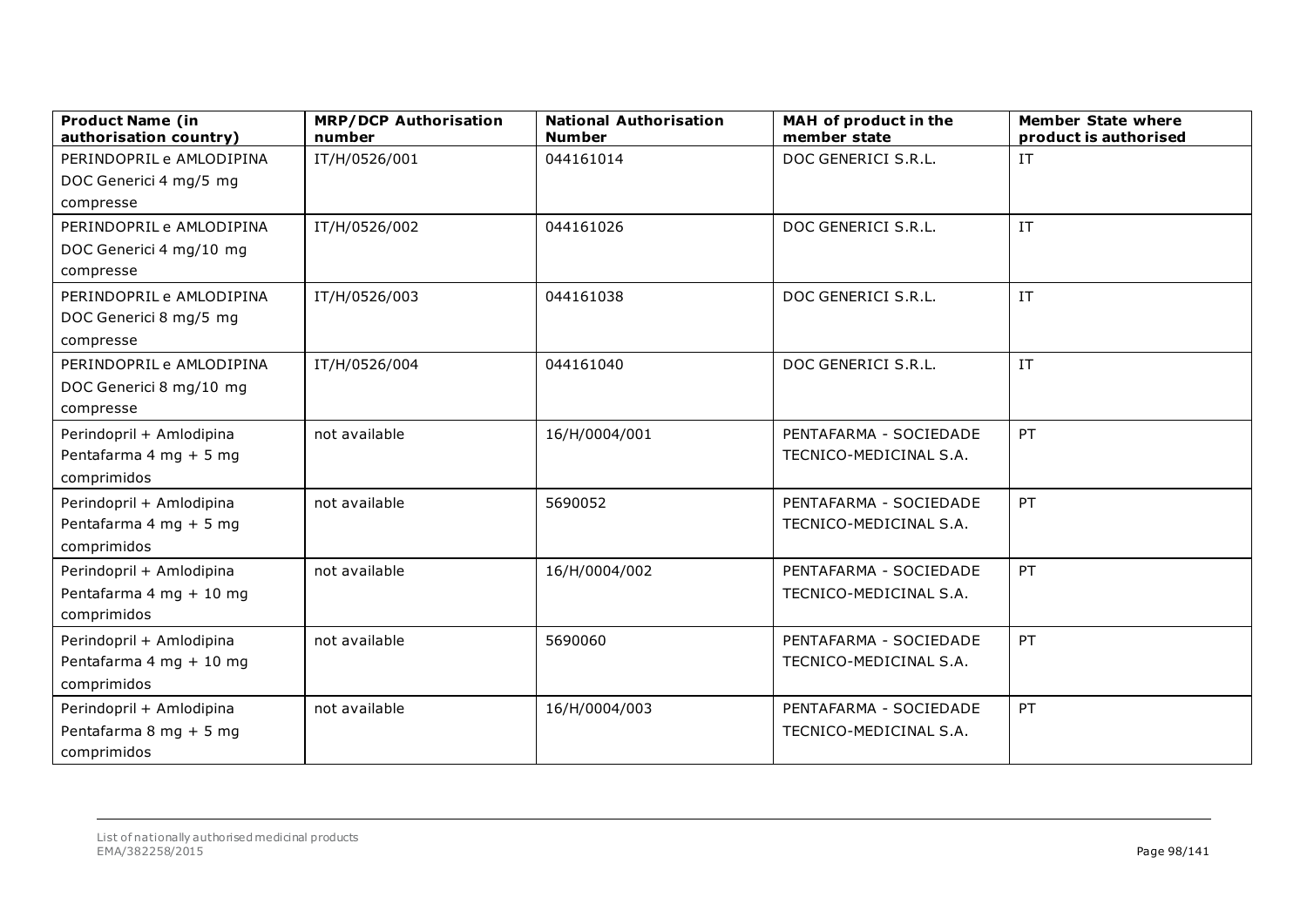| <b>Product Name (in</b><br>authorisation country) | <b>MRP/DCP Authorisation</b><br>number | <b>National Authorisation</b><br><b>Number</b> | MAH of product in the<br>member state | <b>Member State where</b><br>product is authorised |
|---------------------------------------------------|----------------------------------------|------------------------------------------------|---------------------------------------|----------------------------------------------------|
| Perindopril + Amlodipina                          | not available                          | 5690078                                        | PENTAFARMA - SOCIEDADE                | PT                                                 |
| Pentafarma 8 mg + 5 mg                            |                                        |                                                | TECNICO-MEDICINAL S.A.                |                                                    |
| comprimidos                                       |                                        |                                                |                                       |                                                    |
| Perindopril + Amlodipina                          | not available                          | 16/H/0004/004                                  | PENTAFARMA - SOCIEDADE                | PT                                                 |
| Pentafarma 8 mg + 10 mg                           |                                        |                                                | TECNICO-MEDICINAL S.A.                |                                                    |
| comprimidos                                       |                                        |                                                |                                       |                                                    |
| Perindopril + Amlodipina                          | not available                          | 5690102                                        | PENTAFARMA - SOCIEDADE                | PT                                                 |
| Pentafarma 8 mg + 10 mg                           |                                        |                                                | TECNICO-MEDICINAL S.A.                |                                                    |
| comprimidos                                       |                                        |                                                |                                       |                                                    |
| NORPREXANIL 5 mg/5 mg                             | not available                          | HR-H-197631019                                 | SERVIER PHARMA D.O.O -                | <b>HR</b>                                          |
| tablete                                           |                                        |                                                | CROATIA                               |                                                    |
|                                                   |                                        |                                                |                                       |                                                    |
| NORPREXANIL 5 mg/10 mg                            | not available                          | HR-H-481735885                                 | SERVIER PHARMA D.O.O -                | <b>HR</b>                                          |
| tablete                                           |                                        |                                                | CROATIA                               |                                                    |
|                                                   |                                        |                                                |                                       |                                                    |
| NORPREXANIL 10 mg/10 mg                           | not available                          | HR-H-431897129                                 | SERVIER PHARMA D.O.O -                | <b>HR</b>                                          |
| tablete                                           |                                        |                                                | CROATIA                               |                                                    |
|                                                   |                                        |                                                |                                       |                                                    |
| NORPREXANIL 10 mg/5 mg                            | not available                          | HR-H-713394923                                 | SERVIER PHARMA D.O.O -                | <b>HR</b>                                          |
| tablete                                           |                                        |                                                | CROATIA                               |                                                    |
|                                                   |                                        |                                                |                                       |                                                    |
| Амлеса 4 mg/5 mg таблетки                         | not available                          | 20120556                                       | KRKA, D.D., NOVO MESTO                | <b>BG</b>                                          |
|                                                   |                                        |                                                |                                       |                                                    |
|                                                   |                                        |                                                |                                       |                                                    |
| Амлеса 4 mg/10 mg таблетки                        | not available                          | 20120557                                       | KRKA, D.D., NOVO MESTO                | <b>BG</b>                                          |
|                                                   |                                        |                                                |                                       |                                                    |
|                                                   |                                        |                                                |                                       |                                                    |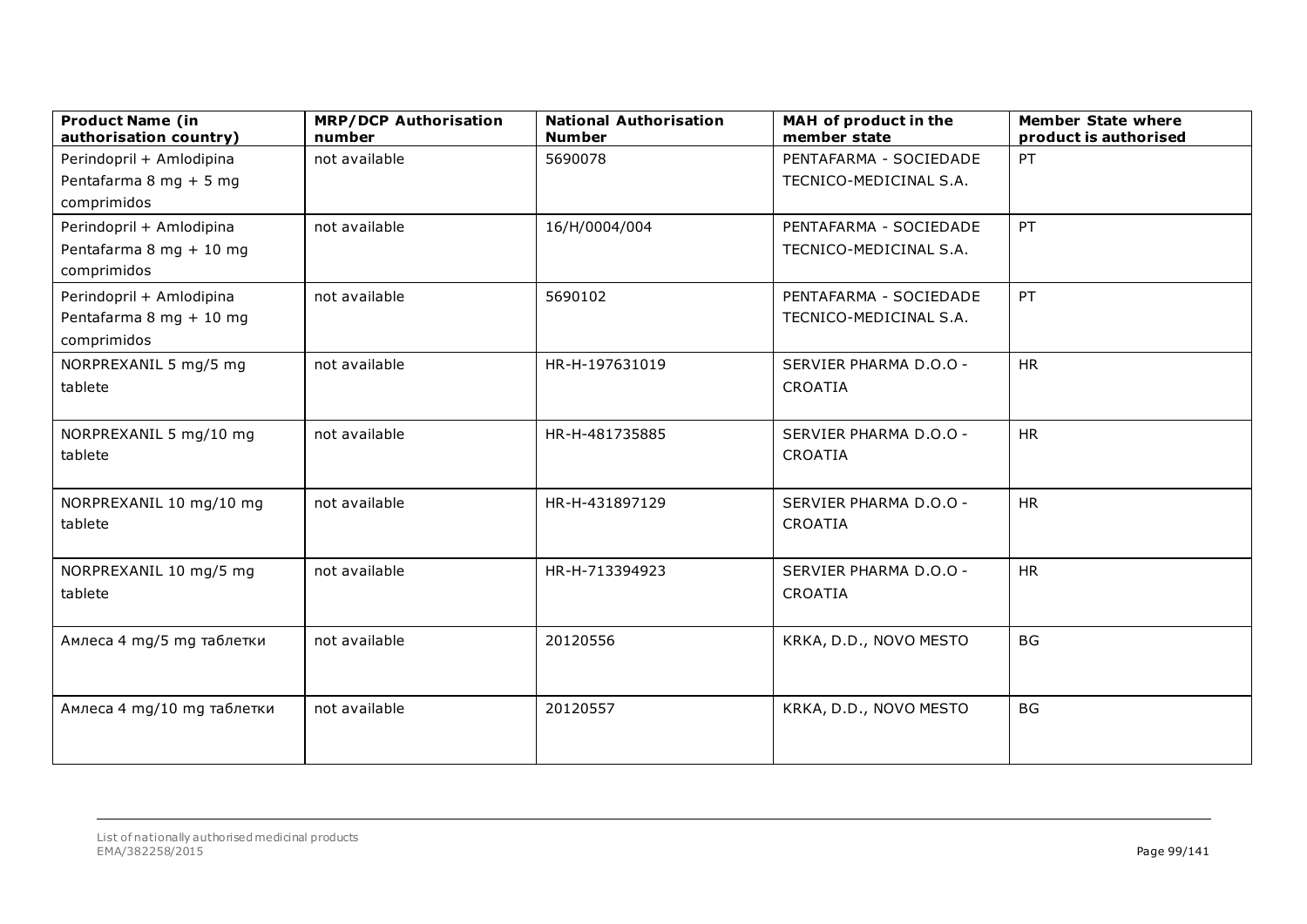| <b>Product Name (in</b><br>authorisation country) | <b>MRP/DCP Authorisation</b><br>number | <b>National Authorisation</b><br><b>Number</b> | MAH of product in the<br>member state | <b>Member State where</b><br>product is authorised |
|---------------------------------------------------|----------------------------------------|------------------------------------------------|---------------------------------------|----------------------------------------------------|
| Амлеса 8 mg/5 mg таблетки                         | not available                          | 20120558                                       | KRKA, D.D., NOVO MESTO                | <b>BG</b>                                          |
| Амлеса 8 mg/10 mg таблетки                        | not available                          | 20120559                                       | KRKA, D.D., NOVO MESTO                | <b>BG</b>                                          |
| Perindopril/amlodipin Krka 4<br>mg/5 mg tablete   | SK/H/0200/001                          | H/12/01244/004                                 | KRKA, D.D., NOVO MESTO                | SI                                                 |
| Perindopril/amlodipin Krka 4<br>mg/5 mg tablete   | SK/H/0200/001                          | H/12/01244/005                                 | KRKA, D.D., NOVO MESTO                | SI                                                 |
| Perindopril/amlodipin Krka 4<br>mg/5 mg tablete   | SK/H/0200/001                          | H/12/01244/006                                 | KRKA, D.D., NOVO MESTO                | SI                                                 |
| Perindopril/amlodipin Krka 4<br>mg/5 mg tablete   | SK/H/0200/001                          | H/12/01244/007                                 | KRKA, D.D., NOVO MESTO                | SI                                                 |
| Perindopril/amlodipin Krka 4<br>mg/5 mg tablete   | SK/H/0200/001                          | H/12/01244/008                                 | KRKA, D.D., NOVO MESTO                | SI                                                 |
| Perindopril/amlodipin Krka 4<br>mg/5 mg tablete   | SK/H/0200/001                          | H/12/01244/009                                 | KRKA, D.D., NOVO MESTO                | SI                                                 |
| Perindopril/amlodipin Krka 4<br>mg/5 mg tablete   | SK/H/0200/001                          | H/12/01244/010                                 | KRKA, D.D., NOVO MESTO                | SI                                                 |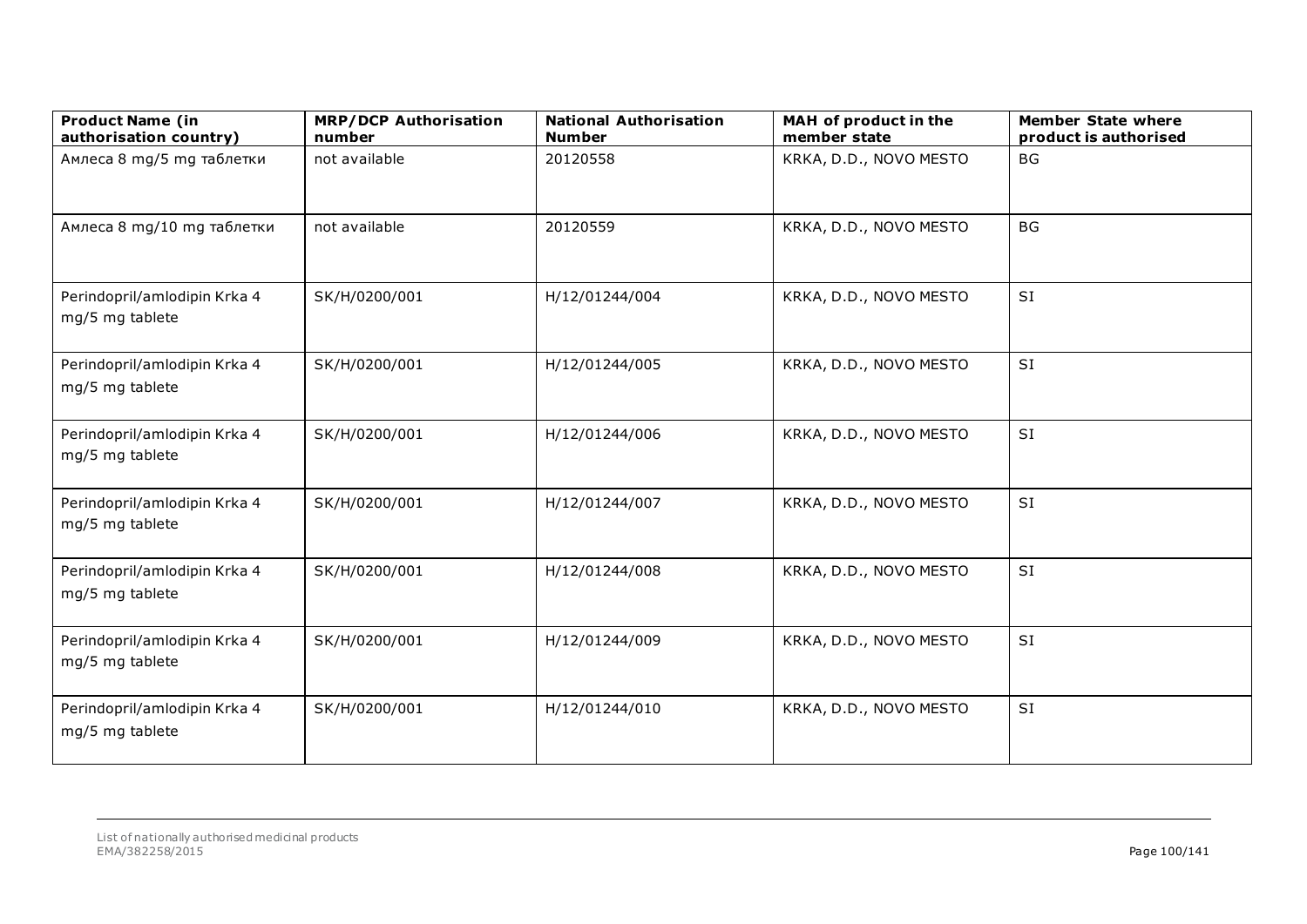| <b>Product Name (in</b><br>authorisation country) | <b>MRP/DCP Authorisation</b><br>number | <b>National Authorisation</b><br><b>Number</b> | MAH of product in the<br>member state | <b>Member State where</b><br>product is authorised |
|---------------------------------------------------|----------------------------------------|------------------------------------------------|---------------------------------------|----------------------------------------------------|
| Perindopril/amlodipin Krka 4<br>mg/5 mg tablete   | SK/H/0200/001                          | H/12/01244/011                                 | KRKA, D.D., NOVO MESTO                | <b>SI</b>                                          |
| Perindopril/amlodipin Krka 4<br>mg/10 mg tablete  | SK/H/0200/002                          | H/12/01244/015                                 | KRKA, D.D., NOVO MESTO                | SI                                                 |
| Perindopril/amlodipin Krka 4<br>mg/10 mg tablete  | SK/H/0200/002                          | H/12/01244/016                                 | KRKA, D.D., NOVO MESTO                | <b>SI</b>                                          |
| Perindopril/amlodipin Krka 4<br>mg/10 mg tablete  | SK/H/0200/002                          | H/12/01244/017                                 | KRKA, D.D., NOVO MESTO                | SI                                                 |
| Perindopril/amlodipin Krka 4<br>mg/10 mg tablete  | SK/H/0200/002                          | H/12/01244/018                                 | KRKA, D.D., NOVO MESTO                | SI                                                 |
| Perindopril/amlodipin Krka 4<br>mg/10 mg tablete  | SK/H/0200/002                          | H/12/01244/019                                 | KRKA, D.D., NOVO MESTO                | SI                                                 |
| Perindopril/amlodipin Krka 4<br>mg/10 mg tablete  | SK/H/0200/002                          | H/12/01244/020                                 | KRKA, D.D., NOVO MESTO                | <b>SI</b>                                          |
| Perindopril/amlodipin Krka 4<br>mg/10 mg tablete  | SK/H/0200/002                          | H/12/01244/021                                 | KRKA, D.D., NOVO MESTO                | SI                                                 |
| Perindopril/amlodipin Krka 4<br>mg/10 mg tablete  | SK/H/0200/002                          | H/12/01244/022                                 | KRKA, D.D., NOVO MESTO                | SI                                                 |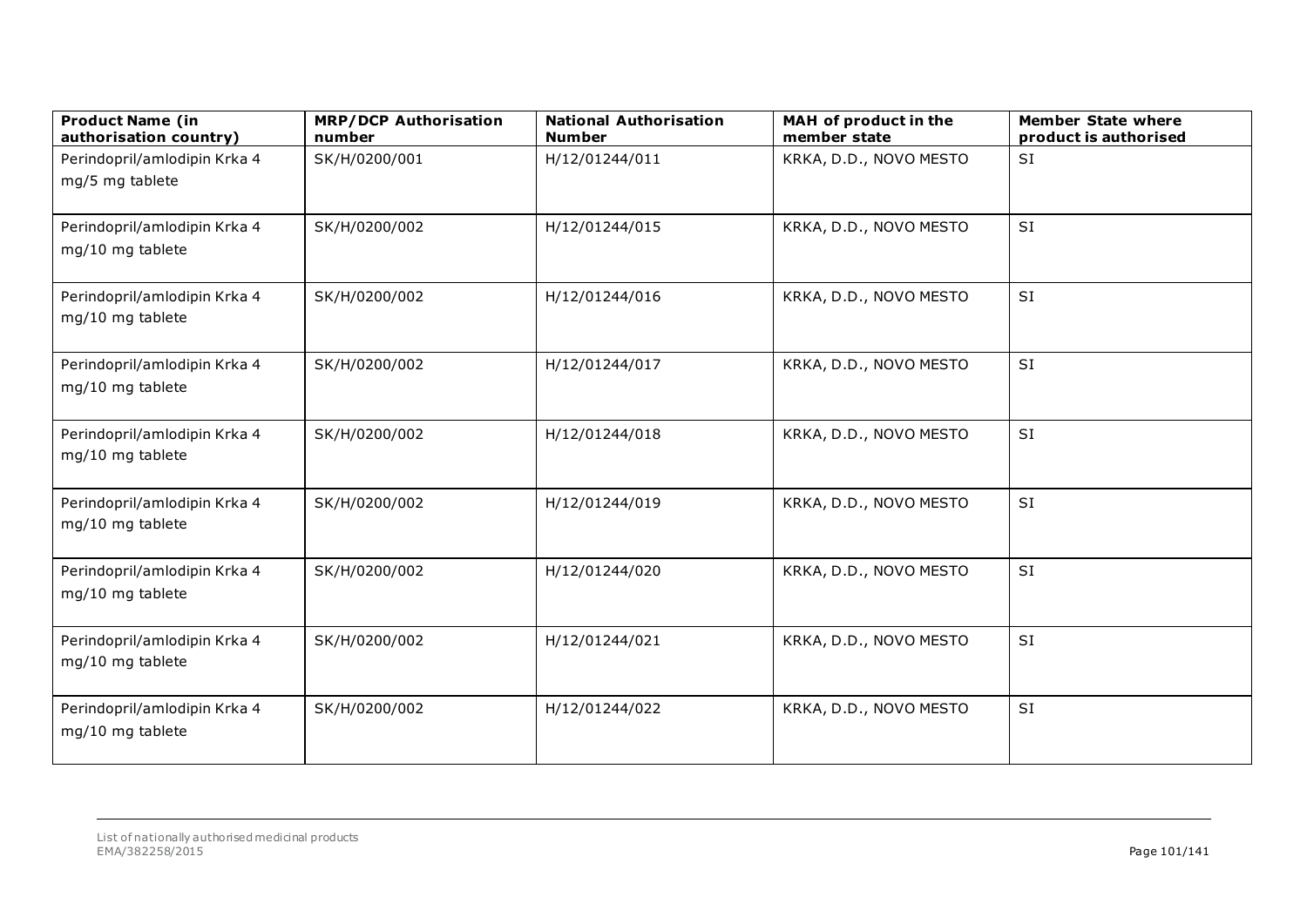| <b>Product Name (in</b><br>authorisation country) | <b>MRP/DCP Authorisation</b><br>number | <b>National Authorisation</b><br><b>Number</b> | MAH of product in the<br>member state | <b>Member State where</b><br>product is authorised |
|---------------------------------------------------|----------------------------------------|------------------------------------------------|---------------------------------------|----------------------------------------------------|
| Perindopril/amlodipin Krka 8<br>mg/5 mg tablete   | SK/H/0200/003                          | H/12/01244/026                                 | KRKA, D.D., NOVO MESTO                | <b>SI</b>                                          |
| Perindopril/amlodipin Krka 8<br>mg/5 mg tablete   | SK/H/0200/003                          | H/12/01244/027                                 | KRKA, D.D., NOVO MESTO                | SI                                                 |
| Perindopril/amlodipin Krka 8<br>mg/5 mg tablete   | SK/H/0200/003                          | H/12/01244/028                                 | KRKA, D.D., NOVO MESTO                | <b>SI</b>                                          |
| Perindopril/amlodipin Krka 8<br>mg/5 mg tablete   | SK/H/0200/003                          | H/12/01244/029                                 | KRKA, D.D., NOVO MESTO                | SI                                                 |
| Perindopril/amlodipin Krka 8<br>mg/5 mg tablete   | SK/H/0200/003                          | H/12/01244/030                                 | KRKA, D.D., NOVO MESTO                | SI                                                 |
| Perindopril/amlodipin Krka 8<br>mg/5 mg tablete   | SK/H/0200/003                          | H/12/01244/031                                 | KRKA, D.D., NOVO MESTO                | SI                                                 |
| Perindopril/amlodipin Krka 8<br>mg/5 mg tablete   | SK/H/0200/003                          | H/12/01244/032                                 | KRKA, D.D., NOVO MESTO                | <b>SI</b>                                          |
| Perindopril/amlodipin Krka 8<br>mg/5 mg tablete   | SK/H/0200/003                          | H/12/01244/033                                 | KRKA, D.D., NOVO MESTO                | SI                                                 |
| Perindopril/amlodipin Krka 8<br>mg/10 mg tablete  | SK/H/0200/004                          | H/12/01244/037                                 | KRKA, D.D., NOVO MESTO                | SI                                                 |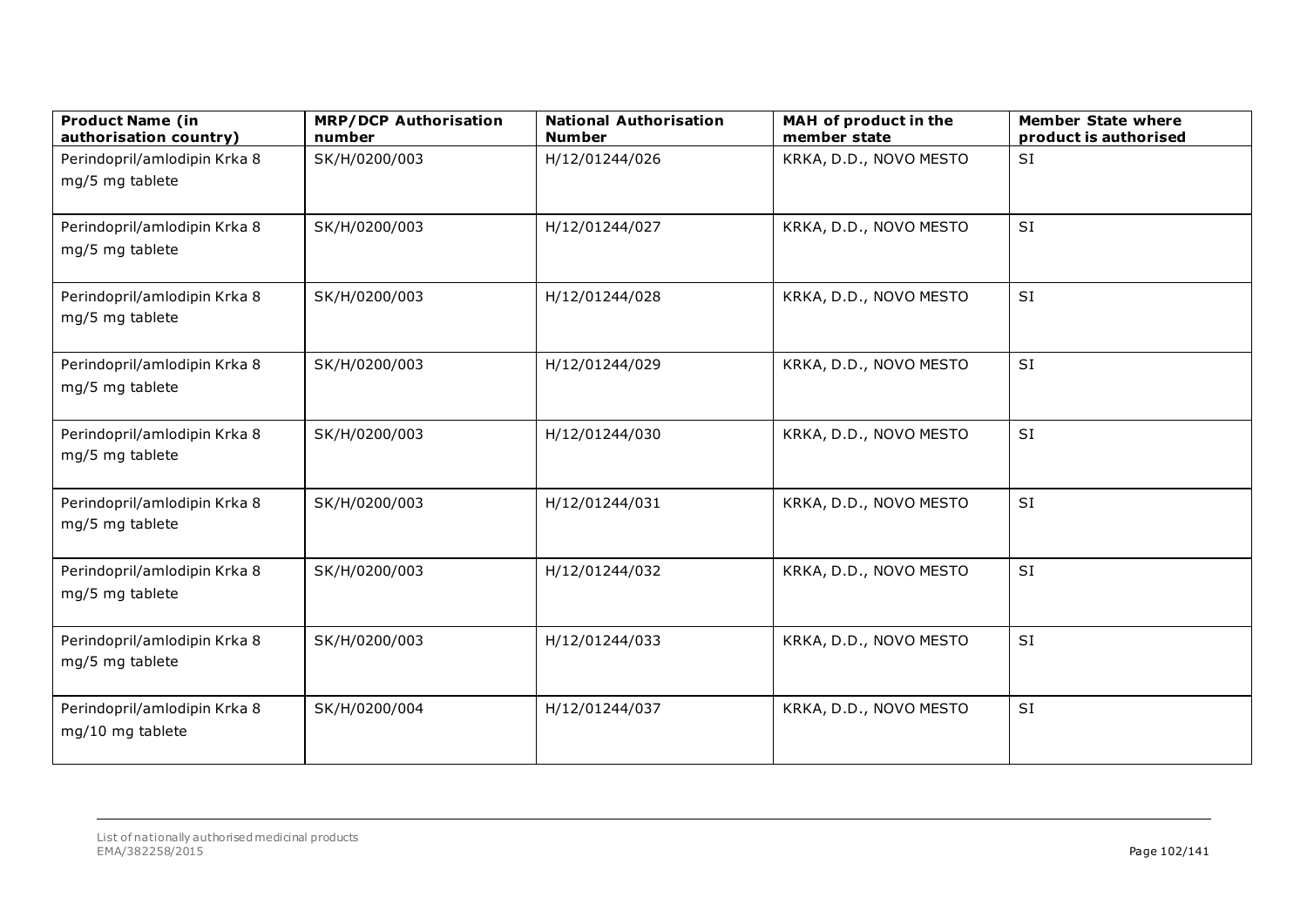| <b>Product Name (in</b><br>authorisation country) | <b>MRP/DCP Authorisation</b><br>number | <b>National Authorisation</b><br><b>Number</b> | MAH of product in the<br>member state | <b>Member State where</b><br>product is authorised |
|---------------------------------------------------|----------------------------------------|------------------------------------------------|---------------------------------------|----------------------------------------------------|
| Perindopril/amlodipin Krka 8<br>mg/10 mg tablete  | SK/H/0200/004                          | H/12/01244/038                                 | KRKA, D.D., NOVO MESTO                | SI                                                 |
| Perindopril/amlodipin Krka 8<br>mg/10 mg tablete  | SK/H/0200/004                          | H/12/01244/039                                 | KRKA, D.D., NOVO MESTO                | SI                                                 |
| Perindopril/amlodipin Krka 8<br>mg/10 mg tablete  | SK/H/0200/004                          | H/12/01244/040                                 | KRKA, D.D., NOVO MESTO                | SI                                                 |
| Perindopril/amlodipin Krka 8<br>mg/10 mg tablete  | SK/H/0200/004                          | H/12/01244/041                                 | KRKA, D.D., NOVO MESTO                | SI                                                 |
| Perindopril/amlodipin Krka 8<br>mg/10 mg tablete  | SK/H/0200/004                          | H/12/01244/042                                 | KRKA, D.D., NOVO MESTO                | SI                                                 |
| Perindopril/amlodipin Krka 8<br>mg/10 mg tablete  | SK/H/0200/004                          | H/12/01244/043                                 | KRKA, D.D., NOVO MESTO                | SI                                                 |
| Perindopril/amlodipin Krka 8<br>mg/10 mg tablete  | SK/H/0200/004                          | H/12/01244/044                                 | KRKA, D.D., NOVO MESTO                | SI                                                 |
| Peramlonorm 8 mg/5 mg<br>tabletta                 | SK/H/0200/003                          | OGYI-T-22129/10                                | TEVA GYÓGYSZERGYÁR ZRT                | HU                                                 |
| Peramlonorm 8 mg/5 mg<br>tabletta                 | SK/H/0200/003                          | OGYI-T-22129/09                                | TEVA GYÓGYSZERGYÁR ZRT                | HU                                                 |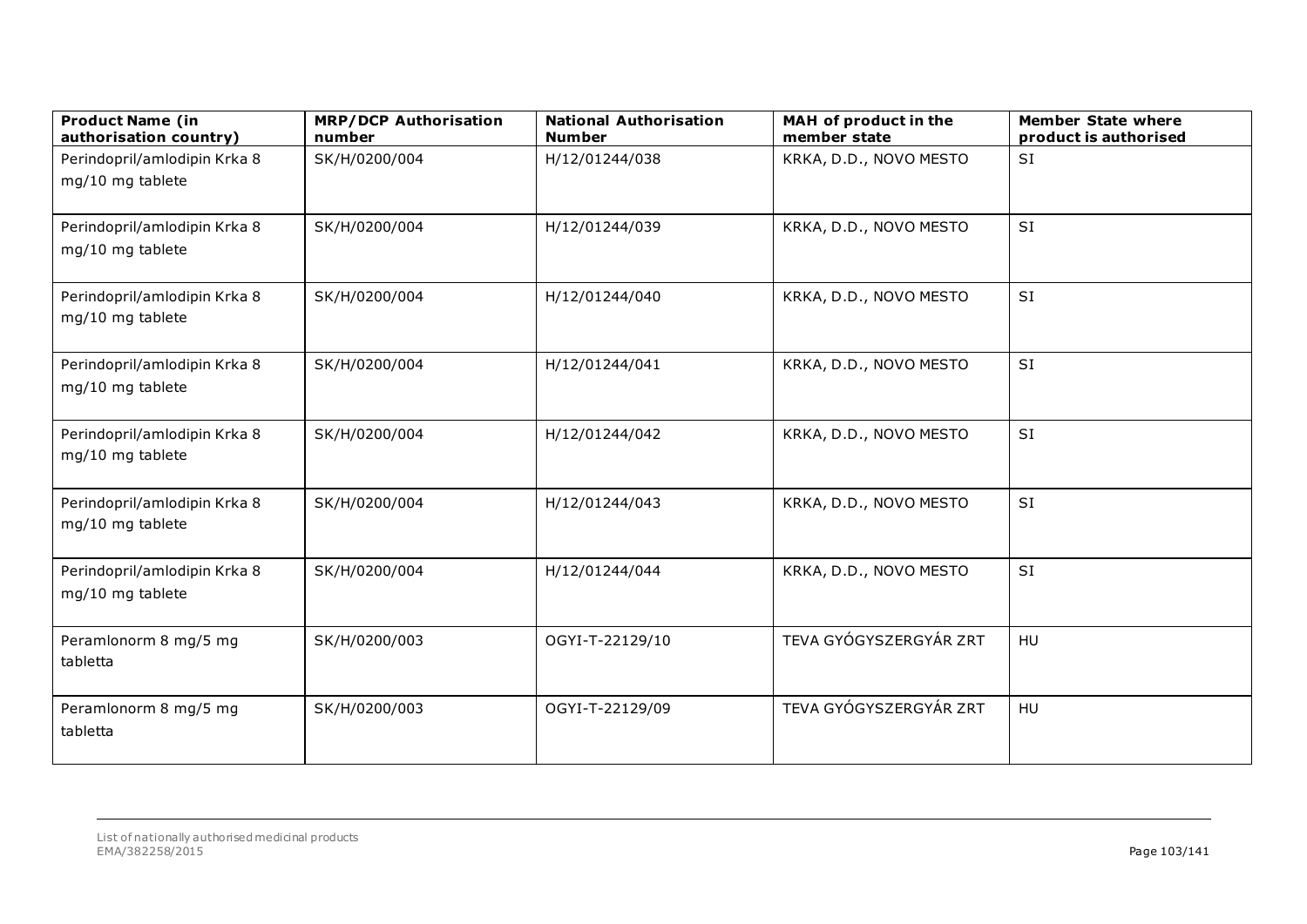| <b>Product Name (in</b><br>authorisation country) | <b>MRP/DCP Authorisation</b><br>number | <b>National Authorisation</b><br><b>Number</b> | MAH of product in the<br>member state | <b>Member State where</b><br>product is authorised |
|---------------------------------------------------|----------------------------------------|------------------------------------------------|---------------------------------------|----------------------------------------------------|
| Peramlonorm 8 mg/10 mg<br>tabletta                | SK/H/0200/004                          | OGYI-T-22129/13                                | TEVA GYÓGYSZERGYÁR ZRT                | HU                                                 |
| Peramlonorm 8 mg/10 mg<br>tabletta                | SK/H/0200/004                          | OGYI-T-22129/15                                | TEVA GYÓGYSZERGYÁR ZRT                | HU                                                 |
| Peramlonorm 4 mg/10 mg<br>tabletta                | SK/H/0200/002                          | OGYI-T-22129/06                                | TEVA GYÓGYSZERGYÁR ZRT                | HU                                                 |
| Peramlonorm 8 mg/10 mg<br>tabletta                | SK/H/0200/004                          | OGYI-T-22129/16                                | TEVA GYÓGYSZERGYÁR ZRT                | HU                                                 |
| Peramlonorm 8 mg/10 mg<br>tabletta                | SK/H/0200/004                          | OGYI-T-22129/14                                | TEVA GYÓGYSZERGYÁR ZRT                | HU                                                 |
| Peramlonorm 8 mg/5 mg<br>tabletta                 | SK/H/0200/003                          | OGYI-T-22129/11                                | TEVA GYÓGYSZERGYÁR ZRT                | HU                                                 |
| Peramlonorm 4 mg/5 mg<br>tabletta                 | SK/H/0200/001                          | OGYI-T-22129/01                                | TEVA GYÓGYSZERGYÁR ZRT                | HU                                                 |
| Peramlonorm 4 mg/5 mg<br>tabletta                 | SK/H/0200/001                          | OGYI-T-22129/03                                | TEVA GYÓGYSZERGYÁR ZRT                | HU                                                 |
| Peramlonorm 4 mg/5 mg<br>tabletta                 | SK/H/0200/001                          | OGYI-T-22129/02                                | TEVA GYÓGYSZERGYÁR ZRT                | HU                                                 |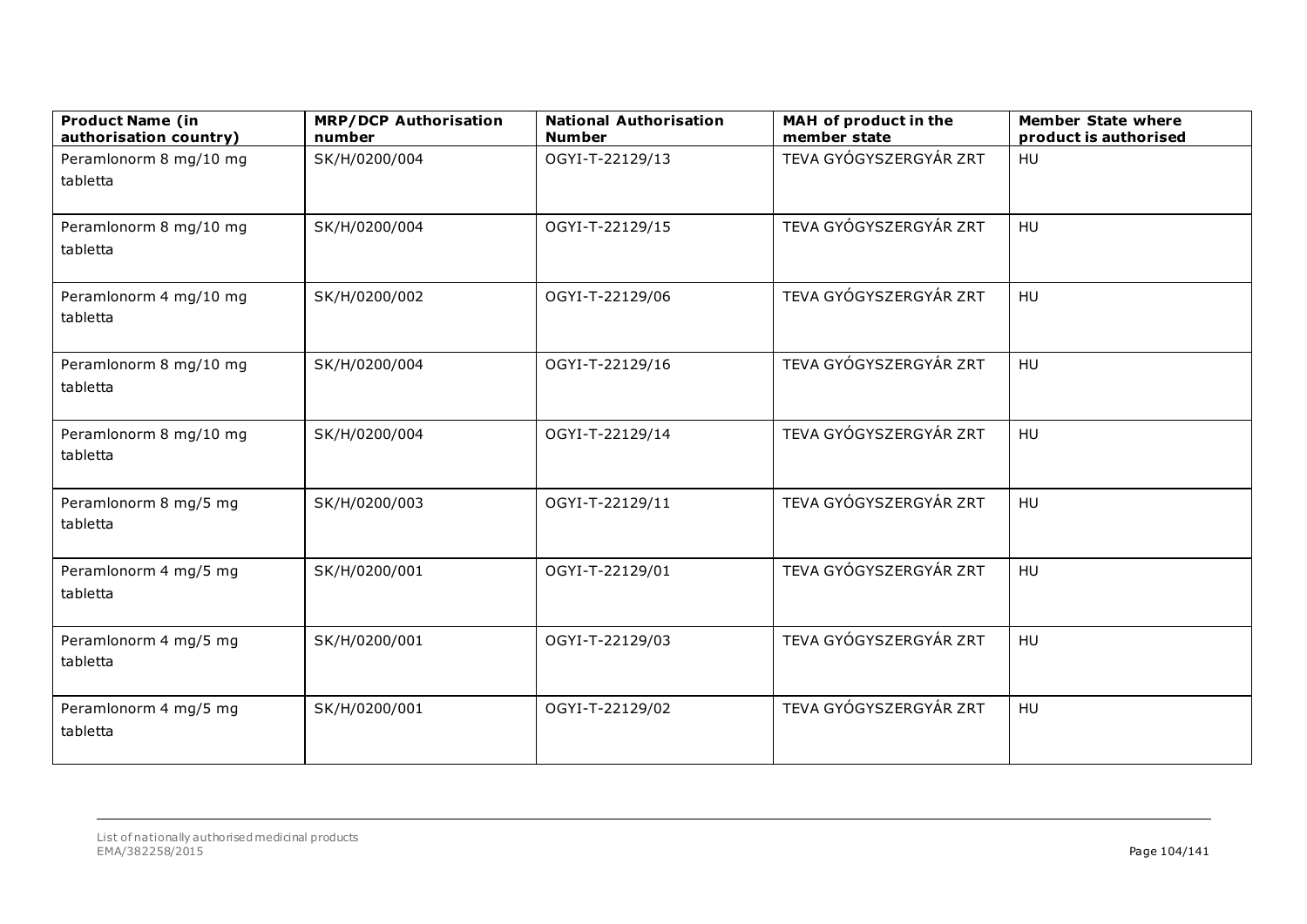| <b>Product Name (in</b><br>authorisation country) | <b>MRP/DCP Authorisation</b><br>number | <b>National Authorisation</b><br><b>Number</b> | MAH of product in the<br>member state | <b>Member State where</b><br>product is authorised |
|---------------------------------------------------|----------------------------------------|------------------------------------------------|---------------------------------------|----------------------------------------------------|
| Peramlonorm 4 mg/10 mg<br>tabletta                | SK/H/0200/002                          | OGYI-T-22129/05                                | TEVA GYÓGYSZERGYÁR ZRT                | HU                                                 |
| Peramlonorm 8 mg/5 mg<br>tabletta                 | SK/H/0200/003                          | OGYI-T-22129/12                                | TEVA GYÓGYSZERGYÁR ZRT                | HU                                                 |
| Peramlonorm 4 mg/10 mg<br>tabletta                | SK/H/0200/002                          | OGYI-T-22129/07                                | TEVA GYÓGYSZERGYÁR ZRT                | HU                                                 |
| Peramlonorm 4 mg/10 mg<br>tabletta                | SK/H/0200/002                          | OGYI-T-22129/08                                | TEVA GYÓGYSZERGYÁR ZRT                | HU                                                 |
| Peramlonorm 4 mg/5 mg<br>tabletta                 | SK/H/0200/001                          | OGYI-T-22129/04                                | TEVA GYÓGYSZERGYÁR ZRT                | HU                                                 |
| Perindopril/amlodipin Krka 4<br>mg/5 mg tablete   | SK/H/0200/001                          | H/12/01244/001                                 | KRKA, D.D., NOVO MESTO                | SI                                                 |
| Perindopril/amlodipin Krka 4<br>mg/10 mg tablete  | SK/H/0200/002                          | H/12/01244/012                                 | KRKA, D.D., NOVO MESTO                | SI                                                 |
| Perindopril/amlodipin Krka 8<br>mg/5 mg tablete   | SK/H/0200/003                          | H/12/01244/023                                 | KRKA, D.D., NOVO MESTO                | SI                                                 |
| Perindopril/amlodipin Krka 8<br>mg/10 mg tablete  | SK/H/0200/004                          | H/12/01244/034                                 | KRKA, D.D., NOVO MESTO                | SI                                                 |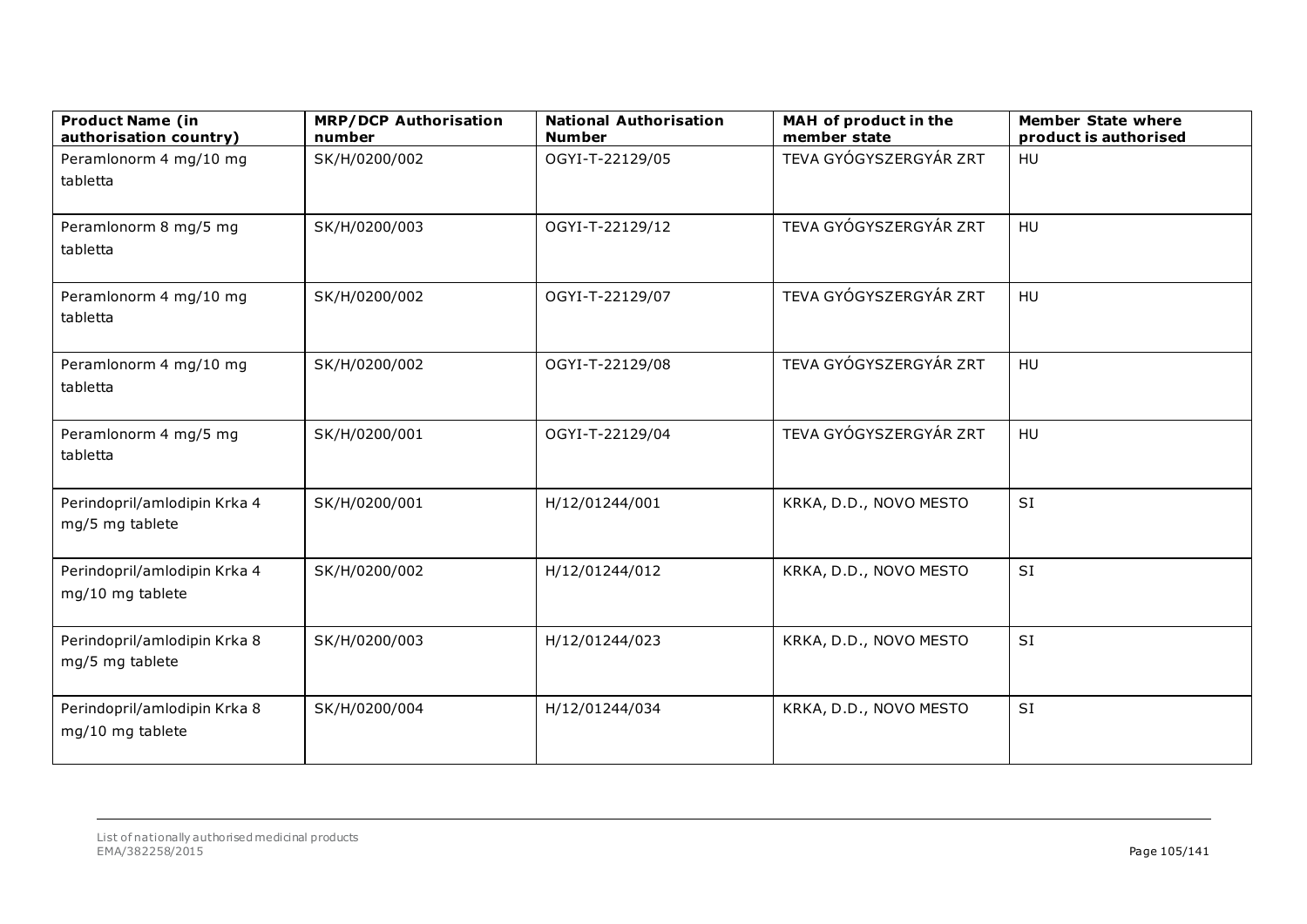| <b>Product Name (in</b><br>authorisation country)      | <b>MRP/DCP Authorisation</b><br>number | <b>National Authorisation</b><br><b>Number</b> | MAH of product in the<br>member state | <b>Member State where</b><br>product is authorised |
|--------------------------------------------------------|----------------------------------------|------------------------------------------------|---------------------------------------|----------------------------------------------------|
| Perindopril/Amlodipine Krka, 4<br>mg + 5 mg, tabletki  | SK/H/0200/001                          | 18772                                          | KRKA, D.D., NOVO MESTO                | PL                                                 |
| Perindopril/Amlodipine Krka, 4<br>mg + 10 mg, tabletki | SK/H/0200/002                          | 18773                                          | KRKA, D.D., NOVO MESTO                | PL                                                 |
| Perindopril/Amlodipine Krka, 8<br>mg + 5 mg, tabletki  | SK/H/0200/003                          | 18774                                          | KRKA, D.D., NOVO MESTO                | PL                                                 |
| Perindopril/Amlodipine Krka, 8<br>mg + 10 mg, tabletki | SK/H/0200/004                          | 18775                                          | KRKA, D.D., NOVO MESTO                | PL                                                 |
| Perindopril/Amlodipin Krka 4<br>mg/5 mg tablety        | SK/H/0200/001                          | 58/0077/12-S                                   | KRKA, D.D., NOVO MESTO                | <b>SK</b>                                          |
| Perindopril/Amlodipin Krka 4<br>mg/10 mg tablety       | SK/H/0200/002                          | 58/0078/12-S                                   | KRKA, D.D., NOVO MESTO                | SK                                                 |
| Perindopril/Amlodipin Krka 8<br>mg/5 mg tablety        | SK/H/0200/003                          | 58/0079/12-S                                   | KRKA, D.D., NOVO MESTO                | <b>SK</b>                                          |
| Perindopril/Amlodipin Krka 8<br>mg/10 mg tablety       | SK/H/0200/004                          | 58/0080/12-S                                   | KRKA, D.D., NOVO MESTO                | SK                                                 |
| Perindopril/amlodipin Krka 4<br>mg/5 mg tablete        | SK/H/0200/001                          | H/12/01244/002                                 | KRKA, D.D., NOVO MESTO                | SI                                                 |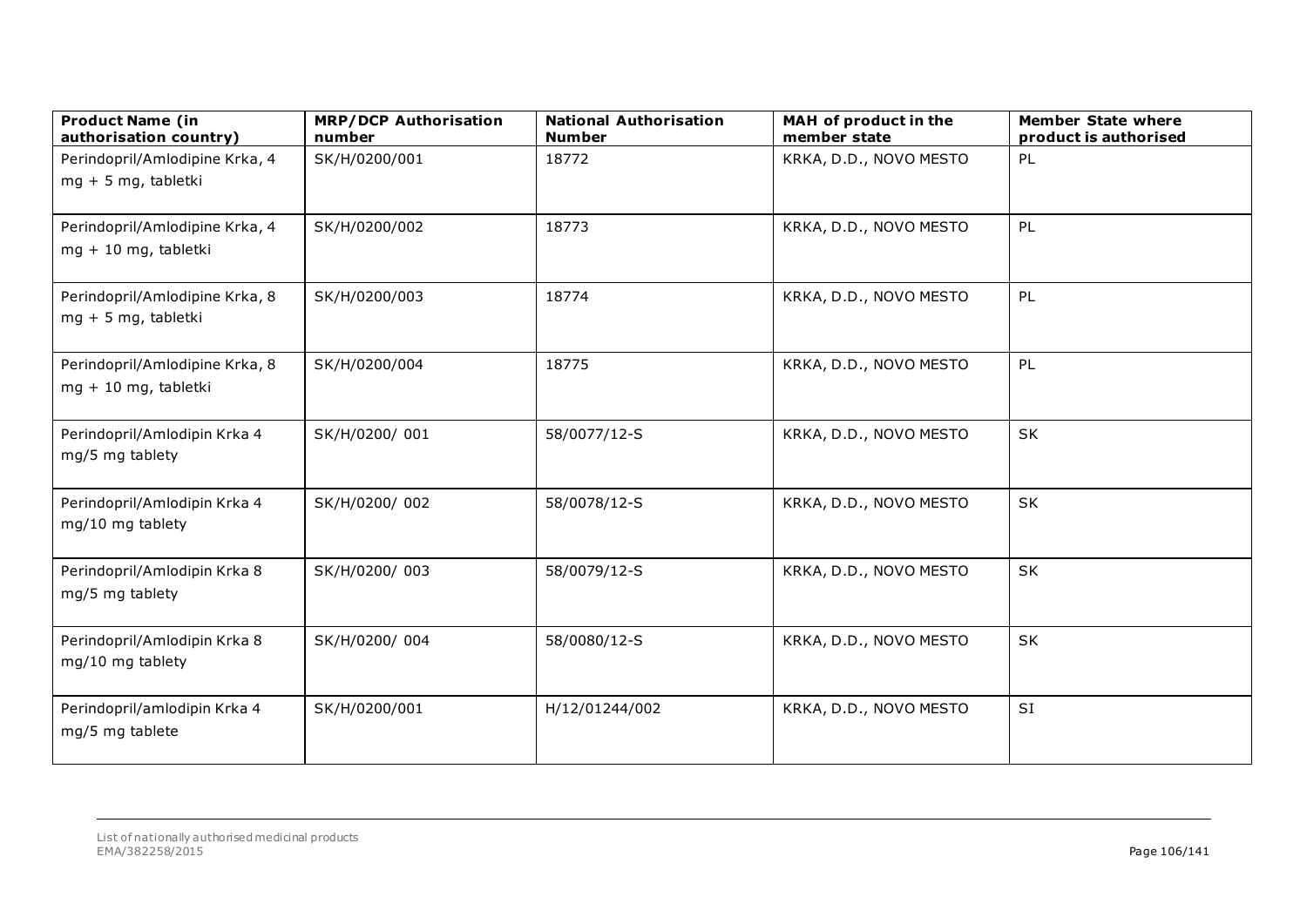| <b>Product Name (in</b><br>authorisation country)           | <b>MRP/DCP Authorisation</b><br>number | <b>National Authorisation</b><br><b>Number</b> | MAH of product in the<br>member state | <b>Member State where</b><br>product is authorised |
|-------------------------------------------------------------|----------------------------------------|------------------------------------------------|---------------------------------------|----------------------------------------------------|
| Perindopril/amlodipin Krka 4<br>mg/5 mg tablete             | SK/H/0200/001                          | H/12/01244/003                                 | KRKA, D.D., NOVO MESTO                | <b>SI</b>                                          |
| Perindopril/amlodipin Krka 4<br>mg/10 mg tablete            | SK/H/0200/002                          | H/12/01244/013                                 | KRKA, D.D., NOVO MESTO                | <b>SI</b>                                          |
| Perindopril/amlodipin Krka 4<br>mg/10 mg tablete            | SK/H/0200/002                          | H/12/01244/014                                 | KRKA, D.D., NOVO MESTO                | <b>SI</b>                                          |
| Perindopril/amlodipin Krka 8<br>mg/5 mg tablete             | SK/H/0200/003                          | H/12/01244/024                                 | KRKA, D.D., NOVO MESTO                | SI                                                 |
| Perindopril/amlodipin Krka 8<br>mg/5 mg tablete             | SK/H/0200/003                          | H/12/01244/025                                 | KRKA, D.D., NOVO MESTO                | SI                                                 |
| Perindopril/amlodipin Krka 8<br>mg/10 mg tablete            | SK/H/0200/004                          | H/12/01244/035                                 | KRKA, D.D., NOVO MESTO                | SI                                                 |
| Perindopril/amlodipin Krka 8<br>mg/10 mg tablete            | SK/H/0200/004                          | H/12/01244/036                                 | KRKA, D.D., NOVO MESTO                | SI                                                 |
| Priamlo 8 mg/5 mg, tabletid                                 | CZ/H/0474/003                          | 877215                                         | ZENTIVA, K.S.                         | EE                                                 |
| Perindopril + Amlodipina Zentiva<br>8 mg + 5 mg comprimidos | CZ/H/0474/003                          | 5657366                                        | ZENTIVA PORTUGAL, LDA                 | PT                                                 |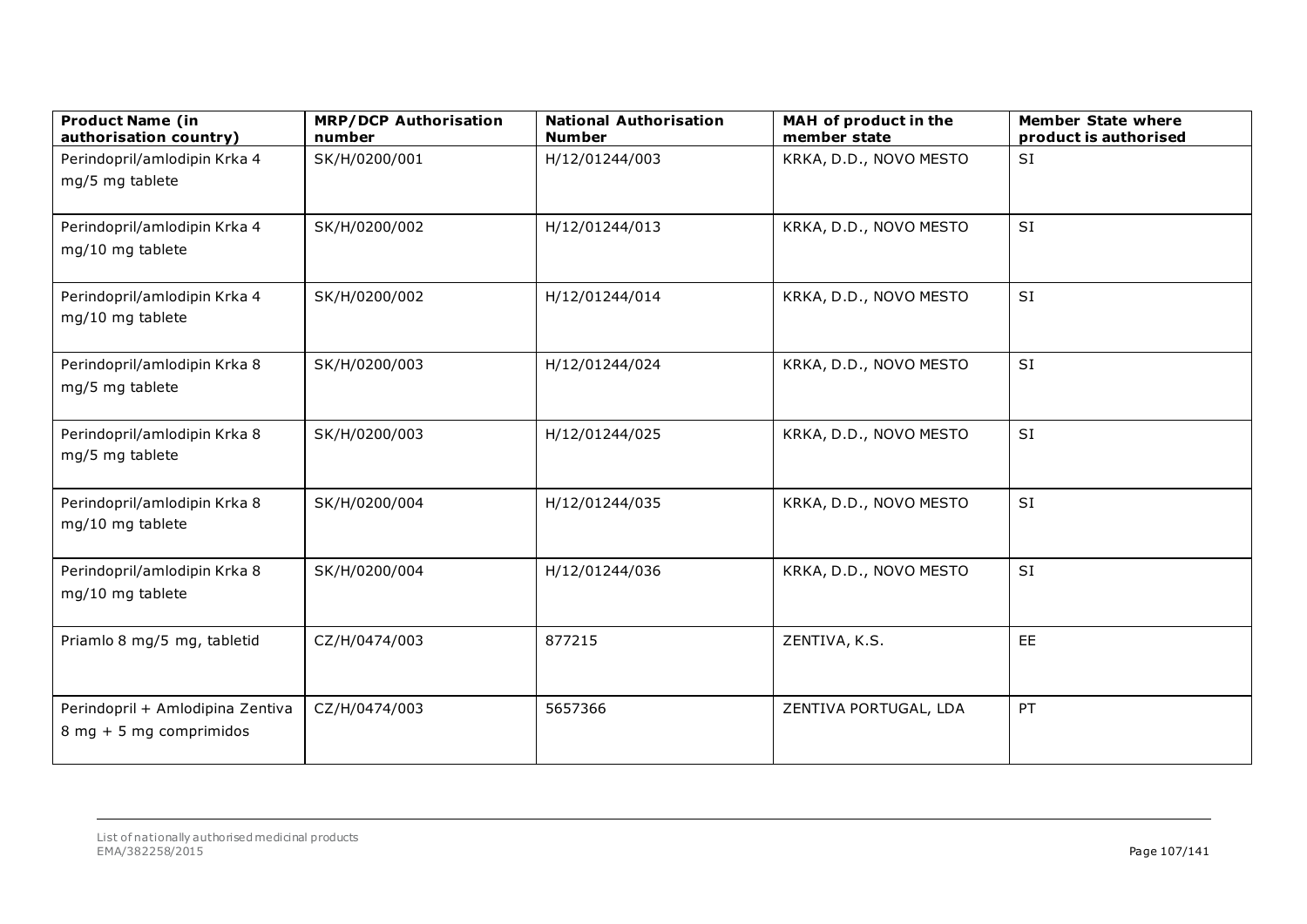| <b>Product Name (in</b><br>authorisation country)       | <b>MRP/DCP Authorisation</b><br>number | <b>National Authorisation</b><br><b>Number</b> | MAH of product in the<br>member state | <b>Member State where</b><br>product is authorised |
|---------------------------------------------------------|----------------------------------------|------------------------------------------------|---------------------------------------|----------------------------------------------------|
| Priamlo 8 mg/5 mg tablety                               | CZ/H/0474/003                          | 58/0289/15-S                                   | ZENTIVA, K.S.                         | SK                                                 |
| Приамло 8 mg/5 mg таблетки                              | CZ/H/0474/003                          | 20150281                                       | ZENTIVA, K.S.                         | <b>BG</b>                                          |
| Priamlo 8 mg/5 mg tablety                               | CZ/H/0474/003                          | 58/462/15-C                                    | ZENTIVA, K.S.                         | CZ                                                 |
| Perindopril e Amlodipina Zentiva<br>8 mg/5 mg compresse | CZ/H/0474/003                          | 043424074                                      | ZENTIVA ITALIA SRL                    | $\ensuremath{\text{IT}}$                           |
| Perindopril e Amlodipina Zentiva<br>8 mg/5 mg compresse | CZ/H/0474/003                          | 043424062                                      | ZENTIVA ITALIA SRL                    | $\ensuremath{\text{IT}}$                           |
| Dalnessa 4 mg/ 5 mg tabletta                            | not available                          | OGYI-T-21727/01                                | KRKA, D.D., NOVO MESTO                | HU                                                 |
| Dalnessa 4 mg/ 5 mg tabletta                            | not available                          | OGYI-T-21727/02                                | KRKA, D.D., NOVO MESTO                | HU                                                 |
| Dalnessa 4 mg/ 5 mg tabletta                            | not available                          | OGYI-T-21727/03                                | KRKA, D.D., NOVO MESTO                | HU                                                 |
| Dalnessa 4 mg/ 5 mg tabletta                            | not available                          | OGYI-T-21727/04                                | KRKA, D.D., NOVO MESTO                | HU                                                 |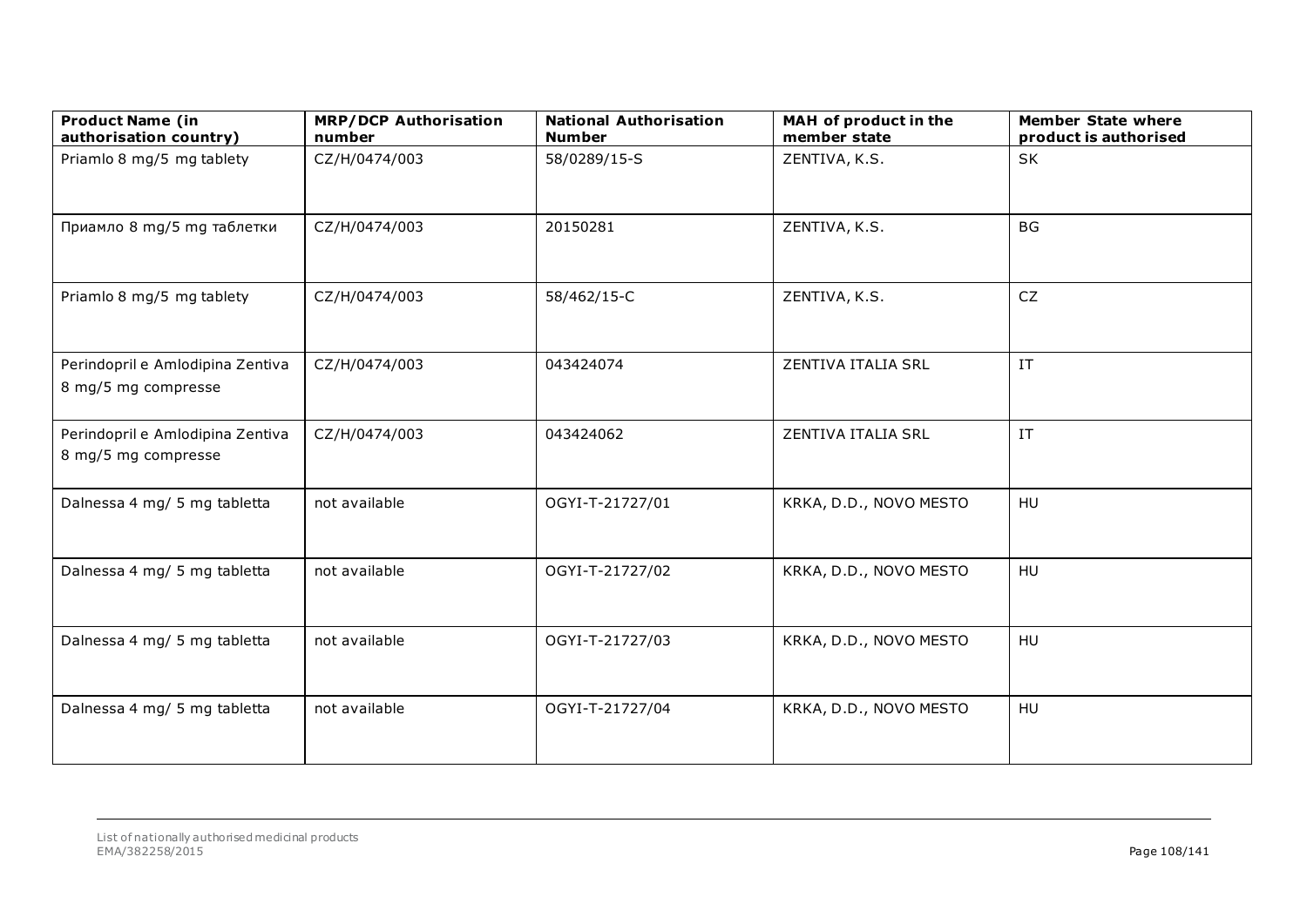| <b>Product Name (in</b><br>authorisation country) | <b>MRP/DCP Authorisation</b><br>number | <b>National Authorisation</b><br><b>Number</b> | MAH of product in the<br>member state | <b>Member State where</b><br>product is authorised |
|---------------------------------------------------|----------------------------------------|------------------------------------------------|---------------------------------------|----------------------------------------------------|
| Dalnessa 4 mg/ 5 mg tabletta                      | not available                          | OGYI-T-21727/05                                | KRKA, D.D., NOVO MESTO                | HU                                                 |
| Dalnessa 4 mg/ 5 mg tabletta                      | not available                          | OGYI-T-21727/06                                | KRKA, D.D., NOVO MESTO                | <b>HU</b>                                          |
| Dalnessa 4 mg/ 5 mg tabletta                      | not available                          | OGYI-T-21727/07                                | KRKA, D.D., NOVO MESTO                | HU                                                 |
| Dalnessa 4 mg/ 5 mg tabletta                      | not available                          | OGYI-T-21727/08                                | KRKA, D.D., NOVO MESTO                | HU                                                 |
| Dalnessa 4 mg/ 10 mg tabletta                     | not available                          | OGYI-T-21727/09                                | KRKA, D.D., NOVO MESTO                | HU                                                 |
| Dalnessa 4 mg/ 10 mg tabletta                     | not available                          | OGYI-T-21727/10                                | KRKA, D.D., NOVO MESTO                | HU                                                 |
| Dalnessa 4 mg/ 10 mg tabletta                     | not available                          | OGYI-T-21727/11                                | KRKA, D.D., NOVO MESTO                | HU                                                 |
| Dalnessa 4 mg/ 10 mg tabletta                     | not available                          | OGYI-T-21727/12                                | KRKA, D.D., NOVO MESTO                | <b>HU</b>                                          |
| Dalnessa 4 mg/ 10 mg tabletta                     | not available                          | OGYI-T-21727/13                                | KRKA, D.D., NOVO MESTO                | <b>HU</b>                                          |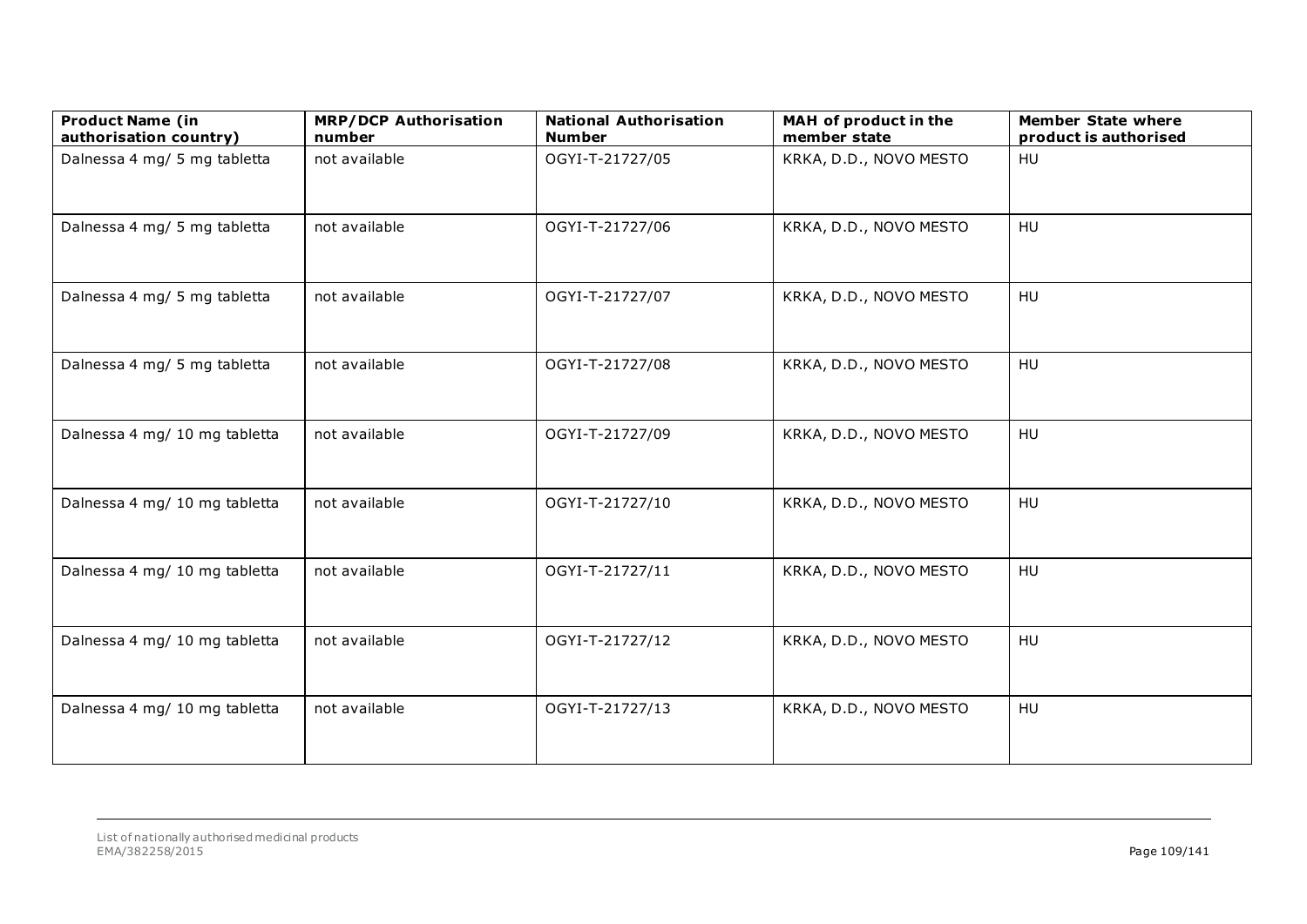| <b>Product Name (in</b><br>authorisation country) | <b>MRP/DCP Authorisation</b><br>number | <b>National Authorisation</b><br><b>Number</b> | MAH of product in the<br>member state | <b>Member State where</b><br>product is authorised |
|---------------------------------------------------|----------------------------------------|------------------------------------------------|---------------------------------------|----------------------------------------------------|
| Dalnessa 4 mg/ 10 mg tabletta                     | not available                          | OGYI-T-21727/14                                | KRKA, D.D., NOVO MESTO                | HU                                                 |
| Dalnessa 4 mg/ 10 mg tabletta                     | not available                          | OGYI-T-21727/15                                | KRKA, D.D., NOVO MESTO                | HU                                                 |
| Dalnessa 4 mg/ 10 mg tabletta                     | not available                          | OGYI-T-21727/16                                | KRKA, D.D., NOVO MESTO                | HU                                                 |
| Dalnessa 8 mg/ 5 mg tabletta                      | not available                          | OGYI-T-21727/17                                | KRKA, D.D., NOVO MESTO                | HU                                                 |
| Dalnessa 8 mg/ 5 mg tabletta                      | not available                          | OGYI-T-21727/18                                | KRKA, D.D., NOVO MESTO                | HU                                                 |
| Dalnessa 8 mg/ 5 mg tabletta                      | not available                          | OGYI-T-21727/19                                | KRKA, D.D., NOVO MESTO                | HU                                                 |
| Dalnessa 8 mg/ 5 mg tabletta                      | not available                          | OGYI-T-21727/20                                | KRKA, D.D., NOVO MESTO                | HU                                                 |
| Dalnessa 8 mg/ 5 mg tabletta                      | not available                          | OGYI-T-21727/21                                | KRKA, D.D., NOVO MESTO                | HU                                                 |
| Dalnessa 8 mg/ 5 mg tabletta                      | not available                          | OGYI-T-21727/22                                | KRKA, D.D., NOVO MESTO                | HU                                                 |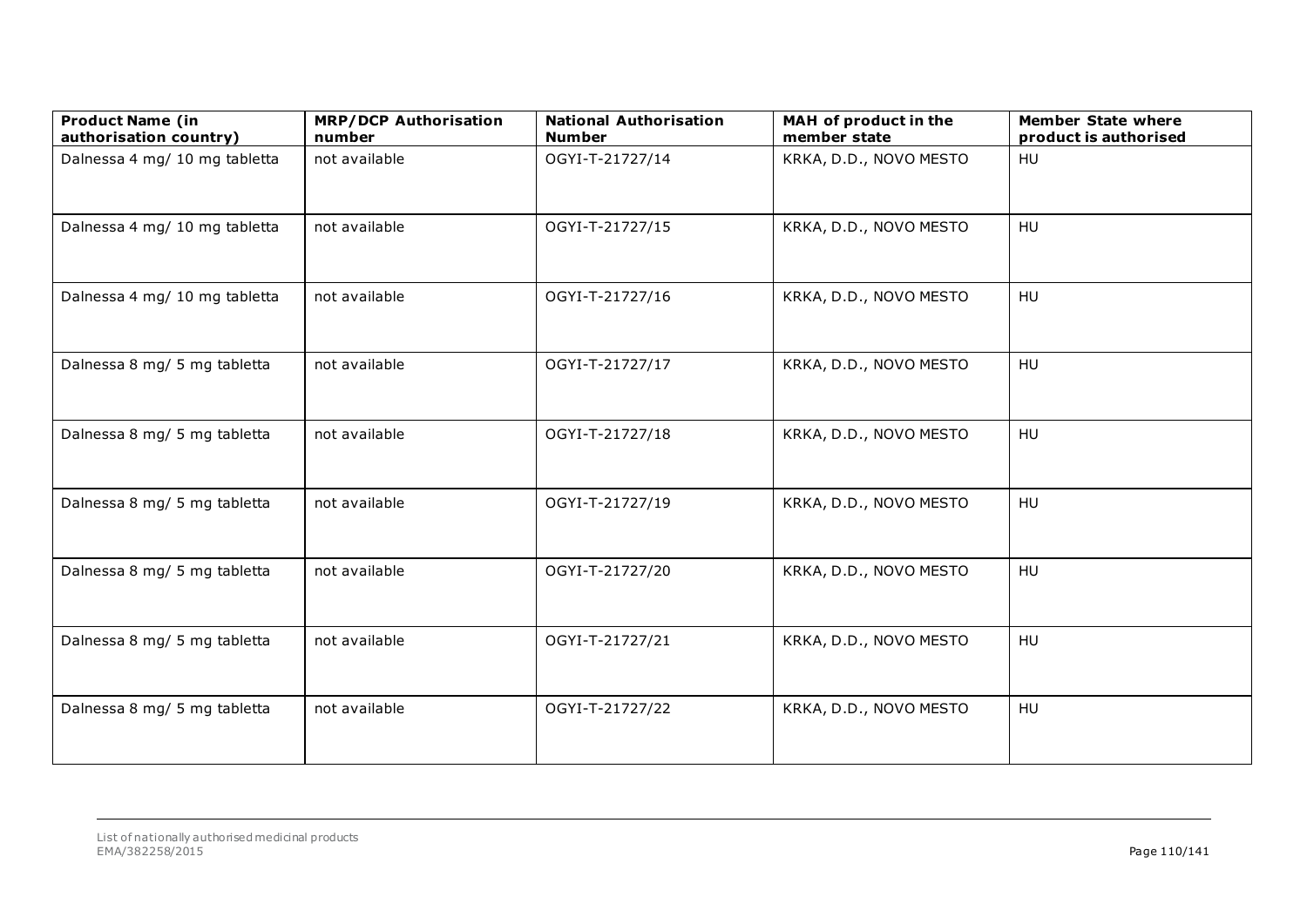| <b>Product Name (in</b><br>authorisation country) | <b>MRP/DCP Authorisation</b><br>number | <b>National Authorisation</b><br><b>Number</b> | MAH of product in the<br>member state | <b>Member State where</b><br>product is authorised |
|---------------------------------------------------|----------------------------------------|------------------------------------------------|---------------------------------------|----------------------------------------------------|
| Dalnessa 8 mg/ 5 mg tabletta                      | not available                          | OGYI-T-21727/23                                | KRKA, D.D., NOVO MESTO                | HU                                                 |
| Dalnessa 8 mg/ 5 mg tabletta                      | not available                          | OGYI-T-21727/24                                | KRKA, D.D., NOVO MESTO                | HU                                                 |
| Dalnessa 8 mg/ 10 mg tabletta                     | not available                          | OGYI-T-21727/25                                | KRKA, D.D., NOVO MESTO                | HU                                                 |
| Dalnessa 8 mg/ 10 mg tabletta                     | not available                          | OGYI-T-21727/26                                | KRKA, D.D., NOVO MESTO                | HU                                                 |
| Dalnessa 8 mg/ 10 mg tabletta                     | not available                          | OGYI-T-21727/27                                | KRKA, D.D., NOVO MESTO                | HU                                                 |
| Dalnessa 8 mg/ 10 mg tabletta                     | not available                          | OGYI-T-21727/28                                | KRKA, D.D., NOVO MESTO                | HU                                                 |
| Dalnessa 8 mg/ 10 mg tabletta                     | not available                          | OGYI-T-21727/29                                | KRKA, D.D., NOVO MESTO                | HU                                                 |
| Dalnessa 8 mg/ 10 mg tabletta                     | not available                          | OGYI-T-21727/30                                | KRKA, D.D., NOVO MESTO                | HU                                                 |
| Dalnessa 8 mg/ 10 mg tabletta                     | not available                          | OGYI-T-21727/31                                | KRKA, D.D., NOVO MESTO                | HU                                                 |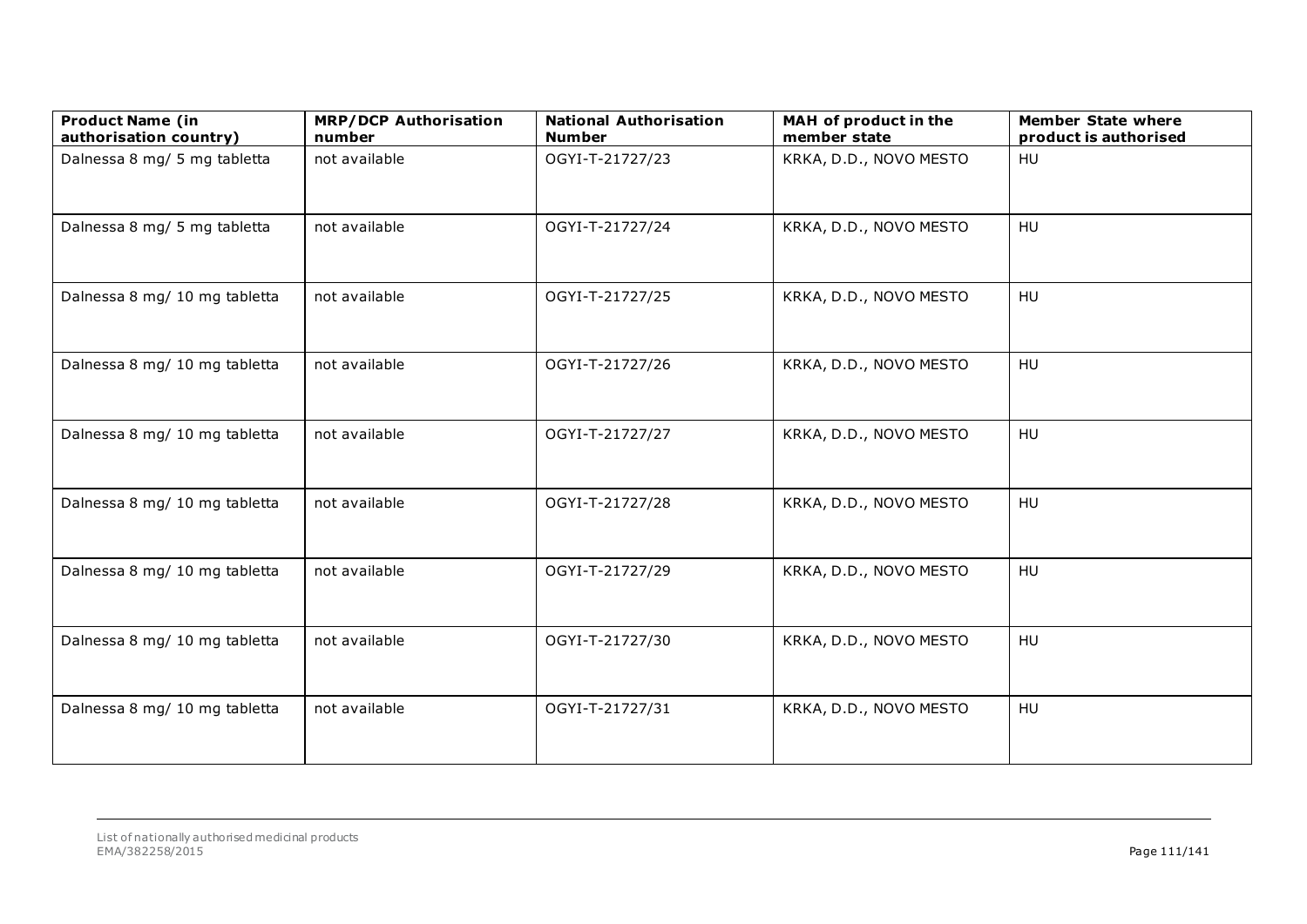| <b>Product Name (in</b><br>authorisation country)             | <b>MRP/DCP Authorisation</b><br>number | <b>National Authorisation</b><br><b>Number</b> | MAH of product in the<br>member state           | <b>Member State where</b><br>product is authorised |
|---------------------------------------------------------------|----------------------------------------|------------------------------------------------|-------------------------------------------------|----------------------------------------------------|
| Dalnessa 8 mg/ 10 mg tabletta                                 | not available                          | OGYI-T-21727/32                                | KRKA, D.D., NOVO MESTO                          | HU                                                 |
| Dalnessa 4 mg/10 mg tabletes                                  | not available                          | 11-0405                                        | TAD PHARMA GMBH                                 | LV                                                 |
| Dalnessa 4 mg/5 mg tabletes                                   | not available                          | 11-0406                                        | <b>TAD PHARMA GMBH</b>                          | LV                                                 |
| Dalnessa 8 mg/10 mg tabletes                                  | not available                          | 11-0407                                        | TAD PHARMA GMBH                                 | LV                                                 |
| Dalnessa 8 mg/5 mg tabletes                                   | not available                          | 11-0408                                        | TAD PHARMA GMBH                                 | LV                                                 |
| Perindopril + Amlodipina toLife 4<br>$mg + 5 mg$ comprimidos  | 19/H/0002/001                          | 5781042                                        | <b>TOLIFE - PRODUTOS</b><br>FARMACÊUTICOS, S.A. | PT                                                 |
| Perindopril + Amlodipina toLife 8<br>$mg + 10$ mg comprimidos | 19/H/0002/004                          | 5781109                                        | <b>TOLIFE - PRODUTOS</b><br>FARMACÊUTICOS, S.A. | PT                                                 |
| Perindopril + Amlodipina toLife 8<br>$mg + 5 mg$ comprimidos  | 19/H/0002/003                          | 5781075                                        | <b>TOLIFE - PRODUTOS</b><br>FARMACÊUTICOS, S.A. | PT                                                 |
| Perindopril + Amlodipina toLife 4<br>$mg + 5 mg$ comprimidos  | 19/H/0002/001                          | 5781059                                        | <b>TOLIFE - PRODUTOS</b><br>FARMACÊUTICOS, S.A. | PT                                                 |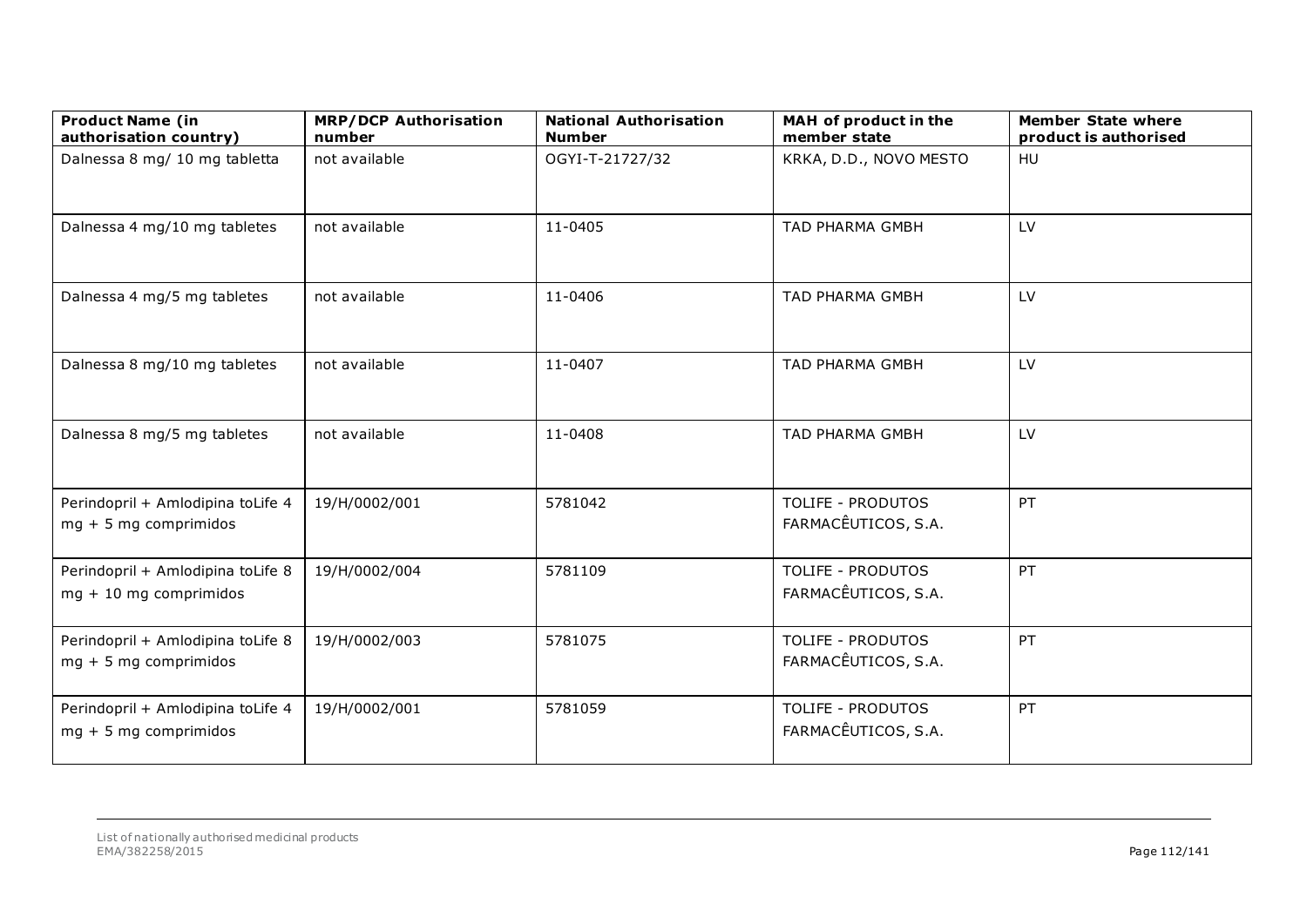| <b>Product Name (in</b><br>authorisation country) | <b>MRP/DCP Authorisation</b><br>number | <b>National Authorisation</b><br><b>Number</b> | MAH of product in the<br>member state  | <b>Member State where</b><br>product is authorised |
|---------------------------------------------------|----------------------------------------|------------------------------------------------|----------------------------------------|----------------------------------------------------|
| Perindopril + Amlodipina toLife 4                 | 19/H/0002/002                          | 5781067                                        | <b>TOLIFE - PRODUTOS</b>               | PT                                                 |
| $mg + 10$ mg comprimidos                          |                                        |                                                | FARMACÊUTICOS, S.A.                    |                                                    |
| Covercard 3,5 mg/2,5 mg<br>tabletta               | IT/H/0375/001                          | OGYI-T-20572/05                                | EGIS PHARMACEUTICALS PLC               | <b>HU</b>                                          |
| Covercard 7 mg/5 mg tabletta                      | IT/H/0375/002                          | OGYI-T-20572/06                                | EGIS PHARMACEUTICALS PLC               | <b>HU</b>                                          |
| Prestalia 7 mg/5 mg tabletes                      | IT/H/375/02/DC                         | 15-0093                                        | LES LABORATOIRES SERVIER<br>(SURESNES) | LV                                                 |
| Prestalia 3,5 mg/2,5 mg tabletes                  | IT/H/375/01/DC                         | 15-0092                                        | LES LABORATOIRES SERVIER<br>(SURESNES) | LV                                                 |
| Prestalia 3,5 mg/2,5 mg<br>compresse              | IT/H/0375/001                          | 043148016                                      | LES LABORATOIRES SERVIER<br>(SURESNES) | $\ensuremath{\text{IT}}$                           |
| Prestalia 7 mg/5 mg compresse                     | IT/H/0375/002                          | 043148067                                      | LES LABORATOIRES SERVIER<br>(SURESNES) | $\ensuremath{\text{IT}}$                           |
| Prestalia 3,5 mg/2,5 mg<br>compresse              | IT/H/0375/001                          | 043148030                                      | LES LABORATOIRES SERVIER<br>(SURESNES) | $\ensuremath{\text{IT}}$                           |
| Prestalia 7 mg/5 mg compresse                     | IT/H/0375/002                          | 043148093                                      | LES LABORATOIRES SERVIER<br>(SURESNES) | $\ensuremath{\text{IT}}$                           |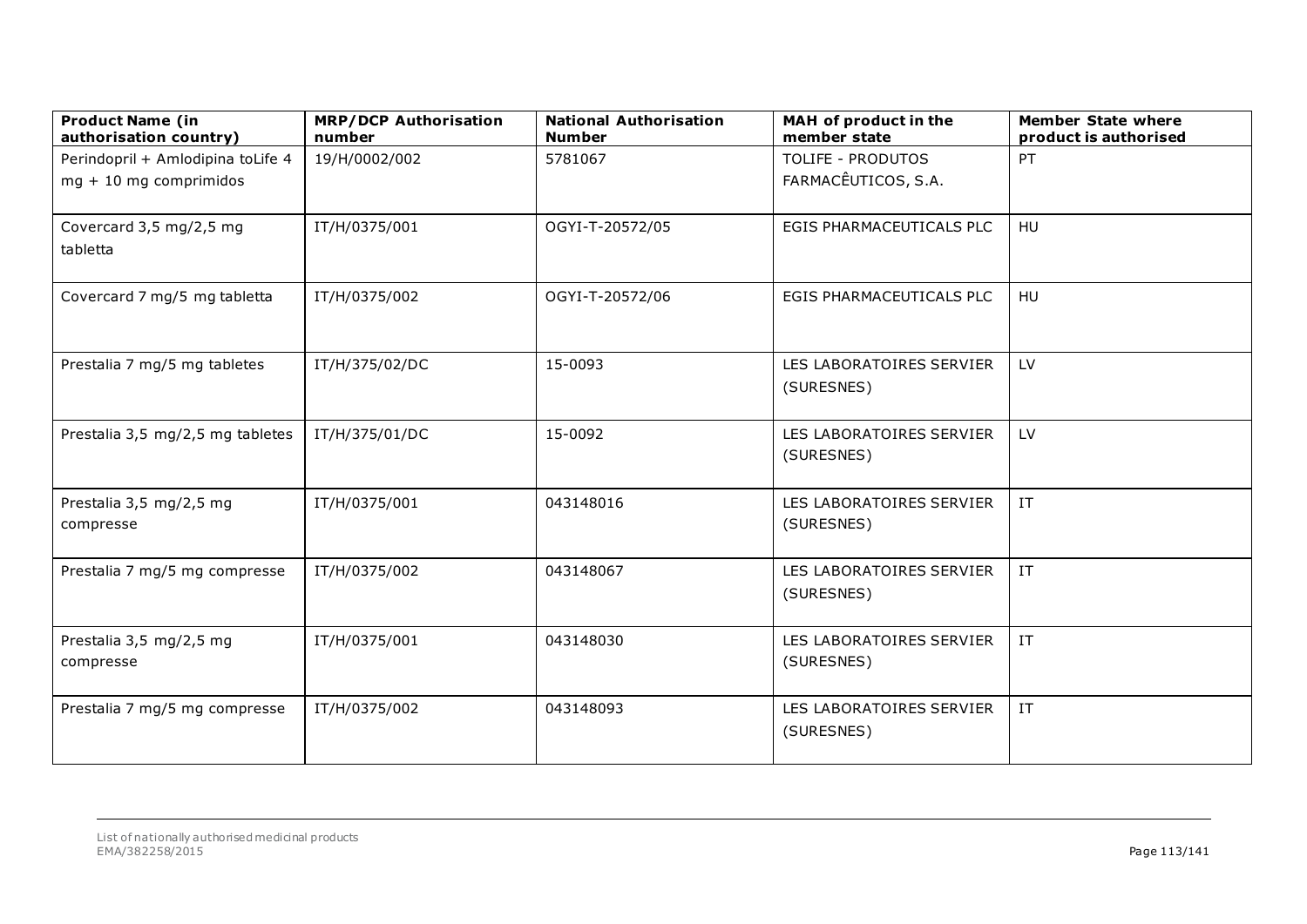| <b>Product Name (in</b><br>authorisation country) | <b>MRP/DCP Authorisation</b><br>number | <b>National Authorisation</b><br><b>Number</b> | MAH of product in the<br>member state  | <b>Member State where</b><br>product is authorised |
|---------------------------------------------------|----------------------------------------|------------------------------------------------|----------------------------------------|----------------------------------------------------|
| Prestalia 3,5 mg/2,5 mg                           | IT/H/0375/001                          | 043148028                                      | LES LABORATOIRES SERVIER               | $\ensuremath{\text{IT}}$                           |
| compresse                                         |                                        |                                                | (SURESNES)                             |                                                    |
|                                                   |                                        |                                                |                                        |                                                    |
| Prestalia 3,5 mg/2,5 mg                           | IT/H/375/01/DC                         | 043148105                                      | LES LABORATOIRES SERVIER               | IT                                                 |
| compresse                                         |                                        |                                                | (SURESNES)                             |                                                    |
|                                                   |                                        | 043148079                                      |                                        | $\ensuremath{\text{IT}}$                           |
| Prestalia 7 mg/5 mg compresse                     | IT/H/0375/002                          |                                                | LES LABORATOIRES SERVIER<br>(SURESNES) |                                                    |
|                                                   |                                        |                                                |                                        |                                                    |
| Prestalia 7 mg/5 mg compresse                     | IT/H/0375/002                          | 043148081                                      | LES LABORATOIRES SERVIER               | $\ensuremath{\text{IT}}$                           |
|                                                   |                                        |                                                | (SURESNES)                             |                                                    |
|                                                   |                                        |                                                |                                        |                                                    |
| Prestalia 7 mg/5 mg compresse                     | IT/H/0375/002                          | 043148093                                      | LES LABORATOIRES SERVIER               | $\ensuremath{\text{IT}}$                           |
|                                                   |                                        |                                                | (SURESNES)                             |                                                    |
|                                                   |                                        |                                                |                                        |                                                    |
| Prestalia 7 mg/5 mg compresse                     | IT/H/0375/002                          | 043148105                                      | LES LABORATOIRES SERVIER               | $\ensuremath{\text{IT}}$                           |
|                                                   |                                        |                                                | (SURESNES)                             |                                                    |
| Prestalia 3,5 mg/2,5 mg                           | IT/H/0375/001                          | 043148168                                      | LES LABORATOIRES SERVIER               | $\ensuremath{\text{IT}}$                           |
| compresse                                         |                                        |                                                | (SURESNES)                             |                                                    |
|                                                   |                                        |                                                |                                        |                                                    |
| Prestalia 3,5 mg/2,5 mg                           | IT/H/0375/001                          | 043148168                                      | LES LABORATOIRES SERVIER               | IT                                                 |
| compresse                                         |                                        |                                                | (SURESNES)                             |                                                    |
|                                                   |                                        |                                                |                                        |                                                    |
| Prestalia 3,5 mg/2,5 mg                           | IT/H/0375/001                          | 043148194                                      | LES LABORATOIRES SERVIER               | IT                                                 |
| compresse                                         |                                        |                                                | (SURESNES)                             |                                                    |
|                                                   |                                        |                                                |                                        |                                                    |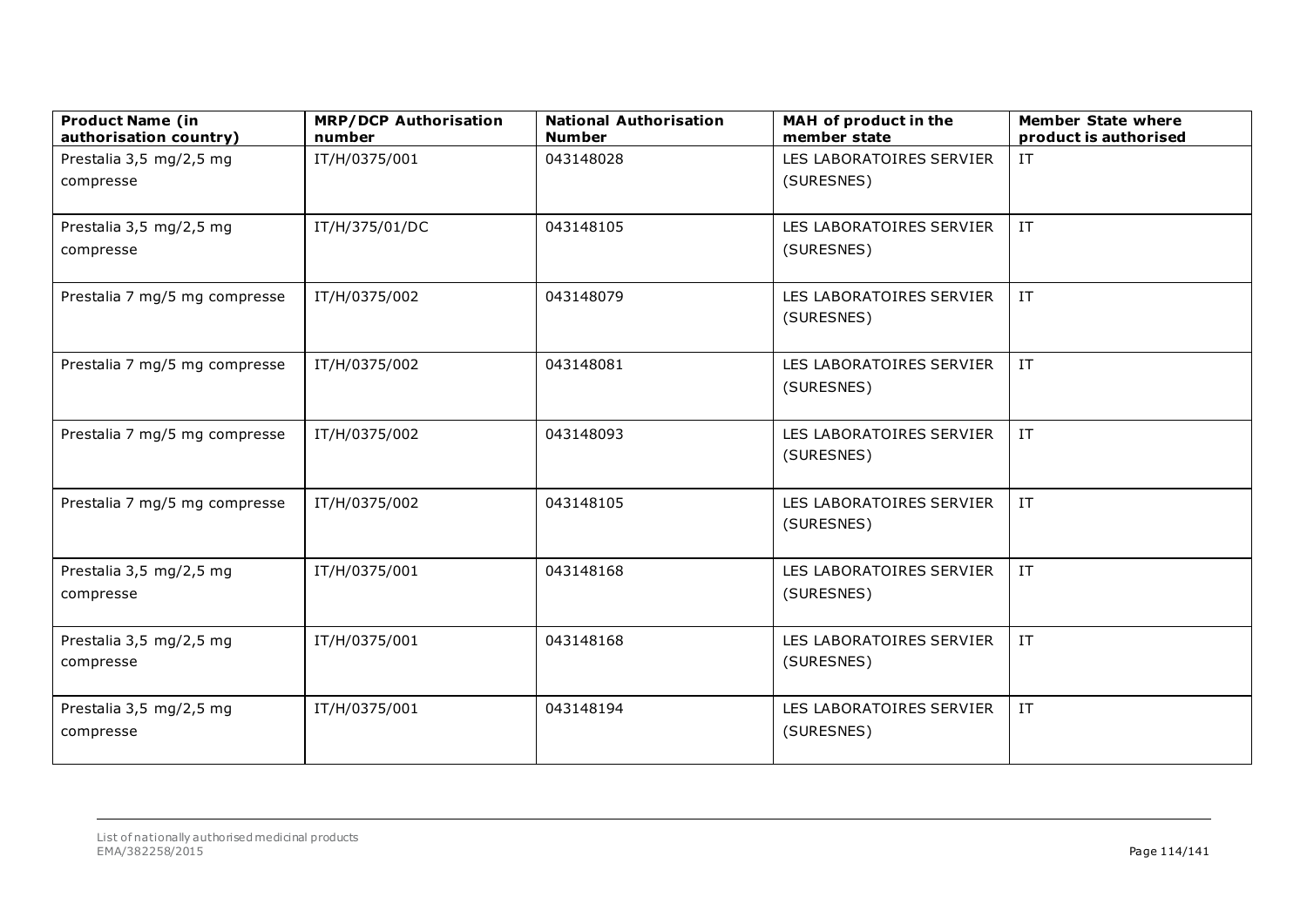| <b>Product Name (in</b><br>authorisation country) | <b>MRP/DCP Authorisation</b><br>number | <b>National Authorisation</b><br><b>Number</b> | MAH of product in the<br>member state        | <b>Member State where</b><br>product is authorised |
|---------------------------------------------------|----------------------------------------|------------------------------------------------|----------------------------------------------|----------------------------------------------------|
| Prestalia 3,5 mg/2,5 mg                           | IT/H/0375/001                          | 043148182                                      | LES LABORATOIRES SERVIER                     | $\ensuremath{\text{IT}}$                           |
| compresse                                         |                                        |                                                | (SURESNES)                                   |                                                    |
| Prestalia 7 mg/5 mg compresse                     | IT/H/0375/002                          | 043148218                                      | LES LABORATOIRES SERVIER<br>(SURESNES)       | $\ensuremath{\text{IT}}$                           |
| Prestalia 7 mg/5 mg compresse                     | IT/H/0375/002                          | 043148206                                      | LES LABORATOIRES SERVIER<br>(SURESNES)       | $\ensuremath{\text{IT}}$                           |
| Prestalia 3,5 mg/2,5 mg δισκία                    | IT/H/375/01/DC                         | 17306/04-03-2021                               | <b>SERVIER HELLAS</b><br>PHARMACEUTICALS LTD | GR                                                 |
| Prestalia 7 mg/5 mg δισκία                        | IT/H/375/02/DC                         | 17307/04-03-2021                               | <b>SERVIER HELLAS</b><br>PHARMACEUTICALS LTD | <b>GR</b>                                          |
| Amlessa 4 mg/5 mg tabletės                        | not available                          | LT/1/11/2466/001                               | KRKA, D.D., NOVO MESTO                       | LT.                                                |
| Amlessa 4 mg/10 mg tabletės                       | not available                          | LT/1/11/2466/007                               | KRKA, D.D., NOVO MESTO                       | LT.                                                |
| Amlessa 8 mg/5 mg tabletės                        | not available                          | LT/1/11/2466/013                               | KRKA, D.D., NOVO MESTO                       | LT.                                                |
| Amlessa 8 mg/10 mg tabletės                       | not available                          | LT/1/11/2466/019                               | KRKA, D.D., NOVO MESTO                       | LT.                                                |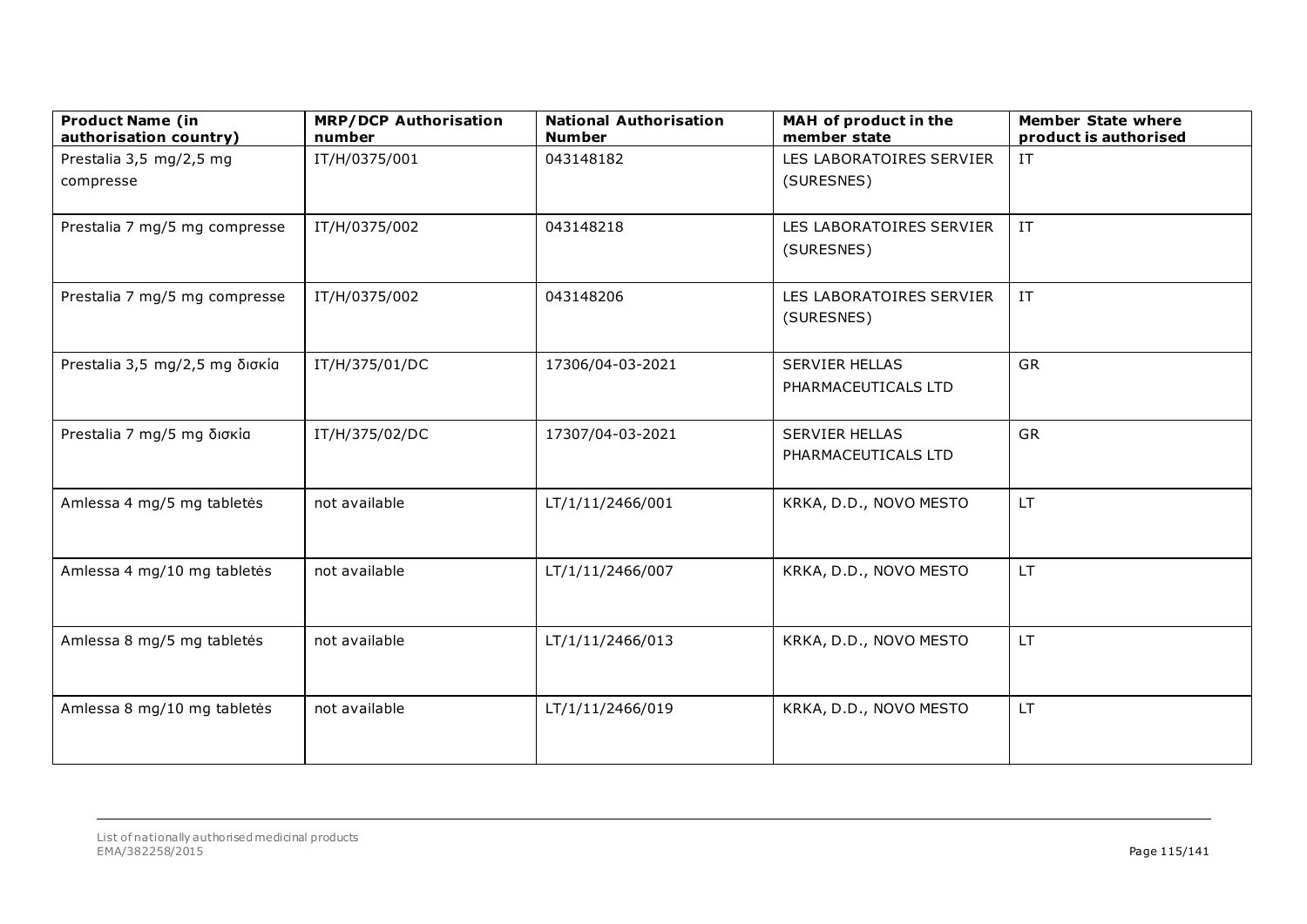| <b>Product Name (in</b><br>authorisation country) | <b>MRP/DCP Authorisation</b><br>number | <b>National Authorisation</b><br><b>Number</b> | MAH of product in the<br>member state | <b>Member State where</b><br>product is authorised |
|---------------------------------------------------|----------------------------------------|------------------------------------------------|---------------------------------------|----------------------------------------------------|
| Amlessa 4 mg/5 mg tabletės                        | not available                          | LT/1/11/2466/002                               | KRKA, D.D., NOVO MESTO                | LT                                                 |
| Amlessa 4 mg/5 mg tabletės                        | not available                          | LT/1/11/2466/003                               | KRKA, D.D., NOVO MESTO                | <b>LT</b>                                          |
| Amlessa 4 mg/5 mg tabletės                        | not available                          | LT/1/11/2466/004                               | KRKA, D.D., NOVO MESTO                | LT.                                                |
| Amlessa 4 mg/5 mg tabletės                        | not available                          | LT/1/11/2466/005                               | KRKA, D.D., NOVO MESTO                | LT.                                                |
| Amlessa 4 mg/5 mg tabletės                        | not available                          | LT/1/11/2466/006                               | KRKA, D.D., NOVO MESTO                | <b>LT</b>                                          |
| Amlessa 4 mg/10 mg tabletės                       | not available                          | LT/1/11/2466/008                               | KRKA, D.D., NOVO MESTO                | LT.                                                |
| Amlessa 4 mg/10 mg tabletės                       | not available                          | LT/1/11/2466/009                               | KRKA, D.D., NOVO MESTO                | LT.                                                |
| Amlessa 4 mg/10 mg tabletės                       | not available                          | LT/1/11/2466/010                               | KRKA, D.D., NOVO MESTO                | LT.                                                |
| Amlessa 4 mg/10 mg tabletės                       | not available                          | LT/1/11/2466/011                               | KRKA, D.D., NOVO MESTO                | <b>LT</b>                                          |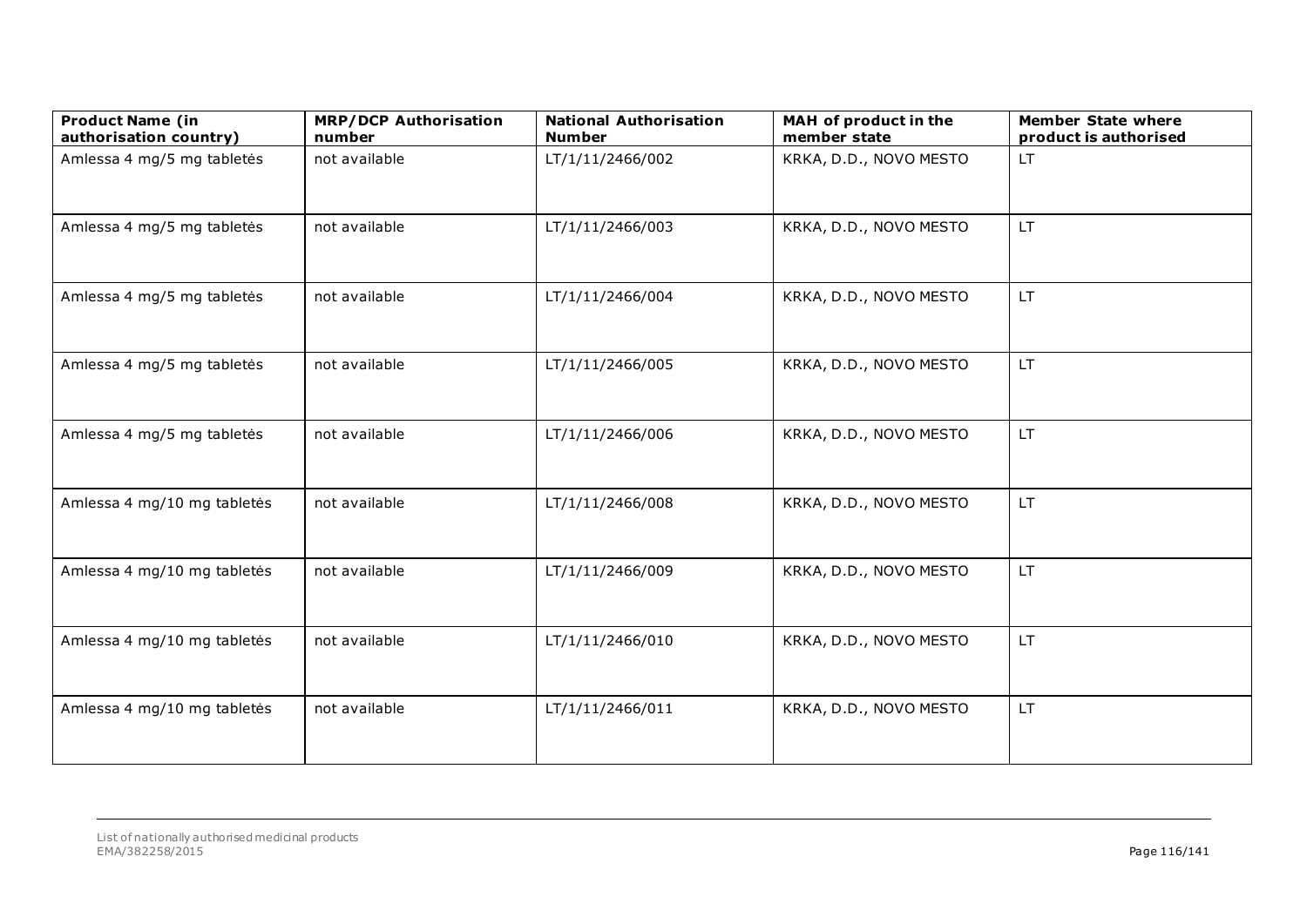| <b>Product Name (in</b><br>authorisation country) | <b>MRP/DCP Authorisation</b><br>number | <b>National Authorisation</b><br><b>Number</b> | MAH of product in the<br>member state | <b>Member State where</b><br>product is authorised |
|---------------------------------------------------|----------------------------------------|------------------------------------------------|---------------------------------------|----------------------------------------------------|
| Amlessa 4 mg/10 mg tabletės                       | not available                          | LT/1/11/2466/012                               | KRKA, D.D., NOVO MESTO                | LT.                                                |
| Amlessa 8 mg/5 mg tabletės                        | not available                          | LT/1/11/2466/014                               | KRKA, D.D., NOVO MESTO                | <b>LT</b>                                          |
| Amlessa 8 mg/5 mg tabletės                        | not available                          | LT/1/11/2466/015                               | KRKA, D.D., NOVO MESTO                | LT.                                                |
| Amlessa 8 mg/5 mg tabletės                        | not available                          | LT/1/11/2466/016                               | KRKA, D.D., NOVO MESTO                | LT.                                                |
| Amlessa 8 mg/5 mg tabletės                        | not available                          | LT/1/11/2466/017                               | KRKA, D.D., NOVO MESTO                | <b>LT</b>                                          |
| Amlessa 8 mg/5 mg tabletės                        | not available                          | LT/1/11/2466/018                               | KRKA, D.D., NOVO MESTO                | LT.                                                |
| Amlessa 8 mg/10 mg tabletės                       | not available                          | LT/1/11/2466/020                               | KRKA, D.D., NOVO MESTO                | LT.                                                |
| Amlessa 8 mg/10 mg tabletės                       | not available                          | LT/1/11/2466/021                               | KRKA, D.D., NOVO MESTO                | LT.                                                |
| Amlessa 8 mg/10 mg tabletės                       | not available                          | LT/1/11/2466/022                               | KRKA, D.D., NOVO MESTO                | <b>LT</b>                                          |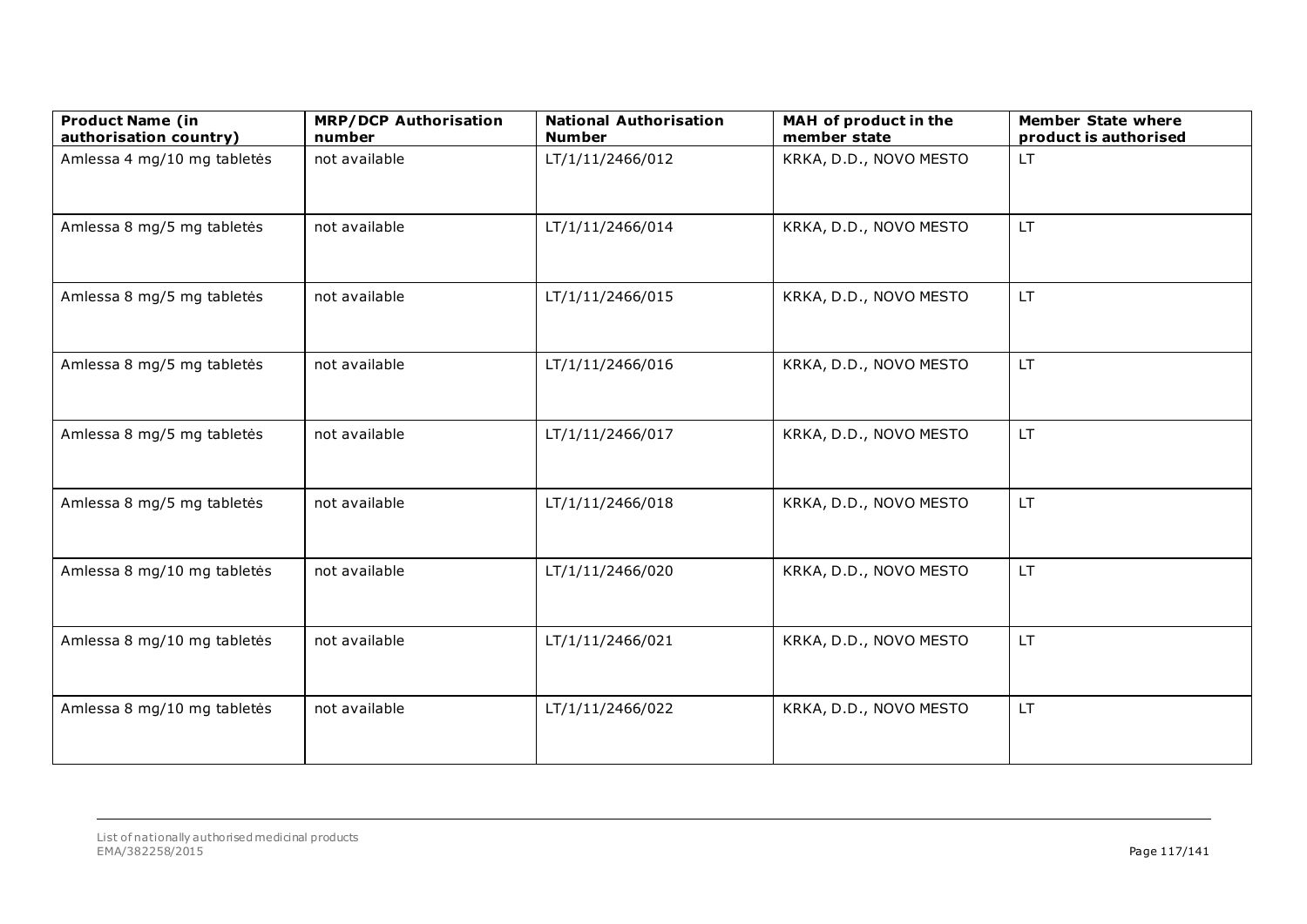| <b>Product Name (in</b><br>authorisation country) | <b>MRP/DCP Authorisation</b><br>number | <b>National Authorisation</b><br><b>Number</b> | MAH of product in the<br>member state | <b>Member State where</b><br>product is authorised |
|---------------------------------------------------|----------------------------------------|------------------------------------------------|---------------------------------------|----------------------------------------------------|
| Amlessa 8 mg/10 mg tabletės                       | not available                          | LT/1/11/2466/023                               | KRKA, D.D., NOVO MESTO                | <b>LT</b>                                          |
| Amlessa 8 mg/10 mg tabletės                       | not available                          | LT/1/11/2466/024                               | KRKA, D.D., NOVO MESTO                | <b>LT</b>                                          |
| TAKAWITA 4 mg/5 mg<br>compresse                   | not available                          | 045137015                                      | ERREKAPPA EUROTERAPICI<br><b>SPA</b>  | IT                                                 |
| TAKAWITA 4 mg/10 mg<br>compresse                  | not available                          | 045137027                                      | ERREKAPPA EUROTERAPICI<br><b>SPA</b>  | IT                                                 |
| TAKAWITA 8 mg/5 mg<br>compresse                   | not available                          | 045137039                                      | ERREKAPPA EUROTERAPICI<br><b>SPA</b>  | $\ensuremath{\text{IT}}$                           |
| TAKAWITA 8 mg/10 mg<br>compresse                  | not available                          | 045137041                                      | ERREKAPPA EUROTERAPICI<br><b>SPA</b>  | $\ensuremath{\text{IT}}$                           |
| Запринел A 5 mg/10 mg<br>таблетки                 | NL/H/2842/002                          | 20140136                                       | TEVA B.V                              | <b>BG</b>                                          |
| Запринел A 10 mg/5 mg<br>таблетки                 | NL/H/2842/003                          | 20140140                                       | TEVA B.V                              | <b>BG</b>                                          |
| ЗАПРИНЕЛ A 10 mg/10 mg<br>таблетки                | NL/H/2842/004                          | 20140127                                       | TEVA B.V                              | <b>BG</b>                                          |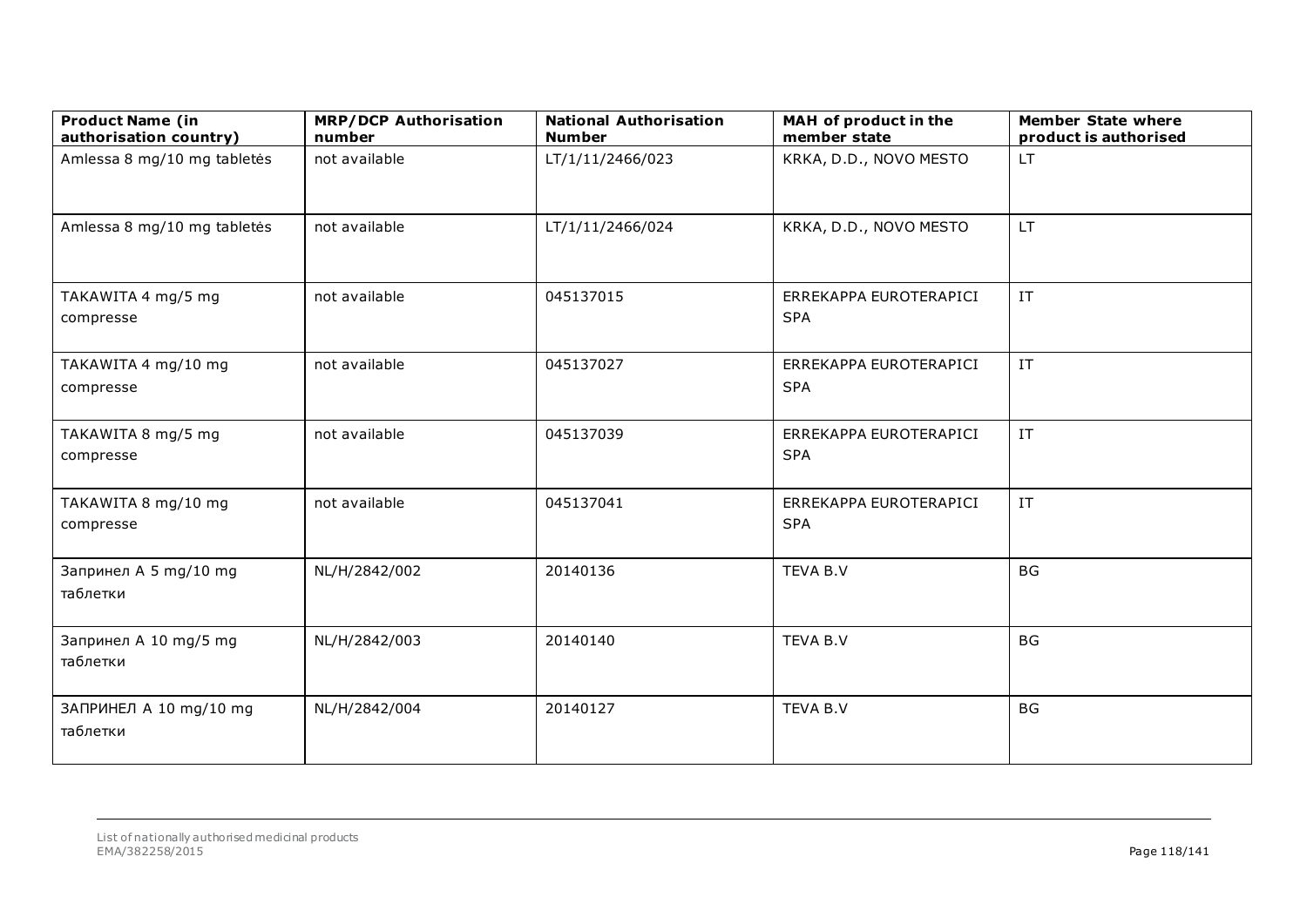| <b>Product Name (in</b><br>authorisation country)         | <b>MRP/DCP Authorisation</b><br>number | <b>National Authorisation</b><br><b>Number</b> | MAH of product in the<br>member state     | <b>Member State where</b><br>product is authorised |
|-----------------------------------------------------------|----------------------------------------|------------------------------------------------|-------------------------------------------|----------------------------------------------------|
| Perindopril/Amlodipine Teva, 5<br>mg/5 mg tabletid        | NL/H/2842/001                          | 838814                                         | TEVA PHARMA B.V.                          | EE                                                 |
| Perindopril/Amlodipine Teva, 10<br>mg/5 mg tabletid       | NL/H/2842/003                          | 838714                                         | TEVA PHARMA B.V.                          | EE                                                 |
| Perindopril/Amlodipine Teva, 10<br>mg/10 mg tabletid      | NL/H/2842/004                          | 838414                                         | TEVA PHARMA B.V.                          | <b>EE</b>                                          |
| Perindopril/Amlodipine Teva, 5<br>mg/10 mg tabletid       | NL/H/2842/002                          | 838614                                         | TEVA PHARMA B.V.                          | <b>EE</b>                                          |
| Запринел A 5 mg/5 mg<br>таблетки                          | NL/H/2842/001                          | 20140135                                       | TEVA B.V                                  | <b>BG</b>                                          |
| Vilpin Combi, 10 mg + 5 mg,<br>tabletki                   | NL/H/2842/003                          | 21862                                          | TEVA PHARMACEUTICALS<br>POLSKA SP. Z O.O. | PL                                                 |
| Perindopril tosilate/amlodipin<br>Teva 5 mg/10 mg tablety | NL/H/2842/003                          | 58/222/14-C                                    | TEVA PHARMACEUTICALS CR,<br>S.R.O.        | <b>CZ</b>                                          |
| Vilpin Combi, 10 mg + 10 mg,<br>tabletki                  | NL/H/2842/004                          | 21863                                          | TEVA PHARMACEUTICALS<br>POLSKA SP. Z O.O. | PL                                                 |
| Vilpin Combi, 5 mg + 10 mg,<br>tabletki                   | NL/H/2842/002                          | 21861                                          | TEVA PHARMACEUTICALS<br>POLSKA SP. Z O.O. | PL                                                 |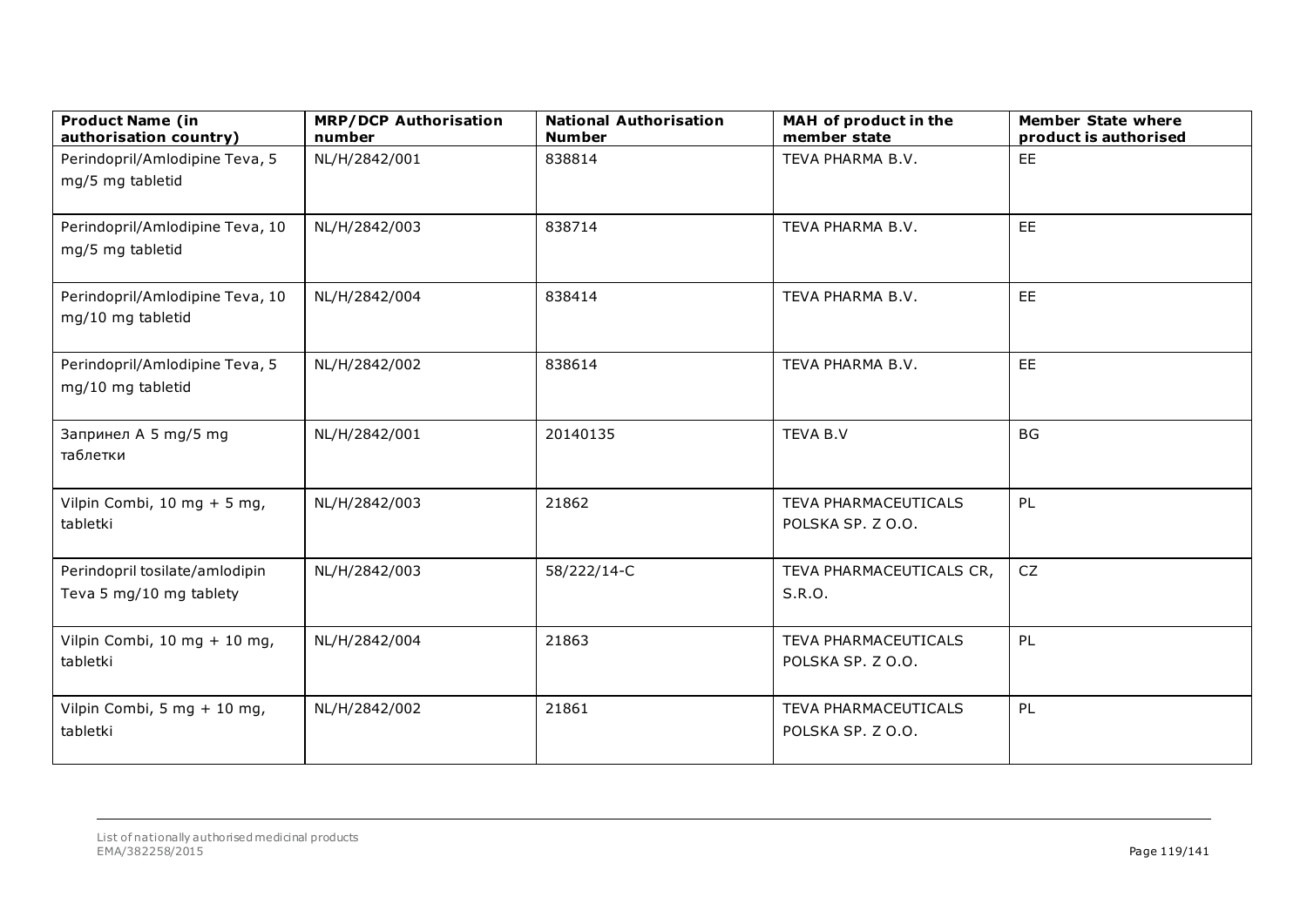| <b>Product Name (in</b><br>authorisation country)            | <b>MRP/DCP Authorisation</b><br>number | <b>National Authorisation</b><br><b>Number</b> | MAH of product in the<br>member state     | <b>Member State where</b><br>product is authorised |
|--------------------------------------------------------------|----------------------------------------|------------------------------------------------|-------------------------------------------|----------------------------------------------------|
| Perindopril/Amlodipine Teva 5<br>mg/5 mg tabletes            | NL/H/2842/001                          | 14-0084                                        | TEVA PHARMA B.V.                          | LV                                                 |
| Vilpin Combi, 5 mg + 5 mg,<br>tabletki                       | NL/H/2842/001                          | 21860                                          | TEVA PHARMACEUTICALS<br>POLSKA SP. Z O.O. | PL                                                 |
| Perindopril tosilate/amlodipin<br>Teva 5 mg/5 mg tablety     | NL/H/2842/001                          | 58/221/14-C                                    | TEVA PHARMACEUTICALS CR,<br>S.R.O.        | CZ                                                 |
| Perindopril/Amlodipine Teva 10<br>mg/10 mg tabletes          | NL/H/2842/004                          | 14-0087                                        | TEVA PHARMA B.V.                          | LV                                                 |
| Perindopril tosilate/ Amlodipine<br>Teva 10 mg/5 mg Tablets  | NL/H/2842/002                          | PA 749/197/003                                 | TEVA PHARMA B.V.                          | IE                                                 |
| Perindopril/Amlodipine Teva 10<br>mg/5 mg tabletes           | NL/H/2842/003                          | 14-0086                                        | TEVA PHARMA B.V.                          | LV                                                 |
| Perindopril tosilate/ Amlodipine<br>Teva 5 mg/5 mg Tablets   | NL/H/2842/001                          | PA0749/197/001                                 | TEVA PHARMA B.V.                          | IE                                                 |
| Perindopril/Amlodipine Teva 5<br>mg/10 mg tabletes           | NL/H/2842/002                          | 14-0085                                        | TEVA PHARMA B.V.                          | LV                                                 |
| Perindopril tosilate/ Amlodipine<br>Teva 10 mg/10 mg Tablets | NL/H/2842/004                          | PA 749/197/004                                 | TEVA PHARMA B.V.                          | IE                                                 |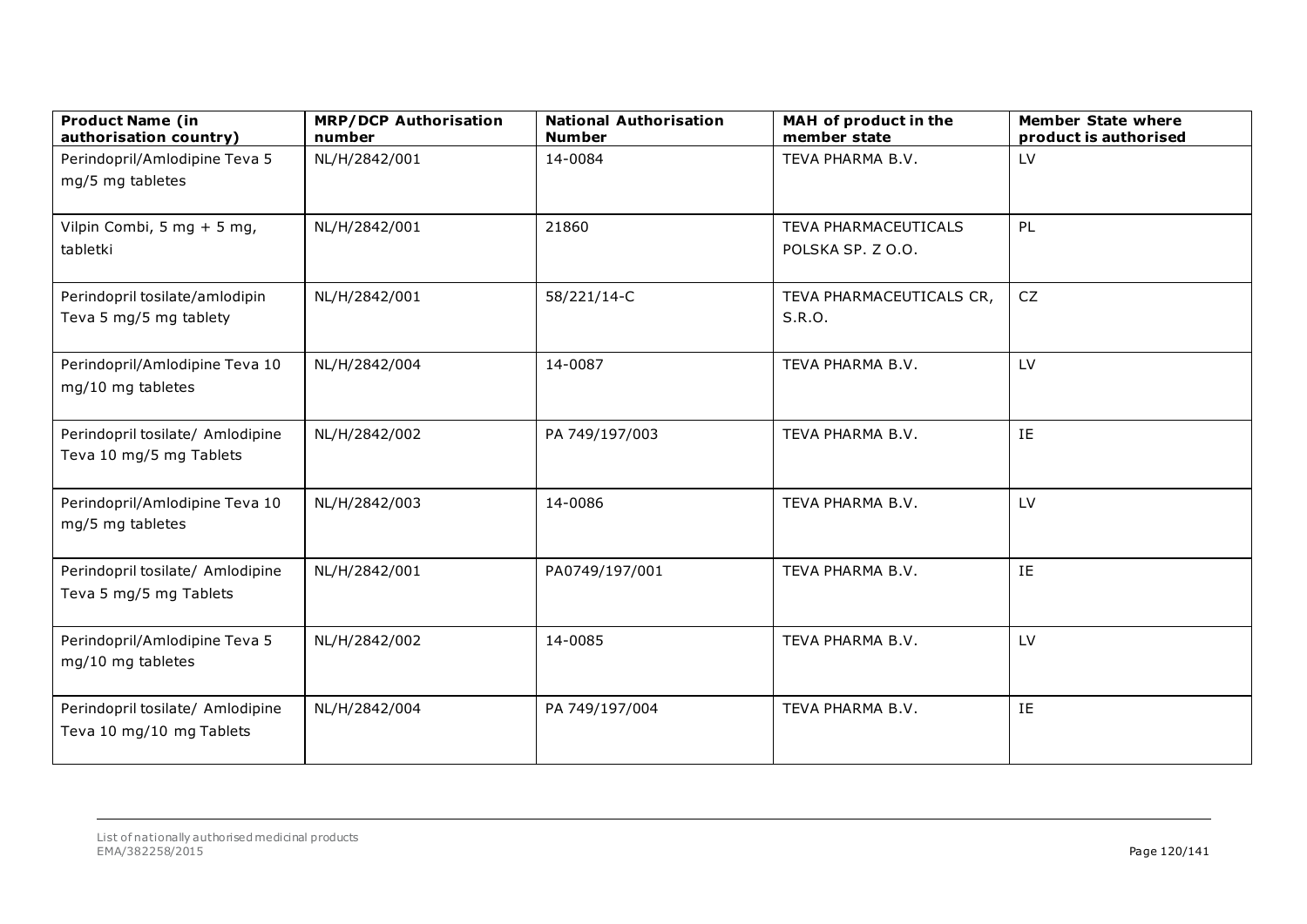| <b>Product Name (in</b><br>authorisation country) | <b>MRP/DCP Authorisation</b><br>number | <b>National Authorisation</b><br><b>Number</b> | MAH of product in the<br>member state | <b>Member State where</b><br>product is authorised |
|---------------------------------------------------|----------------------------------------|------------------------------------------------|---------------------------------------|----------------------------------------------------|
| Perindopril tosilate/amlodipin                    | NL/H/2842/004                          | 58/224/14-C                                    | TEVA PHARMACEUTICALS CR,              | CZ                                                 |
| Teva 10 mg/10 mg tablety                          |                                        |                                                | S.R.O.                                |                                                    |
| Perindopril tosilate/amlodipin                    | NL/H/2842/002                          | 58/223/14-C                                    | TEVA PHARMACEUTICALS CR,              | CZ                                                 |
| Teva 10 mg/5 mg tablety                           |                                        |                                                | S.R.O.                                |                                                    |
| Perindopril tosilate/ Amlodipine                  | NL/H/2842/003                          | PA 749/197/002                                 | TEVA PHARMA B.V.                      | IE                                                 |
| Teva 5 mg/10 mg Tablets                           |                                        |                                                |                                       |                                                    |
| Peramteva® 5 mg/10 mg                             | NL/H/2842/003                          | BE451546                                       | TEVA PHARMA BELGIUM                   | <b>BE</b>                                          |
| Tabletten                                         |                                        |                                                | N.V./S.A                              |                                                    |
| Peramteva® 5 mg/5 mg<br>Tabletten                 | NL/H/2842/001                          | BE451537                                       | TEVA PHARMA BELGIUM<br>N.V./S.A       | <b>BE</b>                                          |
|                                                   |                                        |                                                |                                       |                                                    |
| Peramteva® 10 mg/10 mg                            | NL/H/2842/004                          | BE451564                                       | TEVA PHARMA BELGIUM                   | <b>BE</b>                                          |
| Tabletten                                         |                                        |                                                | N.V./S.A                              |                                                    |
| Peramteva® 10 mg/5 mg                             | NL/H/2842/002                          | BE451555                                       | TEVA PHARMA BELGIUM                   | <b>BE</b>                                          |
| Tabletten                                         |                                        |                                                | N.V./S.A                              |                                                    |
| PERINDOPRIL E AMLODIPINA                          | NL/H/2842/004                          | 042569196                                      | TEVA ITALIA S.R.L.                    | IT                                                 |
| TEVA 10 mg/10 mg compresse                        |                                        |                                                |                                       |                                                    |
| PERINDOPRIL E AMLODIPINA                          | NL/H/2842/004                          | 042569172                                      | TEVA ITALIA S.R.L.                    | IT                                                 |
| TEVA 10 mg/10 mg compresse                        |                                        |                                                |                                       |                                                    |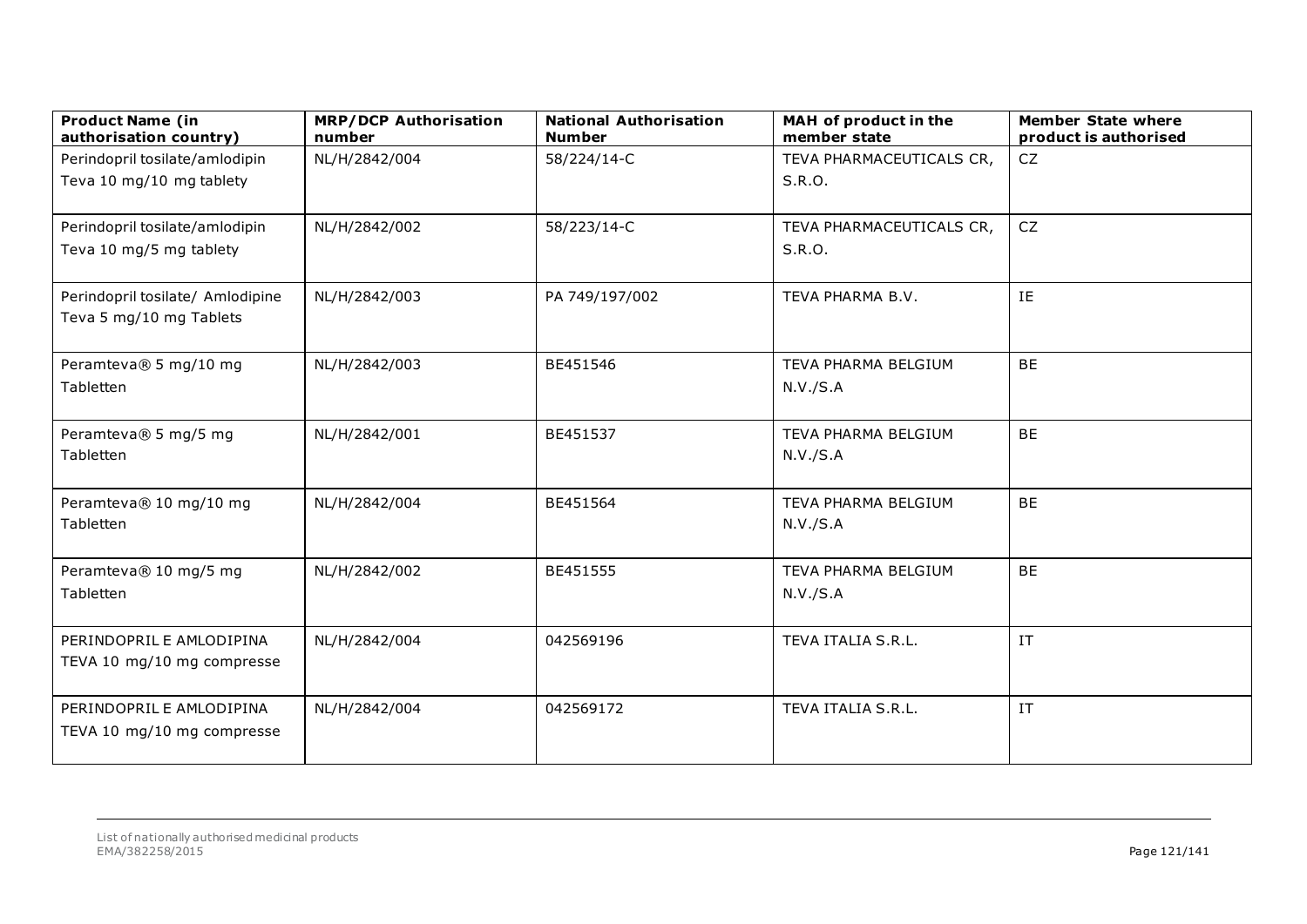| <b>Product Name (in</b><br>authorisation country) | <b>MRP/DCP Authorisation</b><br>number | <b>National Authorisation</b><br><b>Number</b> | MAH of product in the<br>member state | <b>Member State where</b><br>product is authorised |
|---------------------------------------------------|----------------------------------------|------------------------------------------------|---------------------------------------|----------------------------------------------------|
| PERINDOPRIL E AMLODIPINA                          | NL/H/2842/004                          | 042569184                                      | TEVA ITALIA S.R.L.                    | $\ensuremath{\text{IT}}$                           |
| TEVA 10 mg/10 mg compresse                        |                                        |                                                |                                       |                                                    |
|                                                   |                                        |                                                |                                       |                                                    |
| PERINDOPRIL E AMLODIPINA                          | NL/H/2842/002                          | 042569119                                      | TEVA ITALIA S.R.L.                    | $\ensuremath{\text{IT}}$                           |
| TEVA 10 mg/5 mg compresse                         |                                        |                                                |                                       |                                                    |
| PERINDOPRIL E AMLODIPINA                          | NL/H/2842/002                          | 042569121                                      | TEVA ITALIA S.R.L.                    | IT                                                 |
| TEVA 10 mg/5 mg compresse                         |                                        |                                                |                                       |                                                    |
| PERINDOPRIL E AMLODIPINA                          | NL/H/2842/001                          | 042569018                                      | TEVA ITALIA S.R.L.                    | IT.                                                |
| TEVA 5 mg/5 mg compresse                          |                                        |                                                |                                       |                                                    |
| PERINDOPRIL E AMLODIPINA                          | NL/H/2842/004                          | 042569208                                      | TEVA ITALIA S.R.L.                    | IT                                                 |
| TEVA 10 mg/10 mg compresse                        |                                        |                                                |                                       |                                                    |
| PERINDOPRIL E AMLODIPINA                          | NL/H/2842/003                          | 042569107                                      | TEVA ITALIA S.R.L.                    | IT                                                 |
| TEVA 5 mg/10 mg compresse                         |                                        |                                                |                                       |                                                    |
| PERINDOPRIL E AMLODIPINA                          | NL/H/2842/003                          | 042569095                                      | TEVA ITALIA S.R.L.                    | IT                                                 |
| TEVA 5 mg/10 mg compresse                         |                                        |                                                |                                       |                                                    |
| PERINDOPRIL E AMLODIPINA                          | NL/H/2842/002                          | 042569133                                      | TEVA ITALIA S.R.L.                    | IT                                                 |
| TEVA 10 mg/5 mg compresse                         |                                        |                                                |                                       |                                                    |
| PERINDOPRIL E AMLODIPINA                          | NL/H/2842/002                          | 042569145                                      | TEVA ITALIA S.R.L.                    | $\ensuremath{\text{IT}}$                           |
| TEVA 10 mg/5 mg compresse                         |                                        |                                                |                                       |                                                    |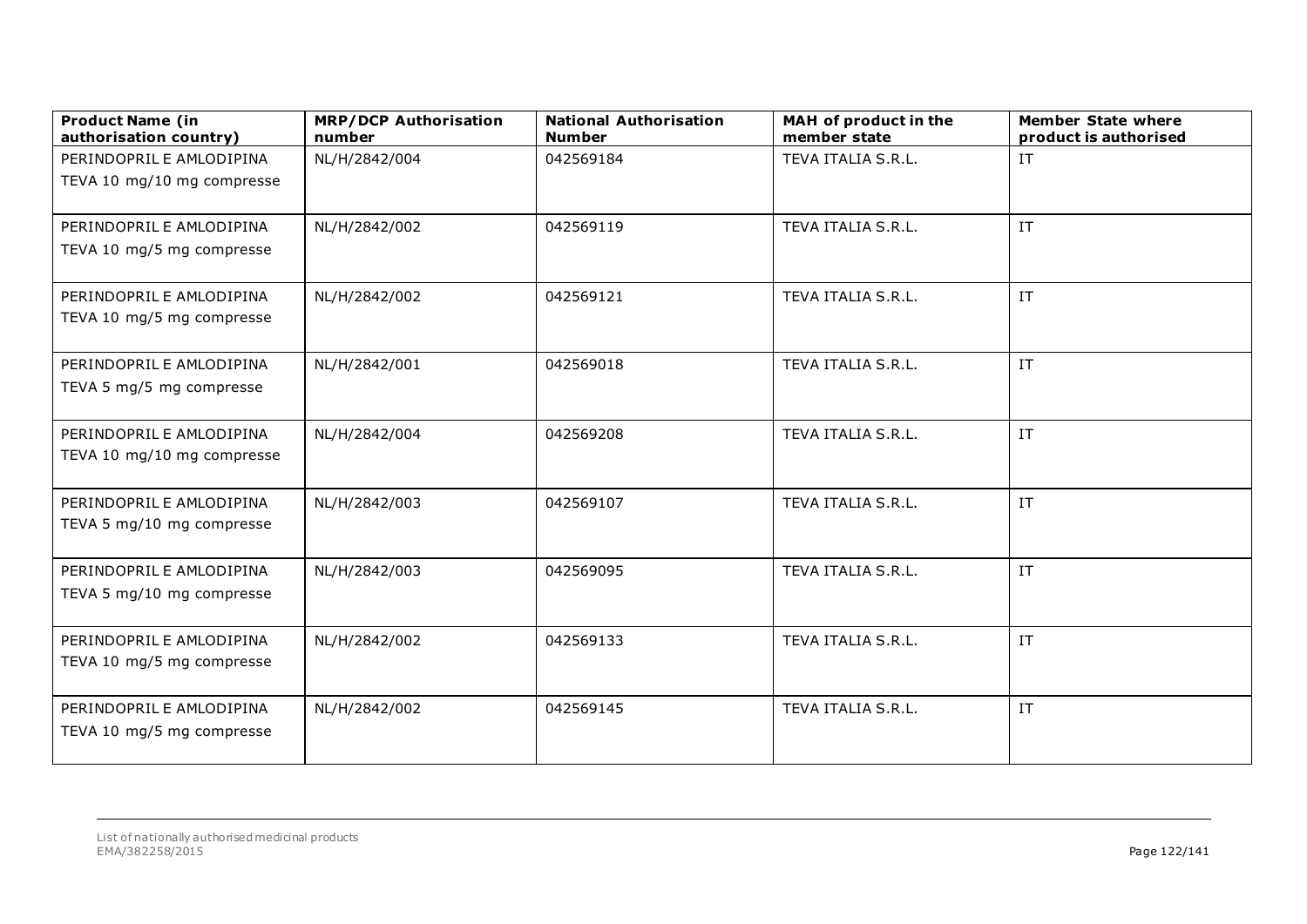| <b>Product Name (in</b><br>authorisation country)      | <b>MRP/DCP Authorisation</b><br>number | <b>National Authorisation</b><br><b>Number</b> | MAH of product in the<br>member state | <b>Member State where</b><br>product is authorised |
|--------------------------------------------------------|----------------------------------------|------------------------------------------------|---------------------------------------|----------------------------------------------------|
| PERINDOPRIL E AMLODIPINA                               | NL/H/2842/002                          | 042569158                                      | TEVA ITALIA S.R.L.                    | $\ensuremath{\text{IT}}$                           |
| TEVA 10 mg/5 mg compresse                              |                                        |                                                |                                       |                                                    |
|                                                        |                                        |                                                |                                       |                                                    |
| PERINDOPRIL E AMLODIPINA                               | NL/H/2842/003                          | 042569083                                      | TEVA ITALIA S.R.L.                    | IT                                                 |
| TEVA 5 mg/10 mg compresse                              |                                        |                                                |                                       |                                                    |
| PERINDOPRIL E AMLODIPINA                               | NL/H/2842/001                          | 042569044                                      | TEVA ITALIA S.R.L.                    | IT                                                 |
| TEVA 5 mg/5 mg compresse                               |                                        |                                                |                                       |                                                    |
| PERINDOPRIL E AMLODIPINA                               | NL/H/2842/001                          | 042569057                                      | TEVA ITALIA S.R.L.                    | IT                                                 |
| TEVA 5 mg/5 mg compresse                               |                                        |                                                |                                       |                                                    |
|                                                        |                                        |                                                |                                       |                                                    |
| PERINDOPRIL E AMLODIPINA<br>TEVA 10 mg/10 mg compresse | NL/H/2842/004                          | 042569160                                      | TEVA ITALIA S.R.L.                    | IT.                                                |
|                                                        |                                        |                                                |                                       |                                                    |
| PERINDOPRIL E AMLODIPINA                               | NL/H/2842/001                          | 042569020                                      | TEVA ITALIA S.R.L.                    | $\ensuremath{\text{IT}}$                           |
| TEVA 5 mg/5 mg compresse                               |                                        |                                                |                                       |                                                    |
|                                                        |                                        |                                                |                                       |                                                    |
| PERINDOPRIL E AMLODIPINA                               | NL/H/2842/003                          | 042569069                                      | TEVA ITALIA S.R.L.                    | $\ensuremath{\text{IT}}$                           |
| TEVA 5 mg/10 mg compresse                              |                                        |                                                |                                       |                                                    |
| PERINDOPRIL E AMLODIPINA                               | NL/H/2842/001                          | 042569210                                      | TEVA ITALIA S.R.L.                    | IT                                                 |
| TEVA 5 mg/5 mg compresse                               |                                        |                                                |                                       |                                                    |
|                                                        |                                        |                                                |                                       |                                                    |
| PERINDOPRIL E AMLODIPINA                               | NL/H/2842/001                          | 042569032                                      | TEVA ITALIA S.R.L.                    | IT                                                 |
| TEVA 5 mg/5 mg compresse                               |                                        |                                                |                                       |                                                    |
|                                                        |                                        |                                                |                                       |                                                    |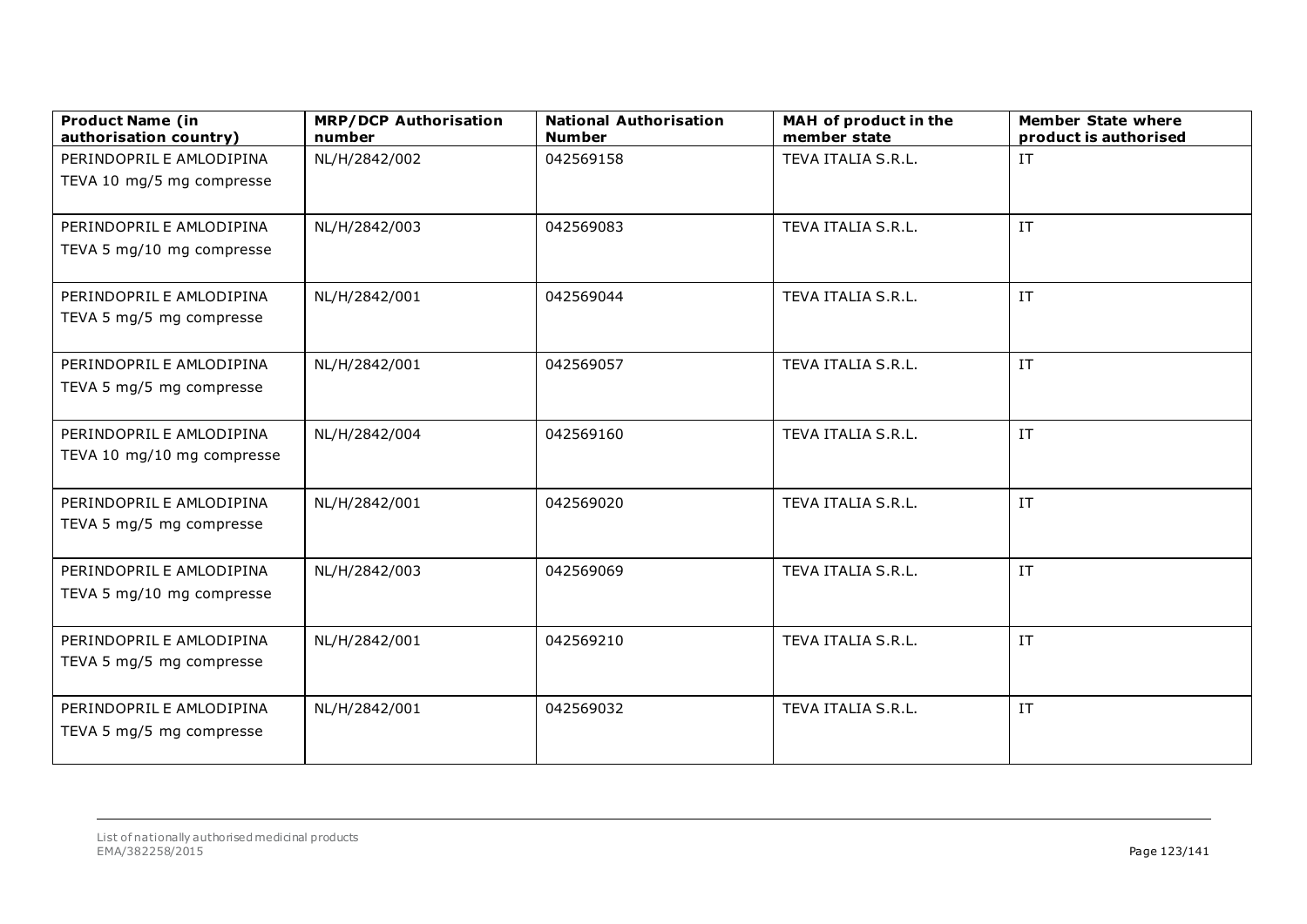| <b>Product Name (in</b><br>authorisation country) | <b>MRP/DCP Authorisation</b><br>number | <b>National Authorisation</b><br><b>Number</b> | MAH of product in the<br>member state                    | <b>Member State where</b><br>product is authorised |
|---------------------------------------------------|----------------------------------------|------------------------------------------------|----------------------------------------------------------|----------------------------------------------------|
| PERINDOPRIL E AMLODIPINA                          | NL/H/2842/003                          | 042569071                                      | TEVA ITALIA S.R.L.                                       | IT                                                 |
| TEVA 5 mg/10 mg compresse                         |                                        |                                                |                                                          |                                                    |
| Perindopril + Amlodipina                          | NL/H/2842/001                          | 5615653                                        | RATIOPHARM-COMERCIO E                                    | PT                                                 |
| Ratiopharm 5 mg + 5 mg<br>Comprimidos             |                                        |                                                | <b>INDUSTRIA DE PRODUTOS</b><br><b>FARMACEUTICOS LDA</b> |                                                    |
| Perindopril + Amlodipina                          | NL/H/2842/002                          | 5615703                                        | RATIOPHARM-COMERCIO E                                    | PT                                                 |
| Ratiopharm 10 mg + 5 mg<br>Comprimidos            |                                        |                                                | <b>INDUSTRIA DE PRODUTOS</b><br><b>FARMACEUTICOS LDA</b> |                                                    |
| Perindopril + Amlodipina                          | NL/H/2842/003                          | 5618202                                        | RATIOPHARM-COMERCIO E                                    | PT                                                 |
| Ratiopharm 5 mg + 10 mg<br>Comprimidos            |                                        |                                                | INDUSTRIA DE PRODUTOS<br><b>FARMACEUTICOS LDA</b>        |                                                    |
| Perindopril tosilaat/Amlodipine                   | NL/H/2842/001                          | RVG 113216                                     | TEVA NEDERLAND B.V.                                      | <b>NL</b>                                          |
| Teva 5 mg/5 mg, tabletten                         |                                        |                                                |                                                          |                                                    |
| PERINDOPRIL E AMLODIPINA                          | NL/H/2842/002                          | 042569246                                      | TEVA ITALIA S.R.L.                                       | IT                                                 |
| TEVA 10 mg/5 mg compresse                         |                                        |                                                |                                                          |                                                    |
| Perindopril + Amlodipina                          | NL/H/2842/001                          | 5622675                                        | RATIOPHARM-COMERCIO E                                    | PT                                                 |
| Ratiopharm 5 mg + 5 mg<br>Comprimidos             |                                        |                                                | <b>INDUSTRIA DE PRODUTOS</b><br>FARMACEUTICOS LDA        |                                                    |
| PERINDOPRIL E AMLODIPINA                          | NL/H/2842/001                          | 042569222                                      | TEVA ITALIA S.R.L.                                       | IT                                                 |
| TEVA 5 mg/5 mg compresse                          |                                        |                                                |                                                          |                                                    |
| PERINDOPRIL E AMLODIPINA                          | NL/H/2842/003                          | 042569234                                      | TEVA ITALIA S.R.L.                                       | IT                                                 |
| TEVA 5 mg/10 mg compresse                         |                                        |                                                |                                                          |                                                    |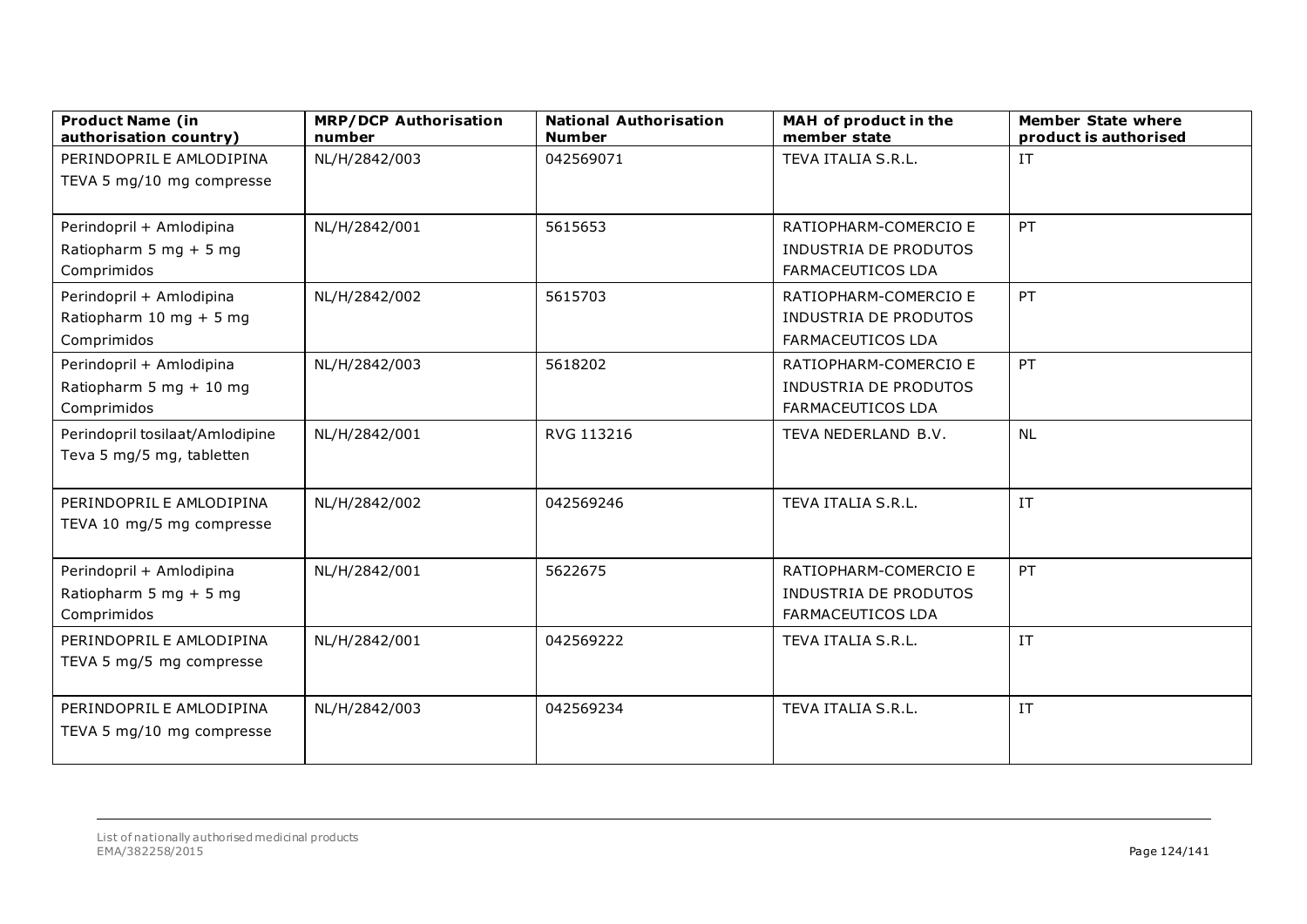| <b>Product Name (in</b><br>authorisation country)              | <b>MRP/DCP Authorisation</b><br>number | <b>National Authorisation</b><br><b>Number</b> | MAH of product in the<br>member state | <b>Member State where</b><br>product is authorised |
|----------------------------------------------------------------|----------------------------------------|------------------------------------------------|---------------------------------------|----------------------------------------------------|
| Perindopril tosilaat/Amlodipine                                | NL/H/2842/002                          | RVG 113218                                     | TEVA NEDERLAND B.V.                   | <b>NL</b>                                          |
| Teva 10 mg/5 mg, tabletten                                     |                                        |                                                |                                       |                                                    |
| Perindopril tosilaat/Amlodipine<br>Teva 10 mg/10 mg, tabletten | NL/H/2842/004                          | RVG 113219                                     | TEVA NEDERLAND B.V.                   | <b>NL</b>                                          |
| Perindopril tosilaat/Amlodipine<br>Teva 5 mg/10 mg, tabletten  | NL/H/2842/003                          | RVG 113217                                     | TEVA NEDERLAND B.V.                   | <b>NL</b>                                          |
| Perodilam 10 mg/5 mg tablete                                   | NL/H/2842/002                          | H/15/01979/011                                 | TEVA PHARMA B.V.                      | SI                                                 |
| Perodilam 10 mg/10 mg tablete                                  | NL/H/2842/004                          | H/15/01979/016                                 | TEVA PHARMA B.V.                      | SI                                                 |
| PERINDOPRIL E AMLODIPINA<br>TEVA 10 mg/10 mg compresse         | NL/H/2842/004                          | 042569259                                      | TEVA ITALIA S.R.L.                    | $\ensuremath{\text{IT}}$                           |
| Perodilam 5 mg/5 mg tablete                                    | NL/H/2842/001                          | H/15/01979/001                                 | TEVA PHARMA B.V.                      | SI                                                 |
| Peramteva® 5 mg/5 mg<br>comprimés                              | NL/H/2842/001                          | BE451537                                       | TEVA PHARMA BELGIUM<br>N.V./S.A       | <b>BE</b>                                          |
| Peramteva® 5 mg/10 mg<br>comprimés                             | NL/H/2842/003                          | BE451546                                       | TEVA PHARMA BELGIUM<br>N.V./S.A       | <b>BE</b>                                          |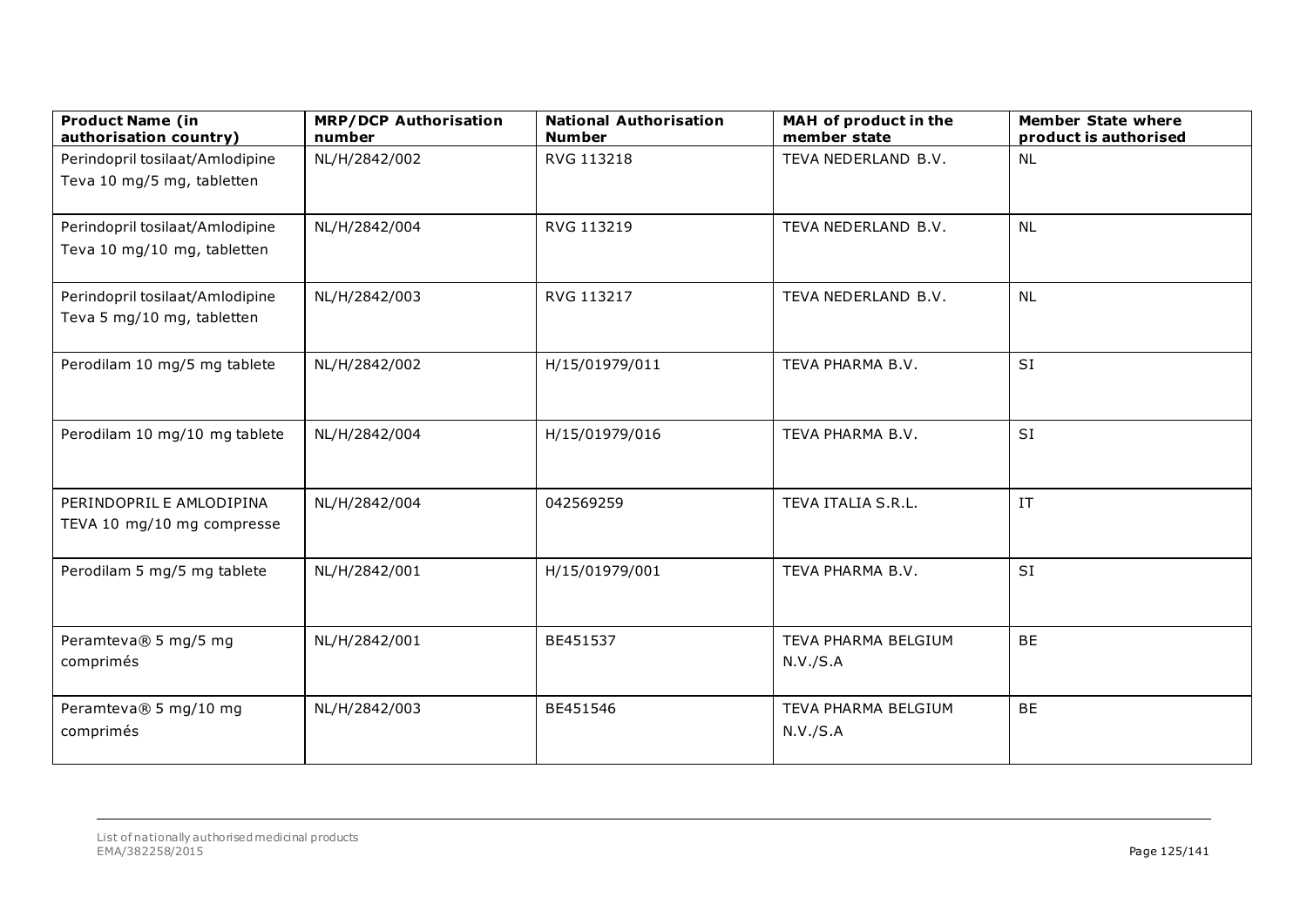| <b>Product Name (in</b><br>authorisation country) | <b>MRP/DCP Authorisation</b><br>number | <b>National Authorisation</b><br><b>Number</b> | MAH of product in the<br>member state      | <b>Member State where</b><br>product is authorised |
|---------------------------------------------------|----------------------------------------|------------------------------------------------|--------------------------------------------|----------------------------------------------------|
| Peramteva® 10 mg/10 mg                            | NL/H/2842/004                          | BE451564                                       | TEVA PHARMA BELGIUM                        | <b>BE</b>                                          |
| comprimés                                         |                                        |                                                | N.V./S.A                                   |                                                    |
| Peramteva® 10 mg/5 mg                             | NL/H/2842/002                          | BE451555                                       | TEVA PHARMA BELGIUM                        | <b>BE</b>                                          |
| comprimés                                         |                                        |                                                | N.V./S.A                                   |                                                    |
| Peramteva® 5 mg/10 mg                             | NL/H/2842/003                          | BE451546                                       | TEVA PHARMA BELGIUM                        | <b>BE</b>                                          |
| Tabletten                                         |                                        |                                                | N.V./S.A                                   |                                                    |
| Peramteva® 10 mg/10 mg                            | NL/H/2842/004                          | BE451564                                       | TEVA PHARMA BELGIUM                        | <b>BE</b>                                          |
| Tabletten                                         |                                        |                                                | N.V./S.A                                   |                                                    |
| Peramteva® 5 mg/5 mg                              | NL/H/2842/001                          | BE451537                                       | TEVA PHARMA BELGIUM                        | <b>BE</b>                                          |
| Tabletten                                         |                                        |                                                | N.V./S.A                                   |                                                    |
| Peramteva® 10 mg/5 mg                             | NL/H/2842/002                          | BE451555                                       | TEVA PHARMA BELGIUM                        | <b>BE</b>                                          |
| Tabletten                                         |                                        |                                                | N.V./S.A                                   |                                                    |
| Perindopril + Amlodipina                          | NL/H/2842/004                          | 5615711                                        | RATIOPHARM-COMERCIO E                      | PT                                                 |
| Ratiopharm 10 mg + 10 mg<br>Comprimidos           |                                        |                                                | INDUSTRIA DE PRODUTOS<br>FARMACEUTICOS LDA |                                                    |
| Perodilam 5 mg/5 mg tablete                       | NL/H/2842/001                          | H/15/01979/005                                 | TEVA PHARMA B.V.                           | SI                                                 |
|                                                   |                                        |                                                |                                            |                                                    |
| Perodilam 5 mg/5 mg tablete                       | NL/H/2842/001                          | H/15/01979/003                                 | TEVA PHARMA B.V.                           | SI                                                 |
|                                                   |                                        |                                                |                                            |                                                    |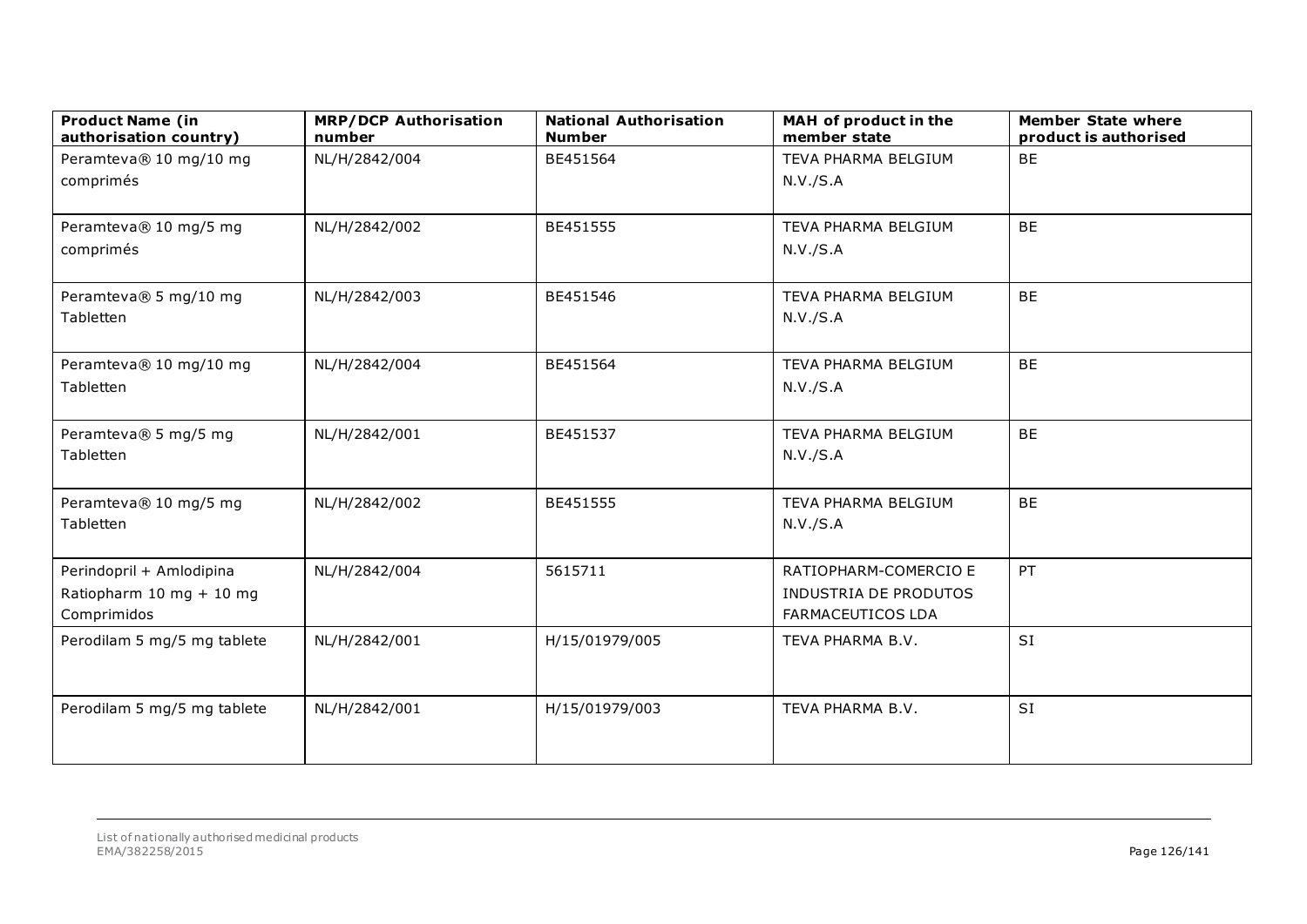| <b>Product Name (in</b><br>authorisation country) | <b>MRP/DCP Authorisation</b><br>number | <b>National Authorisation</b><br><b>Number</b> | MAH of product in the<br>member state | <b>Member State where</b><br>product is authorised |
|---------------------------------------------------|----------------------------------------|------------------------------------------------|---------------------------------------|----------------------------------------------------|
| Perodilam 5 mg/5 mg tablete                       | NL/H/2842/001                          | H/15/01979/004                                 | TEVA PHARMA B.V.                      | SI                                                 |
| Perodilam 5 mg/5 mg tablete                       | NL/H/2842/001                          | H/15/01979/002                                 | TEVA PHARMA B.V.                      | SI                                                 |
| Perodilam 5 mg/10 mg tablete                      | NL/H/2842/003                          | H/15/01979/006                                 | TEVA PHARMA B.V.                      | SI                                                 |
| Perodilam 5 mg/10 mg tablete                      | NL/H/2842/003                          | H/15/01979/007                                 | TEVA PHARMA B.V.                      | SI                                                 |
| Perodilam 5 mg/10 mg tablete                      | NL/H/2842/003                          | H/15/01979/008                                 | TEVA PHARMA B.V.                      | <b>SI</b>                                          |
| Perodilam 5 mg/10 mg tablete                      | NL/H/2842/003                          | H/15/01979/010                                 | TEVA PHARMA B.V.                      | <b>SI</b>                                          |
| Perodilam 5 mg/10 mg tablete                      | NL/H/2842/003                          | H/15/01979/009                                 | TEVA PHARMA B.V.                      | <b>SI</b>                                          |
| Perodilam 10 mg/5 mg tablete                      | NL/H/2842/002                          | H/15/01979/012                                 | TEVA PHARMA B.V.                      | SI                                                 |
| Perodilam 10 mg/5 mg tablete                      | NL/H/2842/002                          | H/15/01979/013                                 | TEVA PHARMA B.V.                      | SI                                                 |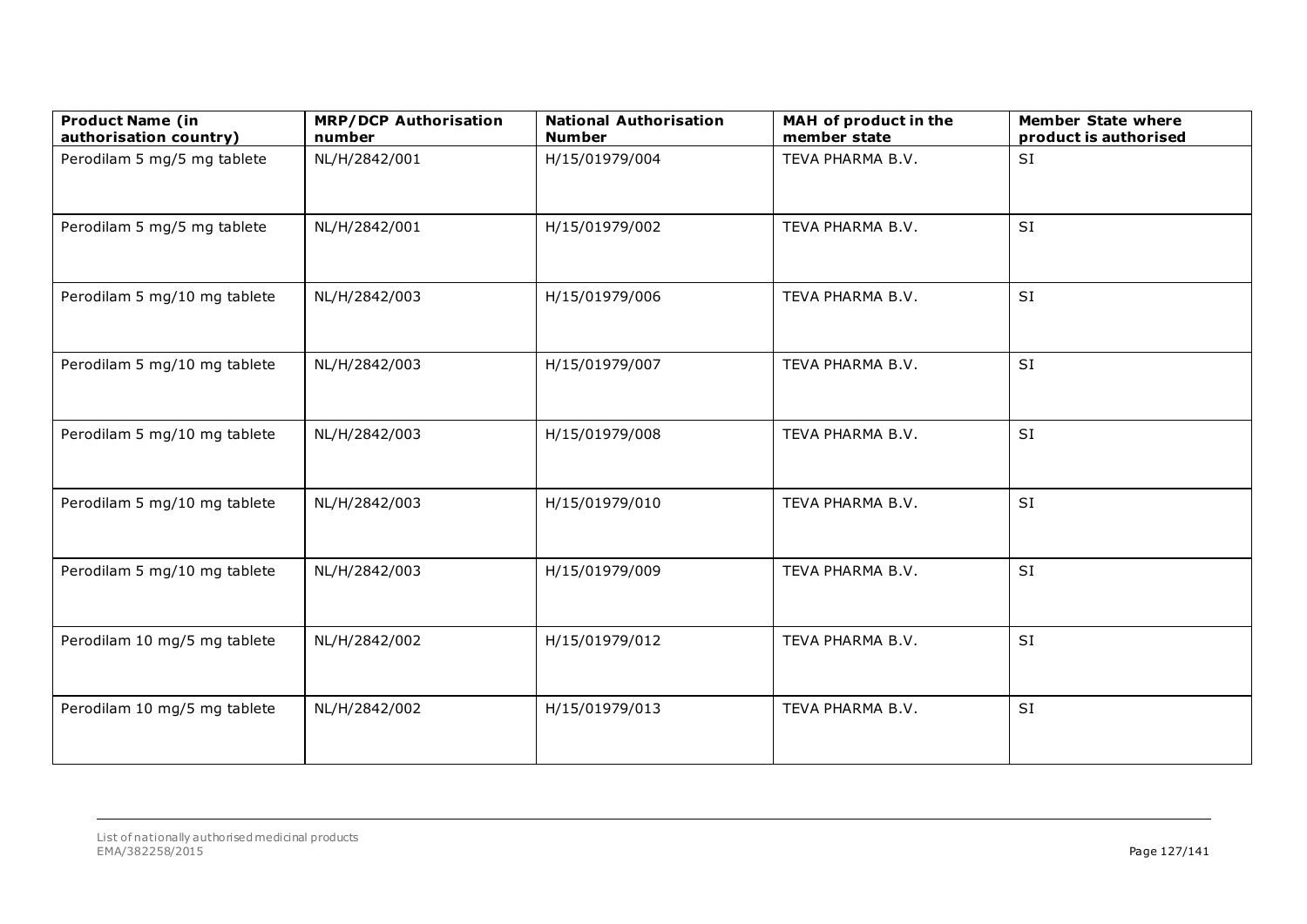| <b>Product Name (in</b><br>authorisation country) | <b>MRP/DCP Authorisation</b><br>number | <b>National Authorisation</b><br><b>Number</b> | MAH of product in the<br>member state | <b>Member State where</b><br>product is authorised |
|---------------------------------------------------|----------------------------------------|------------------------------------------------|---------------------------------------|----------------------------------------------------|
| Perodilam 10 mg/5 mg tablete                      | NL/H/2842/002                          | H/15/01979/015                                 | TEVA PHARMA B.V.                      | <b>SI</b>                                          |
| Perodilam 10 mg/5 mg tablete                      | NL/H/2842/002                          | H/15/01979/014                                 | TEVA PHARMA B.V.                      | SI                                                 |
| Perodilam 10 mg/10 mg tablete                     | NL/H/2842/004                          | H/15/01979/017                                 | TEVA PHARMA B.V.                      | SI                                                 |
| Perodilam 10 mg/10 mg tablete                     | NL/H/2842/004                          | H/15/01979/018                                 | TEVA PHARMA B.V.                      | SI                                                 |
| Perodilam 10 mg/10 mg tablete                     | NL/H/2842/004                          | H/15/01979/020                                 | TEVA PHARMA B.V.                      | SI                                                 |
| Perodilam 10 mg/10 mg tablete                     | NL/H/2842/004                          | H/15/01979/019                                 | TEVA PHARMA B.V.                      | SI                                                 |
| Perodilam 5 mg/5 mg tablete                       | NL/H/2842/001                          | H/15/01979/021                                 | TEVA PHARMA B.V.                      | SI                                                 |
| Perodilam 5 mg/5 mg tablete                       | NL/H/2842/001                          | H/15/01979/022                                 | TEVA PHARMA B.V.                      | SI                                                 |
| Perodilam 5 mg/10 mg tablete                      | NL/H/2842/003                          | H/15/01979/023                                 | TEVA PHARMA B.V.                      | SI                                                 |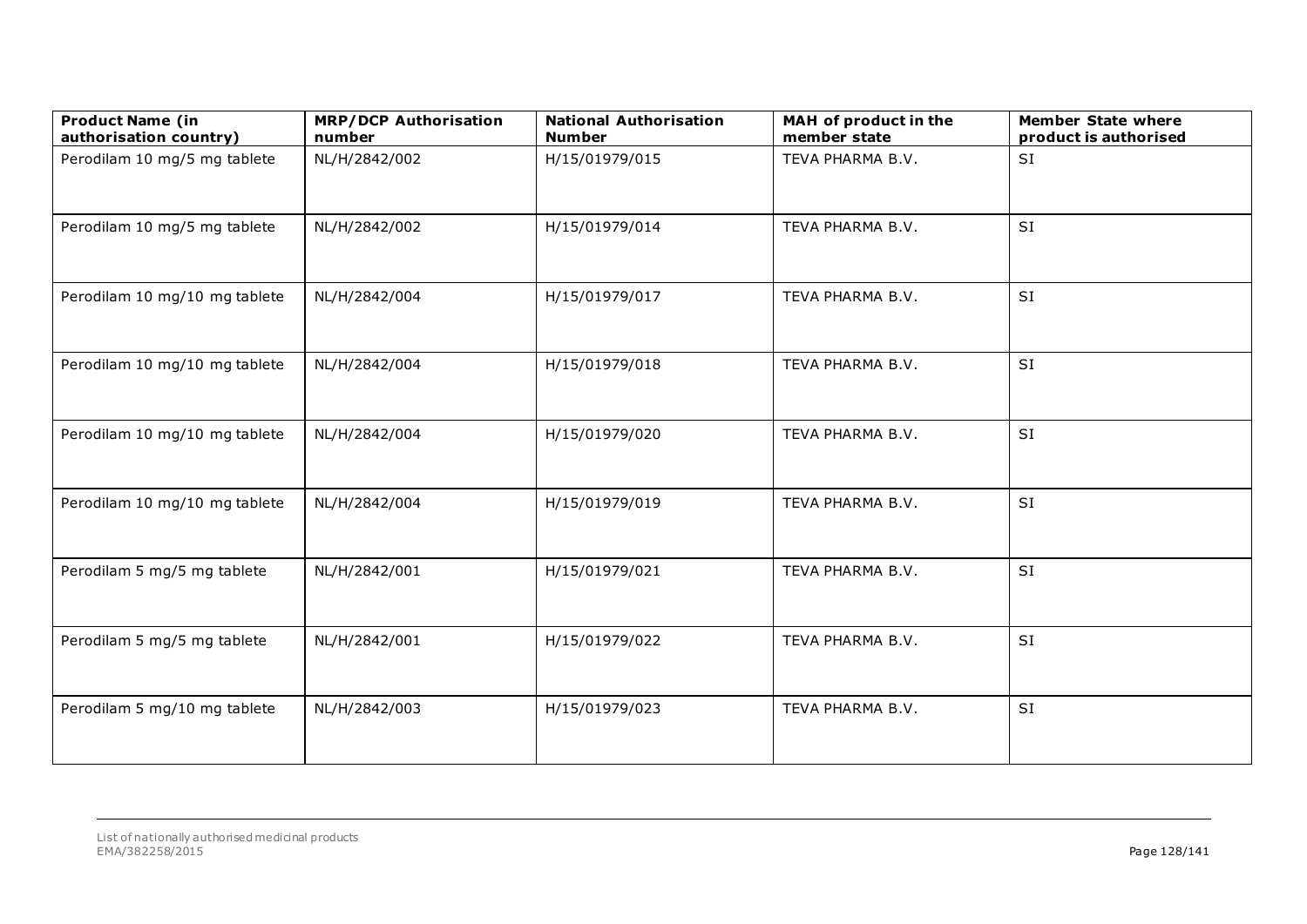| <b>Product Name (in</b><br>authorisation country) | <b>MRP/DCP Authorisation</b><br>number | <b>National Authorisation</b><br><b>Number</b> | MAH of product in the<br>member state | <b>Member State where</b><br>product is authorised |
|---------------------------------------------------|----------------------------------------|------------------------------------------------|---------------------------------------|----------------------------------------------------|
| Perodilam 10 mg/10 mg tablete                     | NL/H/2842/004                          | H/15/01979/025                                 | TEVA PHARMA B.V.                      | SI                                                 |
| Perodilam 10 mg/5 mg tablete                      | NL/H/2842/002                          | H/15/01979/024                                 | TEVA PHARMA B.V.                      | <b>SI</b>                                          |
| Perodilam 5 mg/5 mg tablete                       | NL/H/2842/001                          | H/15/01979/026                                 | TEVA PHARMA B.V.                      | SI                                                 |
| Perodilam 5 mg/10 mg tablete                      | NL/H/2842/003                          | H/15/01979/027                                 | TEVA PHARMA B.V.                      | SI                                                 |
| Perodilam 10 mg/5 mg tablete                      | NL/H/2842/002                          | H/15/01979/028                                 | TEVA PHARMA B.V.                      | <b>SI</b>                                          |
| Perodilam 10 mg/10 mg tablete                     | NL/H/2842/004                          | H/15/01979/029                                 | TEVA PHARMA B.V.                      | SI                                                 |
| Dalnessa, 8 mg/10 mg tabletid                     | not available                          | 802012                                         | KRKA, D.D., NOVO MESTO                | EE                                                 |
| Dalnessa, 8 mg/5 mg tabletid                      | not available                          | 802112                                         | KRKA, D.D., NOVO MESTO                | EE                                                 |
| Dalnessa, 4 mg/5 mg tabletid                      | not available                          | 802212                                         | KRKA, D.D., NOVO MESTO                | EE                                                 |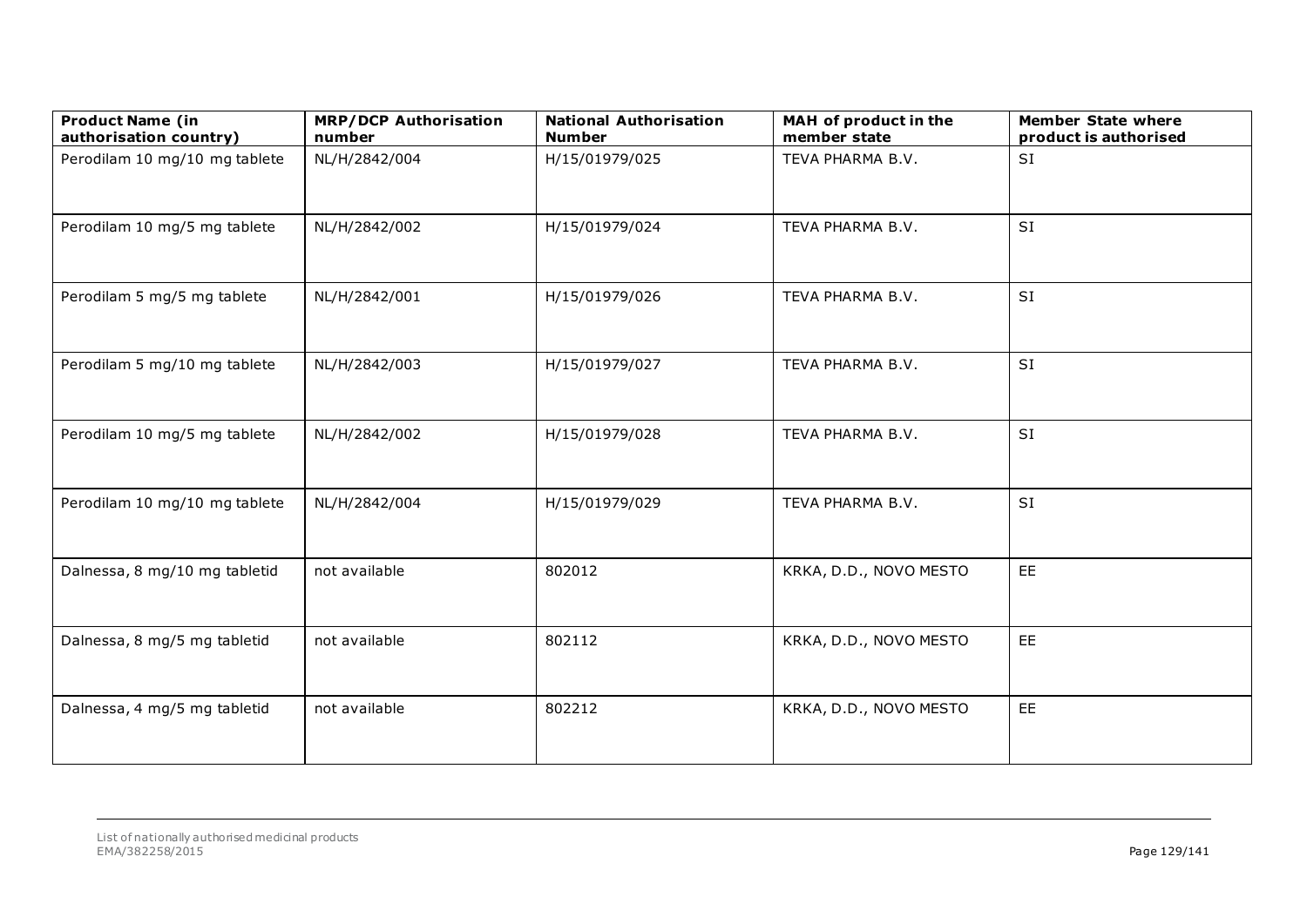| <b>Product Name (in</b><br>authorisation country)                          | <b>MRP/DCP Authorisation</b><br>number | <b>National Authorisation</b><br><b>Number</b> | MAH of product in the<br>member state  | <b>Member State where</b><br>product is authorised |
|----------------------------------------------------------------------------|----------------------------------------|------------------------------------------------|----------------------------------------|----------------------------------------------------|
| Dalnessa, 4 mg/10 mg tabletid                                              | not available                          | 802312                                         | KRKA, D.D., NOVO MESTO                 | EE                                                 |
| Perindopril tert-<br>butylamine/Amlodipine Sandoz 4<br>mg/5 mg, tabletten  | SK/H/0199/001                          | RVG 107806                                     | SANDOZ B.V.                            | <b>NL</b>                                          |
| Perindopril tert-<br>butylamine/Amlodipine Sandoz 4<br>mg/10 mg, tabletten | SK/H/0199/002                          | RVG 107807                                     | SANDOZ B.V.                            | <b>NL</b>                                          |
| Perindopril tert-<br>butylamine/Amlodipine Sandoz 8<br>mg/5 mg, tabletten  | SK/H/0199/003                          | RVG 107808                                     | SANDOZ B.V.                            | <b>NL</b>                                          |
| Perindopril tert-<br>butylamine/Amlodipine Sandoz 8<br>mg/10 mg, tabletten | SK/H/0199/004                          | RVG 107809                                     | SANDOZ B.V.                            | <b>NL</b>                                          |
| Viacoram                                                                   | IT/H/0374/001                          | 53247                                          | LES LABORATOIRES SERVIER<br>(SURESNES) | DK                                                 |
| Viacoram                                                                   | IT/H/0374/002                          | 53248                                          | LES LABORATOIRES SERVIER<br>(SURESNES) | DK                                                 |
| Viacoram 3.5 mg/2.5 mg tablets                                             | IT/H/374/01/DC                         | PA0568/027/001                                 | LES LABORATOIRES SERVIER<br>(SURESNES) | IE                                                 |
| Viacoram 7 mg/5 mg tablets                                                 | IT/H/374/02/DC                         | PA0568/027/002                                 | LES LABORATOIRES SERVIER<br>(SURESNES) | IE                                                 |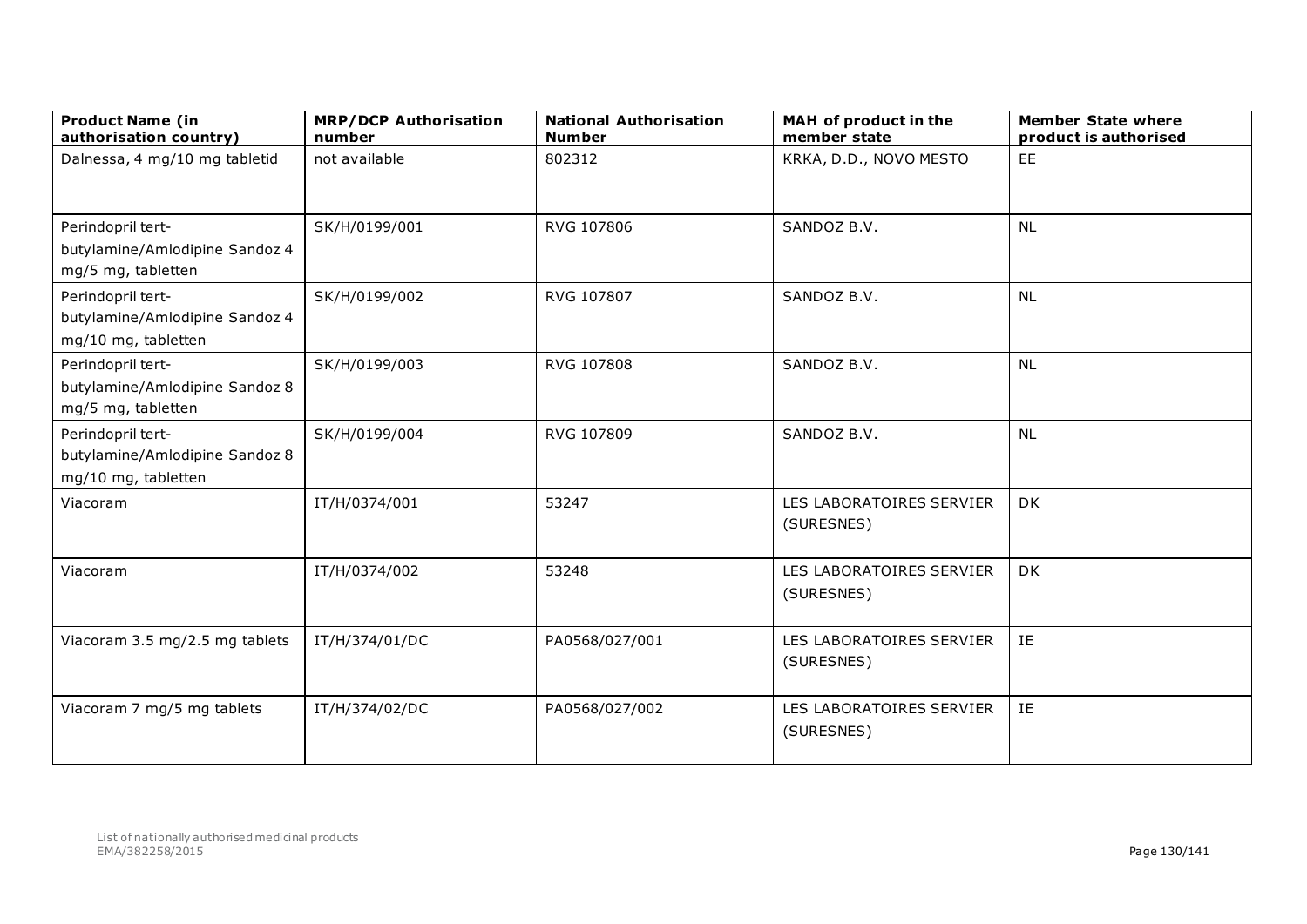| <b>Product Name (in</b><br>authorisation country) | <b>MRP/DCP Authorisation</b><br>number | <b>National Authorisation</b><br><b>Number</b> | MAH of product in the<br>member state | <b>Member State where</b><br>product is authorised |
|---------------------------------------------------|----------------------------------------|------------------------------------------------|---------------------------------------|----------------------------------------------------|
| Co-Prestarium Initio, 3,5 mg +                    | IT/H/374/01/DC                         | 22472                                          | LES LABORATOIRES SERVIER              | PL                                                 |
| 2,5 mg, tabletki                                  |                                        |                                                | (SURESNES)                            |                                                    |
| Co-Prestarium Initio, 7 mg + 5                    | IT/H/374/02/DC                         | 22473                                          | LES LABORATOIRES SERVIER              | PL                                                 |
| mg, tabletki                                      |                                        |                                                | (SURESNES)                            |                                                    |
| Viacoram 3,5 mg/2,5 mg                            | IT/H/374/01/DC                         | 90826.00.00                                    | LES LABORATOIRES SERVIER              | DE                                                 |
| Tabletten                                         |                                        |                                                | (SURESNES)                            |                                                    |
| Viacoram 7 mg/5 mg Tabletten                      | IT/H/374/02/DC                         | 90827.00.00                                    | LES LABORATOIRES SERVIER              | DE                                                 |
|                                                   |                                        |                                                | (SURESNES)                            |                                                    |
| Viacoram 7 mg/5 mg                                | IT/H/374/02/DC                         | 79868                                          | LES LABORATOIRES SERVIER              | ES                                                 |
| comprimidos                                       |                                        |                                                | (SURESNES)                            |                                                    |
| Viacoram 3,5 mg/2,5 mg                            | IT/H/0374/001                          | 79871                                          | LES LABORATOIRES SERVIER              | ES                                                 |
| comprimidos                                       |                                        |                                                | (SURESNES)                            |                                                    |
| VIACORAM 7 mg/5 mg tablete                        | IT/H/374/02/DC                         | H/15/02053/006                                 | SERVIER PHARMA D.O.O                  | SI                                                 |
|                                                   |                                        |                                                |                                       |                                                    |
| VIACORAM 3,5 mg/2,5 mg                            | IT/H/374/01/DC                         | H/15/02053/001                                 | SERVIER PHARMA D.O.O                  | <b>SI</b>                                          |
| tablete                                           |                                        |                                                |                                       |                                                    |
| VIACORAM 3,5 mg/2,5 mg                            | IT/H/374/01/DC                         | H/15/02053/002                                 | SERVIER PHARMA D.O.O                  | SI                                                 |
| tablete                                           |                                        |                                                |                                       |                                                    |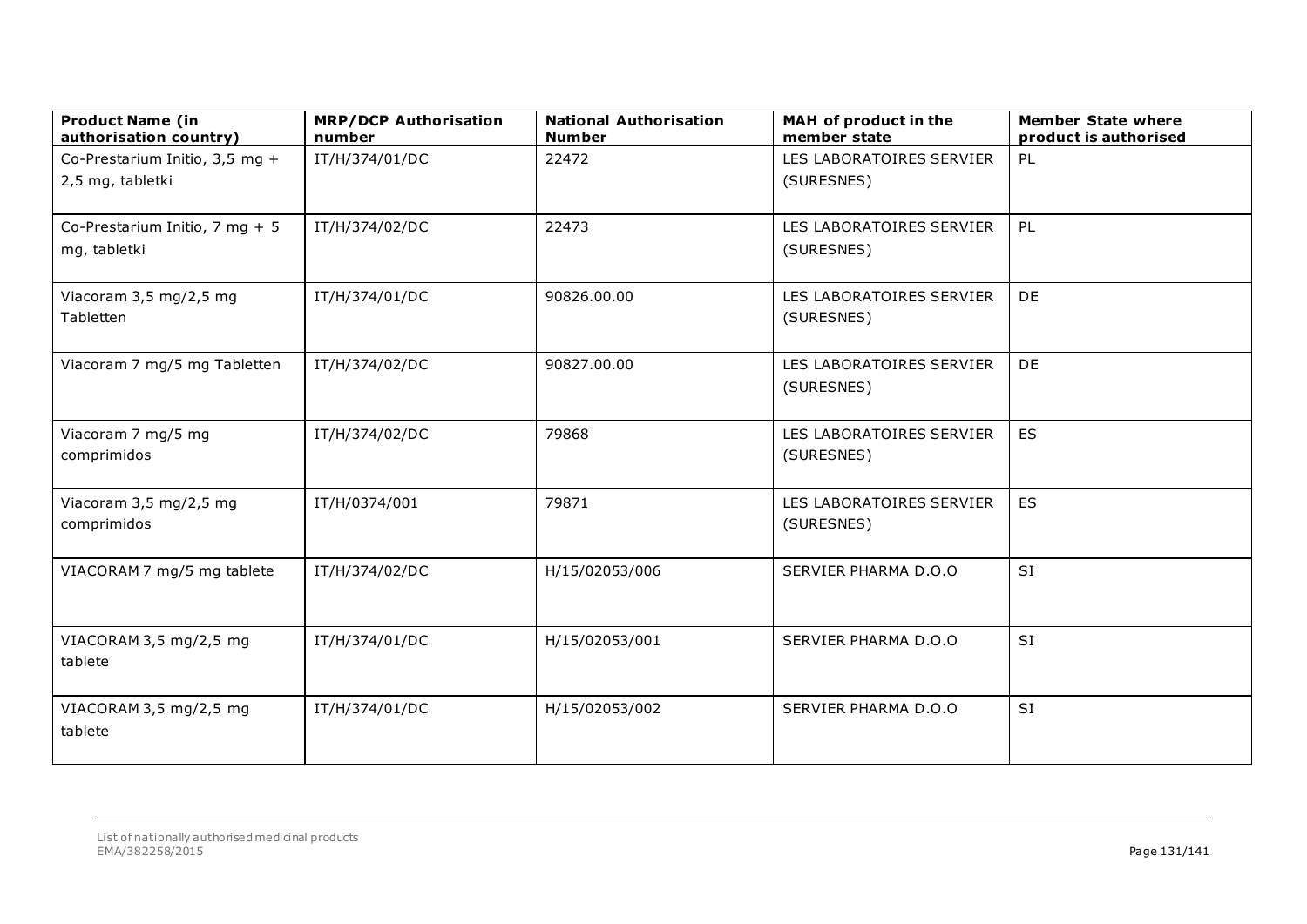| <b>Product Name (in</b><br>authorisation country) | <b>MRP/DCP Authorisation</b><br>number | <b>National Authorisation</b><br><b>Number</b> | MAH of product in the<br>member state  | <b>Member State where</b><br>product is authorised |
|---------------------------------------------------|----------------------------------------|------------------------------------------------|----------------------------------------|----------------------------------------------------|
| VIACORAM 3,5 mg/2,5 mg<br>tablete                 | IT/H/374/01/DC                         | H/15/02053/003                                 | SERVIER PHARMA D.O.O                   | SI                                                 |
| VIACORAM 3,5 mg/2,5 mg<br>tablete                 | IT/H/374/01/DC                         | H/15/02053/005                                 | SERVIER PHARMA D.O.O                   | SI                                                 |
| VIACORAM 3,5 mg/2,5 mg<br>tablete                 | IT/H/374/01/DC                         | H/15/02053/004                                 | SERVIER PHARMA D.O.O                   | SI                                                 |
| VIACORAM 7 mg/5 mg tablete                        | IT/H/374/02/DC                         | H/15/02053/007                                 | SERVIER PHARMA D.O.O                   | SI                                                 |
| VIACORAM 7 mg/5 mg tablete                        | IT/H/374/02/DC                         | H/15/02053/010                                 | SERVIER PHARMA D.O.O                   | SI                                                 |
| VIACORAM 7 mg/5 mg tablete                        | IT/H/374/02/DC                         | H/15/02053/009                                 | SERVIER PHARMA D.O.O                   | SI                                                 |
| VIACORAM 7 mg/5 mg tablete                        | IT/H/374/02/DC                         | H/15/02053/008                                 | SERVIER PHARMA D.O.O                   | SI                                                 |
| Amplival 3.5 mg/2.5 mg,<br>comprimé               | IT/H/374/01/DC                         | 34009 550 127 19                               | LES LABORATOIRES SERVIER<br>(SURESNES) | <b>FR</b>                                          |
| Amplival 3.5 mg/2.5 mg,<br>comprimé               | IT/H/374/01/DC                         | 34009 300 357 7 1                              | LES LABORATOIRES SERVIER<br>(SURESNES) | <b>FR</b>                                          |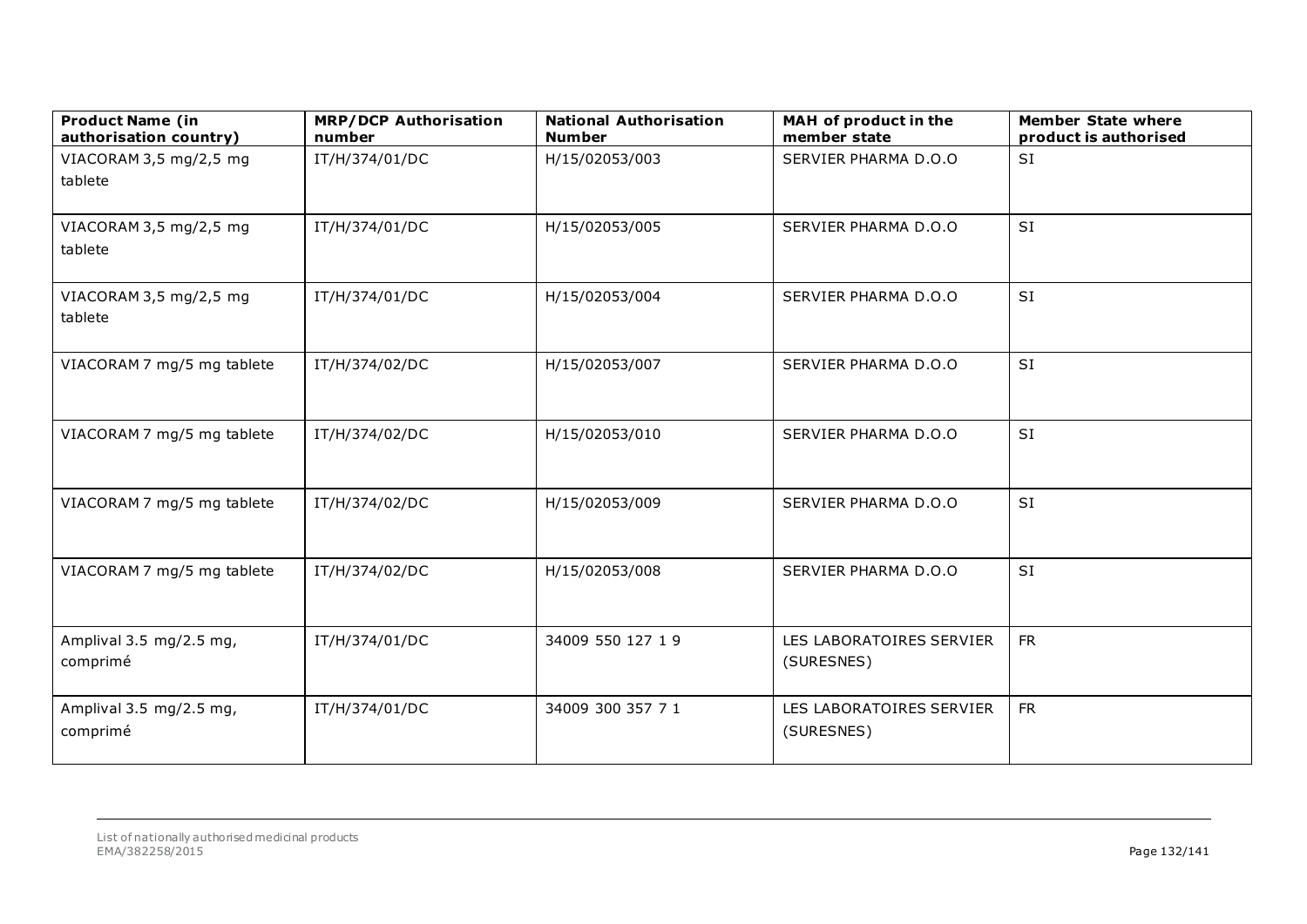| <b>Product Name (in</b><br>authorisation country) | <b>MRP/DCP Authorisation</b><br>number | <b>National Authorisation</b><br><b>Number</b> | MAH of product in the<br>member state  | <b>Member State where</b><br>product is authorised |
|---------------------------------------------------|----------------------------------------|------------------------------------------------|----------------------------------------|----------------------------------------------------|
| Amplival 3.5 mg/2.5 mg,<br>comprimé               | IT/H/374/01/DC                         | 34009 550 127 0 2                              | LES LABORATOIRES SERVIER<br>(SURESNES) | <b>FR</b>                                          |
| Amplival 3.5 mg/2.5 mg,<br>comprimé               | IT/H/374/01/DC                         | 34009 300 357 88                               | LES LABORATOIRES SERVIER<br>(SURESNES) | <b>FR</b>                                          |
| Amplival 3.5 mg/2.5 mg,<br>comprimé               | IT/H/374/01/DC                         | 34009 300 357 95                               | LES LABORATOIRES SERVIER<br>(SURESNES) | <b>FR</b>                                          |
| Amplival 7 mg/5 mg, comprimé                      | IT/H/374/02/DC                         | 34009 300 358 18                               | LES LABORATOIRES SERVIER<br>(SURESNES) | <b>FR</b>                                          |
| Amplival 7 mg/5 mg, comprimé                      | IT/H/374/02/DC                         | 34009 300 358 0 1                              | LES LABORATOIRES SERVIER<br>(SURESNES) | <b>FR</b>                                          |
| Amplival 7 mg/5 mg, comprimé                      | IT/H/374/02/DC                         | 34009 550 127 26                               | LES LABORATOIRES SERVIER<br>(SURESNES) | <b>FR</b>                                          |
| Amplival 7 mg/5 mg, comprimé                      | IT/H/374/02/DC                         | 34009 300 358 2 5                              | LES LABORATOIRES SERVIER<br>(SURESNES) | <b>FR</b>                                          |
| Amplival 7 mg/5 mg, comprimé                      | IT/H/374/02/DC                         | 34009 550 127 4 0                              | LES LABORATOIRES SERVIER<br>(SURESNES) | <b>FR</b>                                          |
| Viacoram 7 mg/5 mg tabletes                       | IT/H/374/02/DC                         | 15-0095                                        | LES LABORATOIRES SERVIER<br>(SURESNES) | LV                                                 |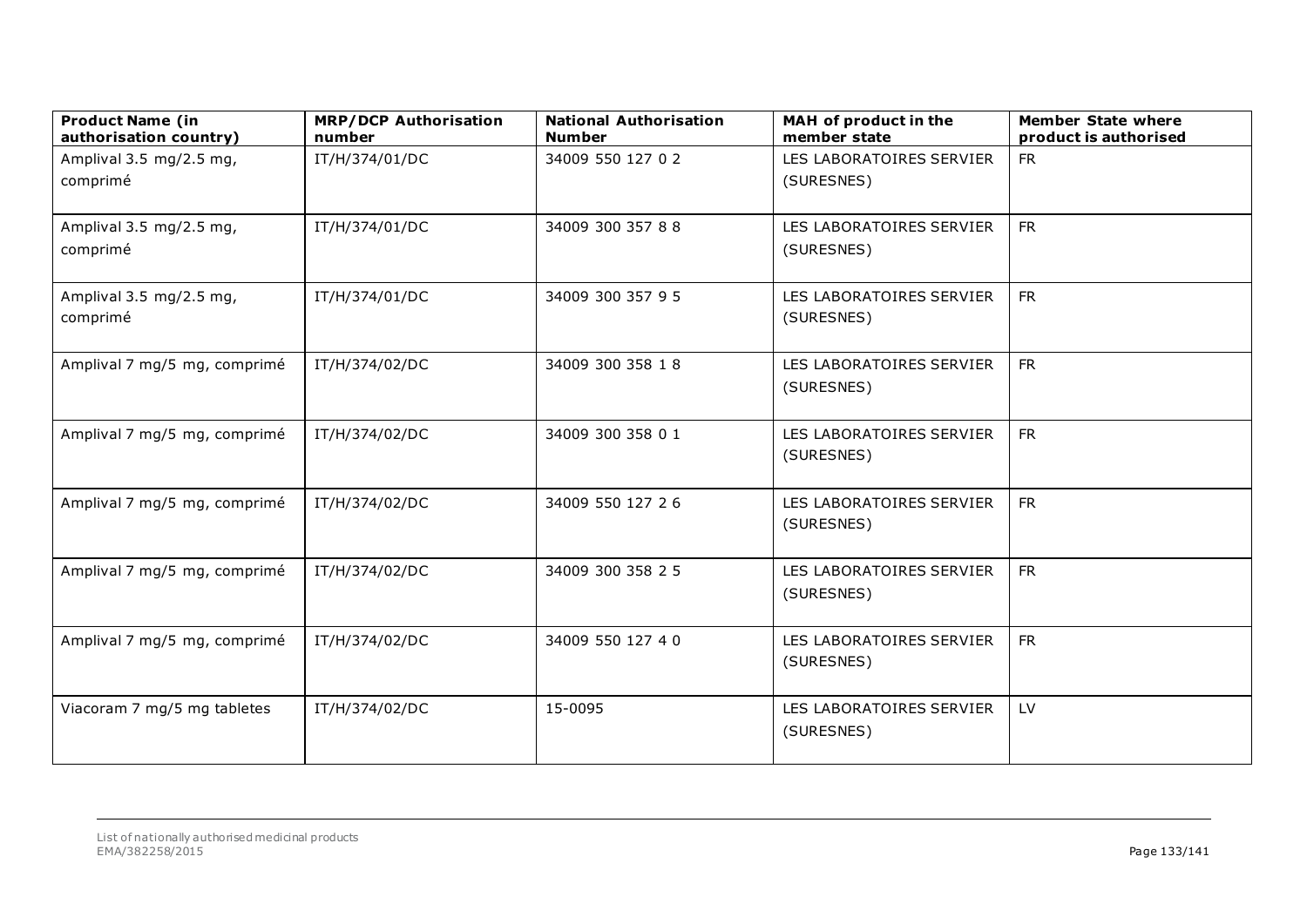| <b>Product Name (in</b><br>authorisation country) | <b>MRP/DCP Authorisation</b><br>number | <b>National Authorisation</b><br><b>Number</b> | MAH of product in the<br>member state | <b>Member State where</b><br>product is authorised |
|---------------------------------------------------|----------------------------------------|------------------------------------------------|---------------------------------------|----------------------------------------------------|
| Viacoram 3,5 mg/2,5 mg                            | IT/H/374/01/DC                         | 15-0094                                        | LES LABORATOIRES SERVIER              | LV                                                 |
| tabletes                                          |                                        |                                                | (SURESNES)                            |                                                    |
| Престариум Ко старт 3,5                           | IT/H/374/01/DC                         | 20150182                                       | LES LABORATOIRES SERVIER              | <b>BG</b>                                          |
| mg/2,5 mg таблетки                                |                                        |                                                | (SURESNES)                            |                                                    |
| Престариум Ко старт 7 mg/5 mg                     | IT/H/374/02/DC                         | 20150183                                       | LES LABORATOIRES SERVIER              | <b>BG</b>                                          |
| таблетки                                          |                                        |                                                | (SURESNES)                            |                                                    |
| Viacoram 3,5 mg/2,5 mg                            | IT/H/0374/001                          | 043147014                                      | LES LABORATOIRES SERVIER              | $\ensuremath{\text{IT}}$                           |
| compresse                                         |                                        |                                                | (SURESNES)                            |                                                    |
| Viacoram 7 mg/5 mg compresse                      | IT/H/0374/002                          | 043147065                                      | LES LABORATOIRES SERVIER              | $\ensuremath{\text{IT}}$                           |
|                                                   |                                        |                                                | (SURESNES)                            |                                                    |
| Viacoram 7 mg/5 mg compresse                      | IT/H/0374/002                          | 043147077                                      | LES LABORATOIRES SERVIER              | $\ensuremath{\text{IT}}$                           |
|                                                   |                                        |                                                | (SURESNES)                            |                                                    |
| Viacoram 3,5 mg/2,5 mg                            | IT/H/0374/001                          | 043147026                                      | LES LABORATOIRES SERVIER              | IT                                                 |
| compresse                                         |                                        |                                                | (SURESNES)                            |                                                    |
| Viacoram 3,5 mg/2,5 mg                            | IT/H/0374/001                          | 043147053                                      | LES LABORATOIRES SERVIER              | $\ensuremath{\text{IT}}$                           |
| compresse                                         |                                        |                                                | (SURESNES)                            |                                                    |
| Viacoram 3,5 mg/2,5 mg                            | IT/H/0374/001                          | 043147040                                      | LES LABORATOIRES SERVIER              | $\ensuremath{\text{IT}}$                           |
| compresse                                         |                                        |                                                | (SURESNES)                            |                                                    |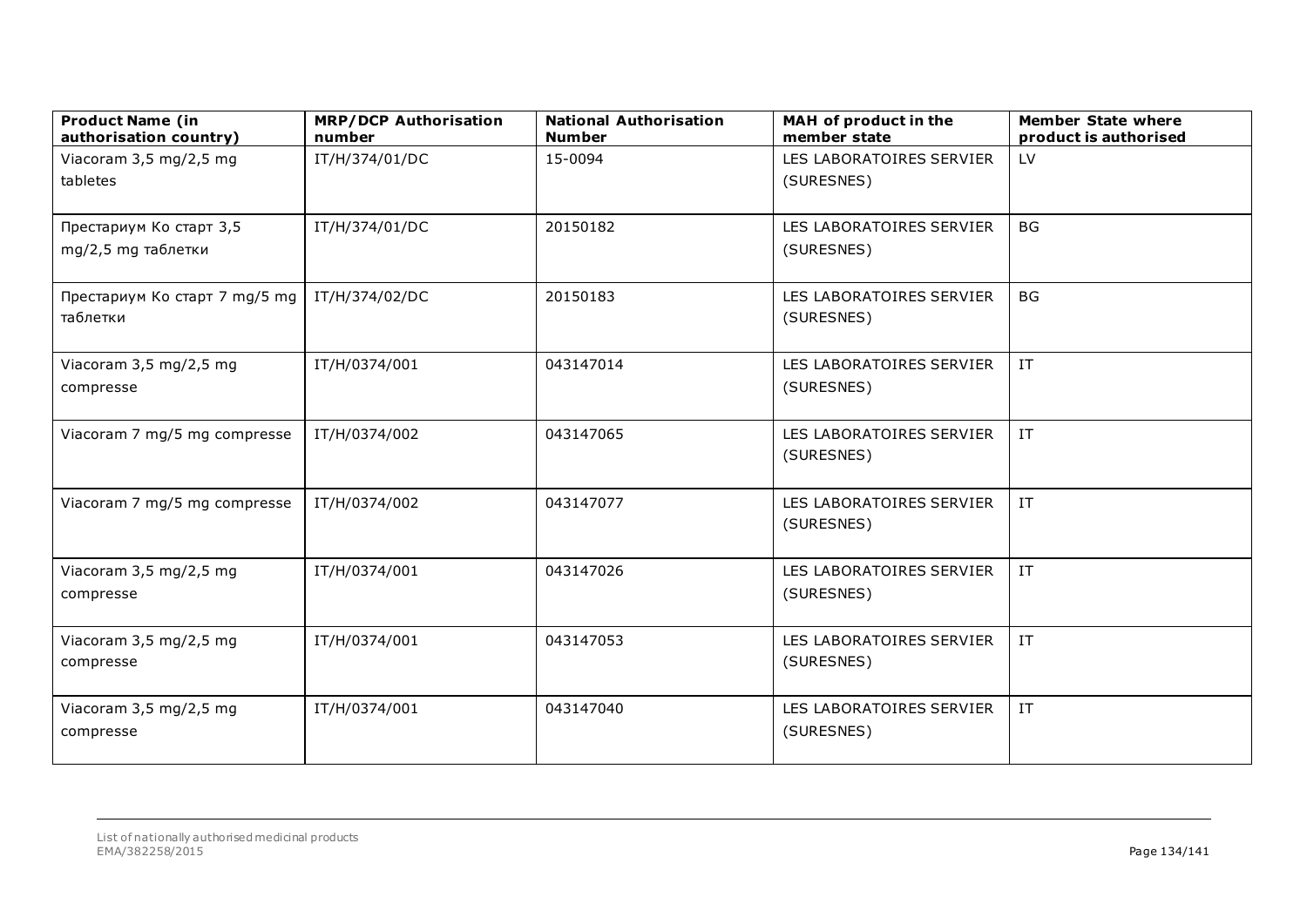| <b>Product Name (in</b><br>authorisation country) | <b>MRP/DCP Authorisation</b><br>number | <b>National Authorisation</b><br><b>Number</b> | MAH of product in the<br>member state | <b>Member State where</b><br>product is authorised |
|---------------------------------------------------|----------------------------------------|------------------------------------------------|---------------------------------------|----------------------------------------------------|
| Viacoram 3,5 mg/2,5 mg                            | IT/H/0374/001                          | 043147038                                      | LES LABORATOIRES SERVIER              | $\ensuremath{\text{IT}}$                           |
| compresse                                         |                                        |                                                | (SURESNES)                            |                                                    |
|                                                   |                                        |                                                |                                       |                                                    |
| Viacoram 3,5 mg/2,5 mg                            | IT/H/0374/001                          | 043147166                                      | LES LABORATOIRES SERVIER              | IT                                                 |
| compresse                                         |                                        |                                                | (SURESNES)                            |                                                    |
| Viacoram 7 mg/5 mg compresse                      | IT/H/0374/002                          | 043147089                                      | LES LABORATOIRES SERVIER              | $\ensuremath{\text{IT}}$                           |
|                                                   |                                        |                                                | (SURESNES)                            |                                                    |
| Viacoram 7 mg/5 mg compresse                      | IT/H/0374/002                          | 043147091                                      | LES LABORATOIRES SERVIER              | IT                                                 |
|                                                   |                                        |                                                | (SURESNES)                            |                                                    |
| Viacoram 7 mg/5 mg compresse                      | IT/H/0374/002                          | 043147178                                      | LES LABORATOIRES SERVIER              | $\ensuremath{\text{IT}}$                           |
|                                                   |                                        |                                                | (SURESNES)                            |                                                    |
| Viacoram 7 mg/5 mg compresse                      | IT/H/0374/002                          | 043147103                                      | LES LABORATOIRES SERVIER              | IT                                                 |
|                                                   |                                        |                                                | (SURESNES)                            |                                                    |
| Viacoram 3,5 mg/2,5 mg                            | IT/H/0374/001                          | 043147180                                      | LES LABORATOIRES SERVIER              | $\ensuremath{\text{IT}}$                           |
| compresse                                         |                                        |                                                | (SURESNES)                            |                                                    |
| Viacoram 7 mg/5 mg compresse                      | IT/H/0374/002                          | 043147192                                      | LES LABORATOIRES SERVIER              | IT                                                 |
|                                                   |                                        |                                                | (SURESNES)                            |                                                    |
| VIACORAM 3,5 mg/2,5 mg                            | IT/H/374/01/DC                         | H/15/02053/012                                 | SERVIER PHARMA D.O.O                  | <b>SI</b>                                          |
| tablete                                           |                                        |                                                |                                       |                                                    |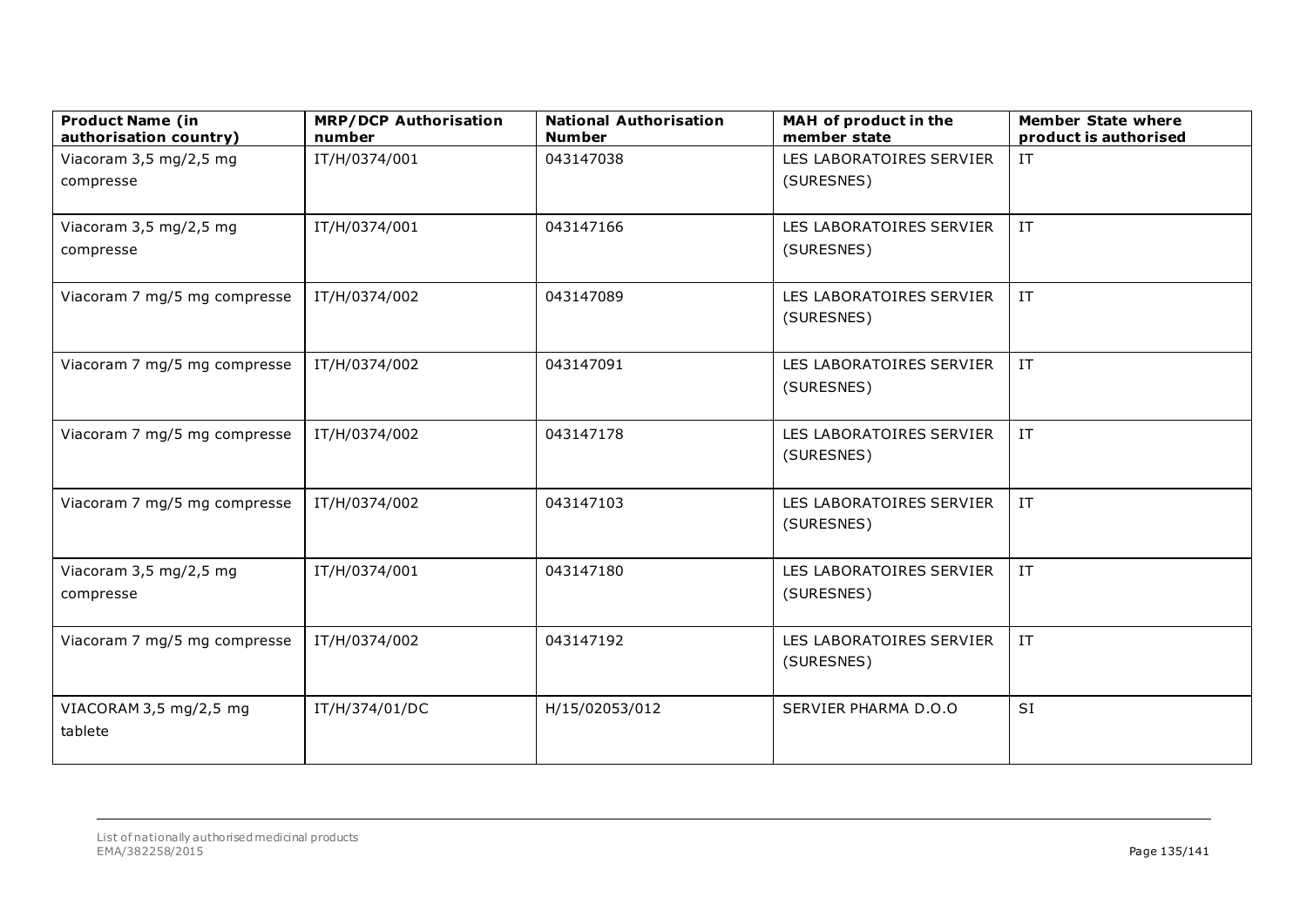| <b>Product Name (in</b><br>authorisation country) | <b>MRP/DCP Authorisation</b><br>number | <b>National Authorisation</b><br><b>Number</b> | MAH of product in the<br>member state  | <b>Member State where</b><br>product is authorised |
|---------------------------------------------------|----------------------------------------|------------------------------------------------|----------------------------------------|----------------------------------------------------|
| VIACORAM 3,5 mg/2,5 mg<br>tablete                 | IT/H/374/01/DC                         | H/15/02053/011                                 | SERVIER PHARMA D.O.O                   | <b>SI</b>                                          |
| VIACORAM 7 mg/5 mg tablete                        | IT/H/374/02/DC                         | H/15/02053/013                                 | SERVIER PHARMA D.O.O                   | <b>SI</b>                                          |
| VIACORAM 7 mg/5 mg tablete                        | IT/H/374/02/DC                         | H/15/02053/014                                 | SERVIER PHARMA D.O.O                   | <b>SI</b>                                          |
| Viacoram 3,5 mg / 2,5 mg<br>tabletės              | IT/H/374/01/DC                         | LT/1/15/3727/003                               | LES LABORATOIRES SERVIER<br>(SURESNES) | LT.                                                |
| Viacoram 3,5 mg / 2,5 mg<br>tabletės              | IT/H/374/01/DC                         | LT/1/15/3727/005                               | LES LABORATOIRES SERVIER<br>(SURESNES) | LT.                                                |
| Viacoram 3,5 mg / 2,5 mg<br>tabletės              | IT/H/374/01/DC                         | LT/1/15/3727/004                               | LES LABORATOIRES SERVIER<br>(SURESNES) | LT.                                                |
| Viacoram 3,5 mg / 2,5 mg<br>tabletės              | IT/H/374/01/DC                         | LT/1/15/3727/011                               | LES LABORATOIRES SERVIER<br>(SURESNES) | LT.                                                |
| Viacoram $3,5$ mg / 2,5 mg<br>tabletės            | IT/H/374/01/DC                         | LT/1/15/3727/001                               | LES LABORATOIRES SERVIER<br>(SURESNES) | LT.                                                |
| Viacoram 3,5 mg / 2,5 mg<br>tabletės              | IT/H/374/01/DC                         | LT/1/15/3727/002                               | LES LABORATOIRES SERVIER<br>(SURESNES) | LT.                                                |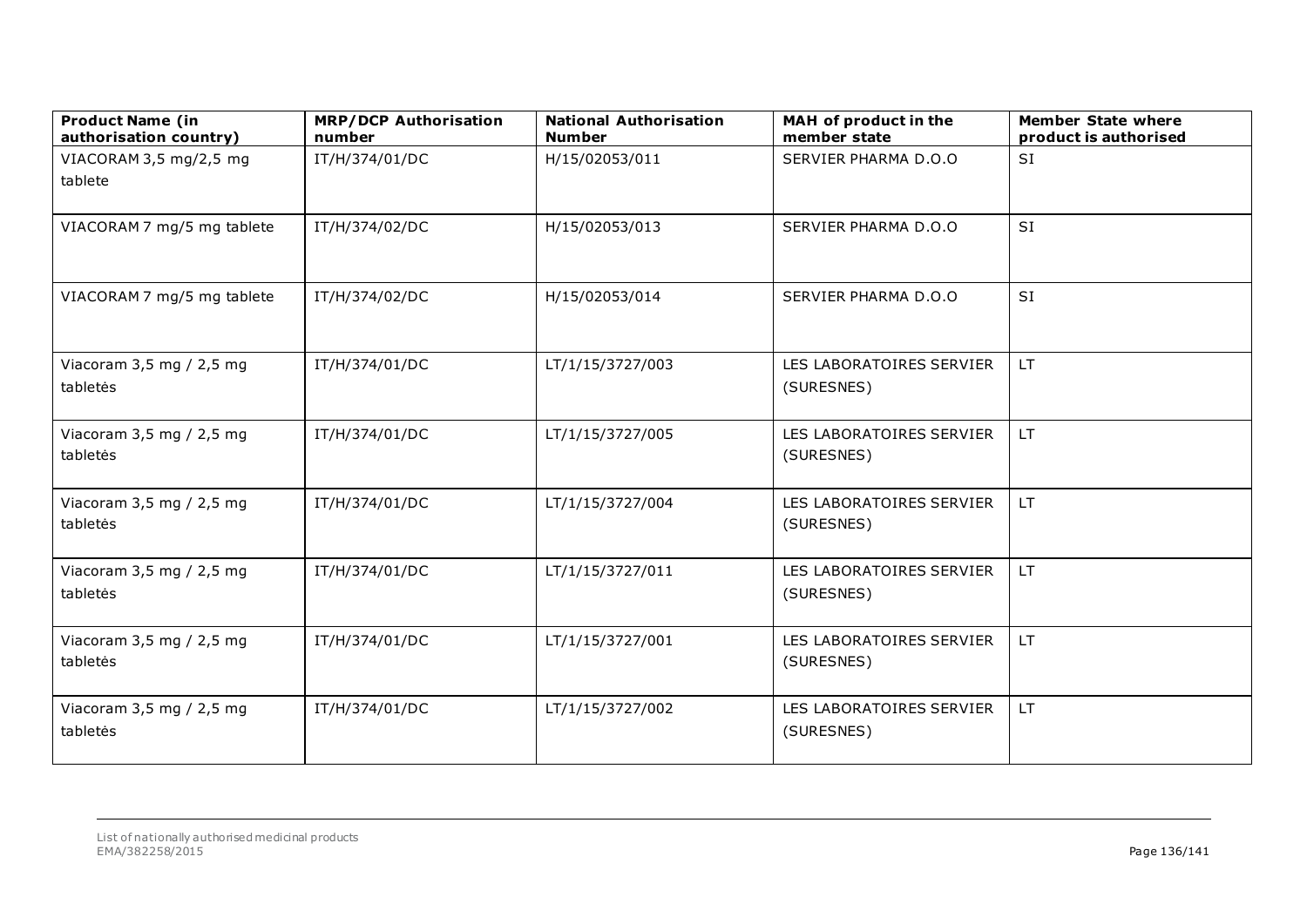| <b>Product Name (in</b><br>authorisation country) | <b>MRP/DCP Authorisation</b><br>number | <b>National Authorisation</b><br><b>Number</b> | MAH of product in the<br>member state  | <b>Member State where</b><br>product is authorised |
|---------------------------------------------------|----------------------------------------|------------------------------------------------|----------------------------------------|----------------------------------------------------|
| Viacoram 3,5 mg / 2,5 mg<br>tabletės              | IT/H/374/01/DC                         | LT/1/15/3727/013                               | LES LABORATOIRES SERVIER<br>(SURESNES) | <b>LT</b>                                          |
|                                                   |                                        |                                                |                                        |                                                    |
| Viacoram 7 mg / 5 mg tabletės                     | IT/H/374/02/DC                         | LT/1/15/3727/006                               | LES LABORATOIRES SERVIER<br>(SURESNES) | LT.                                                |
| Viacoram 7 mg / 5 mg tabletės                     | IT/H/374/02/DC                         | LT/1/15/3727/008                               | LES LABORATOIRES SERVIER<br>(SURESNES) | LT.                                                |
| Viacoram 7 mg / 5 mg tabletės                     | IT/H/374/02/DC                         | LT/1/15/3727/007                               | LES LABORATOIRES SERVIER<br>(SURESNES) | LT.                                                |
| Viacoram 7 mg / 5 mg tabletės                     | IT/H/374/02/DC                         | LT/1/15/3727/010                               | LES LABORATOIRES SERVIER<br>(SURESNES) | LT.                                                |
| Viacoram 7 mg / 5 mg tabletės                     | IT/H/374/02/DC                         | LT/1/15/3727/014                               | LES LABORATOIRES SERVIER<br>(SURESNES) | LT.                                                |
| Viacoram 7 mg / 5 mg tabletės                     | IT/H/374/02/DC                         | LT/1/15/3727/012                               | LES LABORATOIRES SERVIER<br>(SURESNES) | LT.                                                |
| Viacoram 7 mg / 5 mg tabletės                     | IT/H/374/02/DC                         | LT/1/15/3727/009                               | LES LABORATOIRES SERVIER<br>(SURESNES) | LT.                                                |
| Viacoram 7 mg/5 mg δισκία                         | IT/H/0374/002                          | 022643                                         | LES LABORATOIRES SERVIER<br>(SURESNES) | CY                                                 |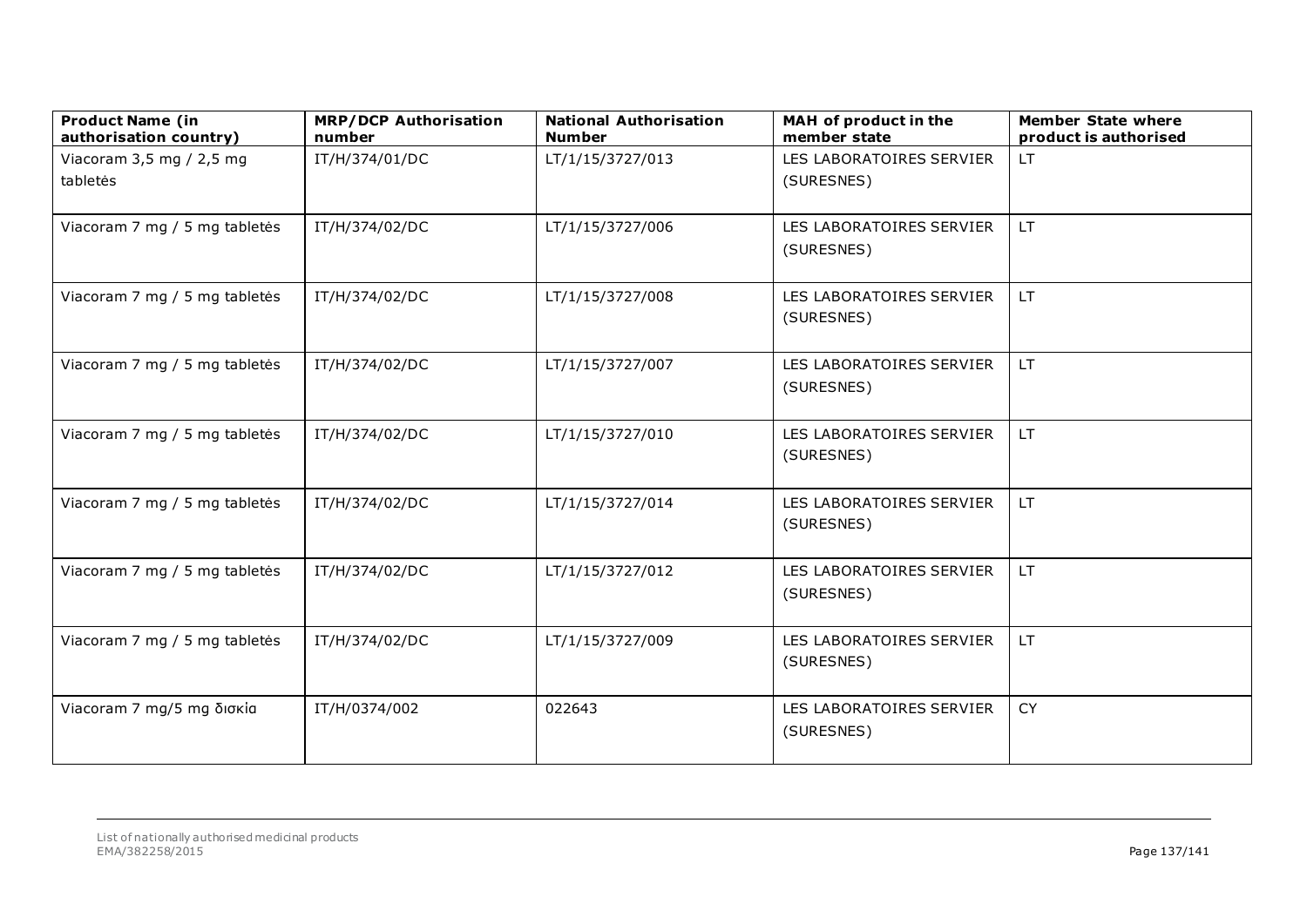| <b>Product Name (in</b><br>authorisation country) | <b>MRP/DCP Authorisation</b><br>number | <b>National Authorisation</b><br><b>Number</b> | MAH of product in the<br>member state  | <b>Member State where</b><br>product is authorised |
|---------------------------------------------------|----------------------------------------|------------------------------------------------|----------------------------------------|----------------------------------------------------|
| Viacoram 3,5 mg/2,5 mg δισκία                     | IT/H/0374/001                          | 022642                                         | LES LABORATOIRES SERVIER<br>(SURESNES) | <b>CY</b>                                          |
| Amplival 7 mg/5 mg, comprimé                      | IT/H/374/02/DC                         | 34009 301 382 2 9                              | LES LABORATOIRES SERVIER<br>(SURESNES) | <b>FR</b>                                          |
| Amplival 3.5 mg/2.5 mg,<br>comprimé               | IT/H/374/01/DC                         | 34009 301 382 4 3                              | LES LABORATOIRES SERVIER<br>(SURESNES) | <b>FR</b>                                          |
| Amplival 3.5 mg/2.5 mg,<br>comprimé               | IT/H/374/01/DC                         | 34009 301 382 50                               | LES LABORATOIRES SERVIER<br>(SURESNES) | <b>FR</b>                                          |
| Amplival 7 mg/5 mg, comprimé                      | IT/H/374/02/DC                         | 34009 301 382 36                               | LES LABORATOIRES SERVIER<br>(SURESNES) | <b>FR</b>                                          |
| Viacoram 3,5 mg / 2,5 mg<br>tabletės              | IT/H/374/01/DC                         | LT/1/15/3727/016                               | LES LABORATOIRES SERVIER<br>(SURESNES) | LT.                                                |
| Viacoram 7 mg / 5 mg tabletės                     | IT/H/374/02/DC                         | LT/1/15/3727//017                              | LES LABORATOIRES SERVIER<br>(SURESNES) | LT.                                                |
| Viacoram 7 mg / 5 mg tabletės                     | IT/H/374/02/DC                         | LT/1/15/3727/018                               | LES LABORATOIRES SERVIER<br>(SURESNES) | LT.                                                |
| Viacoram 3,5 mg / 2,5 mg<br>tabletės              | IT/H/374/01/DC                         | LT/1/15/3727/015                               | LES LABORATOIRES SERVIER<br>(SURESNES) | LT.                                                |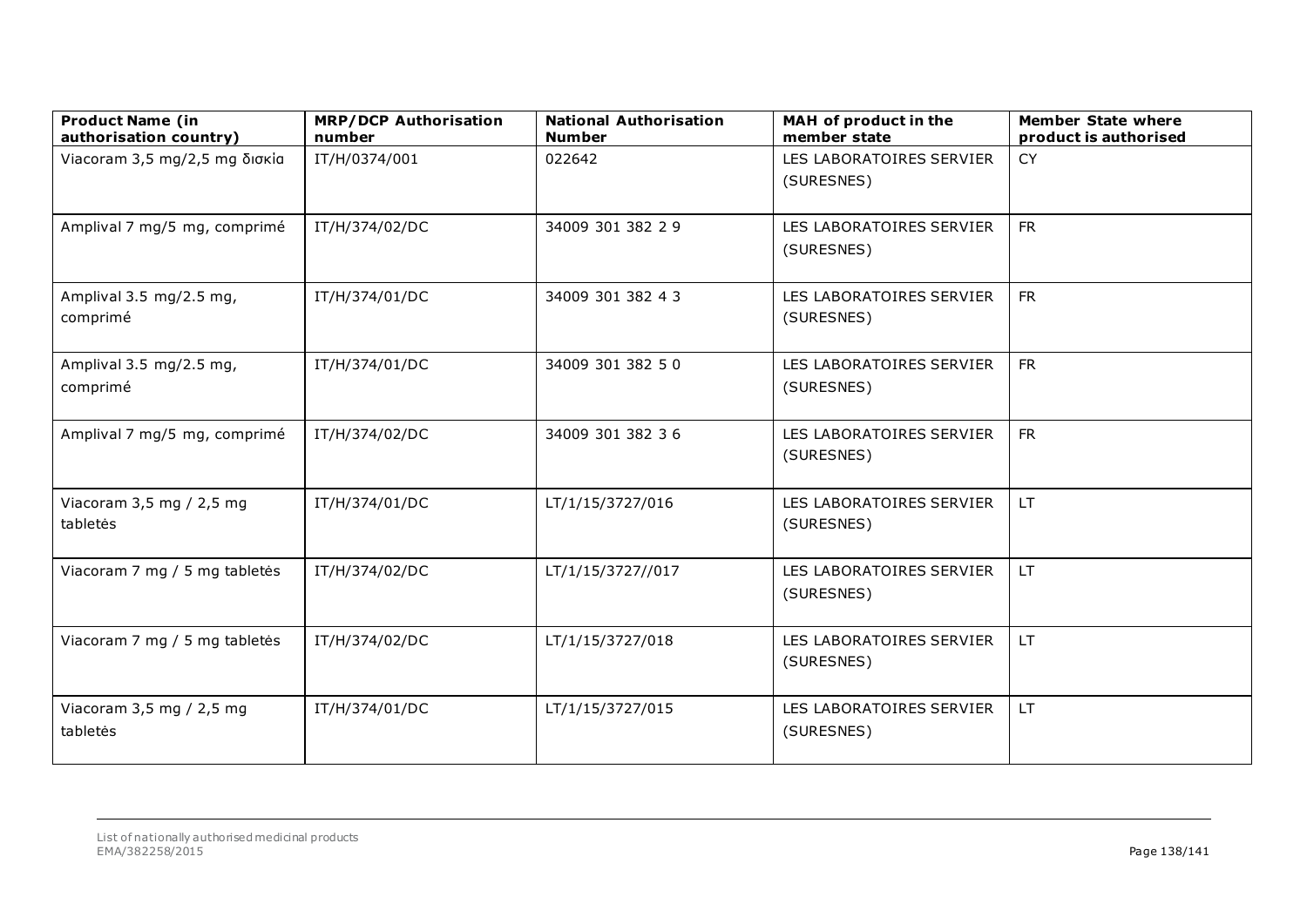| <b>Product Name (in</b><br>authorisation country) | <b>MRP/DCP Authorisation</b><br>number | <b>National Authorisation</b><br><b>Number</b> | MAH of product in the<br>member state | <b>Member State where</b><br>product is authorised |
|---------------------------------------------------|----------------------------------------|------------------------------------------------|---------------------------------------|----------------------------------------------------|
| Viacoram 3,5 mg/2,5 mg                            | IT/H/0374/001                          | 043147204                                      | LES LABORATOIRES SERVIER              | $\ensuremath{\text{IT}}$                           |
| compresse                                         |                                        |                                                | (SURESNES)                            |                                                    |
|                                                   |                                        |                                                |                                       |                                                    |
| Viacoram 3,5 mg/2,5 mg                            | IT/H/0374/001                          | 043147216                                      | LES LABORATOIRES SERVIER              | IT                                                 |
| compresse                                         |                                        |                                                | (SURESNES)                            |                                                    |
| Viacoram 7 mg/5 mg compresse                      | IT/H/0374/002                          | 043147230                                      | LES LABORATOIRES SERVIER              | $\ensuremath{\text{IT}}$                           |
|                                                   |                                        |                                                | (SURESNES)                            |                                                    |
| Viacoram 7 mg/5 mg compresse                      | IT/H/0374/002                          | 043147228                                      | LES LABORATOIRES SERVIER              | IT                                                 |
|                                                   |                                        |                                                | (SURESNES)                            |                                                    |
|                                                   |                                        |                                                |                                       |                                                    |
| VIACORAM 3,5 mg/2,5 mg                            | IT/H/374/01/DC                         | H/15/02053/016                                 | SERVIER PHARMA D.O.O                  | <b>SI</b>                                          |
| tablete                                           |                                        |                                                |                                       |                                                    |
| VIACORAM 3,5 mg/2,5 mg                            | IT/H/374/01/DC                         | H/15/02053/015                                 | SERVIER PHARMA D.O.O                  | <b>SI</b>                                          |
| tablete                                           |                                        |                                                |                                       |                                                    |
|                                                   |                                        |                                                |                                       |                                                    |
| VIACORAM 7 mg/5 mg tablete                        | IT/H/374/02/DC                         | H/15/02053/017                                 | SERVIER PHARMA D.O.O                  | <b>SI</b>                                          |
|                                                   |                                        |                                                |                                       |                                                    |
| VIACORAM 7 mg/5 mg tablete                        | IT/H/374/02/DC                         | H/15/02053/018                                 | SERVIER PHARMA D.O.O                  | <b>SI</b>                                          |
|                                                   |                                        |                                                |                                       |                                                    |
|                                                   |                                        |                                                |                                       |                                                    |
| Viacoram 3,5 mg/2,5 mg δισκία                     | IT/H/374/01/DC                         | 20652/05-03-2021                               | <b>SERVIER HELLAS</b>                 | GR                                                 |
|                                                   |                                        |                                                | PHARMACEUTICALS LTD                   |                                                    |
|                                                   |                                        |                                                |                                       |                                                    |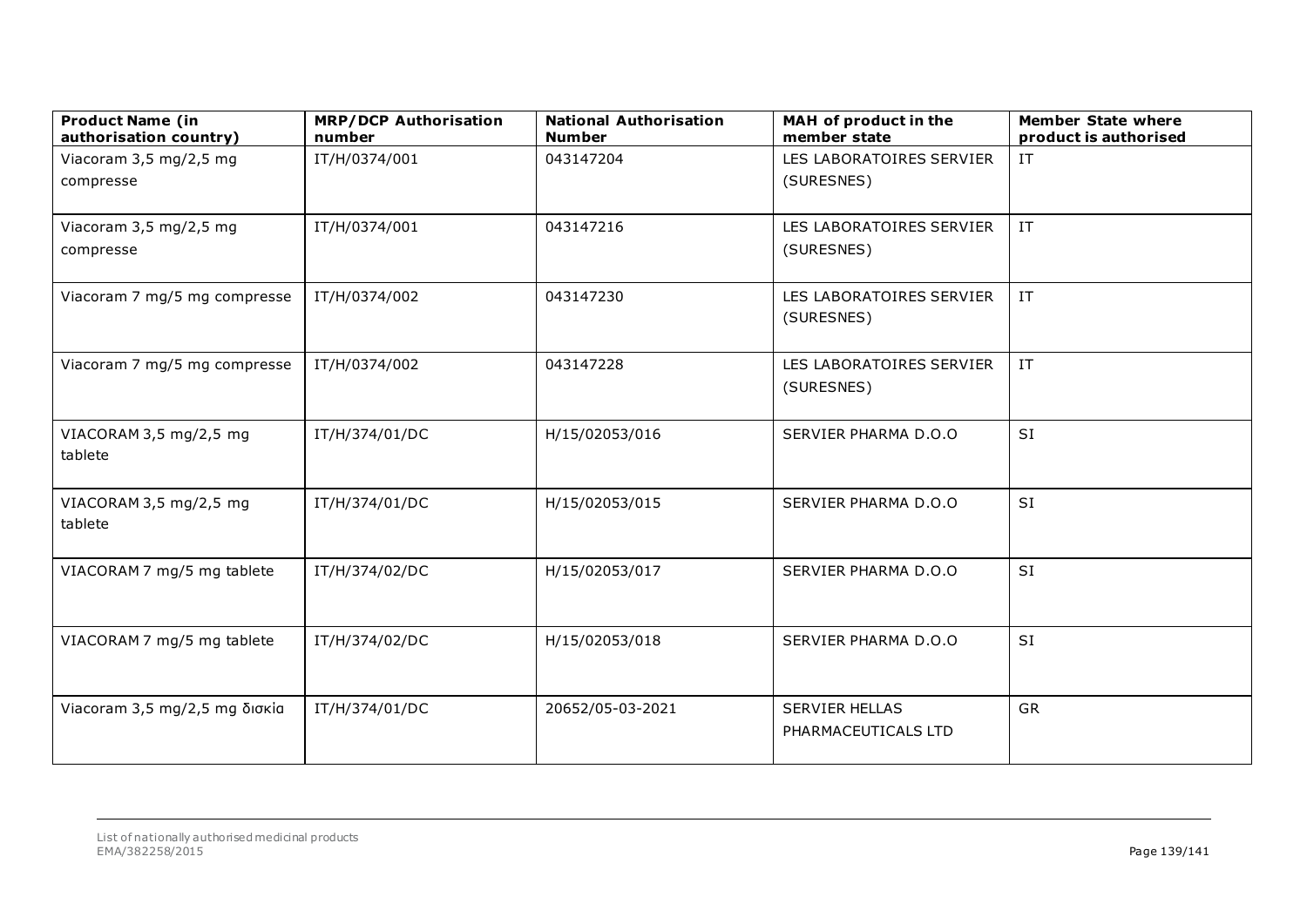| <b>Product Name (in</b><br>authorisation country)            | <b>MRP/DCP Authorisation</b><br>number | <b>National Authorisation</b><br><b>Number</b> | MAH of product in the<br>member state                                  | <b>Member State where</b><br>product is authorised |
|--------------------------------------------------------------|----------------------------------------|------------------------------------------------|------------------------------------------------------------------------|----------------------------------------------------|
| Viacoram 7 mg/5 mg δισκία                                    | IT/H/374/02/DC                         | 20653/05-03-2021                               | <b>SERVIER HELLAS</b><br>PHARMACEUTICALS LTD                           | GR                                                 |
| VIACORAM 3,5mg/2,5mg                                         | IT/H/374/01/DC                         | 58/0163/15-S                                   | ANPHARM<br>PRZEDSIĘBIORSTWO<br>FARMACEUTYCZNE SPÓŁKA<br><b>AKCYJNA</b> | SK                                                 |
| VIACORAM 7 mg/5 mg                                           | IT/H/374/02/DC                         | 58/0164/15-S                                   | ANPHARM<br>PRZEDSIĘBIORSTWO<br>FARMACEUTYCZNE SPÓŁKA<br><b>AKCYJNA</b> | SK                                                 |
| Tonarssa 4 mg/5 mg tablety                                   | not available                          | 58/438/11-C                                    | KRKA, D.D., NOVO MESTO                                                 | CZ                                                 |
| Tonarssa 4 mg/10 mg tablety                                  | not available                          | 58/439/11-C                                    | KRKA, D.D., NOVO MESTO                                                 | CZ                                                 |
| Tonarssa 8 mg/5 mg tablety                                   | not available                          | 58/440/11-C                                    | KRKA, D.D., NOVO MESTO                                                 | ${\sf CZ}$                                         |
| Tonarssa 8 mg/10 mg tablety                                  | not available                          | 58/441/11-C                                    | KRKA, D.D., NOVO MESTO                                                 | CZ                                                 |
| Perindopril + Amlodipina Farmoz<br>$4 mg + 5 mg$ comprimidos | not available                          | 16/H/0007/001                                  | FARMOZ - SOCIEDADE<br>TÉCNICO MEDICINAL, S.A.                          | PT                                                 |
| Perindopril + Amlodipina Farmoz<br>$4 mg + 5 mg$ comprimidos | not available                          | 5690011                                        | FARMOZ - SOCIEDADE<br>TÉCNICO MEDICINAL, S.A.                          | PT                                                 |